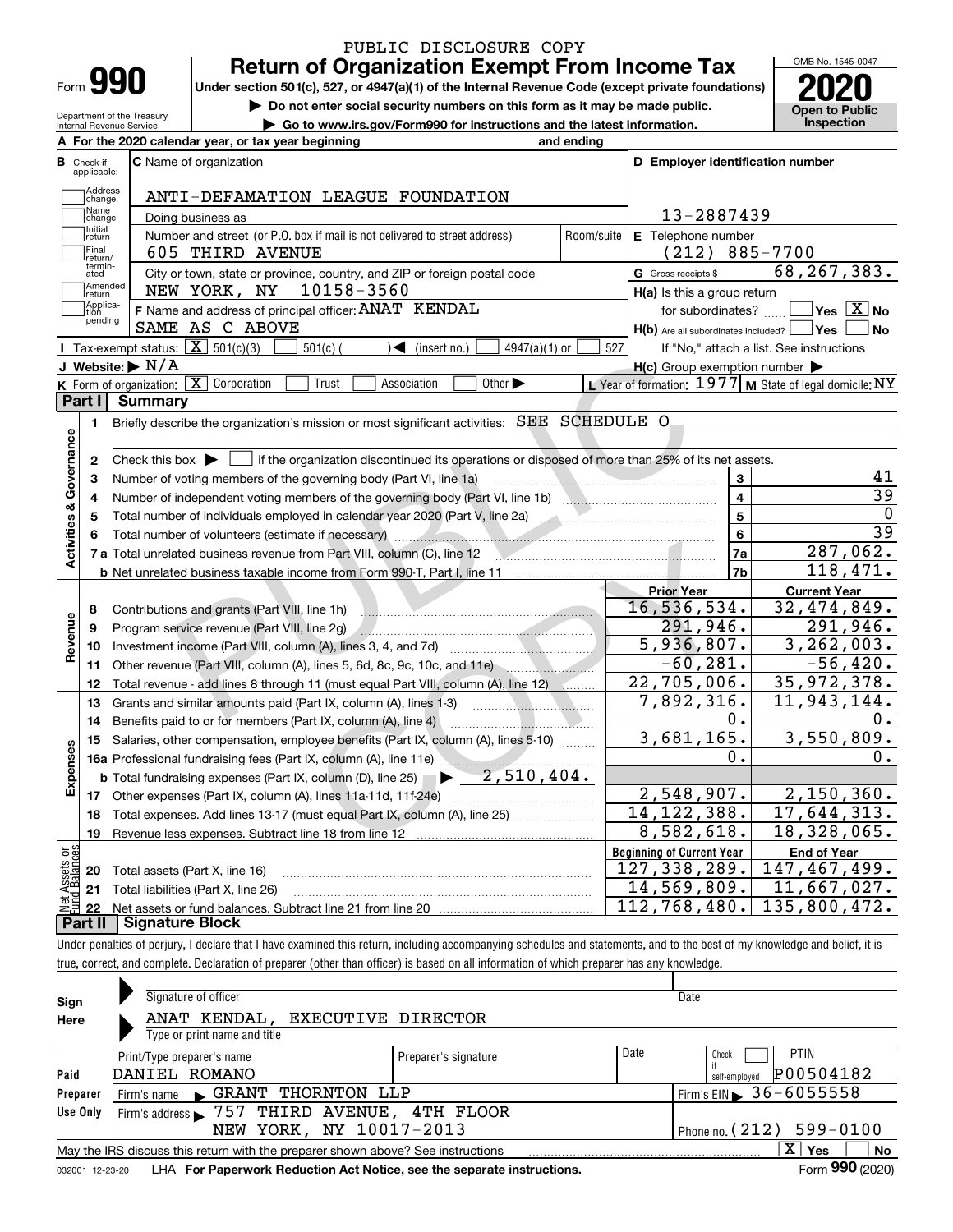## **COPY**

Form**8868**

#### (Rev. January 2020)

# **Application for Automatic Extension of Time To File an Exempt Organization Return**

OMB No. 1545-0047

Department of the Treasury Internal Revenue Service

- **| File a separate application for each return.**
- **| Go to www.irs.gov/Form8868 for the latest information.**

**Electronic filing (e-file).**  You can electronically file Form 8868 to request a 6-month automatic extension of time to file any of the filing of this form, visit www.irs.gov/e-file-providers/e-file-for-charities-and-non-profits. forms listed below with the exception of Form 8870, Information Return for Transfers Associated With Certain Personal Benefit Contracts, for which an extension request must be sent to the IRS in paper format (see instructions). For more details on the electronic

### **Automatic 6-Month Extension of Time.** Only submit original (no copies needed).

All corporations required to file an income tax return other than Form 990-T (including 1120-C filers), partnerships, REMICs, and trusts must use Form 7004 to request an extension of time to file income tax returns.

| Type or                                        | Name of exempt organization or other filer, see instructions.                                                                                                                                                                                                                                                                                                                                                                                                                                                                                                                                                                                                                                                                              |        |                                                                                                                                                  |              | Taxpayer identification number (TIN)         |        |
|------------------------------------------------|--------------------------------------------------------------------------------------------------------------------------------------------------------------------------------------------------------------------------------------------------------------------------------------------------------------------------------------------------------------------------------------------------------------------------------------------------------------------------------------------------------------------------------------------------------------------------------------------------------------------------------------------------------------------------------------------------------------------------------------------|--------|--------------------------------------------------------------------------------------------------------------------------------------------------|--------------|----------------------------------------------|--------|
| print                                          | ANTI-DEFAMATION LEAGUE FOUNDATION                                                                                                                                                                                                                                                                                                                                                                                                                                                                                                                                                                                                                                                                                                          |        |                                                                                                                                                  |              | 13-2887439                                   |        |
| File by the<br>due date for<br>filing your     | Number, street, and room or suite no. If a P.O. box, see instructions.<br>605 THIRD AVENUE                                                                                                                                                                                                                                                                                                                                                                                                                                                                                                                                                                                                                                                 |        |                                                                                                                                                  |              |                                              |        |
| return. See<br>instructions.                   | City, town or post office, state, and ZIP code. For a foreign address, see instructions.<br>10158-3560<br>NEW YORK, NY                                                                                                                                                                                                                                                                                                                                                                                                                                                                                                                                                                                                                     |        |                                                                                                                                                  |              |                                              |        |
|                                                | Enter the Return Code for the return that this application is for (file a separate application for each return)                                                                                                                                                                                                                                                                                                                                                                                                                                                                                                                                                                                                                            |        |                                                                                                                                                  |              |                                              | 0<br>1 |
| <b>Application</b>                             |                                                                                                                                                                                                                                                                                                                                                                                                                                                                                                                                                                                                                                                                                                                                            | Return | Application                                                                                                                                      |              |                                              | Return |
| Is For                                         |                                                                                                                                                                                                                                                                                                                                                                                                                                                                                                                                                                                                                                                                                                                                            | Code   | <b>Is For</b>                                                                                                                                    |              |                                              | Code   |
|                                                | Form 990 or Form 990-EZ                                                                                                                                                                                                                                                                                                                                                                                                                                                                                                                                                                                                                                                                                                                    | 01     | Form 990-T (corporation)                                                                                                                         |              |                                              | 07     |
| Form 990-BL                                    |                                                                                                                                                                                                                                                                                                                                                                                                                                                                                                                                                                                                                                                                                                                                            | 02     | Form 1041-A                                                                                                                                      |              |                                              | 08     |
|                                                | Form 4720 (individual)                                                                                                                                                                                                                                                                                                                                                                                                                                                                                                                                                                                                                                                                                                                     | 03     | Form 4720 (other than individual)                                                                                                                |              |                                              | 09     |
| Form 990-PF                                    |                                                                                                                                                                                                                                                                                                                                                                                                                                                                                                                                                                                                                                                                                                                                            | 04     | Form 5227                                                                                                                                        |              |                                              | 10     |
|                                                | Form 990-T (sec. 401(a) or 408(a) trust)                                                                                                                                                                                                                                                                                                                                                                                                                                                                                                                                                                                                                                                                                                   | 05     | Form 6069                                                                                                                                        |              |                                              | 11     |
|                                                | Form 990-T (trust other than above)                                                                                                                                                                                                                                                                                                                                                                                                                                                                                                                                                                                                                                                                                                        | 06     | Form 8870                                                                                                                                        |              |                                              | 12     |
| $box \blacktriangleright$<br>1<br>$\mathbf{2}$ | <b>ANAT KENDAL</b><br>• The books are in the care of $\triangleright$ 605 THIRD AVENUE - NEW YORK, NY 10158-3560<br>Telephone No. \ (212) 885-7700<br>If this is for a Group Return, enter the organization's four digit Group Exemption Number (GEN) _________. If this is for the whole group, check this<br>. If it is for part of the group, check this box $\blacktriangleright$<br>I request an automatic 6-month extension of time until<br>the organization named above. The extension is for the organization's return for:<br>$\blacktriangleright$ $\boxed{\text{X}}$ calendar year 2020 or<br>tax year beginning<br>If the tax year entered in line 1 is for less than 12 months, check reason:<br>Change in accounting period |        | Fax No.<br>and attach a list with the names and TINs of all members the extension is for.<br>NOVEMBER 15, 2021<br>, and ending<br>Initial return | Final return | , to file the exempt organization return for |        |
| За                                             | If this application is for Forms 990-BL, 990-PF, 990-T, 4720, or 6069, enter the tentative tax, less                                                                                                                                                                                                                                                                                                                                                                                                                                                                                                                                                                                                                                       |        |                                                                                                                                                  |              |                                              |        |
|                                                | any nonrefundable credits. See instructions.                                                                                                                                                                                                                                                                                                                                                                                                                                                                                                                                                                                                                                                                                               |        |                                                                                                                                                  | За           | \$                                           | 0.     |
| b                                              | If this application is for Forms 990-PF, 990-T, 4720, or 6069, enter any refundable credits and                                                                                                                                                                                                                                                                                                                                                                                                                                                                                                                                                                                                                                            |        |                                                                                                                                                  |              |                                              |        |
|                                                | estimated tax payments made. Include any prior year overpayment allowed as a credit.                                                                                                                                                                                                                                                                                                                                                                                                                                                                                                                                                                                                                                                       |        |                                                                                                                                                  | 3b           | \$                                           | 0.     |
| C.                                             | <b>Balance due.</b> Subtract line 3b from line 3a. Include your payment with this form, if required, by                                                                                                                                                                                                                                                                                                                                                                                                                                                                                                                                                                                                                                    |        |                                                                                                                                                  |              |                                              | 0.     |
| instructions.                                  | using EFTPS (Electronic Federal Tax Payment System). See instructions.<br>Caution: If you are going to make an electronic funds withdrawal (direct debit) with this Form 8868, see Form 8453-EO and Form 8879-EO for payment                                                                                                                                                                                                                                                                                                                                                                                                                                                                                                               |        |                                                                                                                                                  | 3c           |                                              |        |

**HA** For Privacy Act and Paperwork Reduction Act Notice, see instructions. **Both Conservant Conservant Conservant Conservant Conservant Conservant Conservation Act Notice, see instructions.** LHA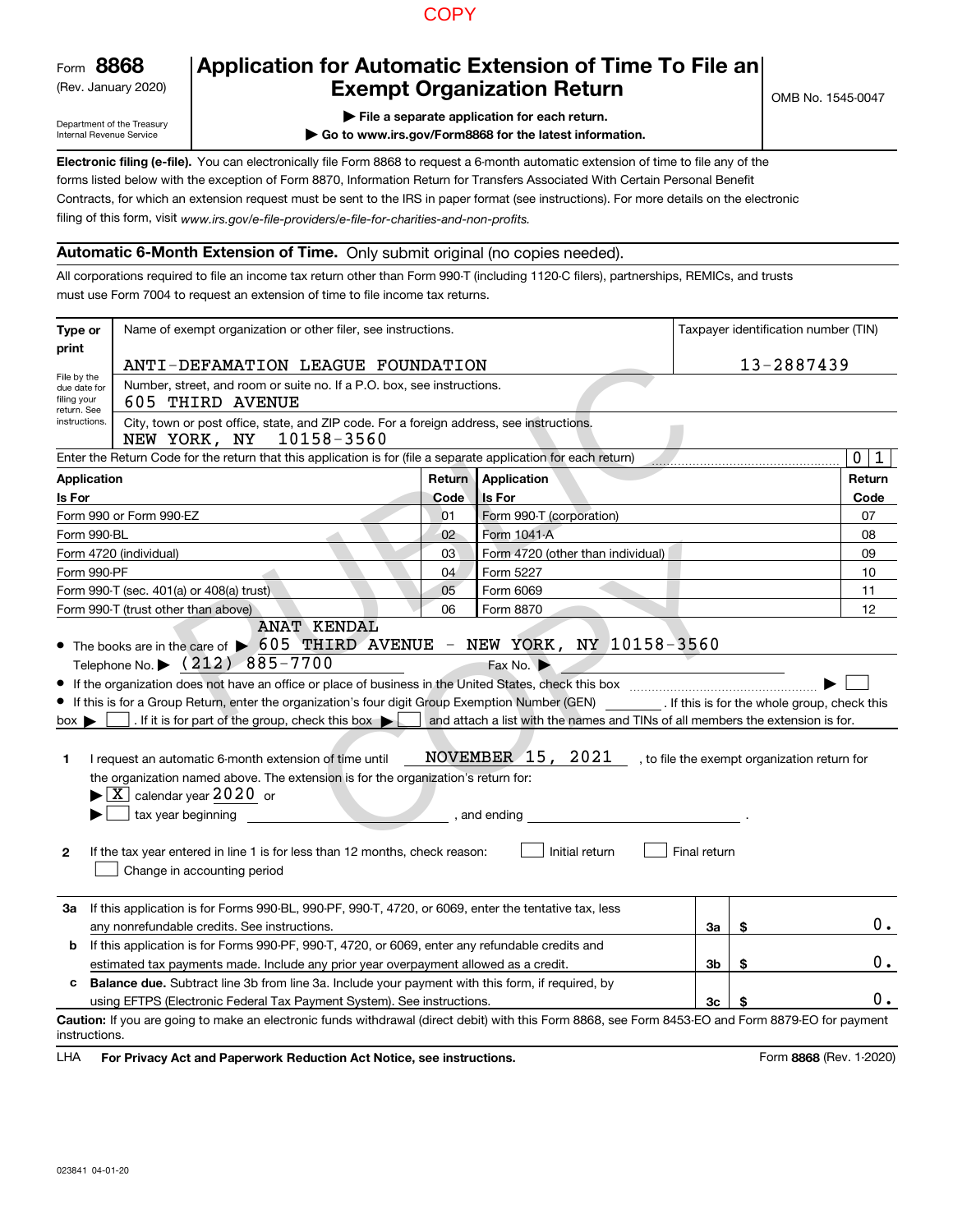|    | $\overline{\mathbf{x}}$                                                                                                                                                                                                                                                                                                 |
|----|-------------------------------------------------------------------------------------------------------------------------------------------------------------------------------------------------------------------------------------------------------------------------------------------------------------------------|
| 1  | Briefly describe the organization's mission:<br>SEE SCHEDULE O                                                                                                                                                                                                                                                          |
|    |                                                                                                                                                                                                                                                                                                                         |
| 2  | Did the organization undertake any significant program services during the year which were not listed on the                                                                                                                                                                                                            |
|    | $\sqrt{}$ Yes $\sqrt{X}$ No<br>prior Form 990 or 990-EZ?<br>If "Yes," describe these new services on Schedule O.                                                                                                                                                                                                        |
| 3  | $\sqrt{}$ Yes $\sqrt{}$ X $\sqrt{}$ No<br>Did the organization cease conducting, or make significant changes in how it conducts, any program services?<br>If "Yes," describe these changes on Schedule O.                                                                                                               |
| 4  | Describe the organization's program service accomplishments for each of its three largest program services, as measured by expenses.<br>Section 501(c)(3) and 501(c)(4) organizations are required to report the amount of grants and allocations to others, the total expenses, and                                    |
| 4a | revenue, if any, for each program service reported.<br>11, 943, 144. ) (Revenue \$<br>$\overline{0}$ .<br>11,943,144. including grants of \$<br>) (Expenses \$<br>(Code:<br>SUPPORT TO OTHER CHARITIES - IN FURTHERANCE OF THE ANTI-DEFAMATION<br>LEAGUE FOUNDATION'S (ADL FOUNDATION) PRIMARY EXEMPT PURPOSE, SPECIFIC |
|    | GRANTS TOTALING \$11,880,987 WERE MADE DIRECTLY FROM THE ADL FOUNDATION<br>TO THE ANTI-DEFAMATION LEAGUE (ADL). IN ADDITION, THROUGH THE ADL<br>FOUNDATION'S PROGRAM OF DONOR ADVISED FUNDS, GRANTS WERE ALSO MADE:<br>\$62,157 TO UNRELATED CHARITIES.                                                                 |
|    |                                                                                                                                                                                                                                                                                                                         |
|    |                                                                                                                                                                                                                                                                                                                         |
|    |                                                                                                                                                                                                                                                                                                                         |
| 4b | $\overline{0}$ .)<br>721,075. including grants of \$<br>291, 946.<br>(Expenses \$<br>(Revenue \$<br>(Code:                                                                                                                                                                                                              |
|    | SEE SCHEDULE O                                                                                                                                                                                                                                                                                                          |
|    |                                                                                                                                                                                                                                                                                                                         |
|    |                                                                                                                                                                                                                                                                                                                         |
|    |                                                                                                                                                                                                                                                                                                                         |
|    |                                                                                                                                                                                                                                                                                                                         |
|    |                                                                                                                                                                                                                                                                                                                         |
|    |                                                                                                                                                                                                                                                                                                                         |
| 4с | $468,610$ . including grants of \$<br>$0.$ ) (Revenue \$<br>0.<br>(Code:<br>(Expenses \$<br>EDUCATION - SUPPLEMENTS ADL'S FURTHERANCE OF ITS MISSION,<br>WHERE ADL                                                                                                                                                      |
|    | DESIGNS AND DELIVERS INTERGROUP, HOLOCAUST, ANTI-BIAS, AND OTHER<br>EDUCATIONAL MATERIALS FOR USE IN P-12 CLASSROOMS, ON COLLEGE CAMPUSES,                                                                                                                                                                              |
|    | AND WITH COMMUNITY GROUPS, CORPORATIONS, CIVIC ASSOCIATIONS, RELIGIOUS<br>ORGANIZATIONS, YOUTH MOVEMENTS, AND OTHER NONTRADITIONAL LEARNING<br>CONTEXTS.                                                                                                                                                                |
|    |                                                                                                                                                                                                                                                                                                                         |
|    |                                                                                                                                                                                                                                                                                                                         |
|    | 4d Other program services (Describe on Schedule O.)<br>707,904. including grants of \$<br>Expenses \$<br>(Revenue \$                                                                                                                                                                                                    |
|    | 13,840,733.<br>4e Total program service expenses<br>Form 990 (2020)                                                                                                                                                                                                                                                     |
|    | SEE SCHEDULE O FOR CONTINUATION(S)                                                                                                                                                                                                                                                                                      |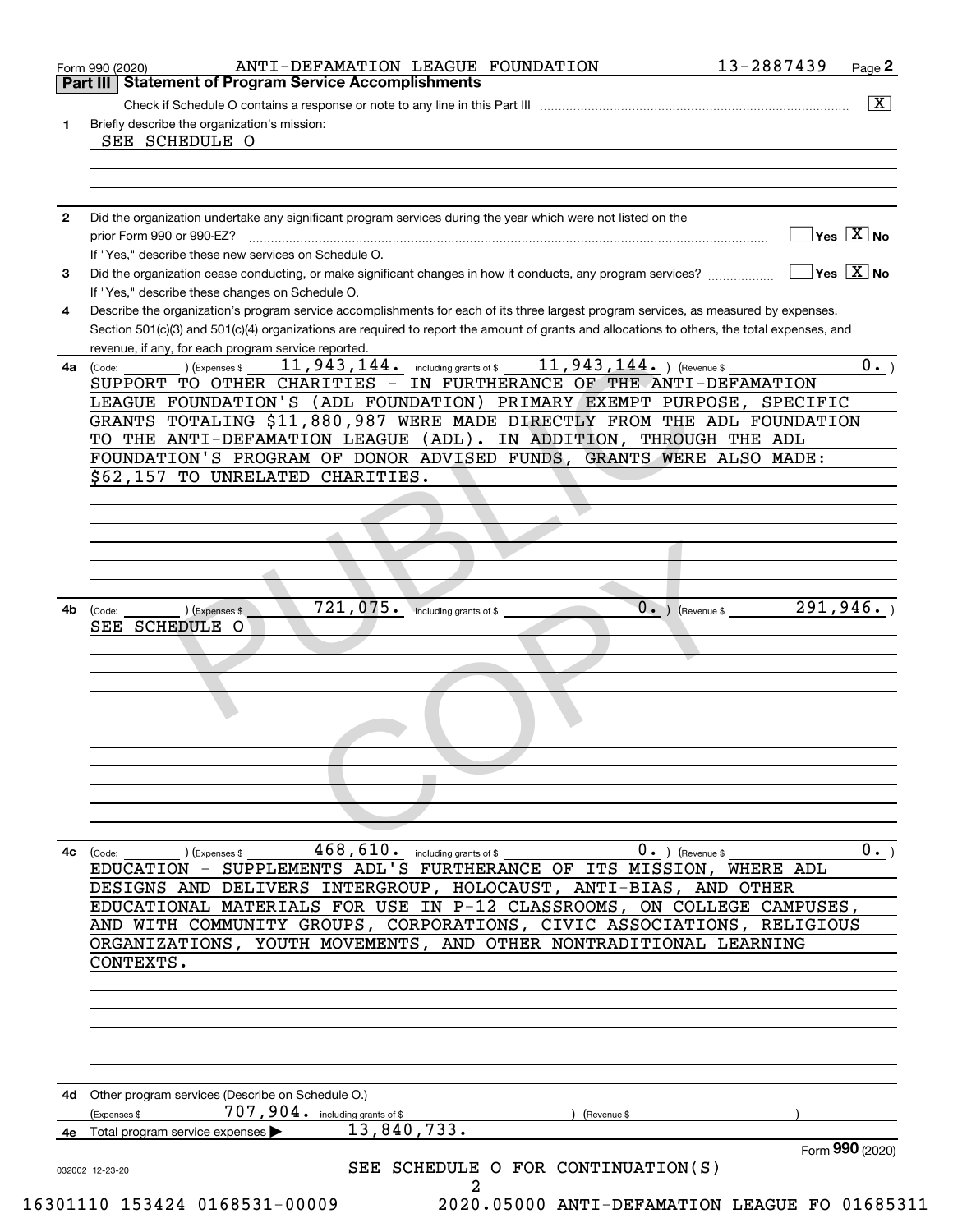|  | Form 990 (2020) |
|--|-----------------|

|         |                                                                                                                                                                                                                                                           |                        | Yes                     | No              |
|---------|-----------------------------------------------------------------------------------------------------------------------------------------------------------------------------------------------------------------------------------------------------------|------------------------|-------------------------|-----------------|
| 1       | Is the organization described in section $501(c)(3)$ or $4947(a)(1)$ (other than a private foundation)?                                                                                                                                                   |                        |                         |                 |
|         |                                                                                                                                                                                                                                                           | 1.                     | X                       |                 |
| 2       |                                                                                                                                                                                                                                                           | $\overline{2}$         | $\overline{\mathbf{x}}$ |                 |
| 3       | Did the organization engage in direct or indirect political campaign activities on behalf of or in opposition to candidates for                                                                                                                           |                        |                         |                 |
|         |                                                                                                                                                                                                                                                           | 3                      |                         | x               |
| 4       | Section 501(c)(3) organizations. Did the organization engage in lobbying activities, or have a section 501(h) election in effect                                                                                                                          |                        |                         |                 |
|         |                                                                                                                                                                                                                                                           | 4                      |                         | x               |
| 5       | Is the organization a section 501(c)(4), 501(c)(5), or 501(c)(6) organization that receives membership dues, assessments, or                                                                                                                              |                        |                         | x               |
|         |                                                                                                                                                                                                                                                           | 5                      |                         |                 |
| 6       | Did the organization maintain any donor advised funds or any similar funds or accounts for which donors have the right to<br>provide advice on the distribution or investment of amounts in such funds or accounts? If "Yes," complete Schedule D, Part I | 6                      | X                       |                 |
| 7       | Did the organization receive or hold a conservation easement, including easements to preserve open space,                                                                                                                                                 |                        |                         |                 |
|         |                                                                                                                                                                                                                                                           | $\overline{7}$         |                         | x               |
| 8       | Did the organization maintain collections of works of art, historical treasures, or other similar assets? If "Yes," complete                                                                                                                              |                        |                         |                 |
|         |                                                                                                                                                                                                                                                           | 8                      |                         | х               |
| 9       | Did the organization report an amount in Part X, line 21, for escrow or custodial account liability, serve as a custodian for                                                                                                                             |                        |                         |                 |
|         | amounts not listed in Part X; or provide credit counseling, debt management, credit repair, or debt negotiation services?                                                                                                                                 |                        |                         |                 |
|         |                                                                                                                                                                                                                                                           | 9                      |                         | x               |
| 10      | Did the organization, directly or through a related organization, hold assets in donor-restricted endowments                                                                                                                                              |                        |                         |                 |
|         |                                                                                                                                                                                                                                                           | 10                     | Х                       |                 |
| 11      | If the organization's answer to any of the following questions is "Yes," then complete Schedule D, Parts VI, VIII, VIII, IX, or X                                                                                                                         |                        |                         |                 |
|         | as applicable.                                                                                                                                                                                                                                            |                        |                         |                 |
|         | a Did the organization report an amount for land, buildings, and equipment in Part X, line 10? If "Yes," complete Schedule D,                                                                                                                             |                        |                         |                 |
|         |                                                                                                                                                                                                                                                           | 11a                    | X                       |                 |
|         | Did the organization report an amount for investments - other securities in Part X, line 12, that is 5% or more of its total                                                                                                                              |                        |                         |                 |
|         |                                                                                                                                                                                                                                                           | 11 <sub>b</sub>        | X                       |                 |
|         | Did the organization report an amount for investments - program related in Part X, line 13, that is 5% or more of its total                                                                                                                               |                        |                         |                 |
|         |                                                                                                                                                                                                                                                           | 11c                    |                         | x               |
| d       | Did the organization report an amount for other assets in Part X, line 15, that is 5% or more of its total assets reported in                                                                                                                             |                        |                         |                 |
|         |                                                                                                                                                                                                                                                           | 11d                    | $\mathbf X$             | x               |
|         |                                                                                                                                                                                                                                                           | 11e                    |                         |                 |
|         | Did the organization's separate or consolidated financial statements for the tax year include a footnote that addresses                                                                                                                                   |                        | X                       |                 |
|         | the organization's liability for uncertain tax positions under FIN 48 (ASC 740)? If "Yes," complete Schedule D, Part X<br>12a Did the organization obtain separate, independent audited financial statements for the tax year? If "Yes," complete         | 11f                    |                         |                 |
|         |                                                                                                                                                                                                                                                           | 12a                    |                         | x               |
|         | <b>b</b> Was the organization included in consolidated, independent audited financial statements for the tax year?                                                                                                                                        |                        |                         |                 |
|         | If "Yes," and if the organization answered "No" to line 12a, then completing Schedule D, Parts XI and XII is optional                                                                                                                                     | 12b                    | X                       |                 |
| 13      |                                                                                                                                                                                                                                                           | 13                     |                         | X               |
| 14a     | Did the organization maintain an office, employees, or agents outside of the United States?                                                                                                                                                               | 14a                    |                         | X               |
| b       | Did the organization have aggregate revenues or expenses of more than \$10,000 from grantmaking, fundraising, business,                                                                                                                                   |                        |                         |                 |
|         | investment, and program service activities outside the United States, or aggregate foreign investments valued at \$100,000                                                                                                                                |                        |                         |                 |
|         |                                                                                                                                                                                                                                                           | 14b                    | х                       |                 |
| 15      | Did the organization report on Part IX, column (A), line 3, more than \$5,000 of grants or other assistance to or for any                                                                                                                                 |                        |                         |                 |
|         |                                                                                                                                                                                                                                                           | 15                     |                         | x               |
| 16      | Did the organization report on Part IX, column (A), line 3, more than \$5,000 of aggregate grants or other assistance to                                                                                                                                  |                        |                         |                 |
|         |                                                                                                                                                                                                                                                           | 16                     |                         | x               |
| 17      | Did the organization report a total of more than \$15,000 of expenses for professional fundraising services on Part IX,                                                                                                                                   |                        |                         |                 |
|         |                                                                                                                                                                                                                                                           | 17                     |                         | x               |
| 18      | Did the organization report more than \$15,000 total of fundraising event gross income and contributions on Part VIII, lines                                                                                                                              |                        |                         |                 |
|         |                                                                                                                                                                                                                                                           | 18                     |                         | x               |
| 19      | Did the organization report more than \$15,000 of gross income from gaming activities on Part VIII, line 9a? If "Yes."                                                                                                                                    |                        |                         |                 |
|         |                                                                                                                                                                                                                                                           | 19                     |                         | x<br>X          |
| 20a     |                                                                                                                                                                                                                                                           | 20a<br>20 <sub>b</sub> |                         |                 |
| b<br>21 | If "Yes" to line 20a, did the organization attach a copy of its audited financial statements to this return?<br>Did the organization report more than \$5,000 of grants or other assistance to any domestic organization or                               |                        |                         |                 |
|         |                                                                                                                                                                                                                                                           | 21                     | х                       |                 |
|         | 032003 12-23-20                                                                                                                                                                                                                                           |                        |                         | Form 990 (2020) |

3

032003 12-23-20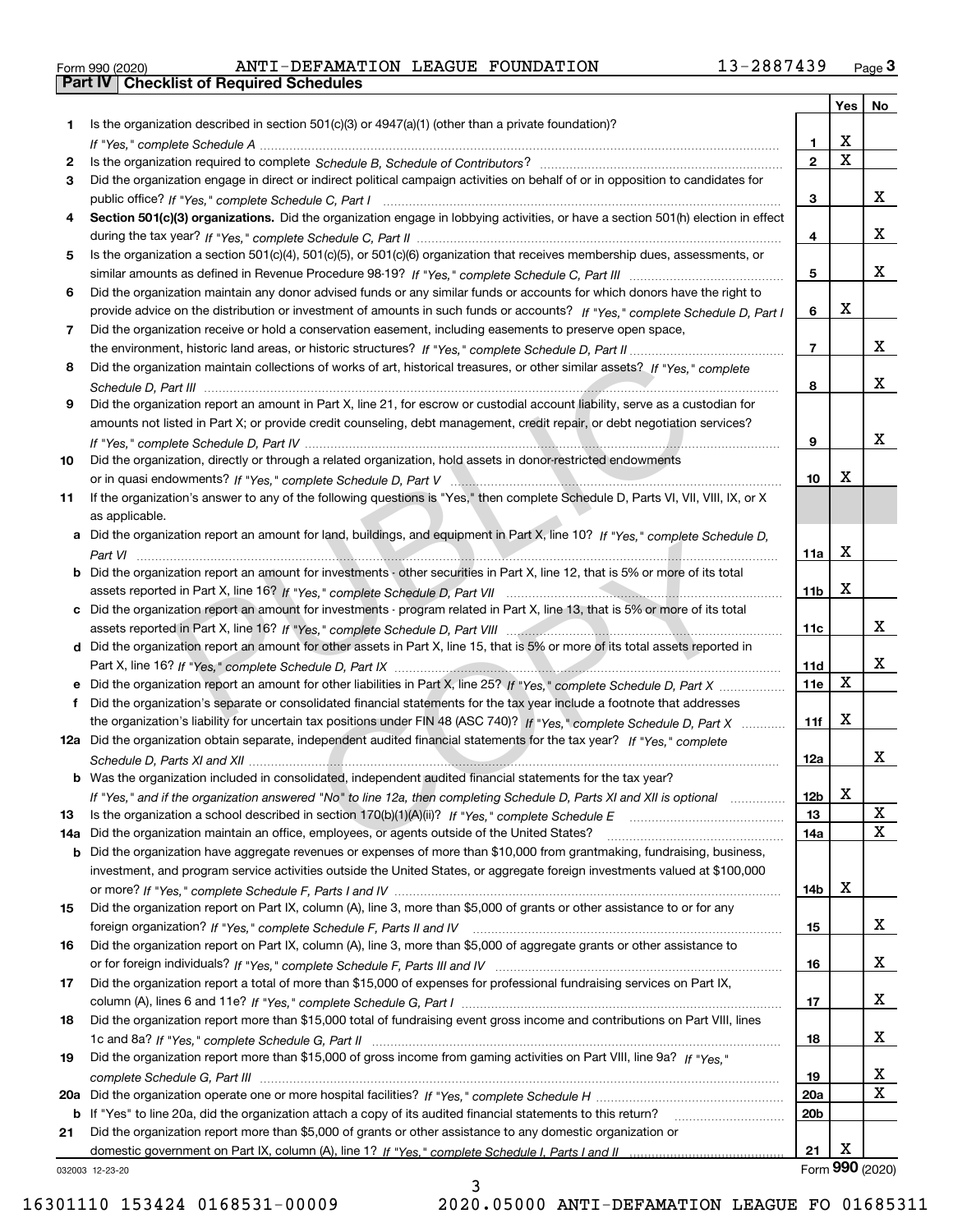|  | Form 990 (2020) |
|--|-----------------|
|  |                 |

*(continued)*

|               |                                                                                                                                                                                             |                 | Yes | No              |
|---------------|---------------------------------------------------------------------------------------------------------------------------------------------------------------------------------------------|-----------------|-----|-----------------|
| 22            | Did the organization report more than \$5,000 of grants or other assistance to or for domestic individuals on                                                                               |                 |     |                 |
|               |                                                                                                                                                                                             | 22              |     | x               |
| 23            | Did the organization answer "Yes" to Part VII, Section A, line 3, 4, or 5 about compensation of the organization's current                                                                  |                 |     |                 |
|               | and former officers, directors, trustees, key employees, and highest compensated employees? If "Yes." complete                                                                              |                 |     |                 |
|               |                                                                                                                                                                                             | 23              | х   |                 |
|               | 24a Did the organization have a tax-exempt bond issue with an outstanding principal amount of more than \$100,000 as of the                                                                 |                 |     |                 |
|               | last day of the year, that was issued after December 31, 2002? If "Yes," answer lines 24b through 24d and complete                                                                          |                 |     |                 |
|               |                                                                                                                                                                                             | 24a             |     | x               |
|               |                                                                                                                                                                                             | 24 <sub>b</sub> |     |                 |
|               | c Did the organization maintain an escrow account other than a refunding escrow at any time during the year to defease                                                                      |                 |     |                 |
|               |                                                                                                                                                                                             | 24c             |     |                 |
|               |                                                                                                                                                                                             | 24d             |     |                 |
|               | 25a Section 501(c)(3), 501(c)(4), and 501(c)(29) organizations. Did the organization engage in an excess benefit                                                                            |                 |     |                 |
|               | transaction with a disqualified person during the year? If "Yes," complete Schedule L, Part I manufaction with a disqualified person during the year? If "Yes," complete Schedule L, Part I | 25a             |     | x               |
|               | b Is the organization aware that it engaged in an excess benefit transaction with a disqualified person in a prior year, and                                                                |                 |     |                 |
|               | that the transaction has not been reported on any of the organization's prior Forms 990 or 990-EZ? If "Yes," complete                                                                       |                 |     |                 |
|               |                                                                                                                                                                                             | 25 <sub>b</sub> |     | x               |
|               | Schedule L, Part I                                                                                                                                                                          |                 |     |                 |
| 26            | Did the organization report any amount on Part X, line 5 or 22, for receivables from or payables to any current                                                                             |                 |     |                 |
|               | or former officer, director, trustee, key employee, creator or founder, substantial contributor, or 35%                                                                                     |                 |     |                 |
|               |                                                                                                                                                                                             | 26              |     | x               |
| 27            | Did the organization provide a grant or other assistance to any current or former officer, director, trustee, key employee,                                                                 |                 |     |                 |
|               | creator or founder, substantial contributor or employee thereof, a grant selection committee member, or to a 35% controlled                                                                 |                 |     |                 |
|               | entity (including an employee thereof) or family member of any of these persons? If "Yes," complete Schedule L, Part III                                                                    | 27              |     | х               |
| 28            | Was the organization a party to a business transaction with one of the following parties (see Schedule L, Part IV                                                                           |                 |     |                 |
|               | instructions, for applicable filing thresholds, conditions, and exceptions):                                                                                                                |                 |     |                 |
|               | a A current or former officer, director, trustee, key employee, creator or founder, or substantial contributor? If                                                                          |                 |     |                 |
|               |                                                                                                                                                                                             | 28a             |     | х               |
|               |                                                                                                                                                                                             | 28b             |     | X               |
|               | c A 35% controlled entity of one or more individuals and/or organizations described in lines 28a or 28b? If                                                                                 |                 |     |                 |
|               |                                                                                                                                                                                             | 28c             |     | х               |
| 29            |                                                                                                                                                                                             | 29              | X   |                 |
| 30            | Did the organization receive contributions of art, historical treasures, or other similar assets, or qualified conservation                                                                 |                 |     |                 |
|               |                                                                                                                                                                                             | 30              |     | х               |
| 31            | Did the organization liquidate, terminate, or dissolve and cease operations? If "Yes," complete Schedule N, Part I                                                                          | 31              |     | X.              |
| 32            | Did the organization sell, exchange, dispose of, or transfer more than 25% of its net assets? If "Yes," complete                                                                            |                 |     |                 |
|               | Schedule N, Part II                                                                                                                                                                         | 32              |     | х               |
| 33            | Did the organization own 100% of an entity disregarded as separate from the organization under Regulations                                                                                  |                 |     |                 |
|               |                                                                                                                                                                                             | 33              |     | x               |
| 34            | Was the organization related to any tax-exempt or taxable entity? If "Yes," complete Schedule R, Part II, III, or IV, and                                                                   |                 |     |                 |
|               |                                                                                                                                                                                             | 34              | х   |                 |
|               | 35a Did the organization have a controlled entity within the meaning of section 512(b)(13)?                                                                                                 | 35a             |     | x               |
|               | b If "Yes" to line 35a, did the organization receive any payment from or engage in any transaction with a controlled entity                                                                 |                 |     |                 |
|               |                                                                                                                                                                                             | 35b             |     |                 |
| 36            | Section 501(c)(3) organizations. Did the organization make any transfers to an exempt non-charitable related organization?                                                                  |                 |     |                 |
|               |                                                                                                                                                                                             |                 |     | x               |
|               |                                                                                                                                                                                             | 36              |     |                 |
| 37            | Did the organization conduct more than 5% of its activities through an entity that is not a related organization                                                                            |                 |     | X.              |
|               |                                                                                                                                                                                             | 37              |     |                 |
| 38            | Did the organization complete Schedule O and provide explanations in Schedule O for Part VI, lines 11b and 19?                                                                              |                 |     |                 |
| <b>Part V</b> | Note: All Form 990 filers are required to complete Schedule O<br><b>Statements Regarding Other IRS Filings and Tax Compliance</b>                                                           | 38              | х   |                 |
|               |                                                                                                                                                                                             |                 |     |                 |
|               | Check if Schedule O contains a response or note to any line in this Part V                                                                                                                  |                 |     | $\mathbf{x}$    |
|               |                                                                                                                                                                                             |                 | Yes | No              |
|               | 149<br>1a                                                                                                                                                                                   |                 |     |                 |
| b             | 0<br>Enter the number of Forms W-2G included in line 1a. Enter -0- if not applicable<br>1b                                                                                                  |                 |     |                 |
|               | c Did the organization comply with backup withholding rules for reportable payments to vendors and reportable gaming                                                                        |                 |     |                 |
|               | (gambling) winnings to prize winners?                                                                                                                                                       | 1c              | х   |                 |
|               | 032004 12-23-20                                                                                                                                                                             |                 |     | Form 990 (2020) |
|               | Δ                                                                                                                                                                                           |                 |     |                 |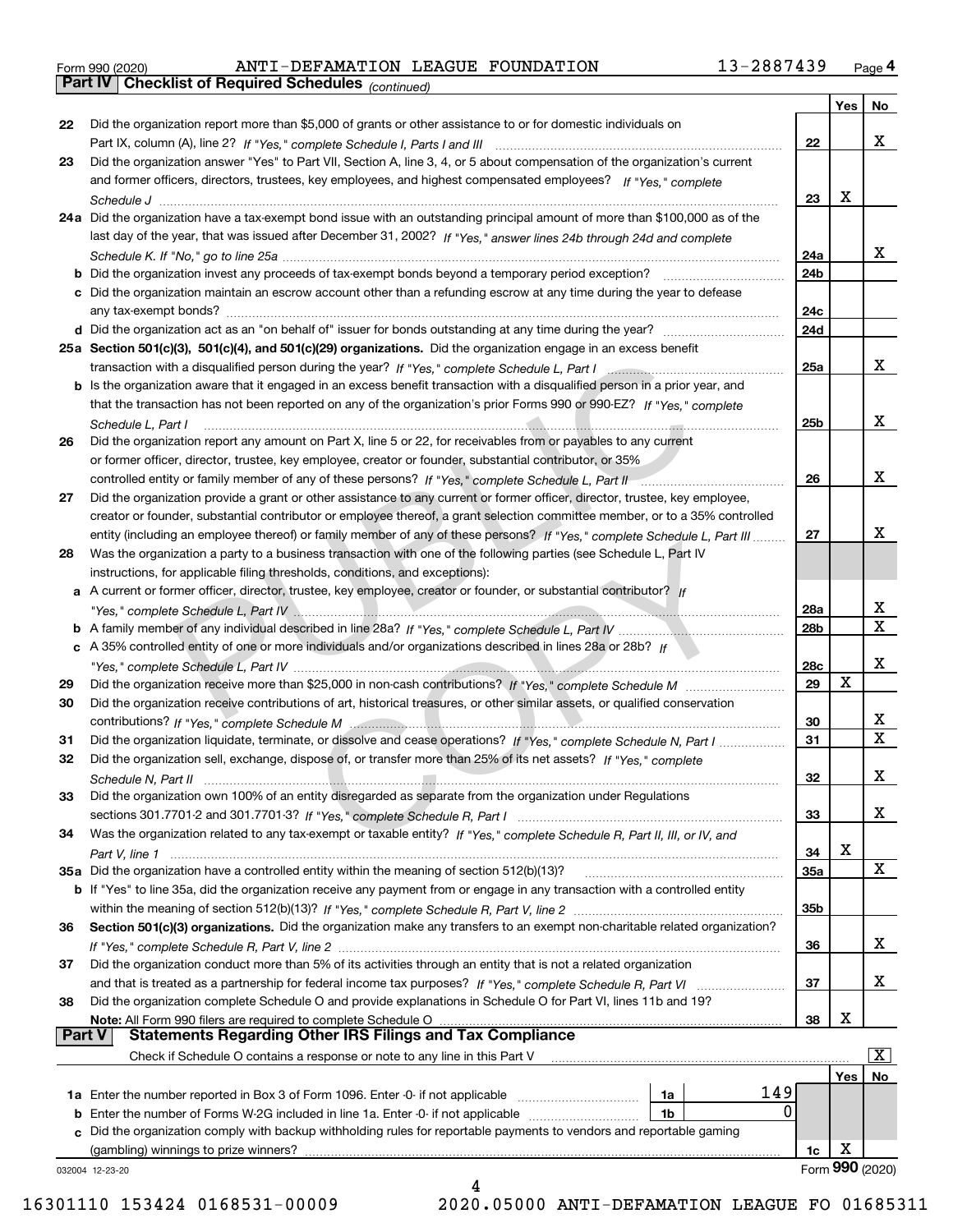|               | 13-2887439<br>ANTI-DEFAMATION LEAGUE FOUNDATION<br>Form 990 (2020)                                                                                                                                                                         |                |                   | <u>Page 5</u> |
|---------------|--------------------------------------------------------------------------------------------------------------------------------------------------------------------------------------------------------------------------------------------|----------------|-------------------|---------------|
| <b>Part V</b> | Statements Regarding Other IRS Filings and Tax Compliance (continued)                                                                                                                                                                      |                |                   |               |
|               |                                                                                                                                                                                                                                            |                | Yes               | No            |
|               | 2a Enter the number of employees reported on Form W-3, Transmittal of Wage and Tax Statements,                                                                                                                                             |                |                   |               |
|               | $\mathbf 0$<br>filed for the calendar year ending with or within the year covered by this return<br>2a                                                                                                                                     |                |                   |               |
|               |                                                                                                                                                                                                                                            | 2 <sub>b</sub> |                   |               |
|               |                                                                                                                                                                                                                                            |                |                   |               |
|               | 3a Did the organization have unrelated business gross income of \$1,000 or more during the year?                                                                                                                                           | 3a             | х                 |               |
|               |                                                                                                                                                                                                                                            | 3b             | X                 |               |
|               | 4a At any time during the calendar year, did the organization have an interest in, or a signature or other authority over, a                                                                                                               |                |                   |               |
|               |                                                                                                                                                                                                                                            | 4a             |                   | х             |
|               | <b>b</b> If "Yes," enter the name of the foreign country $\blacktriangleright$                                                                                                                                                             |                |                   |               |
|               | See instructions for filing requirements for FinCEN Form 114, Report of Foreign Bank and Financial Accounts (FBAR).                                                                                                                        |                |                   |               |
|               | 5a Was the organization a party to a prohibited tax shelter transaction at any time during the tax year?                                                                                                                                   | 5a             |                   | х             |
| b             |                                                                                                                                                                                                                                            | 5 <sub>b</sub> |                   | х             |
| c             |                                                                                                                                                                                                                                            | 5c             |                   |               |
|               | 6a Does the organization have annual gross receipts that are normally greater than \$100,000, and did the organization solicit                                                                                                             |                |                   |               |
|               | <u> El antico de la contrada de la contrada de la contrada de la contrada de la contrada de la contrada de la con</u><br>any contributions that were not tax deductible as charitable contributions?                                       | 6a             |                   | x             |
|               | <b>b</b> If "Yes," did the organization include with every solicitation an express statement that such contributions or gifts                                                                                                              |                |                   |               |
|               | were not tax deductible?                                                                                                                                                                                                                   | 6b             |                   |               |
| 7             | Organizations that may receive deductible contributions under section 170(c).                                                                                                                                                              |                |                   |               |
| а             | Did the organization receive a payment in excess of \$75 made partly as a contribution and partly for goods and services provided to the payor?                                                                                            | 7a             |                   | х             |
| b             | If "Yes," did the organization notify the donor of the value of the goods or services provided?                                                                                                                                            | 7b             |                   |               |
|               | c Did the organization sell, exchange, or otherwise dispose of tangible personal property for which it was required                                                                                                                        |                |                   |               |
|               |                                                                                                                                                                                                                                            | 7c             |                   | х             |
|               | d If "Yes," indicate the number of Forms 8282 filed during the year manuscription and the way and the way and the way and the way and the way and the way and the way and the way and the way are defined in the way and the w<br>7d       |                |                   |               |
| е             | Did the organization receive any funds, directly or indirectly, to pay premiums on a personal benefit contract?                                                                                                                            | 7e             |                   | X<br>x        |
| f             | Did the organization, during the year, pay premiums, directly or indirectly, on a personal benefit contract?                                                                                                                               | 7f             |                   |               |
| g             | If the organization received a contribution of qualified intellectual property, did the organization file Form 8899 as required?                                                                                                           | 7g<br>7h       |                   |               |
| h.<br>8       | If the organization received a contribution of cars, boats, airplanes, or other vehicles, did the organization file a Form 1098-C?<br>Sponsoring organizations maintaining donor advised funds. Did a donor advised fund maintained by the |                |                   |               |
|               | sponsoring organization have excess business holdings at any time during the year?                                                                                                                                                         | 8              |                   | х             |
| 9             | Sponsoring organizations maintaining donor advised funds.                                                                                                                                                                                  |                |                   |               |
| а             | Did the sponsoring organization make any taxable distributions under section 4966?                                                                                                                                                         | 9а             |                   | х             |
| b             | Did the sponsoring organization make a distribution to a donor, donor advisor, or related person?                                                                                                                                          | 9b             |                   | $\mathbf X$   |
| 10            | Section 501(c)(7) organizations. Enter:                                                                                                                                                                                                    |                |                   |               |
|               | 10a<br>a Initiation fees and capital contributions included on Part VIII, line 12 [11, 2010] [11, 2010] [11, 2010] [1                                                                                                                      |                |                   |               |
|               | 10 <sub>b</sub>  <br>Gross receipts, included on Form 990, Part VIII, line 12, for public use of club facilities                                                                                                                           |                |                   |               |
| 11            | Section 501(c)(12) organizations. Enter:                                                                                                                                                                                                   |                |                   |               |
| a             | 11a                                                                                                                                                                                                                                        |                |                   |               |
|               | b Gross income from other sources (Do not net amounts due or paid to other sources against                                                                                                                                                 |                |                   |               |
|               | 11b                                                                                                                                                                                                                                        |                |                   |               |
|               | 12a Section 4947(a)(1) non-exempt charitable trusts. Is the organization filing Form 990 in lieu of Form 1041?                                                                                                                             | <b>12a</b>     |                   |               |
|               | 12b<br><b>b</b> If "Yes," enter the amount of tax-exempt interest received or accrued during the year                                                                                                                                      |                |                   |               |
| 13            | Section 501(c)(29) qualified nonprofit health insurance issuers.                                                                                                                                                                           |                |                   |               |
|               | a Is the organization licensed to issue qualified health plans in more than one state?                                                                                                                                                     | <b>13a</b>     |                   |               |
|               | Note: See the instructions for additional information the organization must report on Schedule O.                                                                                                                                          |                |                   |               |
|               | <b>b</b> Enter the amount of reserves the organization is required to maintain by the states in which the                                                                                                                                  |                |                   |               |
|               | 13b                                                                                                                                                                                                                                        |                |                   |               |
|               | 13с                                                                                                                                                                                                                                        |                |                   |               |
| 14a           | Did the organization receive any payments for indoor tanning services during the tax year?                                                                                                                                                 | 14a            |                   | x             |
| b             |                                                                                                                                                                                                                                            | 14b            |                   |               |
| 15            | Is the organization subject to the section 4960 tax on payment(s) of more than \$1,000,000 in remuneration or                                                                                                                              |                |                   |               |
|               |                                                                                                                                                                                                                                            | 15             |                   | x             |
|               | If "Yes," see instructions and file Form 4720, Schedule N.                                                                                                                                                                                 |                |                   |               |
| 16            | Is the organization an educational institution subject to the section 4968 excise tax on net investment income?                                                                                                                            | 16             |                   | х             |
|               | If "Yes," complete Form 4720, Schedule O.                                                                                                                                                                                                  |                | $000 \text{ mas}$ |               |

Form (2020) **990**

032005 12-23-20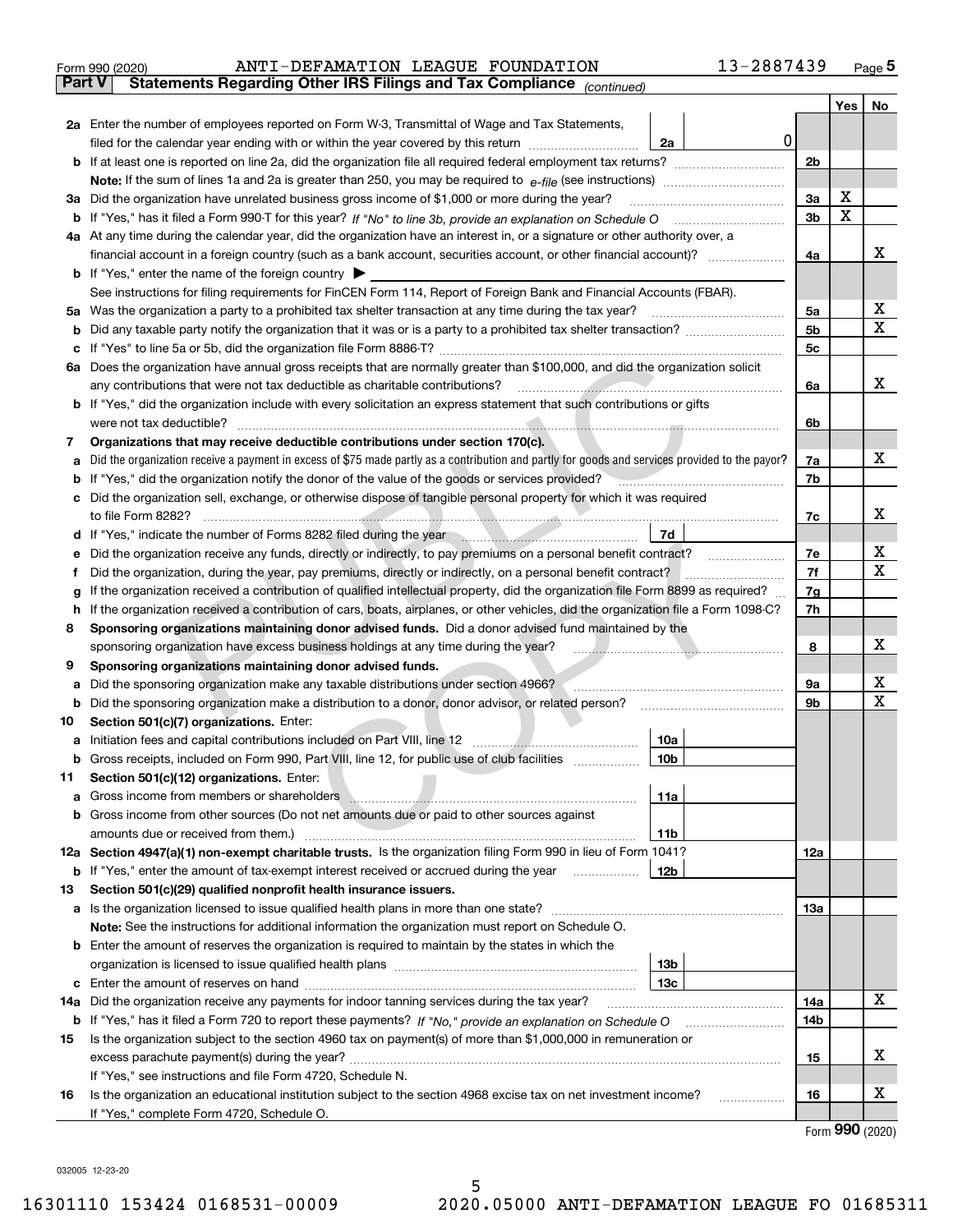|  | Form 990 (2020) |
|--|-----------------|
|  |                 |

### ANTI-DEFAMATION LEAGUE FOUNDATION 13-2887439

*For each "Yes" response to lines 2 through 7b below, and for a "No" response to line 8a, 8b, or 10b below, describe the circumstances, processes, or changes on Schedule O. See instructions.* Form 990 (2020) **ANTI-DEFAMATION LEAGUE FOUNDATION 13-2887439** Page 6<br>**Part VI Governance, Management, and Disclosure** For each "Yes" response to lines 2 through 7b below, and for a "No" response

| Yes <sub>1</sub><br>41<br>1a<br><b>1a</b> Enter the number of voting members of the governing body at the end of the tax year<br>.<br>If there are material differences in voting rights among members of the governing body, or if the governing<br>body delegated broad authority to an executive committee or similar committee, explain on Schedule O.<br>39<br><b>b</b> Enter the number of voting members included on line 1a, above, who are independent <i>manumum</i><br>1b<br>Did any officer, director, trustee, or key employee have a family relationship or a business relationship with any other<br>2<br>X<br>$\mathbf{2}$<br>officer, director, trustee, or key employee?<br>Did the organization delegate control over management duties customarily performed by or under the direct supervision<br>3<br>3<br>4<br>Did the organization make any significant changes to its governing documents since the prior Form 990 was filed?<br>4<br>5<br>5<br>X<br>6<br>Did the organization have members or stockholders?<br>6<br>Did the organization have members, stockholders, or other persons who had the power to elect or appoint one or<br>7a<br>x<br>7a<br><b>b</b> Are any governance decisions of the organization reserved to (or subject to approval by) members, stockholders, or<br>persons other than the governing body?<br>7b<br>Did the organization contemporaneously document the meetings held or written actions undertaken during the year by the following:<br>8<br>х<br>8a<br>a<br>$\mathbf X$<br>8b<br>Is there any officer, director, trustee, or key employee listed in Part VII, Section A, who cannot be reached at the<br>9<br>9<br>Section B. Policies (This Section B requests information about policies not required by the Internal Revenue Code.)<br>10a<br>b If "Yes," did the organization have written policies and procedures governing the activities of such chapters, affiliates,<br>10 <sub>b</sub><br>X<br>11a Has the organization provided a complete copy of this Form 990 to all members of its governing body before filing the form?<br>11a<br><b>b</b> Describe in Schedule O the process, if any, used by the organization to review this Form 990.<br>х<br>12a<br>12a<br>$\mathbf X$<br>12 <sub>b</sub><br>b<br>c Did the organization regularly and consistently monitor and enforce compliance with the policy? If "Yes." describe<br>х<br>12c<br>in Schedule O how this was done manufactured and contact the state of the state of the state of the state of the state of the state of the state of the state of the state of the state of the state of the state of the state<br>X<br>13<br>13<br>$\mathbf X$<br>14<br>Did the organization have a written document retention and destruction policy? manufactured and the organization have a written document retention and destruction policy?<br>14<br>Did the process for determining compensation of the following persons include a review and approval by independent<br>15<br>persons, comparability data, and contemporaneous substantiation of the deliberation and decision?<br>х<br>15a<br>$\mathbf X$<br>15b<br><b>b</b> Other officers or key employees of the organization<br>If "Yes" to line 15a or 15b, describe the process in Schedule O (see instructions).<br>16a Did the organization invest in, contribute assets to, or participate in a joint venture or similar arrangement with a<br>taxable entity during the year?<br>16a<br><b>b</b> If "Yes," did the organization follow a written policy or procedure requiring the organization to evaluate its participation<br>in joint venture arrangements under applicable federal tax law, and take steps to safequard the organization's<br>exempt status with respect to such arrangements?<br>16b<br><b>Section C. Disclosure</b><br>List the states with which a copy of this Form 990 is required to be filed ▶SEE SCHEDULE O<br>17<br>Section 6104 requires an organization to make its Forms 1023 (1024 or 1024-A, if applicable), 990, and 990-T (Section 501(c)(3)s only) available<br>18<br>for public inspection. Indicate how you made these available. Check all that apply.<br>$X$ Upon request<br>$ X $ Own website<br>$X$ Another's website<br>Other (explain on Schedule O)<br>Describe on Schedule O whether (and if so, how) the organization made its governing documents, conflict of interest policy, and financial<br>19<br>statements available to the public during the tax year.<br>State the name, address, and telephone number of the person who possesses the organization's books and records<br>20<br>ANAT KENDAL - 212-885-7700<br>10158-3560<br>605 THIRD AVENUE, NEW YORK, NY | <b>Section A. Governing Body and Management</b> |  |     | No                           |
|----------------------------------------------------------------------------------------------------------------------------------------------------------------------------------------------------------------------------------------------------------------------------------------------------------------------------------------------------------------------------------------------------------------------------------------------------------------------------------------------------------------------------------------------------------------------------------------------------------------------------------------------------------------------------------------------------------------------------------------------------------------------------------------------------------------------------------------------------------------------------------------------------------------------------------------------------------------------------------------------------------------------------------------------------------------------------------------------------------------------------------------------------------------------------------------------------------------------------------------------------------------------------------------------------------------------------------------------------------------------------------------------------------------------------------------------------------------------------------------------------------------------------------------------------------------------------------------------------------------------------------------------------------------------------------------------------------------------------------------------------------------------------------------------------------------------------------------------------------------------------------------------------------------------------------------------------------------------------------------------------------------------------------------------------------------------------------------------------------------------------------------------------------------------------------------------------------------------------------------------------------------------------------------------------------------------------------------------------------------------------------------------------------------------------------------------------------------------------------------------------------------------------------------------------------------------------------------------------------------------------------------------------------------------------------------------------------------------------------------------------------------------------------------------------------------------------------------------------------------------------------------------------------------------------------------------------------------------------------------------------------------------------------------------------------------------------------------------------------------------------------------------------------------------------------------------------------------------------------------------------------------------------------------------------------------------------------------------------------------------------------------------------------------------------------------------------------------------------------------------------------------------------------------------------------------------------------------------------------------------------------------------------------------------------------------------------------------------------------------------------------------------------------------------------------------------------------------------------------------------------------------------------------------------------------------------------------------------------------------------------------------------------------------------------------------------------------------------------------------------------------------------------------------------------------------------------------------------------------------------------------------------------------------------------------------------------------------------------------------------------------------------------------------------------------------------------------------------------------------------------------------------------------------------------------------------------------------------------------------------------------------------------------------------------------------------------------------------|-------------------------------------------------|--|-----|------------------------------|
|                                                                                                                                                                                                                                                                                                                                                                                                                                                                                                                                                                                                                                                                                                                                                                                                                                                                                                                                                                                                                                                                                                                                                                                                                                                                                                                                                                                                                                                                                                                                                                                                                                                                                                                                                                                                                                                                                                                                                                                                                                                                                                                                                                                                                                                                                                                                                                                                                                                                                                                                                                                                                                                                                                                                                                                                                                                                                                                                                                                                                                                                                                                                                                                                                                                                                                                                                                                                                                                                                                                                                                                                                                                                                                                                                                                                                                                                                                                                                                                                                                                                                                                                                                                                                                                                                                                                                                                                                                                                                                                                                                                                                                                                                                                      |                                                 |  |     |                              |
|                                                                                                                                                                                                                                                                                                                                                                                                                                                                                                                                                                                                                                                                                                                                                                                                                                                                                                                                                                                                                                                                                                                                                                                                                                                                                                                                                                                                                                                                                                                                                                                                                                                                                                                                                                                                                                                                                                                                                                                                                                                                                                                                                                                                                                                                                                                                                                                                                                                                                                                                                                                                                                                                                                                                                                                                                                                                                                                                                                                                                                                                                                                                                                                                                                                                                                                                                                                                                                                                                                                                                                                                                                                                                                                                                                                                                                                                                                                                                                                                                                                                                                                                                                                                                                                                                                                                                                                                                                                                                                                                                                                                                                                                                                                      |                                                 |  |     |                              |
|                                                                                                                                                                                                                                                                                                                                                                                                                                                                                                                                                                                                                                                                                                                                                                                                                                                                                                                                                                                                                                                                                                                                                                                                                                                                                                                                                                                                                                                                                                                                                                                                                                                                                                                                                                                                                                                                                                                                                                                                                                                                                                                                                                                                                                                                                                                                                                                                                                                                                                                                                                                                                                                                                                                                                                                                                                                                                                                                                                                                                                                                                                                                                                                                                                                                                                                                                                                                                                                                                                                                                                                                                                                                                                                                                                                                                                                                                                                                                                                                                                                                                                                                                                                                                                                                                                                                                                                                                                                                                                                                                                                                                                                                                                                      |                                                 |  |     |                              |
|                                                                                                                                                                                                                                                                                                                                                                                                                                                                                                                                                                                                                                                                                                                                                                                                                                                                                                                                                                                                                                                                                                                                                                                                                                                                                                                                                                                                                                                                                                                                                                                                                                                                                                                                                                                                                                                                                                                                                                                                                                                                                                                                                                                                                                                                                                                                                                                                                                                                                                                                                                                                                                                                                                                                                                                                                                                                                                                                                                                                                                                                                                                                                                                                                                                                                                                                                                                                                                                                                                                                                                                                                                                                                                                                                                                                                                                                                                                                                                                                                                                                                                                                                                                                                                                                                                                                                                                                                                                                                                                                                                                                                                                                                                                      |                                                 |  |     |                              |
|                                                                                                                                                                                                                                                                                                                                                                                                                                                                                                                                                                                                                                                                                                                                                                                                                                                                                                                                                                                                                                                                                                                                                                                                                                                                                                                                                                                                                                                                                                                                                                                                                                                                                                                                                                                                                                                                                                                                                                                                                                                                                                                                                                                                                                                                                                                                                                                                                                                                                                                                                                                                                                                                                                                                                                                                                                                                                                                                                                                                                                                                                                                                                                                                                                                                                                                                                                                                                                                                                                                                                                                                                                                                                                                                                                                                                                                                                                                                                                                                                                                                                                                                                                                                                                                                                                                                                                                                                                                                                                                                                                                                                                                                                                                      |                                                 |  |     |                              |
|                                                                                                                                                                                                                                                                                                                                                                                                                                                                                                                                                                                                                                                                                                                                                                                                                                                                                                                                                                                                                                                                                                                                                                                                                                                                                                                                                                                                                                                                                                                                                                                                                                                                                                                                                                                                                                                                                                                                                                                                                                                                                                                                                                                                                                                                                                                                                                                                                                                                                                                                                                                                                                                                                                                                                                                                                                                                                                                                                                                                                                                                                                                                                                                                                                                                                                                                                                                                                                                                                                                                                                                                                                                                                                                                                                                                                                                                                                                                                                                                                                                                                                                                                                                                                                                                                                                                                                                                                                                                                                                                                                                                                                                                                                                      |                                                 |  |     |                              |
|                                                                                                                                                                                                                                                                                                                                                                                                                                                                                                                                                                                                                                                                                                                                                                                                                                                                                                                                                                                                                                                                                                                                                                                                                                                                                                                                                                                                                                                                                                                                                                                                                                                                                                                                                                                                                                                                                                                                                                                                                                                                                                                                                                                                                                                                                                                                                                                                                                                                                                                                                                                                                                                                                                                                                                                                                                                                                                                                                                                                                                                                                                                                                                                                                                                                                                                                                                                                                                                                                                                                                                                                                                                                                                                                                                                                                                                                                                                                                                                                                                                                                                                                                                                                                                                                                                                                                                                                                                                                                                                                                                                                                                                                                                                      |                                                 |  |     |                              |
|                                                                                                                                                                                                                                                                                                                                                                                                                                                                                                                                                                                                                                                                                                                                                                                                                                                                                                                                                                                                                                                                                                                                                                                                                                                                                                                                                                                                                                                                                                                                                                                                                                                                                                                                                                                                                                                                                                                                                                                                                                                                                                                                                                                                                                                                                                                                                                                                                                                                                                                                                                                                                                                                                                                                                                                                                                                                                                                                                                                                                                                                                                                                                                                                                                                                                                                                                                                                                                                                                                                                                                                                                                                                                                                                                                                                                                                                                                                                                                                                                                                                                                                                                                                                                                                                                                                                                                                                                                                                                                                                                                                                                                                                                                                      |                                                 |  |     |                              |
|                                                                                                                                                                                                                                                                                                                                                                                                                                                                                                                                                                                                                                                                                                                                                                                                                                                                                                                                                                                                                                                                                                                                                                                                                                                                                                                                                                                                                                                                                                                                                                                                                                                                                                                                                                                                                                                                                                                                                                                                                                                                                                                                                                                                                                                                                                                                                                                                                                                                                                                                                                                                                                                                                                                                                                                                                                                                                                                                                                                                                                                                                                                                                                                                                                                                                                                                                                                                                                                                                                                                                                                                                                                                                                                                                                                                                                                                                                                                                                                                                                                                                                                                                                                                                                                                                                                                                                                                                                                                                                                                                                                                                                                                                                                      |                                                 |  |     | х<br>$\overline{\mathtt{x}}$ |
|                                                                                                                                                                                                                                                                                                                                                                                                                                                                                                                                                                                                                                                                                                                                                                                                                                                                                                                                                                                                                                                                                                                                                                                                                                                                                                                                                                                                                                                                                                                                                                                                                                                                                                                                                                                                                                                                                                                                                                                                                                                                                                                                                                                                                                                                                                                                                                                                                                                                                                                                                                                                                                                                                                                                                                                                                                                                                                                                                                                                                                                                                                                                                                                                                                                                                                                                                                                                                                                                                                                                                                                                                                                                                                                                                                                                                                                                                                                                                                                                                                                                                                                                                                                                                                                                                                                                                                                                                                                                                                                                                                                                                                                                                                                      |                                                 |  |     | $\overline{\mathbf{x}}$      |
|                                                                                                                                                                                                                                                                                                                                                                                                                                                                                                                                                                                                                                                                                                                                                                                                                                                                                                                                                                                                                                                                                                                                                                                                                                                                                                                                                                                                                                                                                                                                                                                                                                                                                                                                                                                                                                                                                                                                                                                                                                                                                                                                                                                                                                                                                                                                                                                                                                                                                                                                                                                                                                                                                                                                                                                                                                                                                                                                                                                                                                                                                                                                                                                                                                                                                                                                                                                                                                                                                                                                                                                                                                                                                                                                                                                                                                                                                                                                                                                                                                                                                                                                                                                                                                                                                                                                                                                                                                                                                                                                                                                                                                                                                                                      |                                                 |  |     |                              |
|                                                                                                                                                                                                                                                                                                                                                                                                                                                                                                                                                                                                                                                                                                                                                                                                                                                                                                                                                                                                                                                                                                                                                                                                                                                                                                                                                                                                                                                                                                                                                                                                                                                                                                                                                                                                                                                                                                                                                                                                                                                                                                                                                                                                                                                                                                                                                                                                                                                                                                                                                                                                                                                                                                                                                                                                                                                                                                                                                                                                                                                                                                                                                                                                                                                                                                                                                                                                                                                                                                                                                                                                                                                                                                                                                                                                                                                                                                                                                                                                                                                                                                                                                                                                                                                                                                                                                                                                                                                                                                                                                                                                                                                                                                                      |                                                 |  |     |                              |
|                                                                                                                                                                                                                                                                                                                                                                                                                                                                                                                                                                                                                                                                                                                                                                                                                                                                                                                                                                                                                                                                                                                                                                                                                                                                                                                                                                                                                                                                                                                                                                                                                                                                                                                                                                                                                                                                                                                                                                                                                                                                                                                                                                                                                                                                                                                                                                                                                                                                                                                                                                                                                                                                                                                                                                                                                                                                                                                                                                                                                                                                                                                                                                                                                                                                                                                                                                                                                                                                                                                                                                                                                                                                                                                                                                                                                                                                                                                                                                                                                                                                                                                                                                                                                                                                                                                                                                                                                                                                                                                                                                                                                                                                                                                      |                                                 |  |     |                              |
|                                                                                                                                                                                                                                                                                                                                                                                                                                                                                                                                                                                                                                                                                                                                                                                                                                                                                                                                                                                                                                                                                                                                                                                                                                                                                                                                                                                                                                                                                                                                                                                                                                                                                                                                                                                                                                                                                                                                                                                                                                                                                                                                                                                                                                                                                                                                                                                                                                                                                                                                                                                                                                                                                                                                                                                                                                                                                                                                                                                                                                                                                                                                                                                                                                                                                                                                                                                                                                                                                                                                                                                                                                                                                                                                                                                                                                                                                                                                                                                                                                                                                                                                                                                                                                                                                                                                                                                                                                                                                                                                                                                                                                                                                                                      |                                                 |  |     |                              |
|                                                                                                                                                                                                                                                                                                                                                                                                                                                                                                                                                                                                                                                                                                                                                                                                                                                                                                                                                                                                                                                                                                                                                                                                                                                                                                                                                                                                                                                                                                                                                                                                                                                                                                                                                                                                                                                                                                                                                                                                                                                                                                                                                                                                                                                                                                                                                                                                                                                                                                                                                                                                                                                                                                                                                                                                                                                                                                                                                                                                                                                                                                                                                                                                                                                                                                                                                                                                                                                                                                                                                                                                                                                                                                                                                                                                                                                                                                                                                                                                                                                                                                                                                                                                                                                                                                                                                                                                                                                                                                                                                                                                                                                                                                                      |                                                 |  |     |                              |
|                                                                                                                                                                                                                                                                                                                                                                                                                                                                                                                                                                                                                                                                                                                                                                                                                                                                                                                                                                                                                                                                                                                                                                                                                                                                                                                                                                                                                                                                                                                                                                                                                                                                                                                                                                                                                                                                                                                                                                                                                                                                                                                                                                                                                                                                                                                                                                                                                                                                                                                                                                                                                                                                                                                                                                                                                                                                                                                                                                                                                                                                                                                                                                                                                                                                                                                                                                                                                                                                                                                                                                                                                                                                                                                                                                                                                                                                                                                                                                                                                                                                                                                                                                                                                                                                                                                                                                                                                                                                                                                                                                                                                                                                                                                      |                                                 |  |     | х                            |
|                                                                                                                                                                                                                                                                                                                                                                                                                                                                                                                                                                                                                                                                                                                                                                                                                                                                                                                                                                                                                                                                                                                                                                                                                                                                                                                                                                                                                                                                                                                                                                                                                                                                                                                                                                                                                                                                                                                                                                                                                                                                                                                                                                                                                                                                                                                                                                                                                                                                                                                                                                                                                                                                                                                                                                                                                                                                                                                                                                                                                                                                                                                                                                                                                                                                                                                                                                                                                                                                                                                                                                                                                                                                                                                                                                                                                                                                                                                                                                                                                                                                                                                                                                                                                                                                                                                                                                                                                                                                                                                                                                                                                                                                                                                      |                                                 |  |     |                              |
|                                                                                                                                                                                                                                                                                                                                                                                                                                                                                                                                                                                                                                                                                                                                                                                                                                                                                                                                                                                                                                                                                                                                                                                                                                                                                                                                                                                                                                                                                                                                                                                                                                                                                                                                                                                                                                                                                                                                                                                                                                                                                                                                                                                                                                                                                                                                                                                                                                                                                                                                                                                                                                                                                                                                                                                                                                                                                                                                                                                                                                                                                                                                                                                                                                                                                                                                                                                                                                                                                                                                                                                                                                                                                                                                                                                                                                                                                                                                                                                                                                                                                                                                                                                                                                                                                                                                                                                                                                                                                                                                                                                                                                                                                                                      |                                                 |  |     |                              |
|                                                                                                                                                                                                                                                                                                                                                                                                                                                                                                                                                                                                                                                                                                                                                                                                                                                                                                                                                                                                                                                                                                                                                                                                                                                                                                                                                                                                                                                                                                                                                                                                                                                                                                                                                                                                                                                                                                                                                                                                                                                                                                                                                                                                                                                                                                                                                                                                                                                                                                                                                                                                                                                                                                                                                                                                                                                                                                                                                                                                                                                                                                                                                                                                                                                                                                                                                                                                                                                                                                                                                                                                                                                                                                                                                                                                                                                                                                                                                                                                                                                                                                                                                                                                                                                                                                                                                                                                                                                                                                                                                                                                                                                                                                                      |                                                 |  |     |                              |
|                                                                                                                                                                                                                                                                                                                                                                                                                                                                                                                                                                                                                                                                                                                                                                                                                                                                                                                                                                                                                                                                                                                                                                                                                                                                                                                                                                                                                                                                                                                                                                                                                                                                                                                                                                                                                                                                                                                                                                                                                                                                                                                                                                                                                                                                                                                                                                                                                                                                                                                                                                                                                                                                                                                                                                                                                                                                                                                                                                                                                                                                                                                                                                                                                                                                                                                                                                                                                                                                                                                                                                                                                                                                                                                                                                                                                                                                                                                                                                                                                                                                                                                                                                                                                                                                                                                                                                                                                                                                                                                                                                                                                                                                                                                      |                                                 |  |     |                              |
|                                                                                                                                                                                                                                                                                                                                                                                                                                                                                                                                                                                                                                                                                                                                                                                                                                                                                                                                                                                                                                                                                                                                                                                                                                                                                                                                                                                                                                                                                                                                                                                                                                                                                                                                                                                                                                                                                                                                                                                                                                                                                                                                                                                                                                                                                                                                                                                                                                                                                                                                                                                                                                                                                                                                                                                                                                                                                                                                                                                                                                                                                                                                                                                                                                                                                                                                                                                                                                                                                                                                                                                                                                                                                                                                                                                                                                                                                                                                                                                                                                                                                                                                                                                                                                                                                                                                                                                                                                                                                                                                                                                                                                                                                                                      |                                                 |  |     | x                            |
|                                                                                                                                                                                                                                                                                                                                                                                                                                                                                                                                                                                                                                                                                                                                                                                                                                                                                                                                                                                                                                                                                                                                                                                                                                                                                                                                                                                                                                                                                                                                                                                                                                                                                                                                                                                                                                                                                                                                                                                                                                                                                                                                                                                                                                                                                                                                                                                                                                                                                                                                                                                                                                                                                                                                                                                                                                                                                                                                                                                                                                                                                                                                                                                                                                                                                                                                                                                                                                                                                                                                                                                                                                                                                                                                                                                                                                                                                                                                                                                                                                                                                                                                                                                                                                                                                                                                                                                                                                                                                                                                                                                                                                                                                                                      |                                                 |  |     |                              |
|                                                                                                                                                                                                                                                                                                                                                                                                                                                                                                                                                                                                                                                                                                                                                                                                                                                                                                                                                                                                                                                                                                                                                                                                                                                                                                                                                                                                                                                                                                                                                                                                                                                                                                                                                                                                                                                                                                                                                                                                                                                                                                                                                                                                                                                                                                                                                                                                                                                                                                                                                                                                                                                                                                                                                                                                                                                                                                                                                                                                                                                                                                                                                                                                                                                                                                                                                                                                                                                                                                                                                                                                                                                                                                                                                                                                                                                                                                                                                                                                                                                                                                                                                                                                                                                                                                                                                                                                                                                                                                                                                                                                                                                                                                                      |                                                 |  | Yes | No                           |
|                                                                                                                                                                                                                                                                                                                                                                                                                                                                                                                                                                                                                                                                                                                                                                                                                                                                                                                                                                                                                                                                                                                                                                                                                                                                                                                                                                                                                                                                                                                                                                                                                                                                                                                                                                                                                                                                                                                                                                                                                                                                                                                                                                                                                                                                                                                                                                                                                                                                                                                                                                                                                                                                                                                                                                                                                                                                                                                                                                                                                                                                                                                                                                                                                                                                                                                                                                                                                                                                                                                                                                                                                                                                                                                                                                                                                                                                                                                                                                                                                                                                                                                                                                                                                                                                                                                                                                                                                                                                                                                                                                                                                                                                                                                      |                                                 |  |     | $\mathbf X$                  |
|                                                                                                                                                                                                                                                                                                                                                                                                                                                                                                                                                                                                                                                                                                                                                                                                                                                                                                                                                                                                                                                                                                                                                                                                                                                                                                                                                                                                                                                                                                                                                                                                                                                                                                                                                                                                                                                                                                                                                                                                                                                                                                                                                                                                                                                                                                                                                                                                                                                                                                                                                                                                                                                                                                                                                                                                                                                                                                                                                                                                                                                                                                                                                                                                                                                                                                                                                                                                                                                                                                                                                                                                                                                                                                                                                                                                                                                                                                                                                                                                                                                                                                                                                                                                                                                                                                                                                                                                                                                                                                                                                                                                                                                                                                                      |                                                 |  |     |                              |
|                                                                                                                                                                                                                                                                                                                                                                                                                                                                                                                                                                                                                                                                                                                                                                                                                                                                                                                                                                                                                                                                                                                                                                                                                                                                                                                                                                                                                                                                                                                                                                                                                                                                                                                                                                                                                                                                                                                                                                                                                                                                                                                                                                                                                                                                                                                                                                                                                                                                                                                                                                                                                                                                                                                                                                                                                                                                                                                                                                                                                                                                                                                                                                                                                                                                                                                                                                                                                                                                                                                                                                                                                                                                                                                                                                                                                                                                                                                                                                                                                                                                                                                                                                                                                                                                                                                                                                                                                                                                                                                                                                                                                                                                                                                      |                                                 |  |     |                              |
|                                                                                                                                                                                                                                                                                                                                                                                                                                                                                                                                                                                                                                                                                                                                                                                                                                                                                                                                                                                                                                                                                                                                                                                                                                                                                                                                                                                                                                                                                                                                                                                                                                                                                                                                                                                                                                                                                                                                                                                                                                                                                                                                                                                                                                                                                                                                                                                                                                                                                                                                                                                                                                                                                                                                                                                                                                                                                                                                                                                                                                                                                                                                                                                                                                                                                                                                                                                                                                                                                                                                                                                                                                                                                                                                                                                                                                                                                                                                                                                                                                                                                                                                                                                                                                                                                                                                                                                                                                                                                                                                                                                                                                                                                                                      |                                                 |  |     |                              |
|                                                                                                                                                                                                                                                                                                                                                                                                                                                                                                                                                                                                                                                                                                                                                                                                                                                                                                                                                                                                                                                                                                                                                                                                                                                                                                                                                                                                                                                                                                                                                                                                                                                                                                                                                                                                                                                                                                                                                                                                                                                                                                                                                                                                                                                                                                                                                                                                                                                                                                                                                                                                                                                                                                                                                                                                                                                                                                                                                                                                                                                                                                                                                                                                                                                                                                                                                                                                                                                                                                                                                                                                                                                                                                                                                                                                                                                                                                                                                                                                                                                                                                                                                                                                                                                                                                                                                                                                                                                                                                                                                                                                                                                                                                                      |                                                 |  |     |                              |
|                                                                                                                                                                                                                                                                                                                                                                                                                                                                                                                                                                                                                                                                                                                                                                                                                                                                                                                                                                                                                                                                                                                                                                                                                                                                                                                                                                                                                                                                                                                                                                                                                                                                                                                                                                                                                                                                                                                                                                                                                                                                                                                                                                                                                                                                                                                                                                                                                                                                                                                                                                                                                                                                                                                                                                                                                                                                                                                                                                                                                                                                                                                                                                                                                                                                                                                                                                                                                                                                                                                                                                                                                                                                                                                                                                                                                                                                                                                                                                                                                                                                                                                                                                                                                                                                                                                                                                                                                                                                                                                                                                                                                                                                                                                      |                                                 |  |     |                              |
|                                                                                                                                                                                                                                                                                                                                                                                                                                                                                                                                                                                                                                                                                                                                                                                                                                                                                                                                                                                                                                                                                                                                                                                                                                                                                                                                                                                                                                                                                                                                                                                                                                                                                                                                                                                                                                                                                                                                                                                                                                                                                                                                                                                                                                                                                                                                                                                                                                                                                                                                                                                                                                                                                                                                                                                                                                                                                                                                                                                                                                                                                                                                                                                                                                                                                                                                                                                                                                                                                                                                                                                                                                                                                                                                                                                                                                                                                                                                                                                                                                                                                                                                                                                                                                                                                                                                                                                                                                                                                                                                                                                                                                                                                                                      |                                                 |  |     |                              |
|                                                                                                                                                                                                                                                                                                                                                                                                                                                                                                                                                                                                                                                                                                                                                                                                                                                                                                                                                                                                                                                                                                                                                                                                                                                                                                                                                                                                                                                                                                                                                                                                                                                                                                                                                                                                                                                                                                                                                                                                                                                                                                                                                                                                                                                                                                                                                                                                                                                                                                                                                                                                                                                                                                                                                                                                                                                                                                                                                                                                                                                                                                                                                                                                                                                                                                                                                                                                                                                                                                                                                                                                                                                                                                                                                                                                                                                                                                                                                                                                                                                                                                                                                                                                                                                                                                                                                                                                                                                                                                                                                                                                                                                                                                                      |                                                 |  |     |                              |
|                                                                                                                                                                                                                                                                                                                                                                                                                                                                                                                                                                                                                                                                                                                                                                                                                                                                                                                                                                                                                                                                                                                                                                                                                                                                                                                                                                                                                                                                                                                                                                                                                                                                                                                                                                                                                                                                                                                                                                                                                                                                                                                                                                                                                                                                                                                                                                                                                                                                                                                                                                                                                                                                                                                                                                                                                                                                                                                                                                                                                                                                                                                                                                                                                                                                                                                                                                                                                                                                                                                                                                                                                                                                                                                                                                                                                                                                                                                                                                                                                                                                                                                                                                                                                                                                                                                                                                                                                                                                                                                                                                                                                                                                                                                      |                                                 |  |     |                              |
|                                                                                                                                                                                                                                                                                                                                                                                                                                                                                                                                                                                                                                                                                                                                                                                                                                                                                                                                                                                                                                                                                                                                                                                                                                                                                                                                                                                                                                                                                                                                                                                                                                                                                                                                                                                                                                                                                                                                                                                                                                                                                                                                                                                                                                                                                                                                                                                                                                                                                                                                                                                                                                                                                                                                                                                                                                                                                                                                                                                                                                                                                                                                                                                                                                                                                                                                                                                                                                                                                                                                                                                                                                                                                                                                                                                                                                                                                                                                                                                                                                                                                                                                                                                                                                                                                                                                                                                                                                                                                                                                                                                                                                                                                                                      |                                                 |  |     |                              |
|                                                                                                                                                                                                                                                                                                                                                                                                                                                                                                                                                                                                                                                                                                                                                                                                                                                                                                                                                                                                                                                                                                                                                                                                                                                                                                                                                                                                                                                                                                                                                                                                                                                                                                                                                                                                                                                                                                                                                                                                                                                                                                                                                                                                                                                                                                                                                                                                                                                                                                                                                                                                                                                                                                                                                                                                                                                                                                                                                                                                                                                                                                                                                                                                                                                                                                                                                                                                                                                                                                                                                                                                                                                                                                                                                                                                                                                                                                                                                                                                                                                                                                                                                                                                                                                                                                                                                                                                                                                                                                                                                                                                                                                                                                                      |                                                 |  |     |                              |
|                                                                                                                                                                                                                                                                                                                                                                                                                                                                                                                                                                                                                                                                                                                                                                                                                                                                                                                                                                                                                                                                                                                                                                                                                                                                                                                                                                                                                                                                                                                                                                                                                                                                                                                                                                                                                                                                                                                                                                                                                                                                                                                                                                                                                                                                                                                                                                                                                                                                                                                                                                                                                                                                                                                                                                                                                                                                                                                                                                                                                                                                                                                                                                                                                                                                                                                                                                                                                                                                                                                                                                                                                                                                                                                                                                                                                                                                                                                                                                                                                                                                                                                                                                                                                                                                                                                                                                                                                                                                                                                                                                                                                                                                                                                      |                                                 |  |     |                              |
|                                                                                                                                                                                                                                                                                                                                                                                                                                                                                                                                                                                                                                                                                                                                                                                                                                                                                                                                                                                                                                                                                                                                                                                                                                                                                                                                                                                                                                                                                                                                                                                                                                                                                                                                                                                                                                                                                                                                                                                                                                                                                                                                                                                                                                                                                                                                                                                                                                                                                                                                                                                                                                                                                                                                                                                                                                                                                                                                                                                                                                                                                                                                                                                                                                                                                                                                                                                                                                                                                                                                                                                                                                                                                                                                                                                                                                                                                                                                                                                                                                                                                                                                                                                                                                                                                                                                                                                                                                                                                                                                                                                                                                                                                                                      |                                                 |  |     |                              |
|                                                                                                                                                                                                                                                                                                                                                                                                                                                                                                                                                                                                                                                                                                                                                                                                                                                                                                                                                                                                                                                                                                                                                                                                                                                                                                                                                                                                                                                                                                                                                                                                                                                                                                                                                                                                                                                                                                                                                                                                                                                                                                                                                                                                                                                                                                                                                                                                                                                                                                                                                                                                                                                                                                                                                                                                                                                                                                                                                                                                                                                                                                                                                                                                                                                                                                                                                                                                                                                                                                                                                                                                                                                                                                                                                                                                                                                                                                                                                                                                                                                                                                                                                                                                                                                                                                                                                                                                                                                                                                                                                                                                                                                                                                                      |                                                 |  |     |                              |
|                                                                                                                                                                                                                                                                                                                                                                                                                                                                                                                                                                                                                                                                                                                                                                                                                                                                                                                                                                                                                                                                                                                                                                                                                                                                                                                                                                                                                                                                                                                                                                                                                                                                                                                                                                                                                                                                                                                                                                                                                                                                                                                                                                                                                                                                                                                                                                                                                                                                                                                                                                                                                                                                                                                                                                                                                                                                                                                                                                                                                                                                                                                                                                                                                                                                                                                                                                                                                                                                                                                                                                                                                                                                                                                                                                                                                                                                                                                                                                                                                                                                                                                                                                                                                                                                                                                                                                                                                                                                                                                                                                                                                                                                                                                      |                                                 |  |     |                              |
|                                                                                                                                                                                                                                                                                                                                                                                                                                                                                                                                                                                                                                                                                                                                                                                                                                                                                                                                                                                                                                                                                                                                                                                                                                                                                                                                                                                                                                                                                                                                                                                                                                                                                                                                                                                                                                                                                                                                                                                                                                                                                                                                                                                                                                                                                                                                                                                                                                                                                                                                                                                                                                                                                                                                                                                                                                                                                                                                                                                                                                                                                                                                                                                                                                                                                                                                                                                                                                                                                                                                                                                                                                                                                                                                                                                                                                                                                                                                                                                                                                                                                                                                                                                                                                                                                                                                                                                                                                                                                                                                                                                                                                                                                                                      |                                                 |  |     |                              |
|                                                                                                                                                                                                                                                                                                                                                                                                                                                                                                                                                                                                                                                                                                                                                                                                                                                                                                                                                                                                                                                                                                                                                                                                                                                                                                                                                                                                                                                                                                                                                                                                                                                                                                                                                                                                                                                                                                                                                                                                                                                                                                                                                                                                                                                                                                                                                                                                                                                                                                                                                                                                                                                                                                                                                                                                                                                                                                                                                                                                                                                                                                                                                                                                                                                                                                                                                                                                                                                                                                                                                                                                                                                                                                                                                                                                                                                                                                                                                                                                                                                                                                                                                                                                                                                                                                                                                                                                                                                                                                                                                                                                                                                                                                                      |                                                 |  |     |                              |
|                                                                                                                                                                                                                                                                                                                                                                                                                                                                                                                                                                                                                                                                                                                                                                                                                                                                                                                                                                                                                                                                                                                                                                                                                                                                                                                                                                                                                                                                                                                                                                                                                                                                                                                                                                                                                                                                                                                                                                                                                                                                                                                                                                                                                                                                                                                                                                                                                                                                                                                                                                                                                                                                                                                                                                                                                                                                                                                                                                                                                                                                                                                                                                                                                                                                                                                                                                                                                                                                                                                                                                                                                                                                                                                                                                                                                                                                                                                                                                                                                                                                                                                                                                                                                                                                                                                                                                                                                                                                                                                                                                                                                                                                                                                      |                                                 |  |     | х                            |
|                                                                                                                                                                                                                                                                                                                                                                                                                                                                                                                                                                                                                                                                                                                                                                                                                                                                                                                                                                                                                                                                                                                                                                                                                                                                                                                                                                                                                                                                                                                                                                                                                                                                                                                                                                                                                                                                                                                                                                                                                                                                                                                                                                                                                                                                                                                                                                                                                                                                                                                                                                                                                                                                                                                                                                                                                                                                                                                                                                                                                                                                                                                                                                                                                                                                                                                                                                                                                                                                                                                                                                                                                                                                                                                                                                                                                                                                                                                                                                                                                                                                                                                                                                                                                                                                                                                                                                                                                                                                                                                                                                                                                                                                                                                      |                                                 |  |     |                              |
|                                                                                                                                                                                                                                                                                                                                                                                                                                                                                                                                                                                                                                                                                                                                                                                                                                                                                                                                                                                                                                                                                                                                                                                                                                                                                                                                                                                                                                                                                                                                                                                                                                                                                                                                                                                                                                                                                                                                                                                                                                                                                                                                                                                                                                                                                                                                                                                                                                                                                                                                                                                                                                                                                                                                                                                                                                                                                                                                                                                                                                                                                                                                                                                                                                                                                                                                                                                                                                                                                                                                                                                                                                                                                                                                                                                                                                                                                                                                                                                                                                                                                                                                                                                                                                                                                                                                                                                                                                                                                                                                                                                                                                                                                                                      |                                                 |  |     |                              |
|                                                                                                                                                                                                                                                                                                                                                                                                                                                                                                                                                                                                                                                                                                                                                                                                                                                                                                                                                                                                                                                                                                                                                                                                                                                                                                                                                                                                                                                                                                                                                                                                                                                                                                                                                                                                                                                                                                                                                                                                                                                                                                                                                                                                                                                                                                                                                                                                                                                                                                                                                                                                                                                                                                                                                                                                                                                                                                                                                                                                                                                                                                                                                                                                                                                                                                                                                                                                                                                                                                                                                                                                                                                                                                                                                                                                                                                                                                                                                                                                                                                                                                                                                                                                                                                                                                                                                                                                                                                                                                                                                                                                                                                                                                                      |                                                 |  |     |                              |
|                                                                                                                                                                                                                                                                                                                                                                                                                                                                                                                                                                                                                                                                                                                                                                                                                                                                                                                                                                                                                                                                                                                                                                                                                                                                                                                                                                                                                                                                                                                                                                                                                                                                                                                                                                                                                                                                                                                                                                                                                                                                                                                                                                                                                                                                                                                                                                                                                                                                                                                                                                                                                                                                                                                                                                                                                                                                                                                                                                                                                                                                                                                                                                                                                                                                                                                                                                                                                                                                                                                                                                                                                                                                                                                                                                                                                                                                                                                                                                                                                                                                                                                                                                                                                                                                                                                                                                                                                                                                                                                                                                                                                                                                                                                      |                                                 |  |     |                              |
|                                                                                                                                                                                                                                                                                                                                                                                                                                                                                                                                                                                                                                                                                                                                                                                                                                                                                                                                                                                                                                                                                                                                                                                                                                                                                                                                                                                                                                                                                                                                                                                                                                                                                                                                                                                                                                                                                                                                                                                                                                                                                                                                                                                                                                                                                                                                                                                                                                                                                                                                                                                                                                                                                                                                                                                                                                                                                                                                                                                                                                                                                                                                                                                                                                                                                                                                                                                                                                                                                                                                                                                                                                                                                                                                                                                                                                                                                                                                                                                                                                                                                                                                                                                                                                                                                                                                                                                                                                                                                                                                                                                                                                                                                                                      |                                                 |  |     |                              |
|                                                                                                                                                                                                                                                                                                                                                                                                                                                                                                                                                                                                                                                                                                                                                                                                                                                                                                                                                                                                                                                                                                                                                                                                                                                                                                                                                                                                                                                                                                                                                                                                                                                                                                                                                                                                                                                                                                                                                                                                                                                                                                                                                                                                                                                                                                                                                                                                                                                                                                                                                                                                                                                                                                                                                                                                                                                                                                                                                                                                                                                                                                                                                                                                                                                                                                                                                                                                                                                                                                                                                                                                                                                                                                                                                                                                                                                                                                                                                                                                                                                                                                                                                                                                                                                                                                                                                                                                                                                                                                                                                                                                                                                                                                                      |                                                 |  |     |                              |
|                                                                                                                                                                                                                                                                                                                                                                                                                                                                                                                                                                                                                                                                                                                                                                                                                                                                                                                                                                                                                                                                                                                                                                                                                                                                                                                                                                                                                                                                                                                                                                                                                                                                                                                                                                                                                                                                                                                                                                                                                                                                                                                                                                                                                                                                                                                                                                                                                                                                                                                                                                                                                                                                                                                                                                                                                                                                                                                                                                                                                                                                                                                                                                                                                                                                                                                                                                                                                                                                                                                                                                                                                                                                                                                                                                                                                                                                                                                                                                                                                                                                                                                                                                                                                                                                                                                                                                                                                                                                                                                                                                                                                                                                                                                      |                                                 |  |     |                              |
|                                                                                                                                                                                                                                                                                                                                                                                                                                                                                                                                                                                                                                                                                                                                                                                                                                                                                                                                                                                                                                                                                                                                                                                                                                                                                                                                                                                                                                                                                                                                                                                                                                                                                                                                                                                                                                                                                                                                                                                                                                                                                                                                                                                                                                                                                                                                                                                                                                                                                                                                                                                                                                                                                                                                                                                                                                                                                                                                                                                                                                                                                                                                                                                                                                                                                                                                                                                                                                                                                                                                                                                                                                                                                                                                                                                                                                                                                                                                                                                                                                                                                                                                                                                                                                                                                                                                                                                                                                                                                                                                                                                                                                                                                                                      |                                                 |  |     |                              |
|                                                                                                                                                                                                                                                                                                                                                                                                                                                                                                                                                                                                                                                                                                                                                                                                                                                                                                                                                                                                                                                                                                                                                                                                                                                                                                                                                                                                                                                                                                                                                                                                                                                                                                                                                                                                                                                                                                                                                                                                                                                                                                                                                                                                                                                                                                                                                                                                                                                                                                                                                                                                                                                                                                                                                                                                                                                                                                                                                                                                                                                                                                                                                                                                                                                                                                                                                                                                                                                                                                                                                                                                                                                                                                                                                                                                                                                                                                                                                                                                                                                                                                                                                                                                                                                                                                                                                                                                                                                                                                                                                                                                                                                                                                                      |                                                 |  |     |                              |
|                                                                                                                                                                                                                                                                                                                                                                                                                                                                                                                                                                                                                                                                                                                                                                                                                                                                                                                                                                                                                                                                                                                                                                                                                                                                                                                                                                                                                                                                                                                                                                                                                                                                                                                                                                                                                                                                                                                                                                                                                                                                                                                                                                                                                                                                                                                                                                                                                                                                                                                                                                                                                                                                                                                                                                                                                                                                                                                                                                                                                                                                                                                                                                                                                                                                                                                                                                                                                                                                                                                                                                                                                                                                                                                                                                                                                                                                                                                                                                                                                                                                                                                                                                                                                                                                                                                                                                                                                                                                                                                                                                                                                                                                                                                      |                                                 |  |     |                              |
|                                                                                                                                                                                                                                                                                                                                                                                                                                                                                                                                                                                                                                                                                                                                                                                                                                                                                                                                                                                                                                                                                                                                                                                                                                                                                                                                                                                                                                                                                                                                                                                                                                                                                                                                                                                                                                                                                                                                                                                                                                                                                                                                                                                                                                                                                                                                                                                                                                                                                                                                                                                                                                                                                                                                                                                                                                                                                                                                                                                                                                                                                                                                                                                                                                                                                                                                                                                                                                                                                                                                                                                                                                                                                                                                                                                                                                                                                                                                                                                                                                                                                                                                                                                                                                                                                                                                                                                                                                                                                                                                                                                                                                                                                                                      |                                                 |  |     |                              |
|                                                                                                                                                                                                                                                                                                                                                                                                                                                                                                                                                                                                                                                                                                                                                                                                                                                                                                                                                                                                                                                                                                                                                                                                                                                                                                                                                                                                                                                                                                                                                                                                                                                                                                                                                                                                                                                                                                                                                                                                                                                                                                                                                                                                                                                                                                                                                                                                                                                                                                                                                                                                                                                                                                                                                                                                                                                                                                                                                                                                                                                                                                                                                                                                                                                                                                                                                                                                                                                                                                                                                                                                                                                                                                                                                                                                                                                                                                                                                                                                                                                                                                                                                                                                                                                                                                                                                                                                                                                                                                                                                                                                                                                                                                                      |                                                 |  |     |                              |
|                                                                                                                                                                                                                                                                                                                                                                                                                                                                                                                                                                                                                                                                                                                                                                                                                                                                                                                                                                                                                                                                                                                                                                                                                                                                                                                                                                                                                                                                                                                                                                                                                                                                                                                                                                                                                                                                                                                                                                                                                                                                                                                                                                                                                                                                                                                                                                                                                                                                                                                                                                                                                                                                                                                                                                                                                                                                                                                                                                                                                                                                                                                                                                                                                                                                                                                                                                                                                                                                                                                                                                                                                                                                                                                                                                                                                                                                                                                                                                                                                                                                                                                                                                                                                                                                                                                                                                                                                                                                                                                                                                                                                                                                                                                      |                                                 |  |     |                              |
| Form 990 (2020)<br>032006 12-23-20                                                                                                                                                                                                                                                                                                                                                                                                                                                                                                                                                                                                                                                                                                                                                                                                                                                                                                                                                                                                                                                                                                                                                                                                                                                                                                                                                                                                                                                                                                                                                                                                                                                                                                                                                                                                                                                                                                                                                                                                                                                                                                                                                                                                                                                                                                                                                                                                                                                                                                                                                                                                                                                                                                                                                                                                                                                                                                                                                                                                                                                                                                                                                                                                                                                                                                                                                                                                                                                                                                                                                                                                                                                                                                                                                                                                                                                                                                                                                                                                                                                                                                                                                                                                                                                                                                                                                                                                                                                                                                                                                                                                                                                                                   |                                                 |  |     |                              |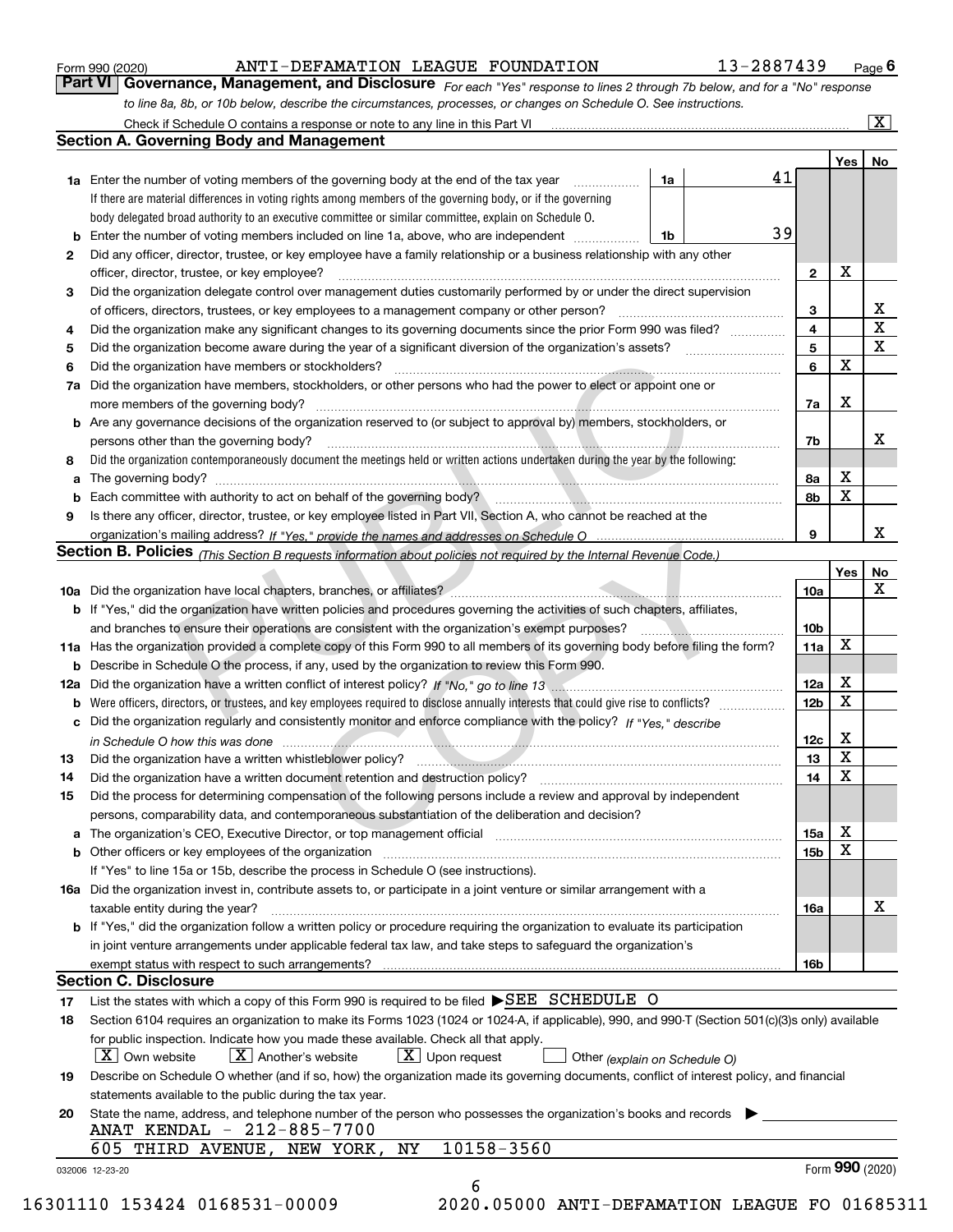$\mathcal{L}^{\text{max}}$ 

**7Part VII Compensation of Officers, Directors, Trustees, Key Employees, Highest Compensated Employees, and Independent Contractors**

Check if Schedule O contains a response or note to any line in this Part VII

**Section A. Officers, Directors, Trustees, Key Employees, and Highest Compensated Employees**

**1a**  Complete this table for all persons required to be listed. Report compensation for the calendar year ending with or within the organization's tax year. **•** List all of the organization's current officers, directors, trustees (whether individuals or organizations), regardless of amount of compensation.

Enter -0- in columns (D), (E), and (F) if no compensation was paid.

 $\bullet$  List all of the organization's  $\,$ current key employees, if any. See instructions for definition of "key employee."

**•** List the organization's five current highest compensated employees (other than an officer, director, trustee, or key employee) who received reportable compensation (Box 5 of Form W-2 and/or Box 7 of Form 1099-MISC) of more than \$100,000 from the organization and any related organizations.

**•** List all of the organization's former officers, key employees, and highest compensated employees who received more than \$100,000 of reportable compensation from the organization and any related organizations.

**former directors or trustees**  ¥ List all of the organization's that received, in the capacity as a former director or trustee of the organization, more than \$10,000 of reportable compensation from the organization and any related organizations.

See instructions for the order in which to list the persons above.

Check this box if neither the organization nor any related organization compensated any current officer, director, or trustee.  $\mathcal{L}^{\text{max}}$ 

| ן טווכטג נוווס טטג וו ווכונווכו נווכ טוקמווגמנוטו ווטו מוזץ וכומנכט טוקמווגמנוטוו טטוווטוסוסמכט מוזץ טטווכות טוווטכו, טוווכטנטו, טו נוטשנככ |                        |                                |                                                                  |         |                 |                                  |        |                     |                                  |                          |
|---------------------------------------------------------------------------------------------------------------------------------------------|------------------------|--------------------------------|------------------------------------------------------------------|---------|-----------------|----------------------------------|--------|---------------------|----------------------------------|--------------------------|
| (A)                                                                                                                                         | (B)                    |                                |                                                                  |         | (C)<br>Position |                                  |        | (D)                 | (E)                              | (F)                      |
| Name and title                                                                                                                              | Average                |                                | (do not check more than one                                      |         |                 |                                  |        | Reportable          | Reportable                       | Estimated                |
|                                                                                                                                             | hours per              |                                | box, unless person is both an<br>officer and a director/trustee) |         |                 |                                  |        | compensation        | compensation                     | amount of                |
|                                                                                                                                             | week                   |                                |                                                                  |         |                 |                                  |        | from                | from related                     | other                    |
|                                                                                                                                             | (list any<br>hours for |                                |                                                                  |         |                 |                                  |        | the<br>organization | organizations<br>(W-2/1099-MISC) | compensation<br>from the |
|                                                                                                                                             | related                |                                |                                                                  |         |                 |                                  |        | (W-2/1099-MISC)     |                                  | organization             |
|                                                                                                                                             | organizations          |                                |                                                                  |         |                 |                                  |        |                     |                                  | and related              |
|                                                                                                                                             | below                  |                                |                                                                  |         |                 |                                  |        |                     |                                  | organizations            |
|                                                                                                                                             | line)                  | Individual trustee or director | nstitutional trustee                                             | Officer | Key employee    | Highest compensated<br> employee | Former |                     |                                  |                          |
| (1)<br>JONATHAN A. GREENBLATT                                                                                                               | 20.00                  |                                |                                                                  |         |                 |                                  |        |                     |                                  |                          |
| TRUSTEE                                                                                                                                     | 20.00                  | $\mathbf X$                    |                                                                  |         |                 |                                  |        | 453,496.            | 453,496.                         | 41,388.                  |
| (2) FREDERIC L. BLOCH                                                                                                                       | 6.00                   |                                |                                                                  |         |                 |                                  |        |                     |                                  |                          |
| TRUSTEE                                                                                                                                     | 34.00                  | X                              |                                                                  |         |                 |                                  |        | 70,154.             | 397,540.                         | 20,095.                  |
| AMANDA F. SUSSKIND - REGIONAL<br>(3)                                                                                                        | 6.00                   |                                |                                                                  |         |                 |                                  |        |                     |                                  |                          |
| DIRECTOR (ADL) (THRU 7/2020)                                                                                                                | 34.00                  |                                |                                                                  |         |                 | X,                               |        | 63,758.             | 361,295.                         | 13,643.                  |
| (4)<br>BETH M. KATZNELSON - DIR., NAT                                                                                                       | 6.00                   |                                |                                                                  |         |                 |                                  |        |                     |                                  |                          |
| PARTNERSHIPS (ADL) (THRU 9/2020)                                                                                                            | 34.00                  |                                |                                                                  |         |                 | X                                |        | 48,646.             | 275,659.                         | 32,945.                  |
| ANAT KENDAL<br>(5)                                                                                                                          | 6.00                   |                                |                                                                  |         |                 |                                  |        |                     |                                  |                          |
| ASST TREASURER, EXEC. DIRECTOR                                                                                                              | 34.00                  |                                |                                                                  | X       |                 |                                  |        | 40,619.             | 230,174.                         | 40,853.                  |
| (6)<br>STEVEN C. SHEINBERG                                                                                                                  | 6.00                   |                                |                                                                  |         |                 |                                  |        |                     |                                  |                          |
| ASSISTANT SECRETARY                                                                                                                         | 34.00                  |                                |                                                                  | X       |                 |                                  |        | 39,503.             | 223,852.                         | 45,286.                  |
| (7)<br>ROBERT O. TRESTAN                                                                                                                    | 6.00                   |                                |                                                                  |         |                 |                                  |        |                     |                                  |                          |
| VP. WESTERN DIVISION (ADL)                                                                                                                  | 34.00                  |                                |                                                                  |         |                 | X                                |        | 39,014.             | 221,081.                         | 45,895.                  |
| (8)<br>SETH BRYSK                                                                                                                           | 6.00                   |                                |                                                                  |         |                 |                                  |        |                     |                                  |                          |
| REGIONAL DIRECTOR (ADL)                                                                                                                     | 34.00                  |                                |                                                                  |         |                 | X                                |        | 37,657.             | 213,387.                         | 44,528.                  |
| (9) BETH A. NATHANSON                                                                                                                       | 6.00                   |                                |                                                                  |         |                 |                                  |        |                     |                                  |                          |
| VP, STRATEGIC PARTNERHIPS (ADL)                                                                                                             | 34.00                  |                                |                                                                  |         |                 | $\mathbf X$                      |        | 39,785.             | 225,449.                         | 18,316.                  |
| (10) ABRAHAM H. FOXMAN                                                                                                                      | 0.00                   |                                |                                                                  |         |                 |                                  |        |                     |                                  |                          |
| NATIONAL DIR. EMERITUS (ADL)                                                                                                                | 0.00                   |                                |                                                                  |         |                 |                                  | X      | 0.                  | 81,275.                          | $0_{.}$                  |
| (11) GLEN LEWY                                                                                                                              | 4.50                   |                                |                                                                  |         |                 |                                  |        |                     |                                  |                          |
| TRUSTEE, PRESIDENT                                                                                                                          | $\overline{2}$ .00     | $\mathbf X$                    |                                                                  | X       |                 |                                  |        | 0.                  | 0.                               | 0.                       |
| (12) ERIC HORODAS                                                                                                                           | 1.50                   |                                |                                                                  |         |                 |                                  |        |                     |                                  |                          |
| TRUSTEE, EXECUTIVE VP                                                                                                                       | 0.00                   | $\mathbf X$                    |                                                                  | X       |                 |                                  |        | 0.                  | 0.                               | 0.                       |
| (13) GEORGE MOSS                                                                                                                            | 0.50                   |                                |                                                                  |         |                 |                                  |        |                     |                                  |                          |
| TRUSTEE, TREASURER                                                                                                                          | 0.00                   | $\mathbf X$                    |                                                                  | X       |                 |                                  |        | $\mathbf 0$ .       | 0.                               | 0.                       |
| (14) ELLIS LANDAU                                                                                                                           | 0.50                   |                                |                                                                  |         |                 |                                  |        |                     |                                  |                          |
| TRUSTEE, SECRETARY                                                                                                                          | 0.00                   | X                              |                                                                  | X       |                 |                                  |        | 0.                  | 0.                               | 0.                       |
| (15) BARBARA ADELMAN                                                                                                                        | 1.50                   |                                |                                                                  |         |                 |                                  |        |                     |                                  |                          |
| TRUSTEE                                                                                                                                     | 0.00                   | $\boldsymbol{\mathrm{X}}$      |                                                                  |         |                 |                                  |        | $\mathbf 0$ .       | $\mathbf 0$ .                    | $0$ .                    |
| (16) ANDREW ADELSON                                                                                                                         | 0.50                   |                                |                                                                  |         |                 |                                  |        |                     |                                  |                          |
| TRUSTEE                                                                                                                                     | 2.00                   | $\boldsymbol{\mathrm{X}}$      |                                                                  |         |                 |                                  |        | 0.                  | $\mathbf 0$ .                    | $0_{.}$                  |
| (17) RONALD BALSER                                                                                                                          | 0.50                   |                                |                                                                  |         |                 |                                  |        |                     |                                  |                          |
| TRUSTEE                                                                                                                                     | 0.00                   | X                              |                                                                  |         |                 |                                  |        | 0.                  | $\mathbf 0$ .                    | 0.                       |
| 032007 12-23-20                                                                                                                             |                        |                                |                                                                  |         |                 |                                  |        |                     |                                  | Form 990 (2020)          |

032007 12-23-20

7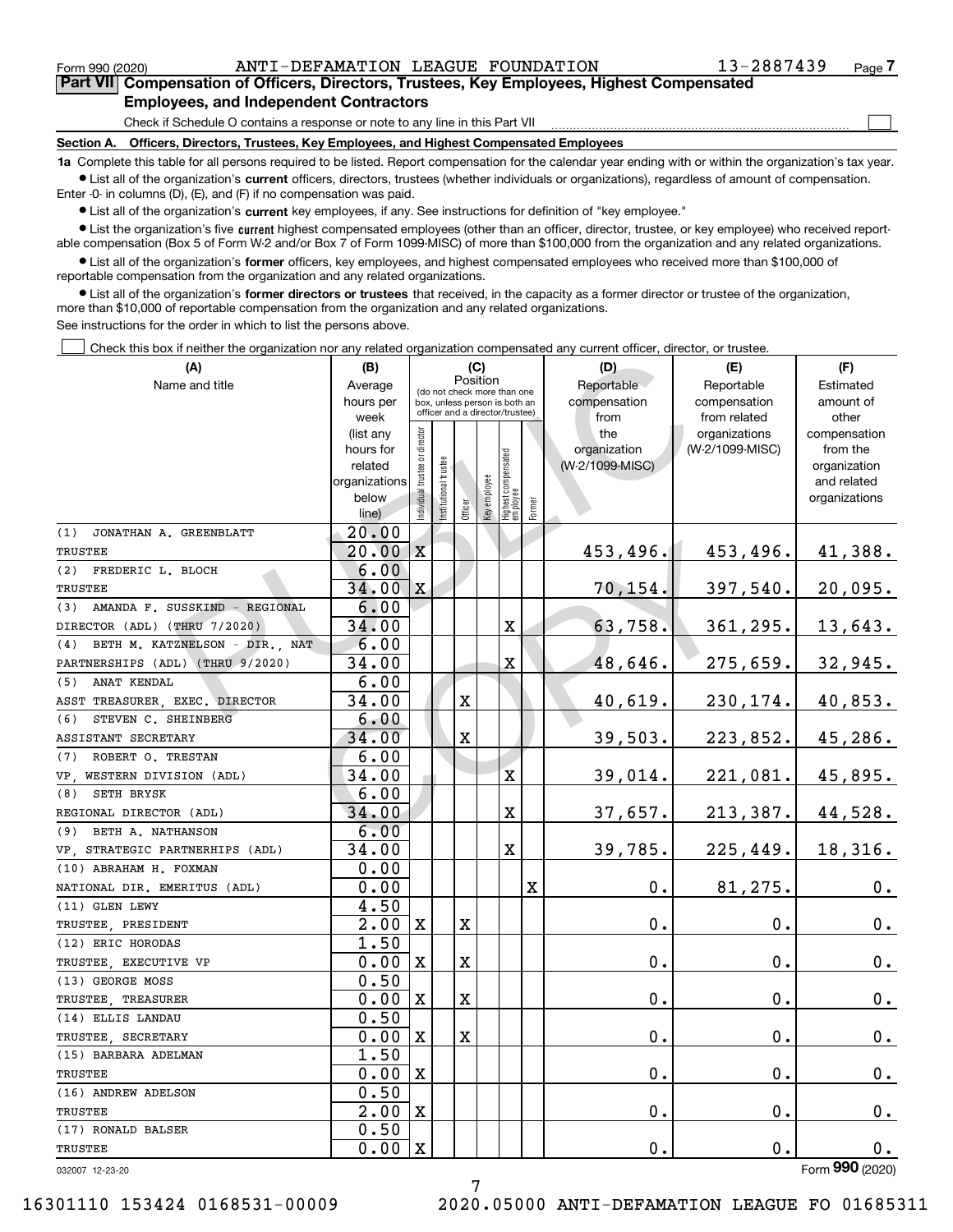| Form 990 (2020)                                                                                                                              | ANTI-DEFAMATION LEAGUE FOUNDATION |                                |                       |                                         |              |                                  |        |                                | 13-2887439               |              |           | Page 8        |  |
|----------------------------------------------------------------------------------------------------------------------------------------------|-----------------------------------|--------------------------------|-----------------------|-----------------------------------------|--------------|----------------------------------|--------|--------------------------------|--------------------------|--------------|-----------|---------------|--|
| Part VII <br>Section A. Officers, Directors, Trustees, Key Employees, and Highest Compensated Employees (continued)                          |                                   |                                |                       |                                         |              |                                  |        |                                |                          |              |           |               |  |
| (A)                                                                                                                                          | (B)                               |                                |                       |                                         | (C)          |                                  |        | (D)                            | (E)                      |              | (F)       |               |  |
| Name and title                                                                                                                               | Average                           |                                |                       | Position<br>(do not check more than one |              |                                  |        | Reportable                     | Reportable               |              | Estimated |               |  |
|                                                                                                                                              | hours per                         |                                |                       | box, unless person is both an           |              |                                  |        | compensation                   | compensation             |              | amount of |               |  |
|                                                                                                                                              | week                              |                                |                       | officer and a director/trustee)         |              |                                  |        | from                           | from related             |              | other     |               |  |
|                                                                                                                                              | (list any                         |                                |                       |                                         |              |                                  |        | the                            | organizations            |              |           | compensation  |  |
|                                                                                                                                              | hours for                         |                                |                       |                                         |              |                                  |        | organization                   | (W-2/1099-MISC)          |              | from the  |               |  |
|                                                                                                                                              | related                           |                                |                       |                                         |              |                                  |        | (W-2/1099-MISC)                |                          |              |           | organization  |  |
|                                                                                                                                              | organizations                     |                                |                       |                                         |              |                                  |        |                                |                          |              |           | and related   |  |
|                                                                                                                                              | below<br>line)                    | Individual trustee or director | Institutional trustee | Officer                                 | Key employee | Highest compensated<br> employee | Former |                                |                          |              |           | organizations |  |
|                                                                                                                                              |                                   |                                |                       |                                         |              |                                  |        |                                |                          |              |           |               |  |
| (18) BARBARA BALSER                                                                                                                          | 0.50                              |                                |                       |                                         |              |                                  |        |                                |                          |              |           |               |  |
| TRUSTEE                                                                                                                                      | 0.00                              | X                              |                       |                                         |              |                                  |        | 0.                             | $\mathbf 0$ .            |              |           | $0$ .         |  |
| (19) HOWARD BERKOWITZ                                                                                                                        | 1.50                              |                                |                       |                                         |              |                                  |        |                                |                          |              |           |               |  |
| TRUSTEE<br>(20) MARTIN BUDD                                                                                                                  | 0.00<br>1.50                      | X                              |                       |                                         |              |                                  |        | 0.                             | $\mathbf 0$ .            |              |           | $0$ .         |  |
| TRUSTEE                                                                                                                                      | 0.00                              | X                              |                       |                                         |              |                                  |        | 0.                             | $\mathbf 0$ .            |              |           | $0$ .         |  |
| (21) FAITH COOKLER                                                                                                                           | 0.50                              |                                |                       |                                         |              |                                  |        |                                |                          |              |           |               |  |
| TRUSTEE                                                                                                                                      | 0.00                              | X                              |                       |                                         |              |                                  |        | 0.                             | $\mathbf 0$ .            |              |           | 0.            |  |
| (22) BARRY CURTISS-LUSHER                                                                                                                    | 0.50                              |                                |                       |                                         |              |                                  |        |                                |                          |              |           |               |  |
| TRUSTEE                                                                                                                                      | 2.00                              | X                              |                       |                                         |              |                                  |        | 0.                             | $\mathbf 0$ .            |              |           | 0.            |  |
| (23) ESTA GORDON EPSTEIN                                                                                                                     | 0.50                              |                                |                       |                                         |              |                                  |        |                                |                          |              |           |               |  |
| TRUSTEE                                                                                                                                      | 2.00                              | X                              |                       |                                         |              |                                  |        | 0.                             | 0.                       |              |           | $0$ .         |  |
| (24) MICHAEL FINKELSTEIN                                                                                                                     | 0.50                              |                                |                       |                                         |              |                                  |        |                                |                          |              |           |               |  |
| TRUSTEE                                                                                                                                      | 0.00                              | X                              |                       |                                         |              |                                  |        | 0.                             | $\mathbf 0$ .            |              |           | 0.            |  |
| (25) JOSEPH GOLDBLUM                                                                                                                         | 1.50                              |                                |                       |                                         |              |                                  |        |                                |                          |              |           |               |  |
| TRUSTEE                                                                                                                                      | 0.00                              | $\boldsymbol{\mathrm{X}}$      |                       |                                         |              |                                  |        | 0.                             | Ο.                       |              |           | 0.            |  |
| (26) THOMAS HOMBURGER                                                                                                                        | 0.50                              |                                |                       |                                         |              |                                  |        |                                |                          |              |           |               |  |
| TRUSTEE                                                                                                                                      | 0.00<br> x<br>0.<br>0.            |                                |                       |                                         |              |                                  |        |                                |                          | $0$ .        |           |               |  |
| 1b Subtotal <b>Manual</b>                                                                                                                    | 2,683,208.<br>832,632.            |                                |                       |                                         |              |                                  |        |                                | 302,949.                 |              |           |               |  |
| c Total from continuation sheets to Part VII, Section A                                                                                      |                                   |                                |                       |                                         |              |                                  |        | $0$ .                          |                          | 0.           |           | $0$ .         |  |
|                                                                                                                                              |                                   |                                |                       |                                         |              |                                  |        |                                | 832, 632.   2, 683, 208. |              |           | 302,949.      |  |
| Total number of individuals (including but not limited to those listed above) who received more than \$100,000 of reportable<br>$\mathbf{2}$ |                                   |                                |                       |                                         |              |                                  |        |                                |                          |              |           |               |  |
| compensation from the organization $\blacktriangleright$                                                                                     |                                   |                                |                       |                                         |              |                                  |        |                                |                          |              |           | 12            |  |
|                                                                                                                                              |                                   |                                |                       |                                         |              |                                  |        |                                |                          |              | Yes       | No            |  |
| Did the organization list any former officer, director, trustee, key employee, or highest compensated employee on<br>3                       |                                   |                                |                       |                                         |              |                                  |        |                                |                          |              |           |               |  |
| line 1a? If "Yes," complete Schedule J for such individual manufactured contains and the container complete Schedule J for such individual   |                                   |                                |                       |                                         |              |                                  |        |                                |                          | 3            | х         |               |  |
| For any individual listed on line 1a, is the sum of reportable compensation and other compensation from the organization                     |                                   |                                |                       |                                         |              |                                  |        |                                |                          |              |           |               |  |
|                                                                                                                                              |                                   |                                |                       |                                         |              |                                  |        |                                |                          | 4            | х         |               |  |
| Did any person listed on line 1a receive or accrue compensation from any unrelated organization or individual for services<br>5              |                                   |                                |                       |                                         |              |                                  |        |                                |                          |              |           |               |  |
|                                                                                                                                              |                                   |                                |                       |                                         |              |                                  |        |                                |                          | 5            |           | x             |  |
| <b>Section B. Independent Contractors</b>                                                                                                    |                                   |                                |                       |                                         |              |                                  |        |                                |                          |              |           |               |  |
| Complete this table for your five highest compensated independent contractors that received more than \$100,000 of compensation from<br>1    |                                   |                                |                       |                                         |              |                                  |        |                                |                          |              |           |               |  |
| the organization. Report compensation for the calendar year ending with or within the organization's tax year.                               |                                   |                                |                       |                                         |              |                                  |        |                                |                          |              |           |               |  |
| (A)<br>Name and business address                                                                                                             |                                   |                                | <b>NONE</b>           |                                         |              |                                  |        | (B)<br>Description of services |                          | Compensation | (C)       |               |  |
|                                                                                                                                              |                                   |                                |                       |                                         |              |                                  |        |                                |                          |              |           |               |  |
|                                                                                                                                              |                                   |                                |                       |                                         |              |                                  |        |                                |                          |              |           |               |  |
|                                                                                                                                              |                                   |                                |                       |                                         |              |                                  |        |                                |                          |              |           |               |  |
|                                                                                                                                              |                                   |                                |                       |                                         |              |                                  |        |                                |                          |              |           |               |  |
|                                                                                                                                              |                                   |                                |                       |                                         |              |                                  |        |                                |                          |              |           |               |  |
|                                                                                                                                              |                                   |                                |                       |                                         |              |                                  |        |                                |                          |              |           |               |  |
|                                                                                                                                              |                                   |                                |                       |                                         |              |                                  |        |                                |                          |              |           |               |  |
|                                                                                                                                              |                                   |                                |                       |                                         |              |                                  |        |                                |                          |              |           |               |  |

**2**Total number of independent contractors (including but not limited to those listed above) who received more than \$100,000 of compensation from the organization 0

032008 12-23-20 SEE PART VII, SECTION A CONTINUATION SHEETS 8

Form (2020) **990**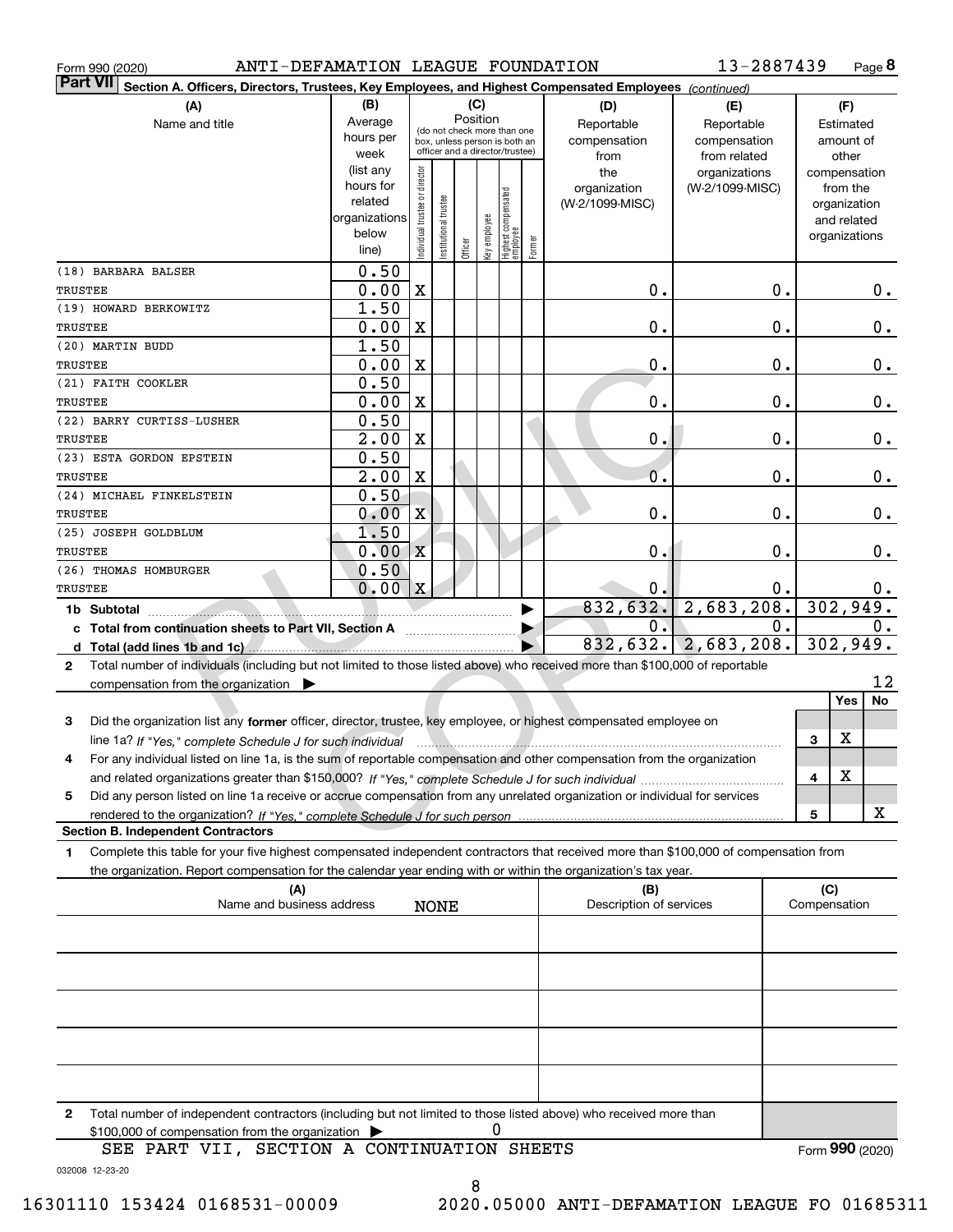| ANTI-DEFAMATION LEAGUE FOUNDATION<br>Form 990 |                  |                                |                       |                        |              |                              |                                                                                                        |                 | 13-2887439                    |                       |  |
|-----------------------------------------------|------------------|--------------------------------|-----------------------|------------------------|--------------|------------------------------|--------------------------------------------------------------------------------------------------------|-----------------|-------------------------------|-----------------------|--|
| <b>Part VII</b>                               |                  |                                |                       |                        |              |                              | Section A. Officers, Directors, Trustees, Key Employees, and Highest Compensated Employees (continued) |                 |                               |                       |  |
| (A)                                           | (B)              | (C)<br>(D)                     |                       |                        |              |                              |                                                                                                        | (E)             | (F)                           |                       |  |
| Name and title                                | Average          | Position                       |                       |                        |              |                              |                                                                                                        | Reportable      | Reportable                    | Estimated             |  |
|                                               | hours            |                                |                       | (check all that apply) |              |                              |                                                                                                        | compensation    | compensation                  | amount of             |  |
|                                               | per<br>week      |                                |                       |                        |              |                              |                                                                                                        | from<br>the     | from related<br>organizations | other<br>compensation |  |
|                                               | (list any        |                                |                       |                        |              |                              |                                                                                                        | organization    | (W-2/1099-MISC)               | from the              |  |
|                                               | hours for        |                                |                       |                        |              |                              |                                                                                                        | (W-2/1099-MISC) |                               | organization          |  |
|                                               | related          |                                |                       |                        |              |                              |                                                                                                        |                 |                               | and related           |  |
|                                               | organizations    |                                |                       |                        |              |                              |                                                                                                        |                 |                               | organizations         |  |
|                                               | below<br>line)   | Individual trustee or director | Institutional trustee | Officer                | Key employee | Highest compensated employee | Former                                                                                                 |                 |                               |                       |  |
| (27) CHARLES KRISER                           | 0.50             |                                |                       |                        |              |                              |                                                                                                        |                 |                               |                       |  |
| TRUSTEE                                       | 0.00             | $\mathbf X$                    |                       |                        |              |                              |                                                                                                        | $\mathbf 0$ .   | 0.                            | $0\cdot$              |  |
| (28) BURTON LEVINSON                          | 0.50             |                                |                       |                        |              |                              |                                                                                                        |                 |                               |                       |  |
| TRUSTEE                                       | 0.00             | $\mathbf X$                    |                       |                        |              |                              |                                                                                                        | $\mathbf 0$ .   | $\mathbf 0$ .                 | $\mathbf 0$ .         |  |
| (29) STEVE LYONS                              | 0.50             |                                |                       |                        |              |                              |                                                                                                        |                 |                               |                       |  |
| TRUSTEE                                       | 0.00             | $\mathbf X$                    |                       |                        |              |                              |                                                                                                        | $\mathbf 0$ .   | $\mathbf 0$ .                 | $\mathbf 0$ .         |  |
| (30) LAWRENCE MILLER                          | 0.50             |                                |                       |                        |              |                              |                                                                                                        |                 |                               |                       |  |
| TRUSTEE                                       | 0.00             | $\mathbf X$                    |                       |                        |              |                              |                                                                                                        | 0.              | $\mathbf 0$ .                 | $\mathbf 0$ .         |  |
| (31) DAVID MILLSTONE                          | 0.50             |                                |                       |                        |              |                              |                                                                                                        |                 |                               |                       |  |
| TRUSTEE                                       | 0.00             | $\mathbf X$                    |                       |                        |              |                              |                                                                                                        | 0.              | $\mathbf 0$ .                 | $\mathbf 0$ .         |  |
| (32) MARVIN NATHAN                            | 0.50             |                                |                       |                        |              |                              |                                                                                                        |                 |                               |                       |  |
| TRUSTEE                                       | 0.00             | X                              |                       |                        |              |                              |                                                                                                        | 0.              | $\mathbf 0$ .                 | $\mathbf 0$ .         |  |
| (33) STEVEN NICHOLS                           | 0.50             |                                |                       |                        |              |                              |                                                                                                        |                 |                               |                       |  |
| TRUSTEE                                       | 0.00             | X                              |                       |                        |              |                              |                                                                                                        | 0.              | $\mathbf 0$ .                 | $\mathbf 0$ .         |  |
| (34) SHELLEY PARKER                           | 0.50             |                                |                       |                        |              |                              |                                                                                                        |                 |                               |                       |  |
| TRUSTEE                                       | 0.00             | $\mathbf X$                    |                       |                        |              |                              |                                                                                                        | 0.              | $\mathbf 0$ .                 | $\mathbf 0$ .         |  |
| (35) ARTHUR REIDEL                            | 0.50             |                                |                       |                        |              |                              |                                                                                                        |                 |                               |                       |  |
| TRUSTEE                                       | 0.00             | $\mathbf X$                    |                       |                        |              |                              |                                                                                                        | $\mathbf{0}$ .  | $\mathbf 0$ .                 | $\mathbf 0$ .         |  |
| (36) GIDEON ROTHSCHILD                        | 0.50             |                                |                       |                        |              |                              |                                                                                                        |                 |                               |                       |  |
| TRUSTEE (AS OF 01/2020)                       | 0.00             | $\mathbf X$                    |                       |                        |              |                              |                                                                                                        | 0.              | $\mathbf 0$ .                 | $0\,.$                |  |
| (37) WILLIAM SAPERS                           | 0.50             |                                |                       |                        |              |                              |                                                                                                        |                 |                               |                       |  |
| TRUSTEE                                       | 0.00             | X,                             |                       |                        |              |                              |                                                                                                        | $\mathbf 0$ .   | $\mathbf 0$ .                 | $0\,.$                |  |
| $(38)$ BEN SAX                                | 1.50             |                                |                       |                        |              |                              |                                                                                                        |                 |                               |                       |  |
| TRUSTEE                                       | 2.00             | X                              |                       |                        |              |                              |                                                                                                        | О.              | $\mathbf 0$ .                 | 0.                    |  |
| (39) MILTON SCHNEIDER                         | 2.50             |                                |                       |                        |              |                              |                                                                                                        |                 |                               |                       |  |
| TRUSTEE                                       | $2.00 \text{ X}$ |                                |                       |                        |              |                              |                                                                                                        | $0$ .           | $\mathbf 0$ .                 | $0$ .                 |  |
| (40) PAMELA SCHWARTZ<br>TRUSTEE               | 0.50<br>0.00     | X                              |                       |                        |              |                              |                                                                                                        | О.              | 0.                            |                       |  |
| (41) MICHAEL SHEETZ                           | 0.50             |                                |                       |                        |              |                              |                                                                                                        |                 |                               | $0\cdot$              |  |
| TRUSTEE                                       | $0 - 00$         | X                              |                       |                        |              |                              |                                                                                                        | О.              | $\mathbf 0$ .                 | $0\,.$                |  |
| (42) HOWARD SHERWOOD                          | 0.50             |                                |                       |                        |              |                              |                                                                                                        |                 |                               |                       |  |
| TRUSTEE                                       | 0.00             | X                              |                       |                        |              |                              |                                                                                                        | О.              | $\mathbf 0$ .                 | $0\,.$                |  |
| (43) GEORGE STARK                             | 1.50             |                                |                       |                        |              |                              |                                                                                                        |                 |                               |                       |  |
| TRUSTEE                                       | 0.00             | X                              |                       |                        |              |                              |                                                                                                        | О.              | $\mathbf 0$ .                 | $0\,.$                |  |
| (44) DAVID STRASSLER                          | 0.50             |                                |                       |                        |              |                              |                                                                                                        |                 |                               |                       |  |
| TRUSTEE                                       | 0.00             | X                              |                       |                        |              |                              |                                                                                                        | О.              | $\mathbf 0$ .                 | $0\,.$                |  |
| (45) ROBERT SUGARMAN                          | 0.50             |                                |                       |                        |              |                              |                                                                                                        |                 |                               |                       |  |
| TRUSTEE                                       | 0.00             | $\mathbf X$                    |                       |                        |              |                              |                                                                                                        | О.              | $\mathbf 0$ .                 | $0\,.$                |  |
| (46) GLEN TOBIAS                              | 1.50             |                                |                       |                        |              |                              |                                                                                                        |                 |                               |                       |  |
| TRUSTEE                                       | 0.00             | $\mathbf X$                    |                       |                        |              |                              |                                                                                                        | О.              | $\mathbf 0$ .                 | 0.                    |  |
|                                               |                  |                                |                       |                        |              |                              |                                                                                                        |                 |                               |                       |  |
| Total to Part VII, Section A, line 1c         |                  |                                |                       |                        |              |                              |                                                                                                        |                 |                               |                       |  |

032201 04-01-20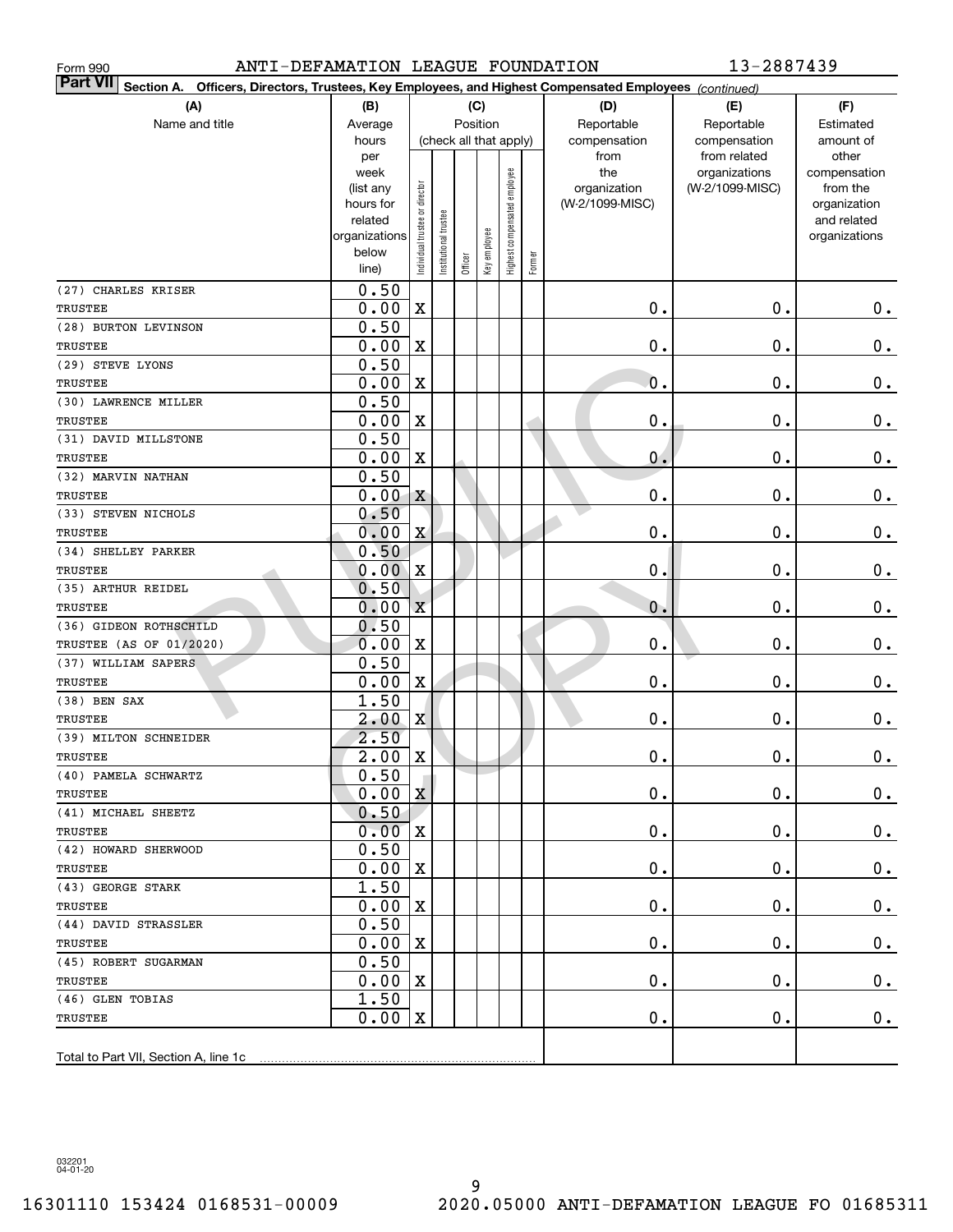| ANTI-DEFAMATION LEAGUE FOUNDATION<br>Form 990                                                                             |                                                                                              |                                |                       |         |                                        |                              |        |                                                                | 13-2887439                                       |                                                                                                |
|---------------------------------------------------------------------------------------------------------------------------|----------------------------------------------------------------------------------------------|--------------------------------|-----------------------|---------|----------------------------------------|------------------------------|--------|----------------------------------------------------------------|--------------------------------------------------|------------------------------------------------------------------------------------------------|
| <b>Part VII</b><br>Section A. Officers, Directors, Trustees, Key Employees, and Highest Compensated Employees (continued) |                                                                                              |                                |                       |         |                                        |                              |        |                                                                |                                                  |                                                                                                |
| (A)<br>Name and title                                                                                                     | (B)<br>Average                                                                               |                                |                       |         | (C)<br>Position                        |                              |        | (D)<br>Reportable                                              | (E)<br>Reportable<br>compensation                | (F)<br>Estimated                                                                               |
|                                                                                                                           | hours<br>per<br>week<br>(list any<br>hours for<br>related<br>organizations<br>below<br>line) | Individual trustee or director | Institutional trustee | Officer | (check all that apply)<br>Key employee | Highest compensated employee | Former | compensation<br>from<br>the<br>organization<br>(W-2/1099-MISC) | from related<br>organizations<br>(W-2/1099-MISC) | amount of<br>other<br>compensation<br>from the<br>organization<br>and related<br>organizations |
| (47) TRACY TREGER                                                                                                         | 0.50                                                                                         |                                |                       |         |                                        |                              |        |                                                                |                                                  |                                                                                                |
| TRUSTEE<br>(48) MITCH WESELEY                                                                                             | 0.00<br>1.50                                                                                 | $\mathbf X$                    |                       |         |                                        |                              |        | $0$ .                                                          | $0$ .                                            | 0.                                                                                             |
| TRUSTEE                                                                                                                   | 0.00                                                                                         | $\mathbf X$                    |                       |         |                                        |                              |        | $\mathbf 0$ .                                                  | 0.                                               | 0.                                                                                             |
| (49) CHRISTOPHER WOLF                                                                                                     | 2.50                                                                                         |                                |                       |         |                                        |                              |        |                                                                |                                                  |                                                                                                |
| TRUSTEE                                                                                                                   | 2.00                                                                                         | $\mathbf X$                    |                       |         |                                        |                              |        | $\mathbf 0$ .                                                  | 0.                                               | 0.                                                                                             |
|                                                                                                                           |                                                                                              |                                |                       |         |                                        |                              |        |                                                                |                                                  |                                                                                                |
|                                                                                                                           |                                                                                              |                                |                       |         |                                        |                              |        |                                                                |                                                  |                                                                                                |
|                                                                                                                           |                                                                                              |                                |                       |         |                                        |                              |        |                                                                |                                                  |                                                                                                |
|                                                                                                                           |                                                                                              |                                |                       |         |                                        |                              |        |                                                                |                                                  |                                                                                                |
|                                                                                                                           |                                                                                              |                                |                       |         |                                        |                              |        |                                                                |                                                  |                                                                                                |
|                                                                                                                           |                                                                                              |                                |                       |         |                                        |                              |        |                                                                |                                                  |                                                                                                |
|                                                                                                                           |                                                                                              |                                |                       |         |                                        |                              |        |                                                                |                                                  |                                                                                                |
|                                                                                                                           |                                                                                              |                                |                       |         |                                        |                              |        |                                                                |                                                  |                                                                                                |
|                                                                                                                           |                                                                                              |                                |                       |         |                                        |                              |        |                                                                |                                                  |                                                                                                |
|                                                                                                                           |                                                                                              |                                |                       |         |                                        |                              |        |                                                                |                                                  |                                                                                                |
|                                                                                                                           |                                                                                              |                                |                       |         |                                        |                              |        |                                                                |                                                  |                                                                                                |
|                                                                                                                           |                                                                                              |                                |                       |         |                                        |                              |        |                                                                |                                                  |                                                                                                |
|                                                                                                                           |                                                                                              |                                |                       |         |                                        |                              |        |                                                                |                                                  |                                                                                                |
|                                                                                                                           |                                                                                              |                                |                       |         |                                        |                              |        |                                                                |                                                  |                                                                                                |
|                                                                                                                           |                                                                                              |                                |                       |         |                                        |                              |        |                                                                |                                                  |                                                                                                |
|                                                                                                                           |                                                                                              |                                |                       |         |                                        |                              |        |                                                                |                                                  |                                                                                                |
|                                                                                                                           |                                                                                              |                                |                       |         |                                        |                              |        |                                                                |                                                  |                                                                                                |
|                                                                                                                           |                                                                                              |                                |                       |         |                                        |                              |        |                                                                |                                                  |                                                                                                |
| Total to Part VII, Section A, line 1c                                                                                     |                                                                                              |                                |                       |         |                                        |                              |        |                                                                |                                                  |                                                                                                |

032201 04-01-20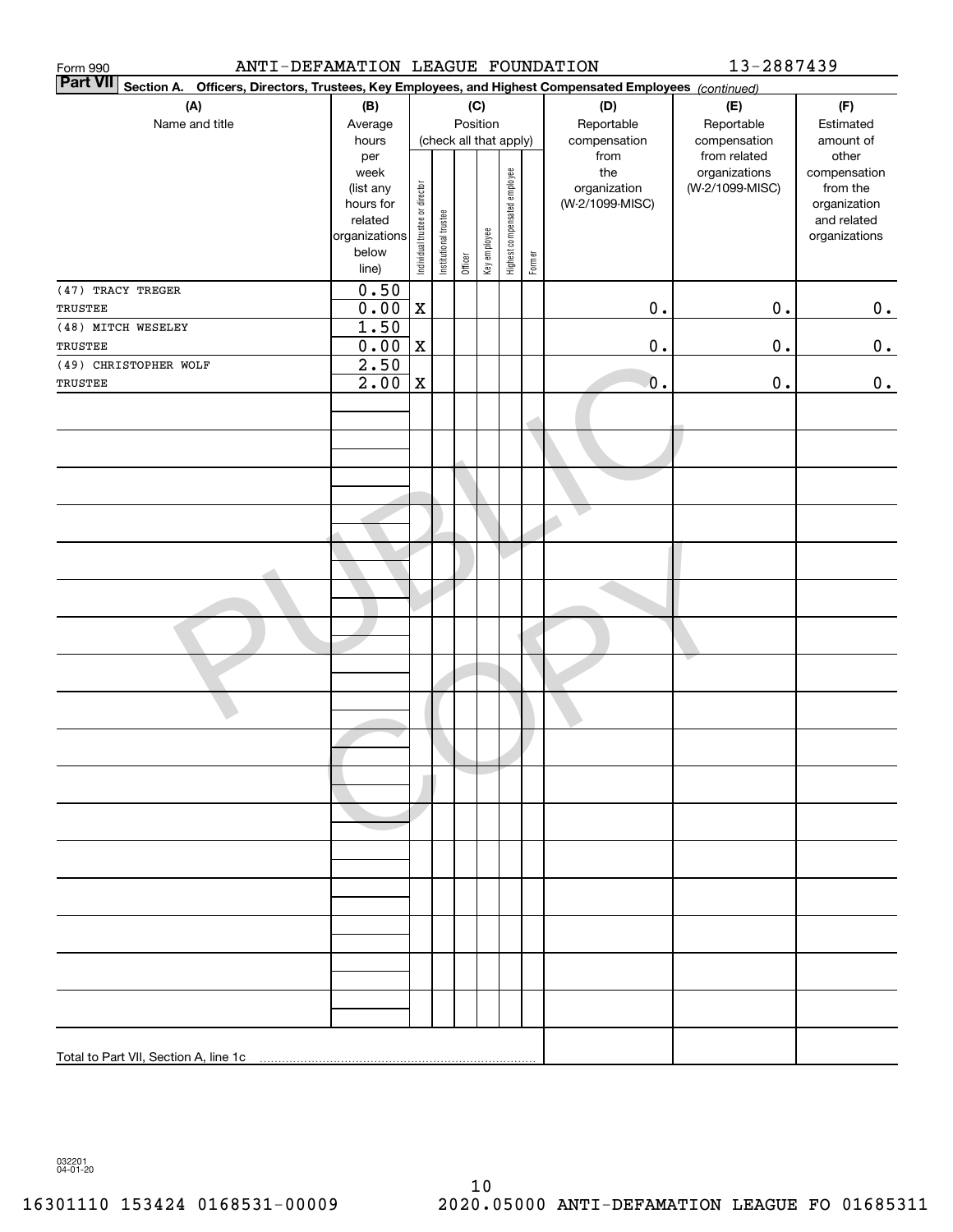| <b>Part VIII</b><br>Check if Schedule O contains a response or note to any line in this Part VIII<br>$\overline{(\mathsf{B})}$ $\overline{(\mathsf{C})}$<br>(D)<br>(A)<br>Related or exempt<br>Unrelated<br>Total revenue<br>function revenue<br>business revenue<br>Contributions, Gifts, Grants<br>and Other Similar Amounts<br>1 a Federated campaigns<br>1a<br>1 <sub>b</sub><br>Membership dues<br>b<br>$\ldots \ldots \ldots \ldots \ldots$<br>1 <sub>c</sub><br>c Fundraising events<br>1 <sub>d</sub><br>d Related organizations<br>e Government grants (contributions)<br>1e<br>f All other contributions, gifts, grants, and<br>32,474,849.<br>similar amounts not included above<br>1f<br>187,626.<br>$1g$ \$<br>Noncash contributions included in lines 1a-1f<br>g<br>32,474,849.<br><b>Business Code</b><br>900099<br>291,946.<br>291.946.<br>RENTAL INC FROM AFF. EXEMPT ORG.<br>2a<br>Program Service<br>Revenue<br>b<br><u> 1989 - Johann Barn, mars ann an t-Amhain an t-Amhain an t-Amhain an t-Amhain an t-Amhain an t-Amhain an t-A</u><br>с<br><u> 1989 - Johann Barbara, martin amerikan basar dan berasal dalam basa dalam pengaran basar dalam basa dalam pe</u><br>d<br><u> 1989 - Johann Stein, mars an deus Amerikaansk kommunister (</u><br>е<br>f All other program service revenue<br>291,946.<br>g<br>3<br>Investment income (including dividends, interest, and<br>1,351,746.<br>287,062.<br>▶<br>Income from investment of tax-exempt bond proceeds<br>4<br>5<br>(ii) Personal<br>(i) Real<br>6,653.<br>6a<br>6 a Gross rents<br>.<br>63,073.<br>6 <sub>b</sub><br>Less: rental expenses<br>b<br>$-56, 420.$<br>Rental income or (loss)<br>6c<br>c<br>$-56,420.$<br>$-56,420.$<br>Net rental income or (loss)<br>d<br>(i) Securities<br>(ii) Other<br>7 a Gross amount from sales of<br>$7a$ 34, 142, 189.<br>assets other than inventory<br><b>b</b> Less: cost or other basis<br>$ 7b $ 32, 231, 932.<br>evenue<br>and sales expenses<br>$ 7c $ 1, 910, 257.<br>c Gain or (loss)<br>1,910,257.<br>Other <sub>R</sub><br>8 a Gross income from fundraising events (not<br>including \$<br>of<br>contributions reported on line 1c). See<br>  8a<br>8b<br>c Net income or (loss) from fundraising events<br>9 a Gross income from gaming activities. See<br> 9a<br>9b<br><b>b</b> Less: direct expenses <b>manually</b><br>c Net income or (loss) from gaming activities<br>10 a Gross sales of inventory, less returns<br> 10a<br>10 <sub>b</sub><br><b>b</b> Less: cost of goods sold<br>c Net income or (loss) from sales of inventory<br><b>Business Code</b><br>Miscellaneous<br>11 a<br><u> 1989 - Johann Stein, marwolaethau a bhann an t-Amhain an t-Amhain an t-Amhain an t-Amhain an t-Amhain an t-A</u><br>evenue<br>b<br>the contract of the contract of the contract of the contract of the contract of<br>с<br>the control of the control of the control of the control of the control of<br>$\blacktriangleright$<br>291,946.<br>2,918,521.<br>35, 972, 378.<br>287,062.<br>12<br>032009 12-23-20 |  | ANTI-DEFAMATION LEAGUE FOUNDATION<br>Form 990 (2020) |  | 13-2887439 | Page 9                                                   |
|---------------------------------------------------------------------------------------------------------------------------------------------------------------------------------------------------------------------------------------------------------------------------------------------------------------------------------------------------------------------------------------------------------------------------------------------------------------------------------------------------------------------------------------------------------------------------------------------------------------------------------------------------------------------------------------------------------------------------------------------------------------------------------------------------------------------------------------------------------------------------------------------------------------------------------------------------------------------------------------------------------------------------------------------------------------------------------------------------------------------------------------------------------------------------------------------------------------------------------------------------------------------------------------------------------------------------------------------------------------------------------------------------------------------------------------------------------------------------------------------------------------------------------------------------------------------------------------------------------------------------------------------------------------------------------------------------------------------------------------------------------------------------------------------------------------------------------------------------------------------------------------------------------------------------------------------------------------------------------------------------------------------------------------------------------------------------------------------------------------------------------------------------------------------------------------------------------------------------------------------------------------------------------------------------------------------------------------------------------------------------------------------------------------------------------------------------------------------------------------------------------------------------------------------------------------------------------------------------------------------------------------------------------------------------------------------------------------------------------------------------------------------------------------------------------------------------------------------------------------------------------------------------------------------------------------------------------------------------------------------------------------------------------------------------|--|------------------------------------------------------|--|------------|----------------------------------------------------------|
|                                                                                                                                                                                                                                                                                                                                                                                                                                                                                                                                                                                                                                                                                                                                                                                                                                                                                                                                                                                                                                                                                                                                                                                                                                                                                                                                                                                                                                                                                                                                                                                                                                                                                                                                                                                                                                                                                                                                                                                                                                                                                                                                                                                                                                                                                                                                                                                                                                                                                                                                                                                                                                                                                                                                                                                                                                                                                                                                                                                                                                                   |  | <b>Statement of Revenue</b>                          |  |            |                                                          |
|                                                                                                                                                                                                                                                                                                                                                                                                                                                                                                                                                                                                                                                                                                                                                                                                                                                                                                                                                                                                                                                                                                                                                                                                                                                                                                                                                                                                                                                                                                                                                                                                                                                                                                                                                                                                                                                                                                                                                                                                                                                                                                                                                                                                                                                                                                                                                                                                                                                                                                                                                                                                                                                                                                                                                                                                                                                                                                                                                                                                                                                   |  |                                                      |  |            |                                                          |
|                                                                                                                                                                                                                                                                                                                                                                                                                                                                                                                                                                                                                                                                                                                                                                                                                                                                                                                                                                                                                                                                                                                                                                                                                                                                                                                                                                                                                                                                                                                                                                                                                                                                                                                                                                                                                                                                                                                                                                                                                                                                                                                                                                                                                                                                                                                                                                                                                                                                                                                                                                                                                                                                                                                                                                                                                                                                                                                                                                                                                                                   |  |                                                      |  |            | Revenue excluded<br>from tax under<br>sections 512 - 514 |
|                                                                                                                                                                                                                                                                                                                                                                                                                                                                                                                                                                                                                                                                                                                                                                                                                                                                                                                                                                                                                                                                                                                                                                                                                                                                                                                                                                                                                                                                                                                                                                                                                                                                                                                                                                                                                                                                                                                                                                                                                                                                                                                                                                                                                                                                                                                                                                                                                                                                                                                                                                                                                                                                                                                                                                                                                                                                                                                                                                                                                                                   |  |                                                      |  |            |                                                          |
|                                                                                                                                                                                                                                                                                                                                                                                                                                                                                                                                                                                                                                                                                                                                                                                                                                                                                                                                                                                                                                                                                                                                                                                                                                                                                                                                                                                                                                                                                                                                                                                                                                                                                                                                                                                                                                                                                                                                                                                                                                                                                                                                                                                                                                                                                                                                                                                                                                                                                                                                                                                                                                                                                                                                                                                                                                                                                                                                                                                                                                                   |  |                                                      |  |            |                                                          |
|                                                                                                                                                                                                                                                                                                                                                                                                                                                                                                                                                                                                                                                                                                                                                                                                                                                                                                                                                                                                                                                                                                                                                                                                                                                                                                                                                                                                                                                                                                                                                                                                                                                                                                                                                                                                                                                                                                                                                                                                                                                                                                                                                                                                                                                                                                                                                                                                                                                                                                                                                                                                                                                                                                                                                                                                                                                                                                                                                                                                                                                   |  |                                                      |  |            |                                                          |
|                                                                                                                                                                                                                                                                                                                                                                                                                                                                                                                                                                                                                                                                                                                                                                                                                                                                                                                                                                                                                                                                                                                                                                                                                                                                                                                                                                                                                                                                                                                                                                                                                                                                                                                                                                                                                                                                                                                                                                                                                                                                                                                                                                                                                                                                                                                                                                                                                                                                                                                                                                                                                                                                                                                                                                                                                                                                                                                                                                                                                                                   |  |                                                      |  |            |                                                          |
|                                                                                                                                                                                                                                                                                                                                                                                                                                                                                                                                                                                                                                                                                                                                                                                                                                                                                                                                                                                                                                                                                                                                                                                                                                                                                                                                                                                                                                                                                                                                                                                                                                                                                                                                                                                                                                                                                                                                                                                                                                                                                                                                                                                                                                                                                                                                                                                                                                                                                                                                                                                                                                                                                                                                                                                                                                                                                                                                                                                                                                                   |  |                                                      |  |            |                                                          |
|                                                                                                                                                                                                                                                                                                                                                                                                                                                                                                                                                                                                                                                                                                                                                                                                                                                                                                                                                                                                                                                                                                                                                                                                                                                                                                                                                                                                                                                                                                                                                                                                                                                                                                                                                                                                                                                                                                                                                                                                                                                                                                                                                                                                                                                                                                                                                                                                                                                                                                                                                                                                                                                                                                                                                                                                                                                                                                                                                                                                                                                   |  |                                                      |  |            |                                                          |
|                                                                                                                                                                                                                                                                                                                                                                                                                                                                                                                                                                                                                                                                                                                                                                                                                                                                                                                                                                                                                                                                                                                                                                                                                                                                                                                                                                                                                                                                                                                                                                                                                                                                                                                                                                                                                                                                                                                                                                                                                                                                                                                                                                                                                                                                                                                                                                                                                                                                                                                                                                                                                                                                                                                                                                                                                                                                                                                                                                                                                                                   |  |                                                      |  |            |                                                          |
|                                                                                                                                                                                                                                                                                                                                                                                                                                                                                                                                                                                                                                                                                                                                                                                                                                                                                                                                                                                                                                                                                                                                                                                                                                                                                                                                                                                                                                                                                                                                                                                                                                                                                                                                                                                                                                                                                                                                                                                                                                                                                                                                                                                                                                                                                                                                                                                                                                                                                                                                                                                                                                                                                                                                                                                                                                                                                                                                                                                                                                                   |  |                                                      |  |            |                                                          |
|                                                                                                                                                                                                                                                                                                                                                                                                                                                                                                                                                                                                                                                                                                                                                                                                                                                                                                                                                                                                                                                                                                                                                                                                                                                                                                                                                                                                                                                                                                                                                                                                                                                                                                                                                                                                                                                                                                                                                                                                                                                                                                                                                                                                                                                                                                                                                                                                                                                                                                                                                                                                                                                                                                                                                                                                                                                                                                                                                                                                                                                   |  |                                                      |  |            |                                                          |
|                                                                                                                                                                                                                                                                                                                                                                                                                                                                                                                                                                                                                                                                                                                                                                                                                                                                                                                                                                                                                                                                                                                                                                                                                                                                                                                                                                                                                                                                                                                                                                                                                                                                                                                                                                                                                                                                                                                                                                                                                                                                                                                                                                                                                                                                                                                                                                                                                                                                                                                                                                                                                                                                                                                                                                                                                                                                                                                                                                                                                                                   |  |                                                      |  |            |                                                          |
|                                                                                                                                                                                                                                                                                                                                                                                                                                                                                                                                                                                                                                                                                                                                                                                                                                                                                                                                                                                                                                                                                                                                                                                                                                                                                                                                                                                                                                                                                                                                                                                                                                                                                                                                                                                                                                                                                                                                                                                                                                                                                                                                                                                                                                                                                                                                                                                                                                                                                                                                                                                                                                                                                                                                                                                                                                                                                                                                                                                                                                                   |  |                                                      |  |            |                                                          |
|                                                                                                                                                                                                                                                                                                                                                                                                                                                                                                                                                                                                                                                                                                                                                                                                                                                                                                                                                                                                                                                                                                                                                                                                                                                                                                                                                                                                                                                                                                                                                                                                                                                                                                                                                                                                                                                                                                                                                                                                                                                                                                                                                                                                                                                                                                                                                                                                                                                                                                                                                                                                                                                                                                                                                                                                                                                                                                                                                                                                                                                   |  |                                                      |  |            |                                                          |
|                                                                                                                                                                                                                                                                                                                                                                                                                                                                                                                                                                                                                                                                                                                                                                                                                                                                                                                                                                                                                                                                                                                                                                                                                                                                                                                                                                                                                                                                                                                                                                                                                                                                                                                                                                                                                                                                                                                                                                                                                                                                                                                                                                                                                                                                                                                                                                                                                                                                                                                                                                                                                                                                                                                                                                                                                                                                                                                                                                                                                                                   |  |                                                      |  |            |                                                          |
|                                                                                                                                                                                                                                                                                                                                                                                                                                                                                                                                                                                                                                                                                                                                                                                                                                                                                                                                                                                                                                                                                                                                                                                                                                                                                                                                                                                                                                                                                                                                                                                                                                                                                                                                                                                                                                                                                                                                                                                                                                                                                                                                                                                                                                                                                                                                                                                                                                                                                                                                                                                                                                                                                                                                                                                                                                                                                                                                                                                                                                                   |  |                                                      |  |            |                                                          |
|                                                                                                                                                                                                                                                                                                                                                                                                                                                                                                                                                                                                                                                                                                                                                                                                                                                                                                                                                                                                                                                                                                                                                                                                                                                                                                                                                                                                                                                                                                                                                                                                                                                                                                                                                                                                                                                                                                                                                                                                                                                                                                                                                                                                                                                                                                                                                                                                                                                                                                                                                                                                                                                                                                                                                                                                                                                                                                                                                                                                                                                   |  |                                                      |  |            |                                                          |
|                                                                                                                                                                                                                                                                                                                                                                                                                                                                                                                                                                                                                                                                                                                                                                                                                                                                                                                                                                                                                                                                                                                                                                                                                                                                                                                                                                                                                                                                                                                                                                                                                                                                                                                                                                                                                                                                                                                                                                                                                                                                                                                                                                                                                                                                                                                                                                                                                                                                                                                                                                                                                                                                                                                                                                                                                                                                                                                                                                                                                                                   |  |                                                      |  |            |                                                          |
|                                                                                                                                                                                                                                                                                                                                                                                                                                                                                                                                                                                                                                                                                                                                                                                                                                                                                                                                                                                                                                                                                                                                                                                                                                                                                                                                                                                                                                                                                                                                                                                                                                                                                                                                                                                                                                                                                                                                                                                                                                                                                                                                                                                                                                                                                                                                                                                                                                                                                                                                                                                                                                                                                                                                                                                                                                                                                                                                                                                                                                                   |  |                                                      |  |            |                                                          |
|                                                                                                                                                                                                                                                                                                                                                                                                                                                                                                                                                                                                                                                                                                                                                                                                                                                                                                                                                                                                                                                                                                                                                                                                                                                                                                                                                                                                                                                                                                                                                                                                                                                                                                                                                                                                                                                                                                                                                                                                                                                                                                                                                                                                                                                                                                                                                                                                                                                                                                                                                                                                                                                                                                                                                                                                                                                                                                                                                                                                                                                   |  |                                                      |  |            | 1,064,684.                                               |
|                                                                                                                                                                                                                                                                                                                                                                                                                                                                                                                                                                                                                                                                                                                                                                                                                                                                                                                                                                                                                                                                                                                                                                                                                                                                                                                                                                                                                                                                                                                                                                                                                                                                                                                                                                                                                                                                                                                                                                                                                                                                                                                                                                                                                                                                                                                                                                                                                                                                                                                                                                                                                                                                                                                                                                                                                                                                                                                                                                                                                                                   |  |                                                      |  |            |                                                          |
|                                                                                                                                                                                                                                                                                                                                                                                                                                                                                                                                                                                                                                                                                                                                                                                                                                                                                                                                                                                                                                                                                                                                                                                                                                                                                                                                                                                                                                                                                                                                                                                                                                                                                                                                                                                                                                                                                                                                                                                                                                                                                                                                                                                                                                                                                                                                                                                                                                                                                                                                                                                                                                                                                                                                                                                                                                                                                                                                                                                                                                                   |  |                                                      |  |            |                                                          |
|                                                                                                                                                                                                                                                                                                                                                                                                                                                                                                                                                                                                                                                                                                                                                                                                                                                                                                                                                                                                                                                                                                                                                                                                                                                                                                                                                                                                                                                                                                                                                                                                                                                                                                                                                                                                                                                                                                                                                                                                                                                                                                                                                                                                                                                                                                                                                                                                                                                                                                                                                                                                                                                                                                                                                                                                                                                                                                                                                                                                                                                   |  |                                                      |  |            |                                                          |
|                                                                                                                                                                                                                                                                                                                                                                                                                                                                                                                                                                                                                                                                                                                                                                                                                                                                                                                                                                                                                                                                                                                                                                                                                                                                                                                                                                                                                                                                                                                                                                                                                                                                                                                                                                                                                                                                                                                                                                                                                                                                                                                                                                                                                                                                                                                                                                                                                                                                                                                                                                                                                                                                                                                                                                                                                                                                                                                                                                                                                                                   |  |                                                      |  |            |                                                          |
|                                                                                                                                                                                                                                                                                                                                                                                                                                                                                                                                                                                                                                                                                                                                                                                                                                                                                                                                                                                                                                                                                                                                                                                                                                                                                                                                                                                                                                                                                                                                                                                                                                                                                                                                                                                                                                                                                                                                                                                                                                                                                                                                                                                                                                                                                                                                                                                                                                                                                                                                                                                                                                                                                                                                                                                                                                                                                                                                                                                                                                                   |  |                                                      |  |            |                                                          |
|                                                                                                                                                                                                                                                                                                                                                                                                                                                                                                                                                                                                                                                                                                                                                                                                                                                                                                                                                                                                                                                                                                                                                                                                                                                                                                                                                                                                                                                                                                                                                                                                                                                                                                                                                                                                                                                                                                                                                                                                                                                                                                                                                                                                                                                                                                                                                                                                                                                                                                                                                                                                                                                                                                                                                                                                                                                                                                                                                                                                                                                   |  |                                                      |  |            |                                                          |
|                                                                                                                                                                                                                                                                                                                                                                                                                                                                                                                                                                                                                                                                                                                                                                                                                                                                                                                                                                                                                                                                                                                                                                                                                                                                                                                                                                                                                                                                                                                                                                                                                                                                                                                                                                                                                                                                                                                                                                                                                                                                                                                                                                                                                                                                                                                                                                                                                                                                                                                                                                                                                                                                                                                                                                                                                                                                                                                                                                                                                                                   |  |                                                      |  |            |                                                          |
|                                                                                                                                                                                                                                                                                                                                                                                                                                                                                                                                                                                                                                                                                                                                                                                                                                                                                                                                                                                                                                                                                                                                                                                                                                                                                                                                                                                                                                                                                                                                                                                                                                                                                                                                                                                                                                                                                                                                                                                                                                                                                                                                                                                                                                                                                                                                                                                                                                                                                                                                                                                                                                                                                                                                                                                                                                                                                                                                                                                                                                                   |  |                                                      |  |            |                                                          |
|                                                                                                                                                                                                                                                                                                                                                                                                                                                                                                                                                                                                                                                                                                                                                                                                                                                                                                                                                                                                                                                                                                                                                                                                                                                                                                                                                                                                                                                                                                                                                                                                                                                                                                                                                                                                                                                                                                                                                                                                                                                                                                                                                                                                                                                                                                                                                                                                                                                                                                                                                                                                                                                                                                                                                                                                                                                                                                                                                                                                                                                   |  |                                                      |  |            |                                                          |
|                                                                                                                                                                                                                                                                                                                                                                                                                                                                                                                                                                                                                                                                                                                                                                                                                                                                                                                                                                                                                                                                                                                                                                                                                                                                                                                                                                                                                                                                                                                                                                                                                                                                                                                                                                                                                                                                                                                                                                                                                                                                                                                                                                                                                                                                                                                                                                                                                                                                                                                                                                                                                                                                                                                                                                                                                                                                                                                                                                                                                                                   |  |                                                      |  |            |                                                          |
|                                                                                                                                                                                                                                                                                                                                                                                                                                                                                                                                                                                                                                                                                                                                                                                                                                                                                                                                                                                                                                                                                                                                                                                                                                                                                                                                                                                                                                                                                                                                                                                                                                                                                                                                                                                                                                                                                                                                                                                                                                                                                                                                                                                                                                                                                                                                                                                                                                                                                                                                                                                                                                                                                                                                                                                                                                                                                                                                                                                                                                                   |  |                                                      |  |            |                                                          |
|                                                                                                                                                                                                                                                                                                                                                                                                                                                                                                                                                                                                                                                                                                                                                                                                                                                                                                                                                                                                                                                                                                                                                                                                                                                                                                                                                                                                                                                                                                                                                                                                                                                                                                                                                                                                                                                                                                                                                                                                                                                                                                                                                                                                                                                                                                                                                                                                                                                                                                                                                                                                                                                                                                                                                                                                                                                                                                                                                                                                                                                   |  |                                                      |  |            | 1,910,257.                                               |
|                                                                                                                                                                                                                                                                                                                                                                                                                                                                                                                                                                                                                                                                                                                                                                                                                                                                                                                                                                                                                                                                                                                                                                                                                                                                                                                                                                                                                                                                                                                                                                                                                                                                                                                                                                                                                                                                                                                                                                                                                                                                                                                                                                                                                                                                                                                                                                                                                                                                                                                                                                                                                                                                                                                                                                                                                                                                                                                                                                                                                                                   |  |                                                      |  |            |                                                          |
|                                                                                                                                                                                                                                                                                                                                                                                                                                                                                                                                                                                                                                                                                                                                                                                                                                                                                                                                                                                                                                                                                                                                                                                                                                                                                                                                                                                                                                                                                                                                                                                                                                                                                                                                                                                                                                                                                                                                                                                                                                                                                                                                                                                                                                                                                                                                                                                                                                                                                                                                                                                                                                                                                                                                                                                                                                                                                                                                                                                                                                                   |  |                                                      |  |            |                                                          |
|                                                                                                                                                                                                                                                                                                                                                                                                                                                                                                                                                                                                                                                                                                                                                                                                                                                                                                                                                                                                                                                                                                                                                                                                                                                                                                                                                                                                                                                                                                                                                                                                                                                                                                                                                                                                                                                                                                                                                                                                                                                                                                                                                                                                                                                                                                                                                                                                                                                                                                                                                                                                                                                                                                                                                                                                                                                                                                                                                                                                                                                   |  |                                                      |  |            |                                                          |
|                                                                                                                                                                                                                                                                                                                                                                                                                                                                                                                                                                                                                                                                                                                                                                                                                                                                                                                                                                                                                                                                                                                                                                                                                                                                                                                                                                                                                                                                                                                                                                                                                                                                                                                                                                                                                                                                                                                                                                                                                                                                                                                                                                                                                                                                                                                                                                                                                                                                                                                                                                                                                                                                                                                                                                                                                                                                                                                                                                                                                                                   |  |                                                      |  |            |                                                          |
|                                                                                                                                                                                                                                                                                                                                                                                                                                                                                                                                                                                                                                                                                                                                                                                                                                                                                                                                                                                                                                                                                                                                                                                                                                                                                                                                                                                                                                                                                                                                                                                                                                                                                                                                                                                                                                                                                                                                                                                                                                                                                                                                                                                                                                                                                                                                                                                                                                                                                                                                                                                                                                                                                                                                                                                                                                                                                                                                                                                                                                                   |  |                                                      |  |            |                                                          |
|                                                                                                                                                                                                                                                                                                                                                                                                                                                                                                                                                                                                                                                                                                                                                                                                                                                                                                                                                                                                                                                                                                                                                                                                                                                                                                                                                                                                                                                                                                                                                                                                                                                                                                                                                                                                                                                                                                                                                                                                                                                                                                                                                                                                                                                                                                                                                                                                                                                                                                                                                                                                                                                                                                                                                                                                                                                                                                                                                                                                                                                   |  |                                                      |  |            |                                                          |
|                                                                                                                                                                                                                                                                                                                                                                                                                                                                                                                                                                                                                                                                                                                                                                                                                                                                                                                                                                                                                                                                                                                                                                                                                                                                                                                                                                                                                                                                                                                                                                                                                                                                                                                                                                                                                                                                                                                                                                                                                                                                                                                                                                                                                                                                                                                                                                                                                                                                                                                                                                                                                                                                                                                                                                                                                                                                                                                                                                                                                                                   |  |                                                      |  |            |                                                          |
|                                                                                                                                                                                                                                                                                                                                                                                                                                                                                                                                                                                                                                                                                                                                                                                                                                                                                                                                                                                                                                                                                                                                                                                                                                                                                                                                                                                                                                                                                                                                                                                                                                                                                                                                                                                                                                                                                                                                                                                                                                                                                                                                                                                                                                                                                                                                                                                                                                                                                                                                                                                                                                                                                                                                                                                                                                                                                                                                                                                                                                                   |  |                                                      |  |            |                                                          |
|                                                                                                                                                                                                                                                                                                                                                                                                                                                                                                                                                                                                                                                                                                                                                                                                                                                                                                                                                                                                                                                                                                                                                                                                                                                                                                                                                                                                                                                                                                                                                                                                                                                                                                                                                                                                                                                                                                                                                                                                                                                                                                                                                                                                                                                                                                                                                                                                                                                                                                                                                                                                                                                                                                                                                                                                                                                                                                                                                                                                                                                   |  |                                                      |  |            |                                                          |
|                                                                                                                                                                                                                                                                                                                                                                                                                                                                                                                                                                                                                                                                                                                                                                                                                                                                                                                                                                                                                                                                                                                                                                                                                                                                                                                                                                                                                                                                                                                                                                                                                                                                                                                                                                                                                                                                                                                                                                                                                                                                                                                                                                                                                                                                                                                                                                                                                                                                                                                                                                                                                                                                                                                                                                                                                                                                                                                                                                                                                                                   |  |                                                      |  |            |                                                          |
|                                                                                                                                                                                                                                                                                                                                                                                                                                                                                                                                                                                                                                                                                                                                                                                                                                                                                                                                                                                                                                                                                                                                                                                                                                                                                                                                                                                                                                                                                                                                                                                                                                                                                                                                                                                                                                                                                                                                                                                                                                                                                                                                                                                                                                                                                                                                                                                                                                                                                                                                                                                                                                                                                                                                                                                                                                                                                                                                                                                                                                                   |  |                                                      |  |            |                                                          |
|                                                                                                                                                                                                                                                                                                                                                                                                                                                                                                                                                                                                                                                                                                                                                                                                                                                                                                                                                                                                                                                                                                                                                                                                                                                                                                                                                                                                                                                                                                                                                                                                                                                                                                                                                                                                                                                                                                                                                                                                                                                                                                                                                                                                                                                                                                                                                                                                                                                                                                                                                                                                                                                                                                                                                                                                                                                                                                                                                                                                                                                   |  |                                                      |  |            |                                                          |
|                                                                                                                                                                                                                                                                                                                                                                                                                                                                                                                                                                                                                                                                                                                                                                                                                                                                                                                                                                                                                                                                                                                                                                                                                                                                                                                                                                                                                                                                                                                                                                                                                                                                                                                                                                                                                                                                                                                                                                                                                                                                                                                                                                                                                                                                                                                                                                                                                                                                                                                                                                                                                                                                                                                                                                                                                                                                                                                                                                                                                                                   |  |                                                      |  |            |                                                          |
|                                                                                                                                                                                                                                                                                                                                                                                                                                                                                                                                                                                                                                                                                                                                                                                                                                                                                                                                                                                                                                                                                                                                                                                                                                                                                                                                                                                                                                                                                                                                                                                                                                                                                                                                                                                                                                                                                                                                                                                                                                                                                                                                                                                                                                                                                                                                                                                                                                                                                                                                                                                                                                                                                                                                                                                                                                                                                                                                                                                                                                                   |  |                                                      |  |            |                                                          |
|                                                                                                                                                                                                                                                                                                                                                                                                                                                                                                                                                                                                                                                                                                                                                                                                                                                                                                                                                                                                                                                                                                                                                                                                                                                                                                                                                                                                                                                                                                                                                                                                                                                                                                                                                                                                                                                                                                                                                                                                                                                                                                                                                                                                                                                                                                                                                                                                                                                                                                                                                                                                                                                                                                                                                                                                                                                                                                                                                                                                                                                   |  |                                                      |  |            |                                                          |
|                                                                                                                                                                                                                                                                                                                                                                                                                                                                                                                                                                                                                                                                                                                                                                                                                                                                                                                                                                                                                                                                                                                                                                                                                                                                                                                                                                                                                                                                                                                                                                                                                                                                                                                                                                                                                                                                                                                                                                                                                                                                                                                                                                                                                                                                                                                                                                                                                                                                                                                                                                                                                                                                                                                                                                                                                                                                                                                                                                                                                                                   |  |                                                      |  |            |                                                          |
|                                                                                                                                                                                                                                                                                                                                                                                                                                                                                                                                                                                                                                                                                                                                                                                                                                                                                                                                                                                                                                                                                                                                                                                                                                                                                                                                                                                                                                                                                                                                                                                                                                                                                                                                                                                                                                                                                                                                                                                                                                                                                                                                                                                                                                                                                                                                                                                                                                                                                                                                                                                                                                                                                                                                                                                                                                                                                                                                                                                                                                                   |  |                                                      |  |            |                                                          |
|                                                                                                                                                                                                                                                                                                                                                                                                                                                                                                                                                                                                                                                                                                                                                                                                                                                                                                                                                                                                                                                                                                                                                                                                                                                                                                                                                                                                                                                                                                                                                                                                                                                                                                                                                                                                                                                                                                                                                                                                                                                                                                                                                                                                                                                                                                                                                                                                                                                                                                                                                                                                                                                                                                                                                                                                                                                                                                                                                                                                                                                   |  |                                                      |  |            |                                                          |
|                                                                                                                                                                                                                                                                                                                                                                                                                                                                                                                                                                                                                                                                                                                                                                                                                                                                                                                                                                                                                                                                                                                                                                                                                                                                                                                                                                                                                                                                                                                                                                                                                                                                                                                                                                                                                                                                                                                                                                                                                                                                                                                                                                                                                                                                                                                                                                                                                                                                                                                                                                                                                                                                                                                                                                                                                                                                                                                                                                                                                                                   |  |                                                      |  |            |                                                          |
|                                                                                                                                                                                                                                                                                                                                                                                                                                                                                                                                                                                                                                                                                                                                                                                                                                                                                                                                                                                                                                                                                                                                                                                                                                                                                                                                                                                                                                                                                                                                                                                                                                                                                                                                                                                                                                                                                                                                                                                                                                                                                                                                                                                                                                                                                                                                                                                                                                                                                                                                                                                                                                                                                                                                                                                                                                                                                                                                                                                                                                                   |  |                                                      |  |            | Form 990 (2020)                                          |

11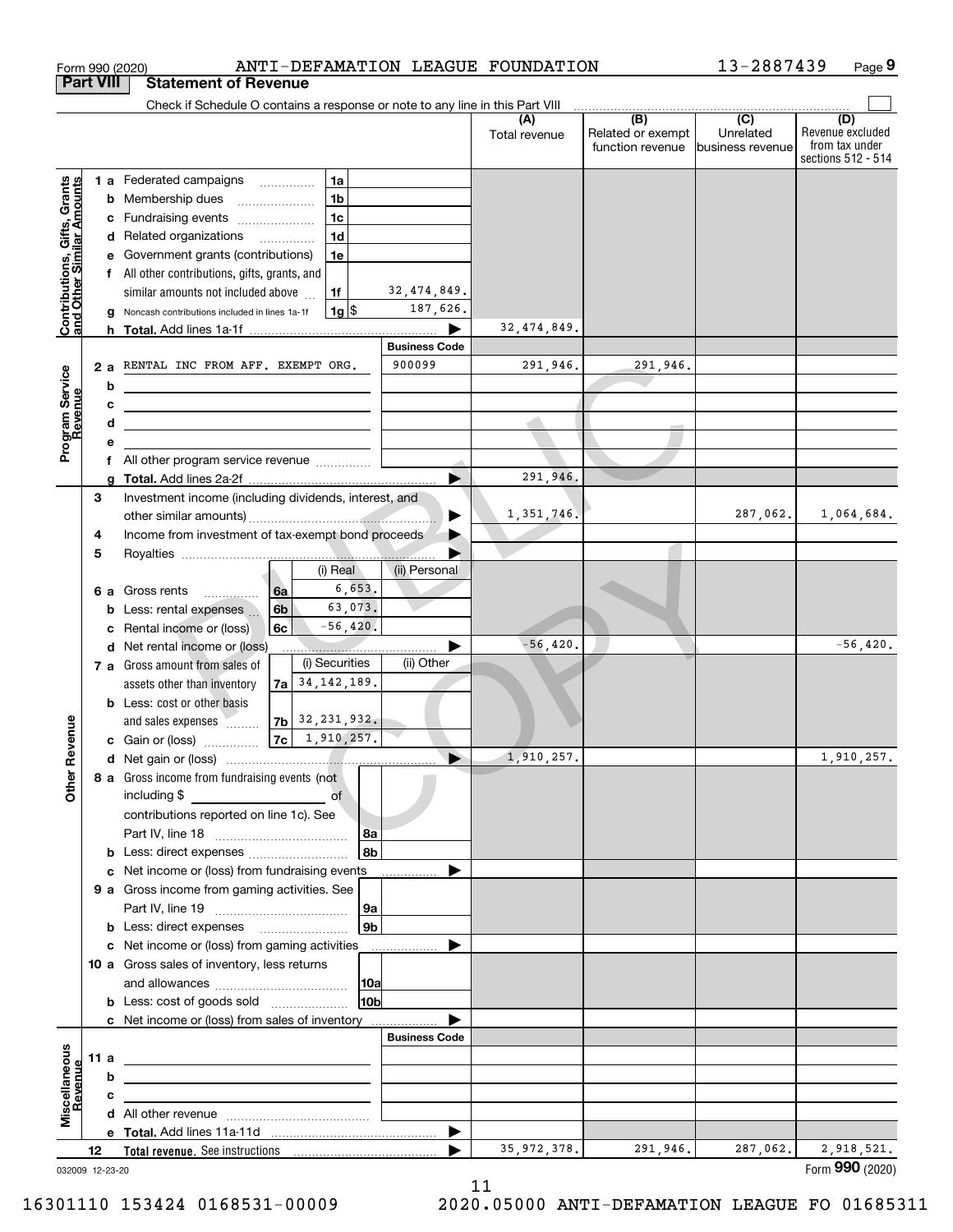Form 990 (2020) ANTI-DEFAMATION LEAGUE FOUNDATION 13-2887439 <sub>Page</sub> **Part IX Statement of Functional Expenses**

*Section 501(c)(3) and 501(c)(4) organizations must complete all columns. All other organizations must complete column (A).*

|              | Check if Schedule O contains a response or note to any line in this Part IX                                |                       |                                    |                                           |                                |
|--------------|------------------------------------------------------------------------------------------------------------|-----------------------|------------------------------------|-------------------------------------------|--------------------------------|
|              | Do not include amounts reported on lines 6b,<br>7b, 8b, 9b, and 10b of Part VIII.                          | (A)<br>Total expenses | (B)<br>Program service<br>expenses | (C)<br>Management and<br>general expenses | (D)<br>Fundraising<br>expenses |
| 1.           | Grants and other assistance to domestic organizations                                                      |                       |                                    |                                           |                                |
|              | and domestic governments. See Part IV, line 21                                                             | 11,943,144.           | 11,943,144.                        |                                           |                                |
| $\mathbf{2}$ | Grants and other assistance to domestic                                                                    |                       |                                    |                                           |                                |
|              | individuals. See Part IV, line 22                                                                          |                       |                                    |                                           |                                |
| 3            | Grants and other assistance to foreign                                                                     |                       |                                    |                                           |                                |
|              | organizations, foreign governments, and foreign                                                            |                       |                                    |                                           |                                |
|              | individuals. See Part IV, lines 15 and 16                                                                  |                       |                                    |                                           |                                |
| 4            | Benefits paid to or for members                                                                            |                       |                                    |                                           |                                |
| 5            | Compensation of current officers, directors,                                                               |                       |                                    |                                           |                                |
|              |                                                                                                            | 640,404.              | 298,403.                           | 173,994.                                  | 168,007.                       |
| 6            | Compensation not included above to disqualified                                                            |                       |                                    |                                           |                                |
|              | persons (as defined under section 4958(f)(1)) and                                                          |                       |                                    |                                           |                                |
|              | persons described in section 4958(c)(3)(B)                                                                 |                       |                                    |                                           |                                |
| 7            |                                                                                                            | 2,158,798.            | 775,981.                           | 249,386.                                  | 1, 133, 431.                   |
| 8            | Pension plan accruals and contributions (include                                                           |                       |                                    |                                           |                                |
|              | section 401(k) and 403(b) employer contributions)                                                          | 60, 302.              | 21,360.                            | 8,110.                                    | $\frac{30,832}{249,123}$       |
| 9            |                                                                                                            | 470, 300.             | 166, 403.                          | 54,774.                                   |                                |
| 10           |                                                                                                            | 221,005.              | 84,794.                            | 32,668.                                   | 103, 543.                      |
| 11           | Fees for services (nonemployees):                                                                          |                       |                                    |                                           |                                |
|              |                                                                                                            |                       |                                    |                                           |                                |
|              |                                                                                                            | 17,563.               |                                    | 17,563.                                   |                                |
|              |                                                                                                            | 198,122.              |                                    | 198, 122.                                 |                                |
|              |                                                                                                            |                       |                                    |                                           |                                |
| е            | Professional fundraising services. See Part IV, line 17                                                    |                       |                                    |                                           |                                |
| f            |                                                                                                            | 369,294.              |                                    | 369,294.                                  |                                |
|              | g Other. (If line 11g amount exceeds 10% of line 25,                                                       |                       |                                    |                                           |                                |
|              | column (A) amount, list line 11g expenses on Sch 0.)                                                       |                       |                                    |                                           |                                |
| 12           |                                                                                                            | 230,175.              |                                    | 2,814.                                    | 227, 361.                      |
| 13           |                                                                                                            | 245,866.              | 87,665.                            | 29,447.                                   | 128, 754.                      |
| 14           |                                                                                                            |                       |                                    |                                           |                                |
| 15           |                                                                                                            |                       |                                    |                                           |                                |
| 16           |                                                                                                            | 832,448.              | 384, 315.                          | 103,131.                                  | 345,002.                       |
| 17           | Travel                                                                                                     | 23,248.               | 11,144.                            | $\overline{3,715}$ .                      | 8,389.                         |
| 18           | Payments of travel or entertainment expenses                                                               |                       |                                    |                                           |                                |
|              | for any federal, state, or local public officials                                                          |                       |                                    |                                           |                                |
| 19           | Conferences, conventions, and meetings                                                                     |                       |                                    |                                           |                                |
| 20           | Interest                                                                                                   |                       |                                    |                                           |                                |
| 21           |                                                                                                            |                       |                                    |                                           |                                |
| 22           | Depreciation, depletion, and amortization                                                                  | 58, 561.              | 58, 561.                           |                                           |                                |
| 23           | Insurance                                                                                                  | 30,000.               |                                    | 30,000.                                   |                                |
| 24           | Other expenses. Itemize expenses not covered<br>above (List miscellaneous expenses on line 24e. If         |                       |                                    |                                           |                                |
|              | line 24e amount exceeds 10% of line 25, column (A)                                                         |                       |                                    |                                           |                                |
|              | amount, list line 24e expenses on Schedule O.)                                                             |                       |                                    |                                           |                                |
|              | a DEV. AND ADMIN. EXP.                                                                                     | 136,120.              |                                    | 20, 158.                                  | 115,962.                       |
| b            | PROJECTS & FOUNDATION                                                                                      | 8,963.                | 8,963.                             |                                           |                                |
| c            |                                                                                                            |                       |                                    |                                           |                                |
| d            |                                                                                                            |                       |                                    |                                           |                                |
|              | e All other expenses                                                                                       | 17,644,313.           | 13,840,733.                        | 1,293,176.                                | 2,510,404.                     |
| 25           | Total functional expenses. Add lines 1 through 24e                                                         |                       |                                    |                                           |                                |
| 26           | Joint costs. Complete this line only if the organization                                                   |                       |                                    |                                           |                                |
|              | reported in column (B) joint costs from a combined                                                         |                       |                                    |                                           |                                |
|              | educational campaign and fundraising solicitation.<br>Check here       if following SOP 98-2 (ASC 958-720) |                       |                                    |                                           |                                |
|              |                                                                                                            |                       |                                    |                                           |                                |

12

032010 12-23-20

Form (2020) **990**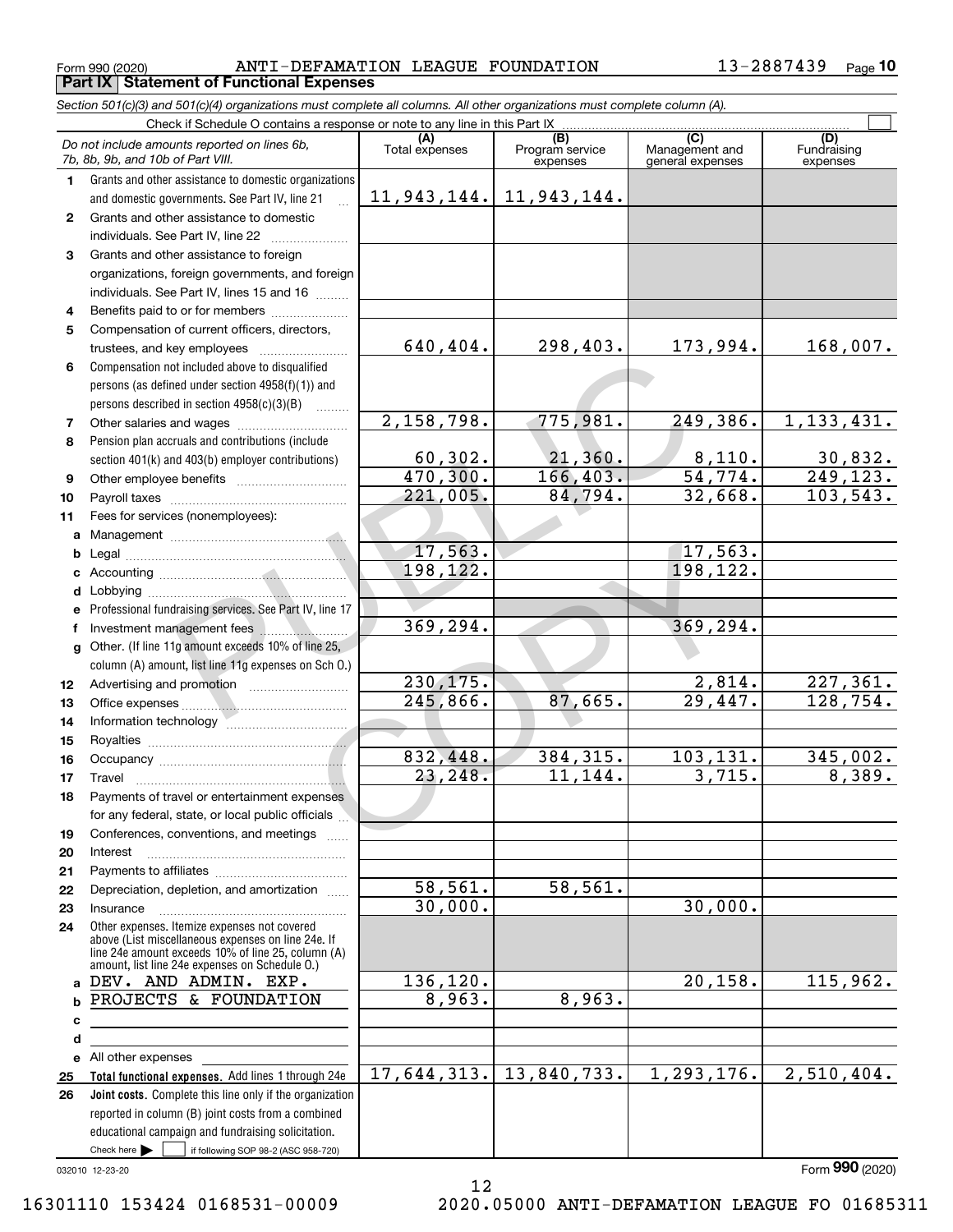| Form 990 (2020) |  | I-DEFAMATION LEAGUE FOUNDATION<br><b>ANTI</b> |  |  | 2887439 | Page |
|-----------------|--|-----------------------------------------------|--|--|---------|------|
|-----------------|--|-----------------------------------------------|--|--|---------|------|

|                             |          | Check if Schedule O contains a response or note to any line in this Part X                                                                                                                                                          |                                          |                          |                         |                           |
|-----------------------------|----------|-------------------------------------------------------------------------------------------------------------------------------------------------------------------------------------------------------------------------------------|------------------------------------------|--------------------------|-------------------------|---------------------------|
|                             |          |                                                                                                                                                                                                                                     |                                          | (A)<br>Beginning of year |                         | (B)<br>End of year        |
|                             | 1        |                                                                                                                                                                                                                                     |                                          |                          | $\mathbf{1}$            |                           |
|                             | 2        |                                                                                                                                                                                                                                     |                                          | 5,097,621.               | $\overline{\mathbf{2}}$ | $\overline{5,263,801.}$   |
|                             | з        |                                                                                                                                                                                                                                     |                                          | 11,868,328.              | $\mathbf{3}$            | 20, 724, 903.             |
|                             | 4        |                                                                                                                                                                                                                                     |                                          |                          | 4                       |                           |
|                             | 5        | Loans and other receivables from any current or former officer, director,                                                                                                                                                           |                                          |                          |                         |                           |
|                             |          | trustee, key employee, creator or founder, substantial contributor, or 35%                                                                                                                                                          |                                          |                          |                         |                           |
|                             |          | controlled entity or family member of any of these persons                                                                                                                                                                          |                                          |                          | 5                       |                           |
|                             | 6        | Loans and other receivables from other disqualified persons (as defined                                                                                                                                                             |                                          |                          |                         |                           |
|                             |          | under section 4958(f)(1)), and persons described in section 4958(c)(3)(B)                                                                                                                                                           | 1.1.1.1                                  |                          | 6                       |                           |
|                             | 7        |                                                                                                                                                                                                                                     |                                          |                          | $\overline{7}$          |                           |
| Assets                      | 8        |                                                                                                                                                                                                                                     |                                          |                          | 8                       |                           |
|                             | 9        | Prepaid expenses and deferred charges                                                                                                                                                                                               |                                          |                          | 9                       |                           |
|                             |          | <b>10a</b> Land, buildings, and equipment: cost or other                                                                                                                                                                            |                                          |                          |                         |                           |
|                             |          | basis. Complete Part VI of Schedule D  10a                                                                                                                                                                                          | 6,823,400.                               |                          |                         |                           |
|                             |          | <b>b</b> Less: accumulated depreciation                                                                                                                                                                                             | 5, 113, 550.                             | 1,768,411.               | 10 <sub>c</sub>         | 1,709,850.                |
|                             | 11       |                                                                                                                                                                                                                                     |                                          | 55,783,064.              | 11                      | 67,489,006.               |
|                             | 12       |                                                                                                                                                                                                                                     |                                          | 42,656,121.              | 12                      | 44, 955, 951.             |
|                             | 13       |                                                                                                                                                                                                                                     |                                          |                          | 13                      |                           |
|                             | 14       |                                                                                                                                                                                                                                     |                                          |                          | 14                      |                           |
|                             | 15       |                                                                                                                                                                                                                                     |                                          | 10, 164, 744.            | 15                      | 7,323,988.                |
|                             | 16       |                                                                                                                                                                                                                                     |                                          | 127, 338, 289.           | 16                      | 147,467,499.              |
|                             | 17       |                                                                                                                                                                                                                                     |                                          | 1,002,124.               | 17                      | 558,964.                  |
|                             | 18       |                                                                                                                                                                                                                                     |                                          |                          | 18                      |                           |
|                             | 19       | Deferred revenue <b>construction of the construction of the construction</b> of the construction of the construction of the construction of the construction of the construction of the construction of the construction of the con |                                          |                          | 19                      |                           |
|                             | 20       |                                                                                                                                                                                                                                     |                                          |                          | 20                      |                           |
|                             | 21       | Escrow or custodial account liability. Complete Part IV of Schedule D                                                                                                                                                               |                                          |                          | 21                      |                           |
|                             | 22       | Loans and other payables to any current or former officer, director,                                                                                                                                                                |                                          |                          |                         |                           |
| Liabilities                 |          | trustee, key employee, creator or founder, substantial contributor, or 35%                                                                                                                                                          |                                          |                          |                         |                           |
|                             |          | controlled entity or family member of any of these persons <b>controlled</b> entity or family member of any of these persons                                                                                                        |                                          |                          | 22                      |                           |
|                             | 23       | Secured mortgages and notes payable to unrelated third parties                                                                                                                                                                      | <b><i>Contract Contract Contract</i></b> | 4,000,000.               | 23                      | 4,000,000.                |
|                             | 24       | Unsecured notes and loans payable to unrelated third parties                                                                                                                                                                        |                                          |                          | 24                      |                           |
|                             | 25       | Other liabilities (including federal income tax, payables to related third                                                                                                                                                          |                                          |                          |                         |                           |
|                             |          | parties, and other liabilities not included on lines 17-24). Complete Part X                                                                                                                                                        |                                          | 9,567,685.               |                         |                           |
|                             |          | of Schedule D                                                                                                                                                                                                                       |                                          | $14,569,809.$ 26         | 25                      | 7,108,063.<br>11,667,027. |
|                             | 26       |                                                                                                                                                                                                                                     |                                          |                          |                         |                           |
|                             |          | Organizations that follow FASB ASC 958, check here $\triangleright$ $\lfloor X \rfloor$                                                                                                                                             |                                          |                          |                         |                           |
|                             |          | and complete lines 27, 28, 32, and 33.                                                                                                                                                                                              |                                          | 14,381,721.              | 27                      | 14, 198, 878.             |
|                             | 27<br>28 |                                                                                                                                                                                                                                     |                                          | 98, 386, 759.            | 28                      | 121,601,594.              |
|                             |          | Organizations that do not follow FASB ASC 958, check here $\blacktriangleright$                                                                                                                                                     |                                          |                          |                         |                           |
|                             |          | and complete lines 29 through 33.                                                                                                                                                                                                   |                                          |                          |                         |                           |
|                             | 29       |                                                                                                                                                                                                                                     |                                          |                          | 29                      |                           |
|                             | 30       | Paid-in or capital surplus, or land, building, or equipment fund                                                                                                                                                                    |                                          |                          | 30                      |                           |
|                             | 31       | Retained earnings, endowment, accumulated income, or other funds                                                                                                                                                                    |                                          |                          | 31                      |                           |
| Net Assets or Fund Balances | 32       |                                                                                                                                                                                                                                     |                                          | 112,768,480.             | 32                      | 135,800,472.              |
|                             | 33       |                                                                                                                                                                                                                                     |                                          | 127, 338, 289.           | 33                      | 147,467,499.              |
|                             |          |                                                                                                                                                                                                                                     |                                          |                          |                         |                           |

Form (2020) **990**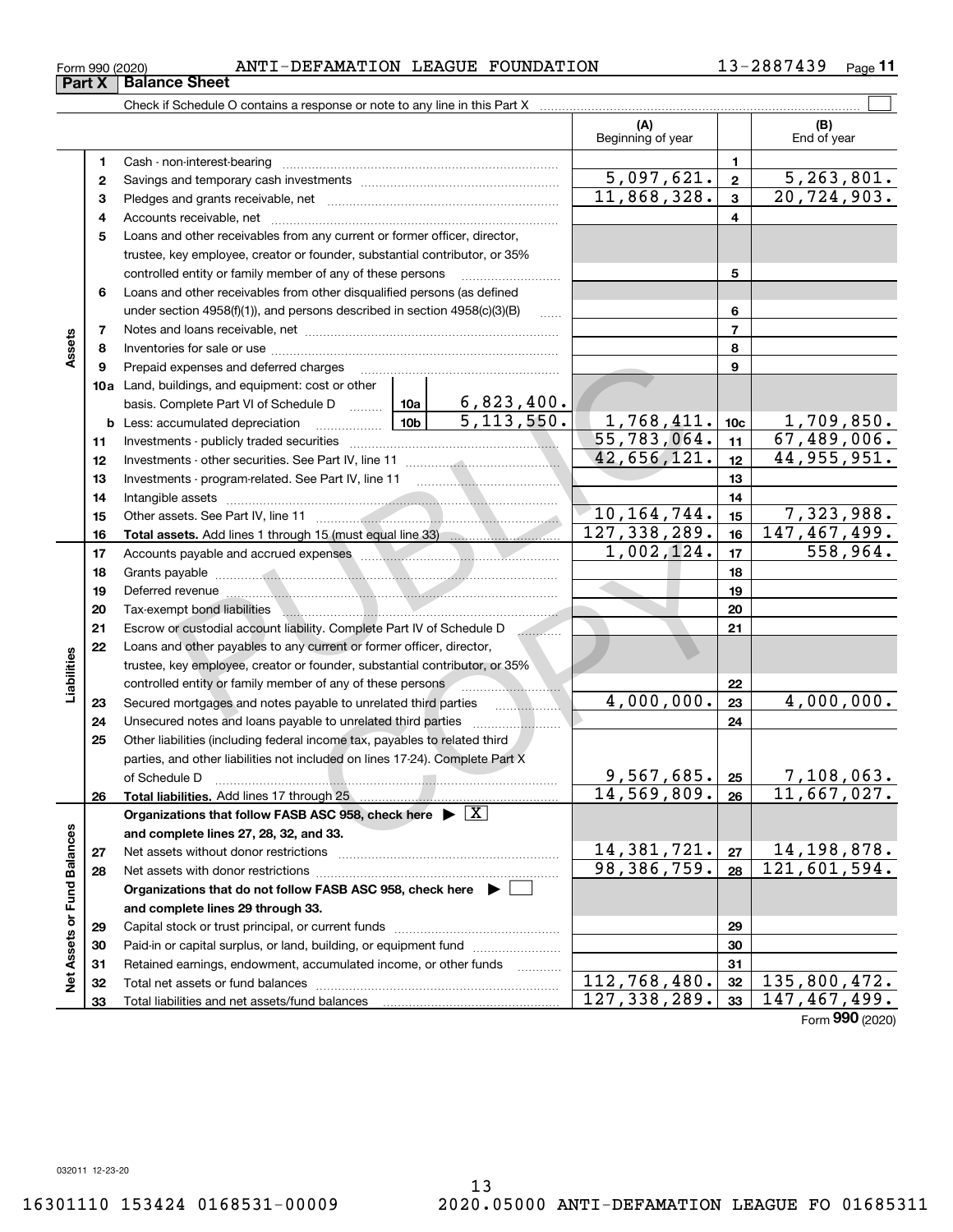|    | ANTI-DEFAMATION LEAGUE FOUNDATION<br>Form 990 (2020)                                                                                                                                                                                                         |                         | 13-2887439 |                           |     | <u>Page</u> 12  |
|----|--------------------------------------------------------------------------------------------------------------------------------------------------------------------------------------------------------------------------------------------------------------|-------------------------|------------|---------------------------|-----|-----------------|
|    | Part XI I<br><b>Reconciliation of Net Assets</b>                                                                                                                                                                                                             |                         |            |                           |     |                 |
|    |                                                                                                                                                                                                                                                              |                         |            |                           |     | $\vert X \vert$ |
|    |                                                                                                                                                                                                                                                              |                         |            |                           |     |                 |
| 1  |                                                                                                                                                                                                                                                              | $\mathbf{1}$            |            | 35, 972, 378.             |     |                 |
| 2  |                                                                                                                                                                                                                                                              | $\overline{2}$          |            | $\overline{17,644,313}$ . |     |                 |
| 3  | Revenue less expenses. Subtract line 2 from line 1                                                                                                                                                                                                           | 3                       |            | 18,328,065.               |     |                 |
| 4  |                                                                                                                                                                                                                                                              | $\overline{\mathbf{4}}$ |            | 112,768,480.              |     |                 |
| 5  | Net unrealized gains (losses) on investments [11] matter continuum matter is a set of the set of the set of the                                                                                                                                              | 5                       |            | $\overline{5,264,516}$ .  |     |                 |
| 6  |                                                                                                                                                                                                                                                              | 6                       |            |                           |     |                 |
| 7  | Investment expenses www.communication.com/www.communication.com/www.communication.com/www.communication.com                                                                                                                                                  | $\overline{7}$          |            |                           |     |                 |
| 8  | Prior period adjustments                                                                                                                                                                                                                                     | 8                       |            |                           |     |                 |
| 9  | Other changes in net assets or fund balances (explain on Schedule O)                                                                                                                                                                                         | 9                       |            | $-560,589.$               |     |                 |
| 10 | Net assets or fund balances at end of year. Combine lines 3 through 9 (must equal Part X, line 32,                                                                                                                                                           |                         |            |                           |     |                 |
|    | column (B))                                                                                                                                                                                                                                                  | 10                      |            | 135,800,472.              |     |                 |
|    | Part XII Financial Statements and Reporting                                                                                                                                                                                                                  |                         |            |                           |     |                 |
|    |                                                                                                                                                                                                                                                              |                         |            |                           |     |                 |
|    |                                                                                                                                                                                                                                                              |                         |            |                           | Yes | No              |
| 1. | $\boxed{\text{X}}$ Accrual<br>  Other<br>Accounting method used to prepare the Form 990: [130] Cash                                                                                                                                                          |                         |            |                           |     |                 |
|    | If the organization changed its method of accounting from a prior year or checked "Other," explain in Schedule O.                                                                                                                                            |                         |            |                           |     |                 |
|    | 2a Were the organization's financial statements compiled or reviewed by an independent accountant?                                                                                                                                                           |                         |            | 2a                        |     | x               |
|    | If "Yes," check a box below to indicate whether the financial statements for the year were compiled or reviewed on a                                                                                                                                         |                         |            |                           |     |                 |
|    | separate basis, consolidated basis, or both:                                                                                                                                                                                                                 |                         |            |                           |     |                 |
|    | Separate basis<br><b>Consolidated basis</b><br>Both consolidated and separate basis                                                                                                                                                                          |                         |            |                           |     |                 |
|    | <b>b</b> Were the organization's financial statements audited by an independent accountant?                                                                                                                                                                  |                         |            | 2 <sub>b</sub>            | х   |                 |
|    | If "Yes," check a box below to indicate whether the financial statements for the year were audited on a separate basis,                                                                                                                                      |                         |            |                           |     |                 |
|    | consolidated basis, or both:                                                                                                                                                                                                                                 |                         |            |                           |     |                 |
|    | $\overline{X}$ Consolidated basis<br>Separate basis<br>Both consolidated and separate basis                                                                                                                                                                  |                         |            |                           |     |                 |
|    | c If "Yes" to line 2a or 2b, does the organization have a committee that assumes responsibility for oversight of the audit,                                                                                                                                  |                         |            |                           | X   |                 |
|    |                                                                                                                                                                                                                                                              |                         |            | 2c                        |     |                 |
|    | If the organization changed either its oversight process or selection process during the tax year, explain on Schedule O.<br>3a As a result of a federal award, was the organization required to undergo an audit or audits as set forth in the Single Audit |                         |            |                           |     |                 |
|    |                                                                                                                                                                                                                                                              |                         |            | 3a                        |     | x.              |
|    | <b>b</b> If "Yes," did the organization undergo the required audit or audits? If the organization did not undergo the required audit                                                                                                                         |                         |            |                           |     |                 |
|    | or audits, explain why on Schedule O and describe any steps taken to undergo such audits                                                                                                                                                                     |                         |            | 3b                        |     |                 |
|    |                                                                                                                                                                                                                                                              |                         |            |                           |     | Form 990 (2020) |
|    |                                                                                                                                                                                                                                                              |                         |            |                           |     |                 |
|    |                                                                                                                                                                                                                                                              |                         |            |                           |     |                 |
|    |                                                                                                                                                                                                                                                              |                         |            |                           |     |                 |
|    |                                                                                                                                                                                                                                                              |                         |            |                           |     |                 |
|    |                                                                                                                                                                                                                                                              |                         |            |                           |     |                 |
|    |                                                                                                                                                                                                                                                              |                         |            |                           |     |                 |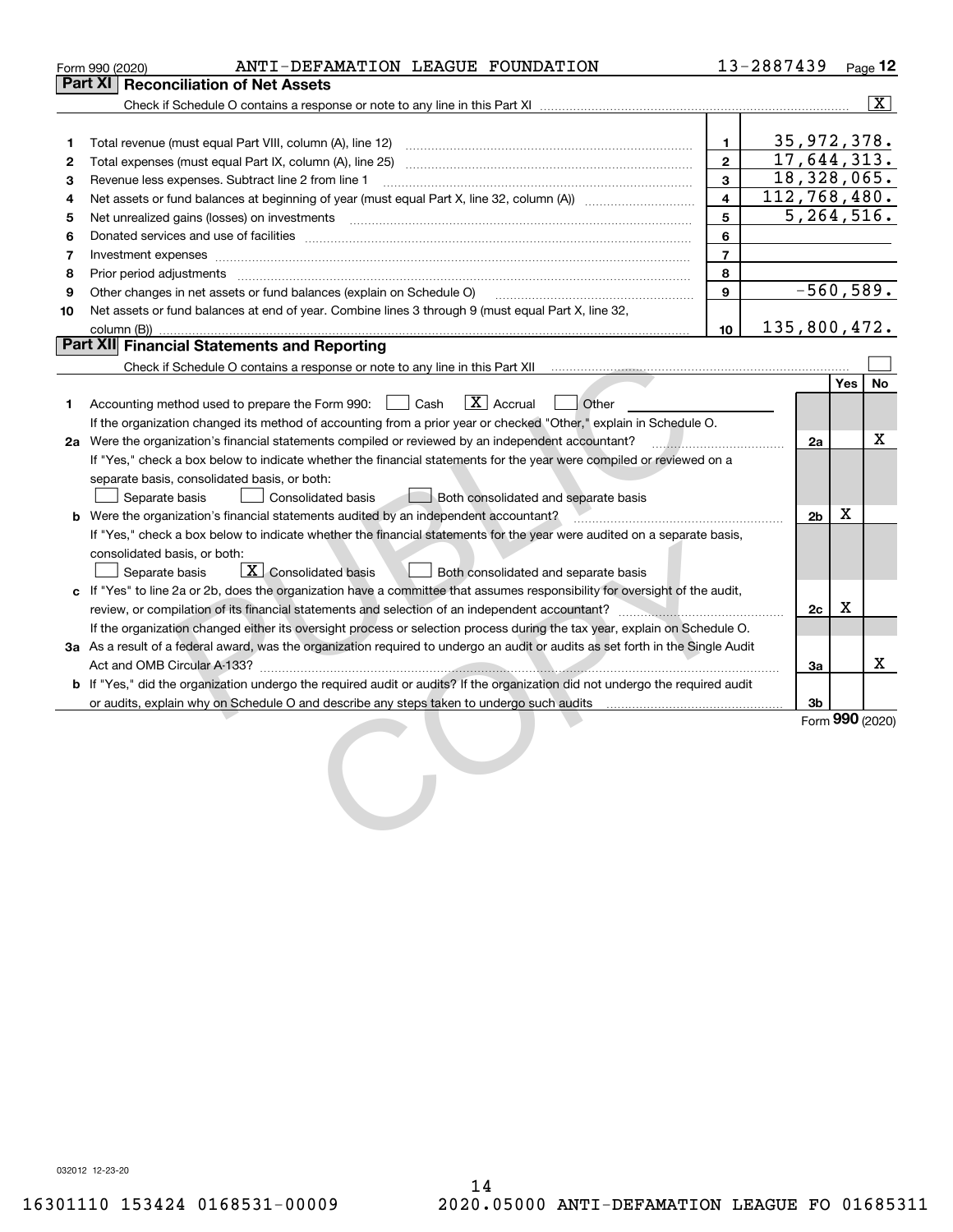| <b>SCHEDULE A</b> |
|-------------------|
|-------------------|

Department of the Treasury Internal Revenue Service

**(Form 990 or 990-EZ)**

# **Public Charity Status and Public Support**

**Complete if the organization is a section 501(c)(3) organization or a section 4947(a)(1) nonexempt charitable trust. | Attach to Form 990 or Form 990-EZ.** 

| Go to www.irs.gov/Form990 for instructions and the latest information. |  |  |  |  |  |  |  |  |  |  |  |  |  |  |  |  |
|------------------------------------------------------------------------|--|--|--|--|--|--|--|--|--|--|--|--|--|--|--|--|
|------------------------------------------------------------------------|--|--|--|--|--|--|--|--|--|--|--|--|--|--|--|--|

| OMB No. 1545-0047                   |
|-------------------------------------|
| 2020                                |
| <b>Open to Public</b><br>Inspection |

| Name of the organization |  |
|--------------------------|--|
|--------------------------|--|

|        | <b>Employer identification number</b><br>Name of the organization |                                                                                                                                              |          |                                                        |                             |                                 |                                                      |                                                    |
|--------|-------------------------------------------------------------------|----------------------------------------------------------------------------------------------------------------------------------------------|----------|--------------------------------------------------------|-----------------------------|---------------------------------|------------------------------------------------------|----------------------------------------------------|
|        |                                                                   |                                                                                                                                              |          | ANTI-DEFAMATION LEAGUE FOUNDATION                      |                             |                                 |                                                      | 13-2887439                                         |
| Part I |                                                                   | Reason for Public Charity Status. (All organizations must complete this part.) See instructions.                                             |          |                                                        |                             |                                 |                                                      |                                                    |
|        |                                                                   | The organization is not a private foundation because it is: (For lines 1 through 12, check only one box.)                                    |          |                                                        |                             |                                 |                                                      |                                                    |
| 1      |                                                                   | A church, convention of churches, or association of churches described in section 170(b)(1)(A)(i).                                           |          |                                                        |                             |                                 |                                                      |                                                    |
| 2      |                                                                   | A school described in section 170(b)(1)(A)(ii). (Attach Schedule E (Form 990 or 990-EZ).)                                                    |          |                                                        |                             |                                 |                                                      |                                                    |
| З      |                                                                   | A hospital or a cooperative hospital service organization described in section 170(b)(1)(A)(iii).                                            |          |                                                        |                             |                                 |                                                      |                                                    |
|        |                                                                   | A medical research organization operated in conjunction with a hospital described in section 170(b)(1)(A)(iii). Enter the hospital's name,   |          |                                                        |                             |                                 |                                                      |                                                    |
|        |                                                                   | city, and state:                                                                                                                             |          |                                                        |                             |                                 |                                                      |                                                    |
| 5      |                                                                   | An organization operated for the benefit of a college or university owned or operated by a governmental unit described in                    |          |                                                        |                             |                                 |                                                      |                                                    |
|        |                                                                   | section 170(b)(1)(A)(iv). (Complete Part II.)                                                                                                |          |                                                        |                             |                                 |                                                      |                                                    |
| 6      |                                                                   | A federal, state, or local government or governmental unit described in section 170(b)(1)(A)(v).                                             |          |                                                        |                             |                                 |                                                      |                                                    |
| 7      | $\lfloor x \rfloor$                                               | An organization that normally receives a substantial part of its support from a governmental unit or from the general public described in    |          |                                                        |                             |                                 |                                                      |                                                    |
|        |                                                                   | section 170(b)(1)(A)(vi). (Complete Part II.)                                                                                                |          |                                                        |                             |                                 |                                                      |                                                    |
| 8      |                                                                   | A community trust described in section 170(b)(1)(A)(vi). (Complete Part II.)                                                                 |          |                                                        |                             |                                 |                                                      |                                                    |
| 9      |                                                                   | An agricultural research organization described in section 170(b)(1)(A)(ix) operated in conjunction with a land-grant college                |          |                                                        |                             |                                 |                                                      |                                                    |
|        |                                                                   | or university or a non-land-grant college of agriculture (see instructions). Enter the name, city, and state of the college or               |          |                                                        |                             |                                 |                                                      |                                                    |
|        |                                                                   | university:                                                                                                                                  |          |                                                        |                             |                                 |                                                      |                                                    |
| 10     |                                                                   | An organization that normally receives (1) more than 33 1/3% of its support from contributions, membership fees, and gross receipts from     |          |                                                        |                             |                                 |                                                      |                                                    |
|        |                                                                   | activities related to its exempt functions, subject to certain exceptions; and (2) no more than 33 1/3% of its support from gross investment |          |                                                        |                             |                                 |                                                      |                                                    |
|        |                                                                   | income and unrelated business taxable income (less section 511 tax) from businesses acquired by the organization after June 30, 1975.        |          |                                                        |                             |                                 |                                                      |                                                    |
|        |                                                                   | See section 509(a)(2). (Complete Part III.)                                                                                                  |          |                                                        |                             |                                 |                                                      |                                                    |
| 11     |                                                                   | An organization organized and operated exclusively to test for public safety. See section 509(a)(4).                                         |          |                                                        |                             |                                 |                                                      |                                                    |
| 12     |                                                                   | An organization organized and operated exclusively for the benefit of, to perform the functions of, or to carry out the purposes of one or   |          |                                                        |                             |                                 |                                                      |                                                    |
|        |                                                                   | more publicly supported organizations described in section 509(a)(1) or section 509(a)(2). See section 509(a)(3). Check the box in           |          |                                                        |                             |                                 |                                                      |                                                    |
|        |                                                                   | lines 12a through 12d that describes the type of supporting organization and complete lines 12e, 12f, and 12g.                               |          |                                                        |                             |                                 |                                                      |                                                    |
| а      |                                                                   | Type I. A supporting organization operated, supervised, or controlled by its supported organization(s), typically by giving                  |          |                                                        |                             |                                 |                                                      |                                                    |
|        |                                                                   | the supported organization(s) the power to regularly appoint or elect a majority of the directors or trustees of the supporting              |          |                                                        |                             |                                 |                                                      |                                                    |
|        |                                                                   | organization. You must complete Part IV, Sections A and B.                                                                                   |          |                                                        |                             |                                 |                                                      |                                                    |
| b      |                                                                   | Type II. A supporting organization supervised or controlled in connection with its supported organization(s), by having                      |          |                                                        |                             |                                 |                                                      |                                                    |
|        |                                                                   | control or management of the supporting organization vested in the same persons that control or manage the supported                         |          |                                                        |                             |                                 |                                                      |                                                    |
|        |                                                                   | organization(s). You must complete Part IV, Sections A and C.                                                                                |          |                                                        |                             |                                 |                                                      |                                                    |
| с      |                                                                   | Type III functionally integrated. A supporting organization operated in connection with, and functionally integrated with,                   |          |                                                        |                             |                                 |                                                      |                                                    |
|        |                                                                   | its supported organization(s) (see instructions). You must complete Part IV, Sections A, D, and E.                                           |          |                                                        |                             |                                 |                                                      |                                                    |
| d      |                                                                   | Type III non-functionally integrated. A supporting organization operated in connection with its supported organization(s)                    |          |                                                        |                             |                                 |                                                      |                                                    |
|        |                                                                   | that is not functionally integrated. The organization generally must satisfy a distribution requirement and an attentiveness                 |          |                                                        |                             |                                 |                                                      |                                                    |
|        |                                                                   | requirement (see instructions). You must complete Part IV, Sections A and D, and Part V.                                                     |          |                                                        |                             |                                 |                                                      |                                                    |
| е      |                                                                   | Check this box if the organization received a written determination from the IRS that it is a Type I, Type II, Type III                      |          |                                                        |                             |                                 |                                                      |                                                    |
|        |                                                                   | functionally integrated, or Type III non-functionally integrated supporting organization.                                                    |          |                                                        |                             |                                 |                                                      |                                                    |
| f      |                                                                   | Enter the number of supported organizations                                                                                                  |          |                                                        |                             |                                 |                                                      |                                                    |
|        |                                                                   | Provide the following information about the supported organization(s).                                                                       |          |                                                        |                             | (iv) Is the organization listed |                                                      |                                                    |
|        |                                                                   | (i) Name of supported<br>organization                                                                                                        | (ii) EIN | (iii) Type of organization<br>(described on lines 1-10 | in your governing document? |                                 | (v) Amount of monetary<br>support (see instructions) | (vi) Amount of other<br>support (see instructions) |
|        |                                                                   |                                                                                                                                              |          | above (see instructions))                              | Yes                         | No.                             |                                                      |                                                    |
|        |                                                                   |                                                                                                                                              |          |                                                        |                             |                                 |                                                      |                                                    |
|        |                                                                   |                                                                                                                                              |          |                                                        |                             |                                 |                                                      |                                                    |
|        |                                                                   |                                                                                                                                              |          |                                                        |                             |                                 |                                                      |                                                    |
|        |                                                                   |                                                                                                                                              |          |                                                        |                             |                                 |                                                      |                                                    |
|        |                                                                   |                                                                                                                                              |          |                                                        |                             |                                 |                                                      |                                                    |
|        |                                                                   |                                                                                                                                              |          |                                                        |                             |                                 |                                                      |                                                    |
|        |                                                                   |                                                                                                                                              |          |                                                        |                             |                                 |                                                      |                                                    |
|        |                                                                   |                                                                                                                                              |          |                                                        |                             |                                 |                                                      |                                                    |
|        |                                                                   |                                                                                                                                              |          |                                                        |                             |                                 |                                                      |                                                    |
|        |                                                                   |                                                                                                                                              |          |                                                        |                             |                                 |                                                      |                                                    |
| Total  |                                                                   |                                                                                                                                              |          |                                                        |                             |                                 |                                                      |                                                    |

LHA For Paperwork Reduction Act Notice, see the Instructions for Form 990 or 990-EZ. <sub>032021</sub> o1-25-21 Schedule A (Form 990 or 990-EZ) 2020 15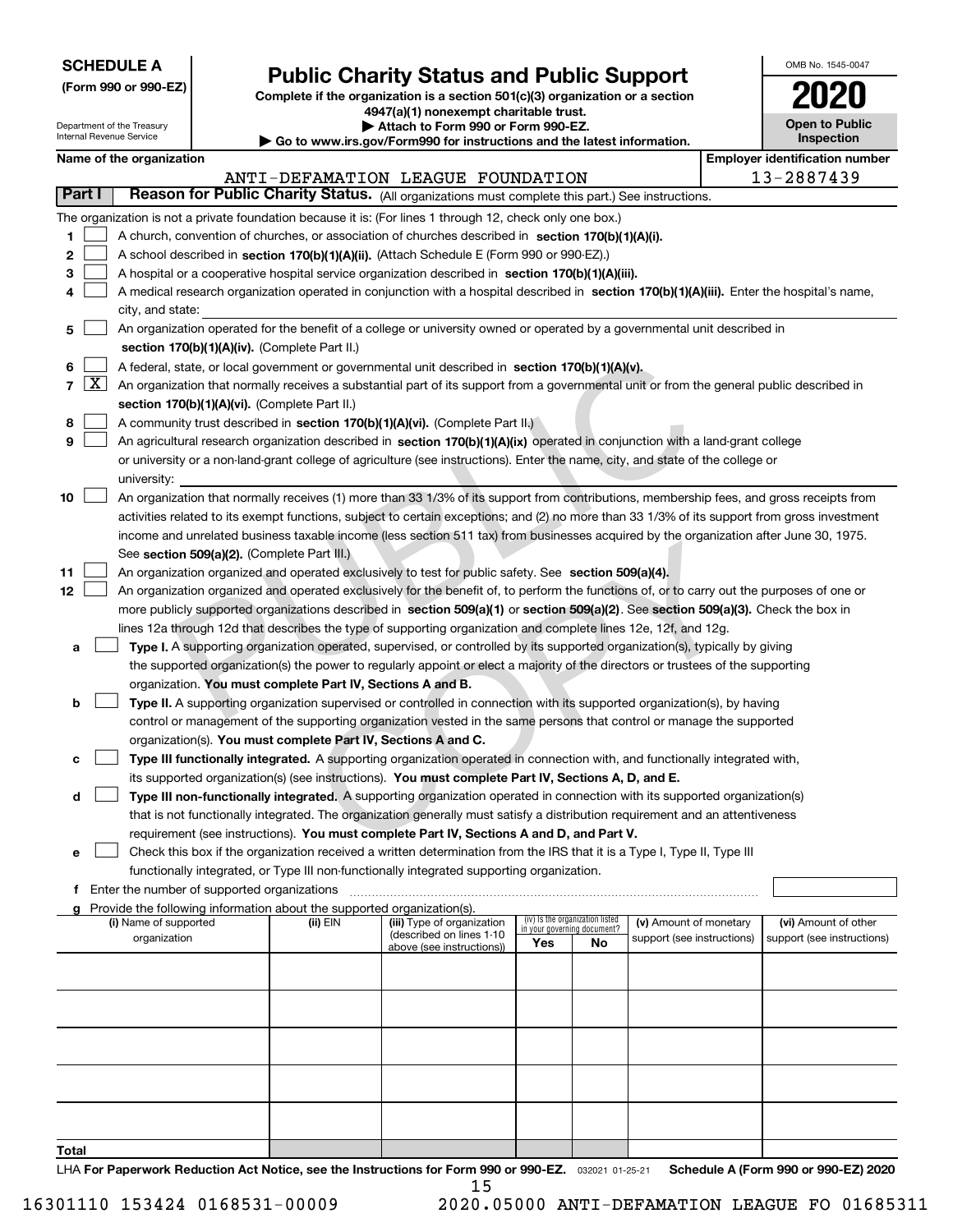### Schedule A (Form 990 or 990-EZ) 2020 Page ANTI-DEFAMATION LEAGUE FOUNDATION 13-2887439 **Part II Support Schedule for Organizations Described in Sections 170(b)(1)(A)(iv) and 170(b)(1)(A)(vi)**

(Complete only if you checked the box on line 5, 7, or 8 of Part I or if the organization failed to qualify under Part III. If the organization fails to qualify under the tests listed below, please complete Part III.)

|    | <b>Section A. Public Support</b>                                                                                                               |                                                        |           |            |            |                                      |                                          |
|----|------------------------------------------------------------------------------------------------------------------------------------------------|--------------------------------------------------------|-----------|------------|------------|--------------------------------------|------------------------------------------|
|    | Calendar year (or fiscal year beginning in)                                                                                                    | (a) 2016                                               | (b) 2017  | $(c)$ 2018 | $(d)$ 2019 | (e) 2020                             | (f) Total                                |
|    | 1 Gifts, grants, contributions, and                                                                                                            |                                                        |           |            |            |                                      |                                          |
|    | membership fees received. (Do not                                                                                                              |                                                        |           |            |            |                                      |                                          |
|    | include any "unusual grants.")                                                                                                                 | 15222448.12555479.15745422.16536534.32474850.92534733. |           |            |            |                                      |                                          |
|    | 2 Tax revenues levied for the organ-                                                                                                           |                                                        |           |            |            |                                      |                                          |
|    | ization's benefit and either paid to                                                                                                           |                                                        |           |            |            |                                      |                                          |
|    | or expended on its behalf                                                                                                                      |                                                        |           |            |            |                                      |                                          |
|    | 3 The value of services or facilities                                                                                                          |                                                        |           |            |            |                                      |                                          |
|    | furnished by a governmental unit to                                                                                                            |                                                        |           |            |            |                                      |                                          |
|    | the organization without charge                                                                                                                |                                                        |           |            |            |                                      |                                          |
|    | 4 Total. Add lines 1 through 3                                                                                                                 | 15222448.12555479.15745422.16536534.32474850.92534733. |           |            |            |                                      |                                          |
| 5. | The portion of total contributions                                                                                                             |                                                        |           |            |            |                                      |                                          |
|    | by each person (other than a                                                                                                                   |                                                        |           |            |            |                                      |                                          |
|    | governmental unit or publicly                                                                                                                  |                                                        |           |            |            |                                      |                                          |
|    | supported organization) included                                                                                                               |                                                        |           |            |            |                                      |                                          |
|    | on line 1 that exceeds 2% of the                                                                                                               |                                                        |           |            |            |                                      |                                          |
|    | amount shown on line 11,                                                                                                                       |                                                        |           |            |            |                                      |                                          |
|    | column (f)                                                                                                                                     |                                                        |           |            |            |                                      | 20103409.                                |
|    | 6 Public support. Subtract line 5 from line 4.                                                                                                 |                                                        |           |            |            |                                      | 72431324.                                |
|    | <b>Section B. Total Support</b>                                                                                                                |                                                        |           |            |            |                                      |                                          |
|    | Calendar year (or fiscal year beginning in)                                                                                                    | (a) 2016                                               | (b) 2017  | $(c)$ 2018 | $(d)$ 2019 | (e) 2020                             | (f) Total                                |
|    | <b>7</b> Amounts from line 4                                                                                                                   | 15222448.12555479.15745422.16536534.32474850.92534733. |           |            |            |                                      |                                          |
| 8  | Gross income from interest,                                                                                                                    |                                                        |           |            |            |                                      |                                          |
|    | dividends, payments received on                                                                                                                |                                                        |           |            |            |                                      |                                          |
|    | securities loans, rents, royalties,                                                                                                            |                                                        |           |            |            |                                      |                                          |
|    | and income from similar sources                                                                                                                | 1958679.                                               | 1550938.  | 2110627.   | 1691482.   | 1071337.                             | 8383063.                                 |
|    | <b>9</b> Net income from unrelated business                                                                                                    |                                                        |           |            |            |                                      |                                          |
|    | activities, whether or not the                                                                                                                 |                                                        |           |            |            |                                      |                                          |
|    | business is regularly carried on                                                                                                               | 274,929.                                               | 291, 108. | 284,671.   | 355, 154.  | 287,062.                             | 1492924.                                 |
|    | 10 Other income. Do not include gain                                                                                                           |                                                        |           |            |            |                                      |                                          |
|    | or loss from the sale of capital                                                                                                               |                                                        |           |            |            |                                      |                                          |
|    | assets (Explain in Part VI.)                                                                                                                   |                                                        |           |            |            |                                      |                                          |
|    | 11 Total support. Add lines 7 through 10                                                                                                       |                                                        |           |            |            |                                      | 102410720                                |
|    | <b>12</b> Gross receipts from related activities, etc. (see instructions)                                                                      |                                                        |           |            |            | 12                                   | $\overline{1,459,730}$ .                 |
|    | 13 First 5 years. If the Form 990 is for the organization's first, second, third, fourth, or fifth tax year as a section 501(c)(3)             |                                                        |           |            |            |                                      |                                          |
|    |                                                                                                                                                |                                                        |           |            |            |                                      |                                          |
|    | <b>Section C. Computation of Public Support Percentage</b>                                                                                     |                                                        |           |            |            |                                      |                                          |
|    |                                                                                                                                                |                                                        |           |            |            | 14                                   | 70.73<br>%                               |
|    |                                                                                                                                                |                                                        |           |            |            | 15                                   | 66.34<br>$\%$                            |
|    | 16a 33 1/3% support test - 2020. If the organization did not check the box on line 13, and line 14 is 33 1/3% or more, check this box and      |                                                        |           |            |            |                                      |                                          |
|    | stop here. The organization qualifies as a publicly supported organization                                                                     |                                                        |           |            |            |                                      | $\blacktriangleright$ $\boxed{\text{X}}$ |
|    | b 33 1/3% support test - 2019. If the organization did not check a box on line 13 or 16a, and line 15 is 33 1/3% or more, check this box       |                                                        |           |            |            |                                      |                                          |
|    | and stop here. The organization qualifies as a publicly supported organization                                                                 |                                                        |           |            |            |                                      |                                          |
|    | 17a 10% -facts-and-circumstances test - 2020. If the organization did not check a box on line 13, 16a, or 16b, and line 14 is 10% or more,     |                                                        |           |            |            |                                      |                                          |
|    | and if the organization meets the facts-and-circumstances test, check this box and stop here. Explain in Part VI how the organization          |                                                        |           |            |            |                                      |                                          |
|    | meets the facts-and-circumstances test. The organization qualifies as a publicly supported organization                                        |                                                        |           |            |            |                                      |                                          |
|    | <b>b 10% -facts-and-circumstances test - 2019.</b> If the organization did not check a box on line 13, 16a, 16b, or 17a, and line 15 is 10% or |                                                        |           |            |            |                                      |                                          |
|    | more, and if the organization meets the facts-and-circumstances test, check this box and stop here. Explain in Part VI how the                 |                                                        |           |            |            |                                      |                                          |
|    | organization meets the facts-and-circumstances test. The organization qualifies as a publicly supported organization                           |                                                        |           |            |            |                                      |                                          |
|    | 18 Private foundation. If the organization did not check a box on line 13, 16a, 16b, 17a, or 17b, check this box and see instructions          |                                                        |           |            |            |                                      |                                          |
|    |                                                                                                                                                |                                                        |           |            |            | Schedule A (Form 990 or 990-F7) 2020 |                                          |

**Schedule A (Form 990 or 990-EZ) 2020**

032022 01-25-21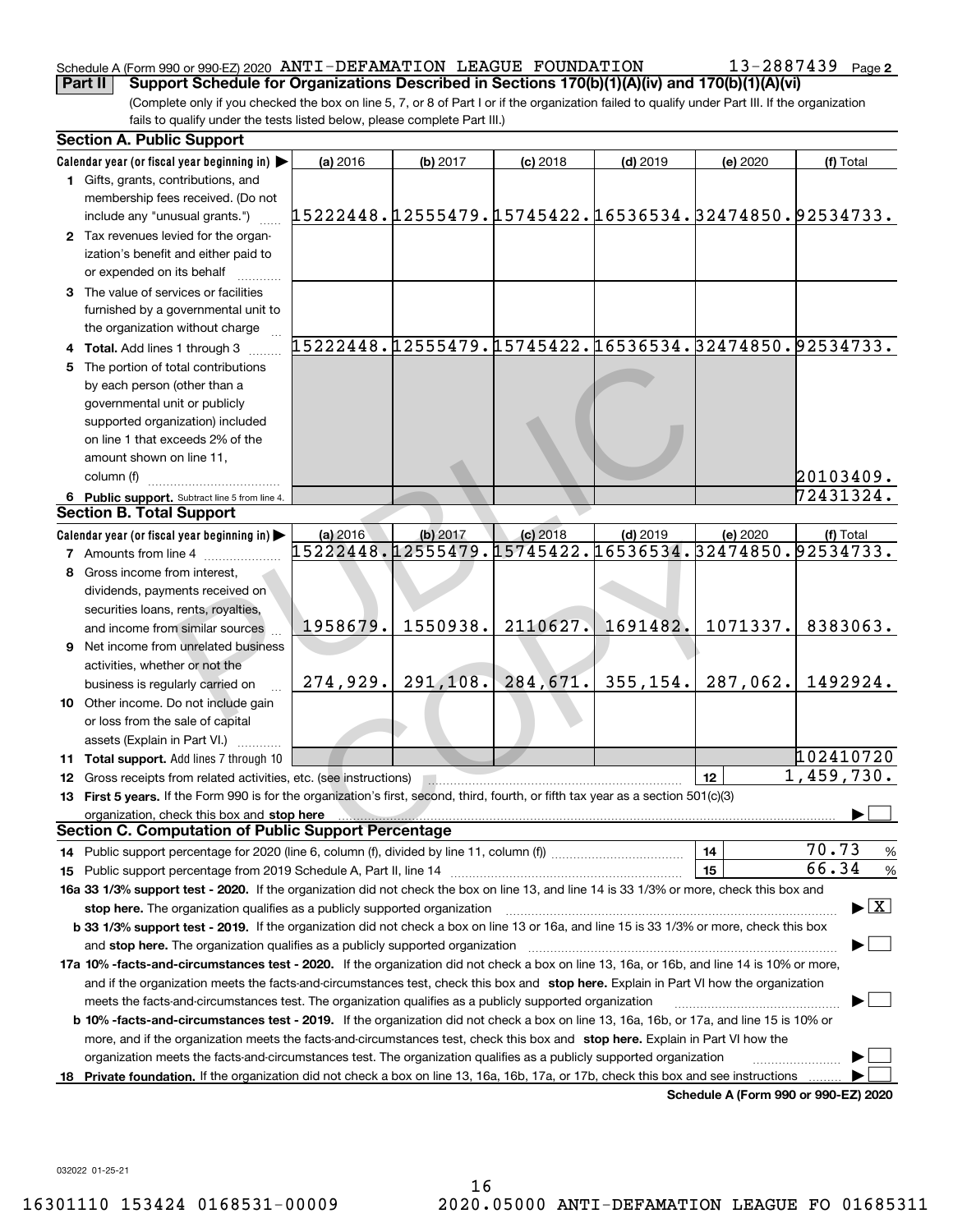#### Schedule A (Form 990 or 990-EZ) 2020 Page ANTI-DEFAMATION LEAGUE FOUNDATION 13-2887439 **Part III Support Schedule for Organizations Described in Section 509(a)(2)**

(Complete only if you checked the box on line 10 of Part I or if the organization failed to qualify under Part II. If the organization fails to qualify under the tests listed below, please complete Part II.)

|    | <b>Section A. Public Support</b>                                                                                                                                                                                                                                   |          |          |            |            |          |                                      |
|----|--------------------------------------------------------------------------------------------------------------------------------------------------------------------------------------------------------------------------------------------------------------------|----------|----------|------------|------------|----------|--------------------------------------|
|    | Calendar year (or fiscal year beginning in) $\blacktriangleright$                                                                                                                                                                                                  | (a) 2016 | (b) 2017 | $(c)$ 2018 | $(d)$ 2019 | (e) 2020 | (f) Total                            |
|    | 1 Gifts, grants, contributions, and                                                                                                                                                                                                                                |          |          |            |            |          |                                      |
|    | membership fees received. (Do not                                                                                                                                                                                                                                  |          |          |            |            |          |                                      |
|    | include any "unusual grants.")                                                                                                                                                                                                                                     |          |          |            |            |          |                                      |
|    | <b>2</b> Gross receipts from admissions,<br>merchandise sold or services per-<br>formed, or facilities furnished in<br>any activity that is related to the<br>organization's tax-exempt purpose                                                                    |          |          |            |            |          |                                      |
|    | 3 Gross receipts from activities that<br>are not an unrelated trade or bus-                                                                                                                                                                                        |          |          |            |            |          |                                      |
|    | iness under section 513                                                                                                                                                                                                                                            |          |          |            |            |          |                                      |
| 4  | Tax revenues levied for the organ-<br>ization's benefit and either paid to                                                                                                                                                                                         |          |          |            |            |          |                                      |
|    | or expended on its behalf                                                                                                                                                                                                                                          |          |          |            |            |          |                                      |
|    | 5 The value of services or facilities<br>furnished by a governmental unit to<br>the organization without charge                                                                                                                                                    |          |          |            |            |          |                                      |
|    | <b>6 Total.</b> Add lines 1 through 5                                                                                                                                                                                                                              |          |          |            |            |          |                                      |
|    | 7a Amounts included on lines 1, 2, and<br>3 received from disqualified persons                                                                                                                                                                                     |          |          |            |            |          |                                      |
|    | <b>b</b> Amounts included on lines 2 and 3 received<br>from other than disqualified persons that<br>exceed the greater of \$5,000 or 1% of the                                                                                                                     |          |          |            |            |          |                                      |
|    | c Add lines 7a and 7b                                                                                                                                                                                                                                              |          |          |            |            |          |                                      |
|    | 8 Public support. (Subtract line 7c from line 6.)                                                                                                                                                                                                                  |          |          |            |            |          |                                      |
|    | <b>Section B. Total Support</b>                                                                                                                                                                                                                                    |          |          |            |            |          |                                      |
|    | Calendar year (or fiscal year beginning in)                                                                                                                                                                                                                        | (a) 2016 | (b) 2017 | $(c)$ 2018 | $(d)$ 2019 | (e) 2020 | (f) Total                            |
|    |                                                                                                                                                                                                                                                                    |          |          |            |            |          |                                      |
|    | 10a Gross income from interest,<br>dividends, payments received on<br>securities loans, rents, royalties,<br>and income from similar sources                                                                                                                       |          |          |            |            |          |                                      |
|    | <b>b</b> Unrelated business taxable income<br>(less section 511 taxes) from businesses<br>acquired after June 30, 1975                                                                                                                                             |          |          |            |            |          |                                      |
|    | c Add lines 10a and 10b                                                                                                                                                                                                                                            |          |          |            |            |          |                                      |
|    | 11 Net income from unrelated business<br>activities not included in line 10b,<br>whether or not the business is<br>regularly carried on                                                                                                                            |          |          |            |            |          |                                      |
|    | 12 Other income. Do not include gain<br>or loss from the sale of capital<br>assets (Explain in Part VI.)                                                                                                                                                           |          |          |            |            |          |                                      |
|    | <b>13</b> Total support. (Add lines 9, 10c, 11, and 12.)                                                                                                                                                                                                           |          |          |            |            |          |                                      |
|    | 14 First 5 years. If the Form 990 is for the organization's first, second, third, fourth, or fifth tax year as a section 501(c)(3) organization,                                                                                                                   |          |          |            |            |          |                                      |
|    | check this box and stop here measured and contained a state of the state of the state of the state of the state of the state of the state of the state of the state of the state of the state of the state of the state of the                                     |          |          |            |            |          |                                      |
|    | <b>Section C. Computation of Public Support Percentage</b>                                                                                                                                                                                                         |          |          |            |            |          |                                      |
|    | 15 Public support percentage for 2020 (line 8, column (f), divided by line 13, column (f))                                                                                                                                                                         |          |          |            |            | 15       | %                                    |
|    | 16 Public support percentage from 2019 Schedule A, Part III, line 15                                                                                                                                                                                               |          |          |            |            | 16       | %                                    |
|    | <b>Section D. Computation of Investment Income Percentage</b>                                                                                                                                                                                                      |          |          |            |            |          |                                      |
|    | 17 Investment income percentage for 2020 (line 10c, column (f), divided by line 13, column (f))                                                                                                                                                                    |          |          |            |            | 17       | %                                    |
|    | <b>18</b> Investment income percentage from <b>2019</b> Schedule A, Part III, line 17                                                                                                                                                                              |          |          |            |            | 18       | %                                    |
|    | 19a 33 1/3% support tests - 2020. If the organization did not check the box on line 14, and line 15 is more than 33 1/3%, and line 17 is not                                                                                                                       |          |          |            |            |          |                                      |
|    | more than 33 1/3%, check this box and stop here. The organization qualifies as a publicly supported organization                                                                                                                                                   |          |          |            |            |          | ▶                                    |
|    | b 33 1/3% support tests - 2019. If the organization did not check a box on line 14 or line 19a, and line 16 is more than 33 1/3%, and                                                                                                                              |          |          |            |            |          |                                      |
|    | line 18 is not more than 33 1/3%, check this box and stop here. The organization qualifies as a publicly supported organization<br><b>Private foundation.</b> If the organization did not check a box on line 14, 19a, or 19b, check this box and see instructions |          |          |            |            |          |                                      |
| 20 | 032023 01-25-21                                                                                                                                                                                                                                                    |          |          |            |            |          | Schedule A (Form 990 or 990-EZ) 2020 |
|    |                                                                                                                                                                                                                                                                    |          | 17       |            |            |          |                                      |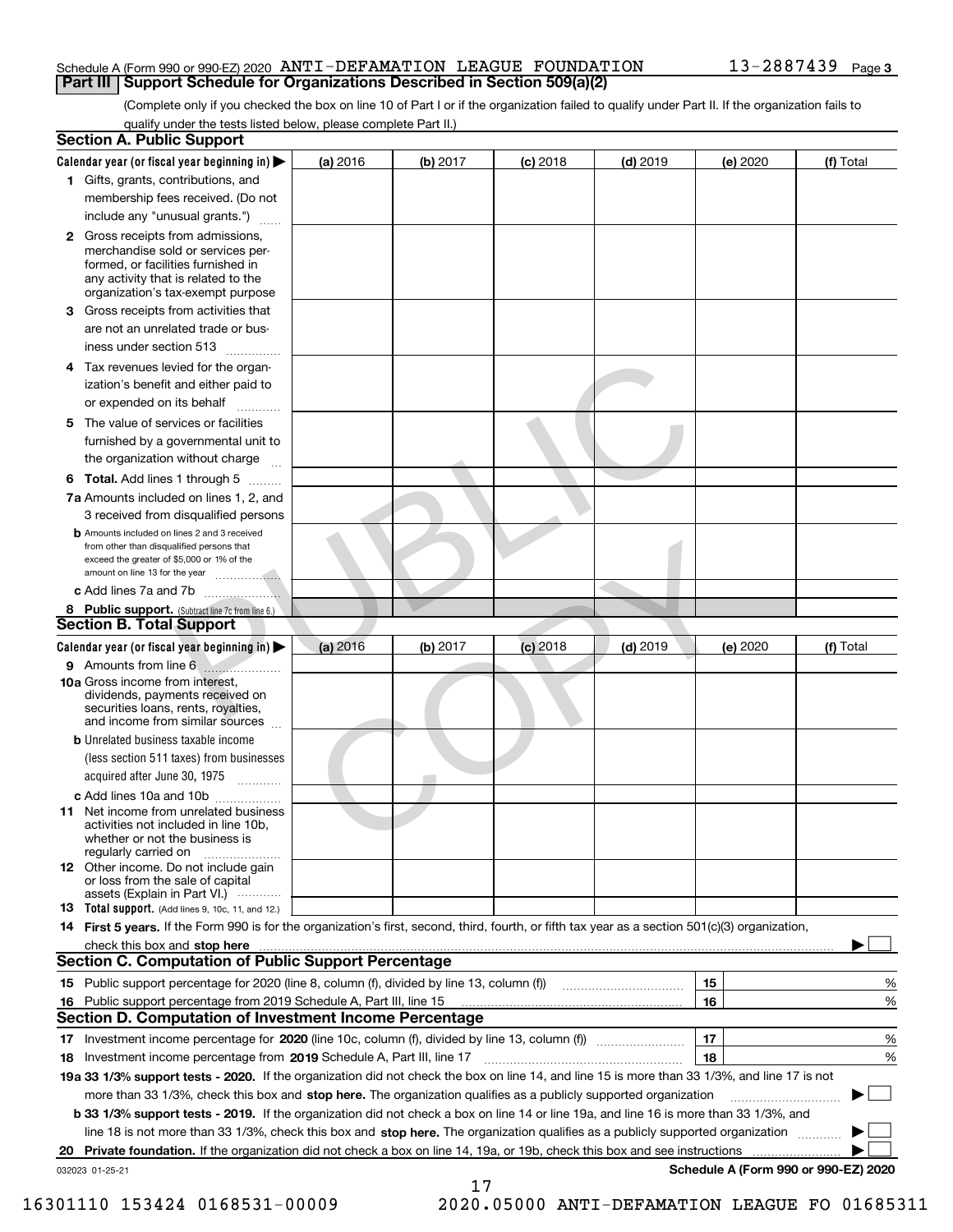### Schedule A (Form 990 or 990-EZ) 2020 Page ANTI-DEFAMATION LEAGUE FOUNDATION 13-2887439

### 13-2887439 Page 4

**1**

**2**

**3a**

**3b**

**3c**

**4a**

**4b**

**4c**

**5a**

**5b5c**

**6**

**7**

**8**

**9a**

**9b**

**9c**

**10a**

**10b**

**YesNo**

## **Part IV Supporting Organizations**

(Complete only if you checked a box in line 12 on Part I. If you checked box 12a, Part I, complete Sections A and B. If you checked box 12b, Part I, complete Sections A and C. If you checked box 12c, Part I, complete Sections A, D, and E. If you checked box 12d, Part I, complete Sections A and D, and complete Part V.)

### **Section A. All Supporting Organizations**

- **1** Are all of the organization's supported organizations listed by name in the organization's governing documents? If "No," describe in **Part VI** how the supported organizations are designated. If designated by *class or purpose, describe the designation. If historic and continuing relationship, explain.*
- **2** Did the organization have any supported organization that does not have an IRS determination of status under section 509(a)(1) or (2)? If "Yes," explain in Part VI how the organization determined that the supported *organization was described in section 509(a)(1) or (2).*
- **3a** Did the organization have a supported organization described in section 501(c)(4), (5), or (6)? If "Yes," answer *lines 3b and 3c below.*
- **b** Did the organization confirm that each supported organization qualified under section 501(c)(4), (5), or (6) and satisfied the public support tests under section 509(a)(2)? If "Yes," describe in **Part VI** when and how the *organization made the determination.*
- **c**Did the organization ensure that all support to such organizations was used exclusively for section 170(c)(2)(B) purposes? If "Yes," explain in **Part VI** what controls the organization put in place to ensure such use.
- **4a**Was any supported organization not organized in the United States ("foreign supported organization")? *If "Yes," and if you checked box 12a or 12b in Part I, answer lines 4b and 4c below.*
- **b** Did the organization have ultimate control and discretion in deciding whether to make grants to the foreign supported organization? If "Yes," describe in Part VI how the organization had such control and discretion *despite being controlled or supervised by or in connection with its supported organizations.*
- **c** Did the organization support any foreign supported organization that does not have an IRS determination under sections 501(c)(3) and 509(a)(1) or (2)? If "Yes," explain in **Part VI** what controls the organization used *to ensure that all support to the foreign supported organization was used exclusively for section 170(c)(2)(B) purposes.*
- **5a** Did the organization add, substitute, or remove any supported organizations during the tax year? If "Yes," answer lines 5b and 5c below (if applicable). Also, provide detail in **Part VI,** including (i) the names and EIN *numbers of the supported organizations added, substituted, or removed; (ii) the reasons for each such action; (iii) the authority under the organization's organizing document authorizing such action; and (iv) how the action was accomplished (such as by amendment to the organizing document).* about commin that each supported organization vast used exclusively for section and for the discussively for section and the defermination.<br>
Bublic support tests under section 509(a)(2)? If "Yes," describe in **Part VI** whe
- **b** Type I or Type II only. Was any added or substituted supported organization part of a class already designated in the organization's organizing document?
- **cSubstitutions only.**  Was the substitution the result of an event beyond the organization's control?
- **6** Did the organization provide support (whether in the form of grants or the provision of services or facilities) to **Part VI.** *If "Yes," provide detail in* support or benefit one or more of the filing organization's supported organizations? anyone other than (i) its supported organizations, (ii) individuals that are part of the charitable class benefited by one or more of its supported organizations, or (iii) other supporting organizations that also In supported organization trial does not nave an instancement (2)? If "Yes," explain in **Part VI** what controls the organization used supported organization was used exclusively for section 170(c)(2)(B) remove any support
- **7**Did the organization provide a grant, loan, compensation, or other similar payment to a substantial contributor *If "Yes," complete Part I of Schedule L (Form 990 or 990-EZ).* regard to a substantial contributor? (as defined in section 4958(c)(3)(C)), a family member of a substantial contributor, or a 35% controlled entity with
- **8** Did the organization make a loan to a disqualified person (as defined in section 4958) not described in line 7? *If "Yes," complete Part I of Schedule L (Form 990 or 990-EZ).*
- **9a** Was the organization controlled directly or indirectly at any time during the tax year by one or more in section 509(a)(1) or (2))? If "Yes," *provide detail in* <code>Part VI.</code> disqualified persons, as defined in section 4946 (other than foundation managers and organizations described
- **b** Did one or more disqualified persons (as defined in line 9a) hold a controlling interest in any entity in which the supporting organization had an interest? If "Yes," provide detail in P**art VI**.
- **c**Did a disqualified person (as defined in line 9a) have an ownership interest in, or derive any personal benefit from, assets in which the supporting organization also had an interest? If "Yes," provide detail in P**art VI.**
- **10a** Was the organization subject to the excess business holdings rules of section 4943 because of section supporting organizations)? If "Yes," answer line 10b below. 4943(f) (regarding certain Type II supporting organizations, and all Type III non-functionally integrated
- **b** Did the organization have any excess business holdings in the tax year? (Use Schedule C, Form 4720, to *determine whether the organization had excess business holdings.)*

18

032024 01-25-21

**Schedule A (Form 990 or 990-EZ) 2020**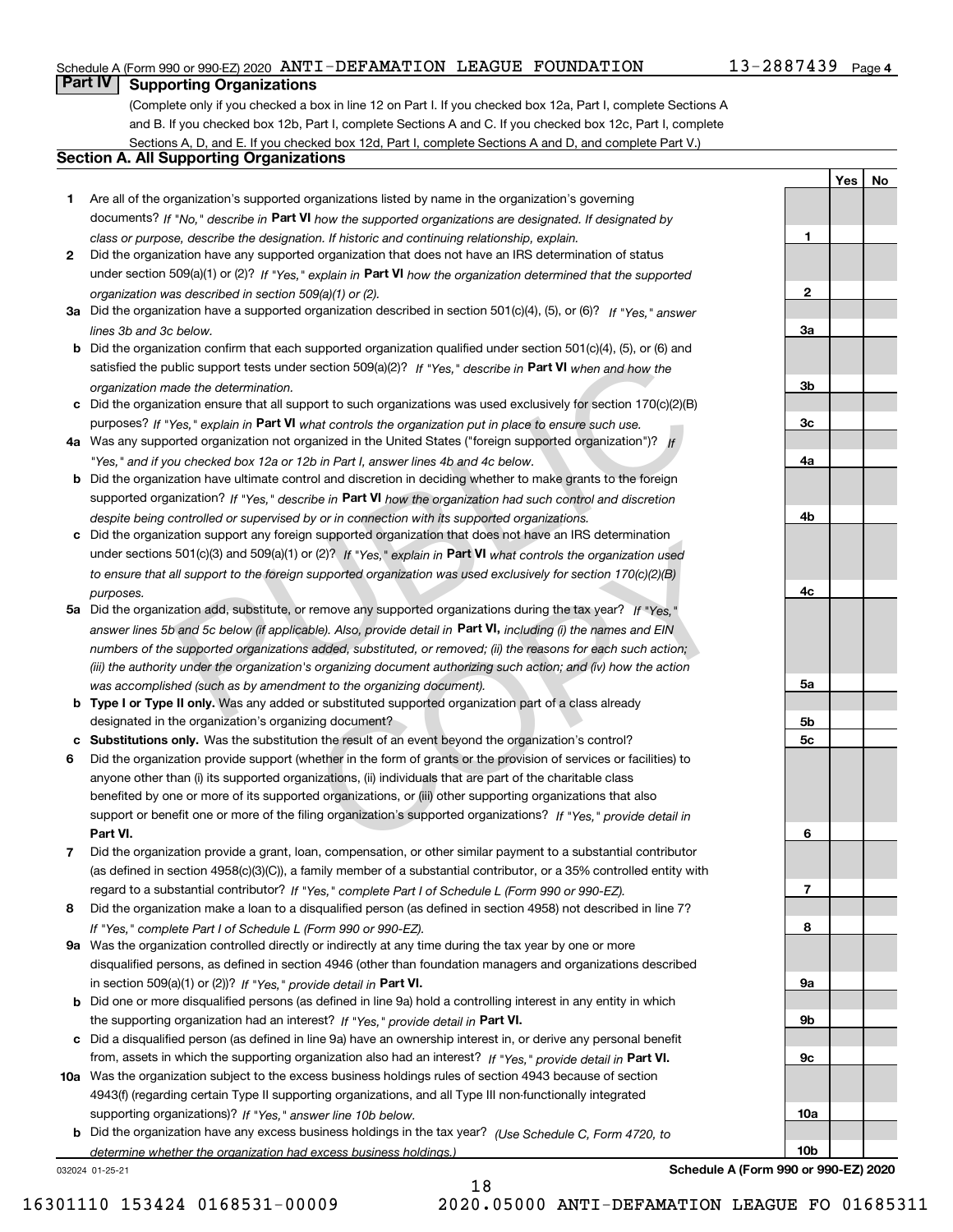### Schedule A (Form 990 or 990-EZ) 2020 Page ANTI-DEFAMATION LEAGUE FOUNDATION 13-2887439 **Part IV Supporting Organizations** *(continued)*

|        |                                                                                                                                                                                                                                                           |              | Yes | No |
|--------|-----------------------------------------------------------------------------------------------------------------------------------------------------------------------------------------------------------------------------------------------------------|--------------|-----|----|
| 11     | Has the organization accepted a gift or contribution from any of the following persons?                                                                                                                                                                   |              |     |    |
|        | a A person who directly or indirectly controls, either alone or together with persons described in lines 11b and                                                                                                                                          |              |     |    |
|        | 11c below, the governing body of a supported organization?                                                                                                                                                                                                | 11a          |     |    |
|        | <b>b</b> A family member of a person described in line 11a above?                                                                                                                                                                                         | 11b          |     |    |
|        | c A 35% controlled entity of a person described in line 11a or 11b above? If "Yes" to line 11a, 11b, or 11c, provide                                                                                                                                      |              |     |    |
|        | detail in Part VI.                                                                                                                                                                                                                                        | 11c          |     |    |
|        | <b>Section B. Type I Supporting Organizations</b>                                                                                                                                                                                                         |              |     |    |
|        |                                                                                                                                                                                                                                                           |              | Yes | No |
| 1      | Did the governing body, members of the governing body, officers acting in their official capacity, or membership of one or                                                                                                                                |              |     |    |
|        | more supported organizations have the power to regularly appoint or elect at least a majority of the organization's officers,                                                                                                                             |              |     |    |
|        | directors, or trustees at all times during the tax year? If "No," describe in Part VI how the supported organization(s)<br>effectively operated, supervised, or controlled the organization's activities. If the organization had more than one supported |              |     |    |
|        | organization, describe how the powers to appoint and/or remove officers, directors, or trustees were allocated among the                                                                                                                                  |              |     |    |
|        | supported organizations and what conditions or restrictions, if any, applied to such powers during the tax year.                                                                                                                                          | 1            |     |    |
| 2      | Did the organization operate for the benefit of any supported organization other than the supported                                                                                                                                                       |              |     |    |
|        | organization(s) that operated, supervised, or controlled the supporting organization? If "Yes," explain in                                                                                                                                                |              |     |    |
|        | <b>Part VI</b> how providing such benefit carried out the purposes of the supported organization(s) that operated,                                                                                                                                        |              |     |    |
|        | supervised, or controlled the supporting organization.                                                                                                                                                                                                    | $\mathbf{2}$ |     |    |
|        | <b>Section C. Type II Supporting Organizations</b>                                                                                                                                                                                                        |              |     |    |
|        |                                                                                                                                                                                                                                                           |              | Yes | No |
| 1      | Were a majority of the organization's directors or trustees during the tax year also a majority of the directors                                                                                                                                          |              |     |    |
|        | or trustees of each of the organization's supported organization(s)? If "No." describe in Part VI how control                                                                                                                                             |              |     |    |
|        | or management of the supporting organization was vested in the same persons that controlled or managed                                                                                                                                                    |              |     |    |
|        | the supported organization(s).<br><b>Section D. All Type III Supporting Organizations</b>                                                                                                                                                                 | 1            |     |    |
|        |                                                                                                                                                                                                                                                           |              |     |    |
|        |                                                                                                                                                                                                                                                           |              | Yes | No |
| 1      | Did the organization provide to each of its supported organizations, by the last day of the fifth month of the                                                                                                                                            |              |     |    |
|        | organization's tax year, (i) a written notice describing the type and amount of support provided during the prior tax                                                                                                                                     |              |     |    |
|        | year, (ii) a copy of the Form 990 that was most recently filed as of the date of notification, and (iii) copies of the                                                                                                                                    |              |     |    |
|        | organization's governing documents in effect on the date of notification, to the extent not previously provided?                                                                                                                                          | 1            |     |    |
| 2      | Were any of the organization's officers, directors, or trustees either (i) appointed or elected by the supported                                                                                                                                          |              |     |    |
|        | organization(s) or (ii) serving on the governing body of a supported organization? If "No," explain in Part VI how                                                                                                                                        |              |     |    |
|        | the organization maintained a close and continuous working relationship with the supported organization(s).                                                                                                                                               | $\mathbf{2}$ |     |    |
| 3      | By reason of the relationship described in line 2, above, did the organization's supported organizations have a                                                                                                                                           |              |     |    |
|        | significant voice in the organization's investment policies and in directing the use of the organization's                                                                                                                                                |              |     |    |
|        | income or assets at all times during the tax year? If "Yes," describe in Part VI the role the organization's                                                                                                                                              |              |     |    |
|        | supported organizations played in this regard.<br>Section E. Type III Functionally Integrated Supporting Organizations                                                                                                                                    | 3            |     |    |
|        |                                                                                                                                                                                                                                                           |              |     |    |
| 1.     | Check the box next to the method that the organization used to satisfy the Integral Part Test during the year (see instructions).                                                                                                                         |              |     |    |
| a<br>b | The organization satisfied the Activities Test. Complete line 2 below.<br>The organization is the parent of each of its supported organizations. Complete line 3 below.                                                                                   |              |     |    |
| c      | The organization supported a governmental entity. Describe in Part VI how you supported a governmental entity (see instructions)                                                                                                                          |              |     |    |
| 2      | Activities Test. Answer lines 2a and 2b below.                                                                                                                                                                                                            |              | Yes | No |
| a      | Did substantially all of the organization's activities during the tax year directly further the exempt purposes of                                                                                                                                        |              |     |    |
|        | the supported organization(s) to which the organization was responsive? If "Yes." then in Part VI identify                                                                                                                                                |              |     |    |
|        | those supported organizations and explain how these activities directly furthered their exempt purposes,                                                                                                                                                  |              |     |    |
|        | how the organization was responsive to those supported organizations, and how the organization determined                                                                                                                                                 |              |     |    |
|        | that these activities constituted substantially all of its activities.                                                                                                                                                                                    | 2a           |     |    |
| b      | Did the activities described in line 2a, above, constitute activities that, but for the organization's involvement,                                                                                                                                       |              |     |    |
|        | one or more of the organization's supported organization(s) would have been engaged in? If "Yes," explain in                                                                                                                                              |              |     |    |
|        | Part VI the reasons for the organization's position that its supported organization(s) would have engaged in                                                                                                                                              |              |     |    |
|        | these activities but for the organization's involvement.                                                                                                                                                                                                  | 2b           |     |    |
| з      | Parent of Supported Organizations. Answer lines 3a and 3b below.                                                                                                                                                                                          |              |     |    |
| а      | Did the organization have the power to regularly appoint or elect a majority of the officers, directors, or                                                                                                                                               |              |     |    |
|        | trustees of each of the supported organizations? If "Yes" or "No" provide details in Part VI.                                                                                                                                                             | За           |     |    |
| b      | Did the organization exercise a substantial degree of direction over the policies, programs, and activities of each                                                                                                                                       |              |     |    |
|        | of its supported organizations? If "Yes." describe in Part VI the role played by the organization in this regard.                                                                                                                                         | 3b           |     |    |

19

032025 01-25-21

**Schedule A (Form 990 or 990-EZ) 2020**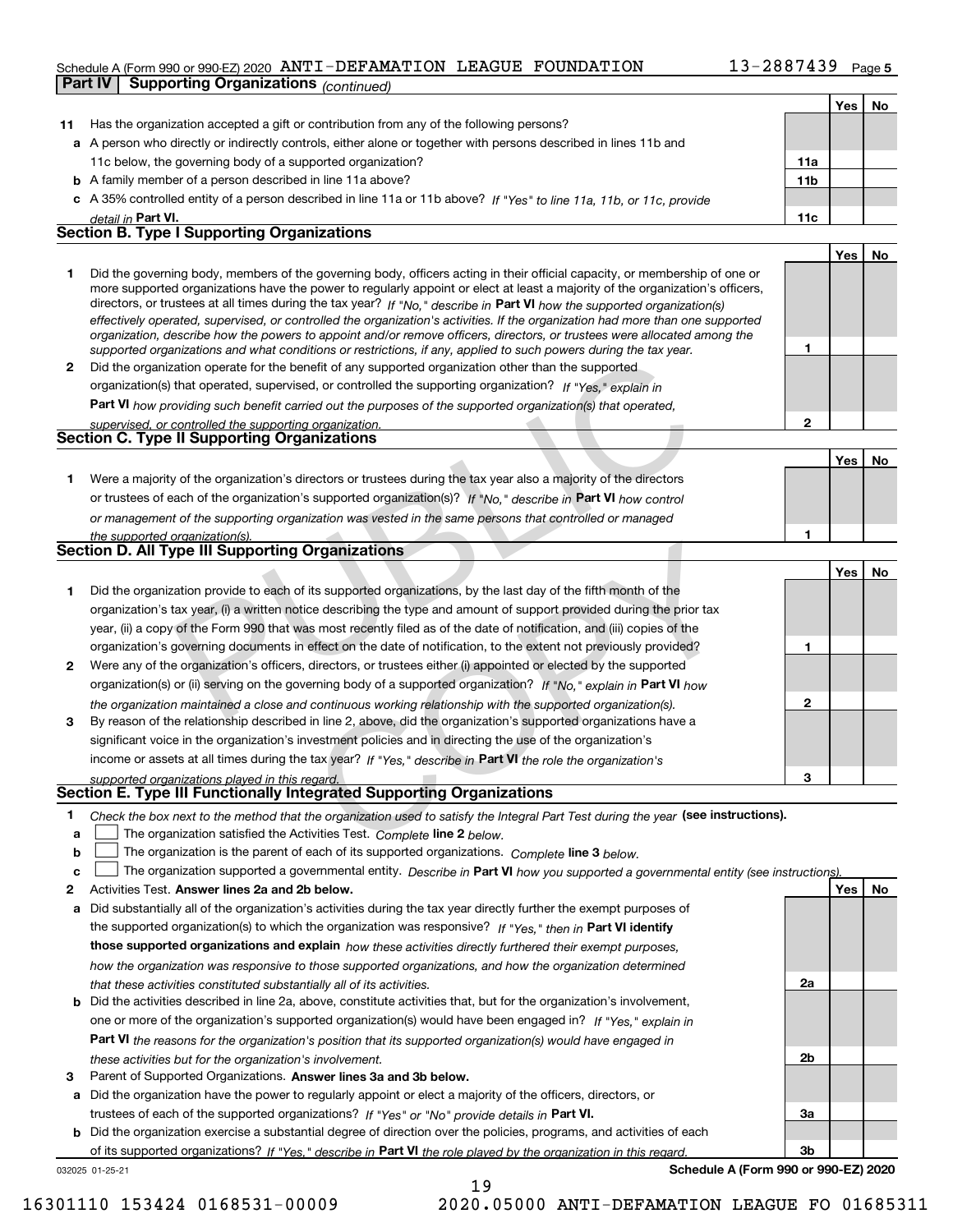|  | Part V   Type III Non-Functionally Integrated 509(a)(3) Supporting Organizations |                       |  |
|--|----------------------------------------------------------------------------------|-----------------------|--|
|  | Schedule A (Form 990 or 990-EZ) 2020 ANTI-DEFAMATION LEAGUE FOUNDATION           | $13 - 2887439$ Page 6 |  |

| 1 Check here if the organization satisfied the Integral Part Test as a qualifying trust on Nov. 20, 1970 (explain in Part VI). See instructions. |
|--------------------------------------------------------------------------------------------------------------------------------------------------|
| All other Type III non-functionally integrated supporting organizations must complete Sections A through E.                                      |

|                          | Section A - Adjusted Net Income                                                                                                   | (A) Prior Year          | (B) Current Year<br>(optional) |                                |
|--------------------------|-----------------------------------------------------------------------------------------------------------------------------------|-------------------------|--------------------------------|--------------------------------|
| 1                        | Net short-term capital gain                                                                                                       | 1                       |                                |                                |
| $\mathbf{2}$             | Recoveries of prior-year distributions                                                                                            | $\mathbf{2}$            |                                |                                |
| 3                        | Other gross income (see instructions)                                                                                             | 3                       |                                |                                |
| 4                        | Add lines 1 through 3.                                                                                                            | 4                       |                                |                                |
| 5                        | Depreciation and depletion                                                                                                        | 5                       |                                |                                |
| 6                        | Portion of operating expenses paid or incurred for production or                                                                  |                         |                                |                                |
|                          | collection of gross income or for management, conservation, or                                                                    |                         |                                |                                |
|                          | maintenance of property held for production of income (see instructions)                                                          | 6                       |                                |                                |
| 7                        | Other expenses (see instructions)                                                                                                 | $\overline{7}$          |                                |                                |
| 8                        | Adjusted Net Income (subtract lines 5, 6, and 7 from line 4)                                                                      | 8                       |                                |                                |
|                          | <b>Section B - Minimum Asset Amount</b>                                                                                           |                         | (A) Prior Year                 | (B) Current Year<br>(optional) |
| 1                        | Aggregate fair market value of all non-exempt-use assets (see                                                                     |                         |                                |                                |
|                          | instructions for short tax year or assets held for part of year):                                                                 |                         | a.                             |                                |
|                          | a Average monthly value of securities                                                                                             | 1a                      |                                |                                |
|                          | <b>b</b> Average monthly cash balances                                                                                            | 1 <sub>b</sub>          |                                |                                |
|                          | c Fair market value of other non-exempt-use assets                                                                                | 1 <sub>c</sub>          |                                |                                |
|                          | d Total (add lines 1a, 1b, and 1c)                                                                                                | 1d                      |                                |                                |
|                          | e Discount claimed for blockage or other factors                                                                                  |                         |                                |                                |
|                          | (explain in detail in <b>Part VI</b> ):                                                                                           |                         |                                |                                |
| 2                        | Acquisition indebtedness applicable to non-exempt-use assets                                                                      | $\mathbf{2}$            |                                |                                |
| 3                        | Subtract line 2 from line 1d.                                                                                                     | 3                       |                                |                                |
| 4                        | Cash deemed held for exempt use. Enter 0.015 of line 3 (for greater amount,                                                       |                         |                                |                                |
|                          | see instructions).                                                                                                                | $\overline{\mathbf{4}}$ |                                |                                |
| 5                        | Net value of non-exempt-use assets (subtract line 4 from line 3)                                                                  | 5                       |                                |                                |
| 6                        | Multiply line 5 by 0.035.                                                                                                         | 6                       |                                |                                |
| 7                        | Recoveries of prior-year distributions                                                                                            | $\overline{7}$          |                                |                                |
| 8                        | Minimum Asset Amount (add line 7 to line 6)                                                                                       | 8                       |                                |                                |
|                          | <b>Section C - Distributable Amount</b>                                                                                           |                         |                                | <b>Current Year</b>            |
| 1                        | Adjusted net income for prior year (from Section A, line 8, column A)                                                             | 1                       |                                |                                |
| $\mathbf{2}$             | Enter 0.85 of line 1.                                                                                                             | $\overline{2}$          |                                |                                |
| 3                        | Minimum asset amount for prior year (from Section B, line 8, column A)                                                            | 3                       |                                |                                |
| 4                        | Enter greater of line 2 or line 3.                                                                                                | 4                       |                                |                                |
| 5                        | Income tax imposed in prior year                                                                                                  | 5                       |                                |                                |
| 6                        | <b>Distributable Amount.</b> Subtract line 5 from line 4, unless subject to                                                       |                         |                                |                                |
|                          | emergency temporary reduction (see instructions).                                                                                 | 6                       |                                |                                |
| $\overline{\phantom{a}}$ | Check here if the current year is the organization's first as a non-functionally integrated Type III supporting organization (see |                         |                                |                                |

instructions).

**Schedule A (Form 990 or 990-EZ) 2020**

032026 01-25-21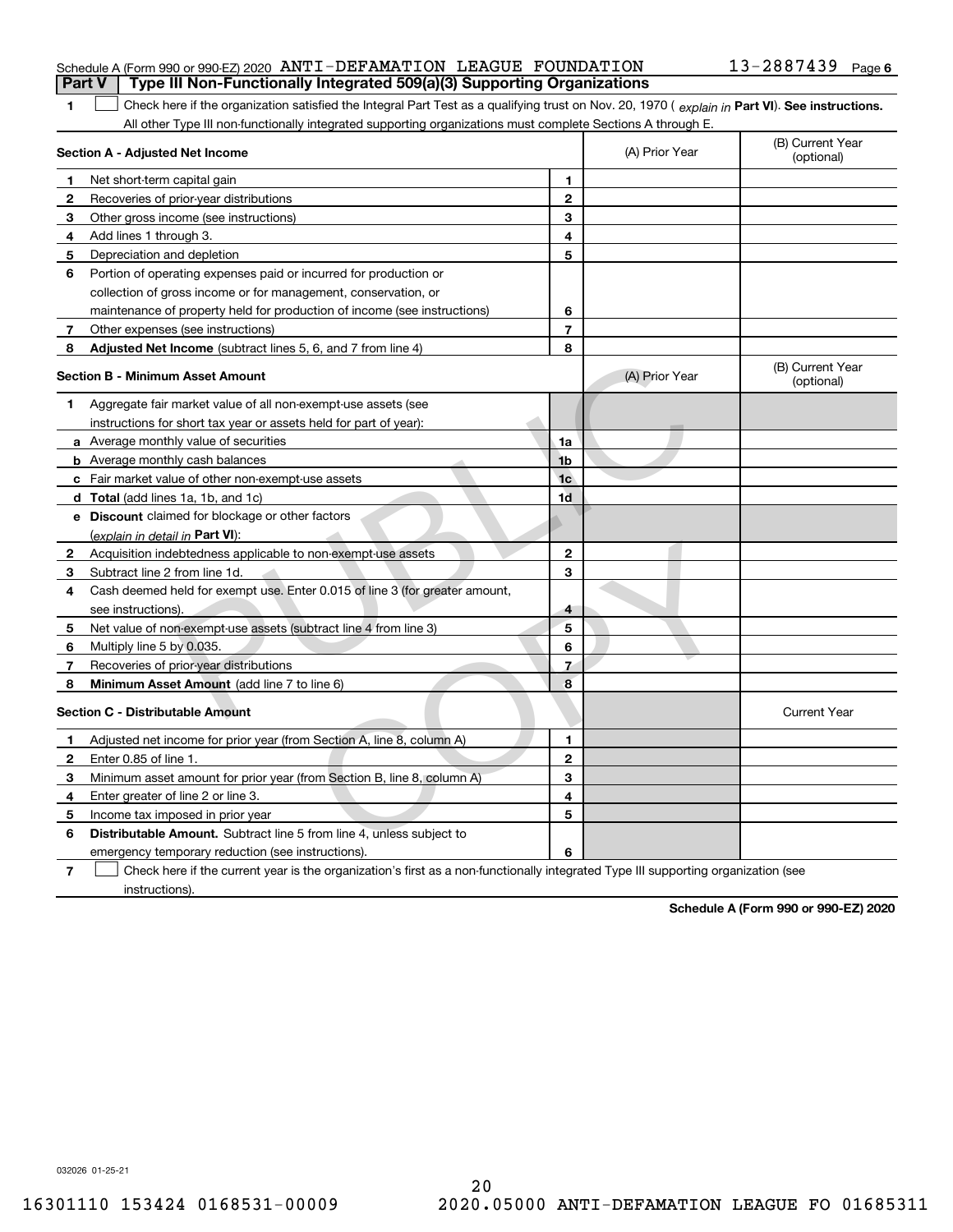## Schedule A (Form 990 or 990-EZ) 2020 Page ANTI-DEFAMATION LEAGUE FOUNDATION 13-2887439

| <b>Part V</b>  | Type III Non-Functionally Integrated 509(a)(3) Supporting Organizations                    |                                    | (continued)                                   |                |                                                  |
|----------------|--------------------------------------------------------------------------------------------|------------------------------------|-----------------------------------------------|----------------|--------------------------------------------------|
|                | <b>Section D - Distributions</b>                                                           |                                    |                                               |                | <b>Current Year</b>                              |
| 1.             | Amounts paid to supported organizations to accomplish exempt purposes                      |                                    | 1                                             |                |                                                  |
| 2              | Amounts paid to perform activity that directly furthers exempt purposes of supported       |                                    |                                               |                |                                                  |
|                | organizations, in excess of income from activity                                           |                                    | 2                                             |                |                                                  |
| 3              | Administrative expenses paid to accomplish exempt purposes of supported organizations      |                                    | 3                                             |                |                                                  |
| 4              | Amounts paid to acquire exempt-use assets                                                  |                                    |                                               | 4              |                                                  |
| 5              | Qualified set-aside amounts (prior IRS approval required - provide details in Part VI)     |                                    |                                               | 5              |                                                  |
| 6              | Other distributions ( <i>describe in</i> Part VI). See instructions.                       |                                    |                                               | 6              |                                                  |
| 7              | Total annual distributions. Add lines 1 through 6.                                         |                                    |                                               | $\overline{7}$ |                                                  |
| 8              | Distributions to attentive supported organizations to which the organization is responsive |                                    |                                               |                |                                                  |
|                | (provide details in Part VI). See instructions.                                            |                                    |                                               | 8              |                                                  |
| 9              | Distributable amount for 2020 from Section C, line 6                                       |                                    |                                               | 9              |                                                  |
| 10             | Line 8 amount divided by line 9 amount                                                     |                                    |                                               | 10             |                                                  |
|                | <b>Section E - Distribution Allocations</b> (see instructions)                             | (i)<br><b>Excess Distributions</b> | (ii)<br><b>Underdistributions</b><br>Pre-2020 |                | (iii)<br><b>Distributable</b><br>Amount for 2020 |
| 1              | Distributable amount for 2020 from Section C, line 6                                       |                                    |                                               |                |                                                  |
| 2              | Underdistributions, if any, for years prior to 2020 (reason-                               |                                    |                                               |                |                                                  |
|                | able cause required - explain in Part VI). See instructions.                               |                                    |                                               |                |                                                  |
| 3              | Excess distributions carryover, if any, to 2020                                            |                                    |                                               |                |                                                  |
|                | a From 2015                                                                                |                                    |                                               |                |                                                  |
|                | <b>b</b> From 2016                                                                         |                                    |                                               |                |                                                  |
|                | c From 2017                                                                                |                                    |                                               |                |                                                  |
|                | d From 2018                                                                                |                                    |                                               |                |                                                  |
|                | e From 2019                                                                                |                                    |                                               |                |                                                  |
|                | f Total of lines 3a through 3e                                                             |                                    |                                               |                |                                                  |
|                | g Applied to underdistributions of prior years                                             |                                    |                                               |                |                                                  |
|                | h Applied to 2020 distributable amount                                                     |                                    |                                               |                |                                                  |
|                | Carryover from 2015 not applied (see instructions)                                         |                                    |                                               |                |                                                  |
|                | Remainder. Subtract lines 3g, 3h, and 3i from line 3f.                                     |                                    |                                               |                |                                                  |
| 4              | Distributions for 2020 from Section D,                                                     |                                    |                                               |                |                                                  |
|                | line $7:$                                                                                  |                                    |                                               |                |                                                  |
|                | a Applied to underdistributions of prior years                                             |                                    |                                               |                |                                                  |
|                | <b>b</b> Applied to 2020 distributable amount                                              |                                    |                                               |                |                                                  |
|                | c Remainder. Subtract lines 4a and 4b from line 4.                                         |                                    |                                               |                |                                                  |
| 5              | Remaining underdistributions for years prior to 2020, if                                   |                                    |                                               |                |                                                  |
|                | any. Subtract lines 3g and 4a from line 2. For result greater                              |                                    |                                               |                |                                                  |
|                | than zero, explain in Part VI. See instructions.                                           |                                    |                                               |                |                                                  |
| 6              | Remaining underdistributions for 2020. Subtract lines 3h                                   |                                    |                                               |                |                                                  |
|                | and 4b from line 1. For result greater than zero, explain in                               |                                    |                                               |                |                                                  |
|                | Part VI. See instructions.                                                                 |                                    |                                               |                |                                                  |
| $\overline{7}$ | Excess distributions carryover to 2021. Add lines 3j                                       |                                    |                                               |                |                                                  |
|                | and 4c.                                                                                    |                                    |                                               |                |                                                  |
| 8              | Breakdown of line 7:                                                                       |                                    |                                               |                |                                                  |
|                | a Excess from 2016                                                                         |                                    |                                               |                |                                                  |
|                | <b>b</b> Excess from 2017                                                                  |                                    |                                               |                |                                                  |
|                | c Excess from 2018                                                                         |                                    |                                               |                |                                                  |
|                | d Excess from 2019                                                                         |                                    |                                               |                |                                                  |
|                | e Excess from 2020                                                                         |                                    |                                               |                |                                                  |

**Schedule A (Form 990 or 990-EZ) 2020**

032027 01-25-21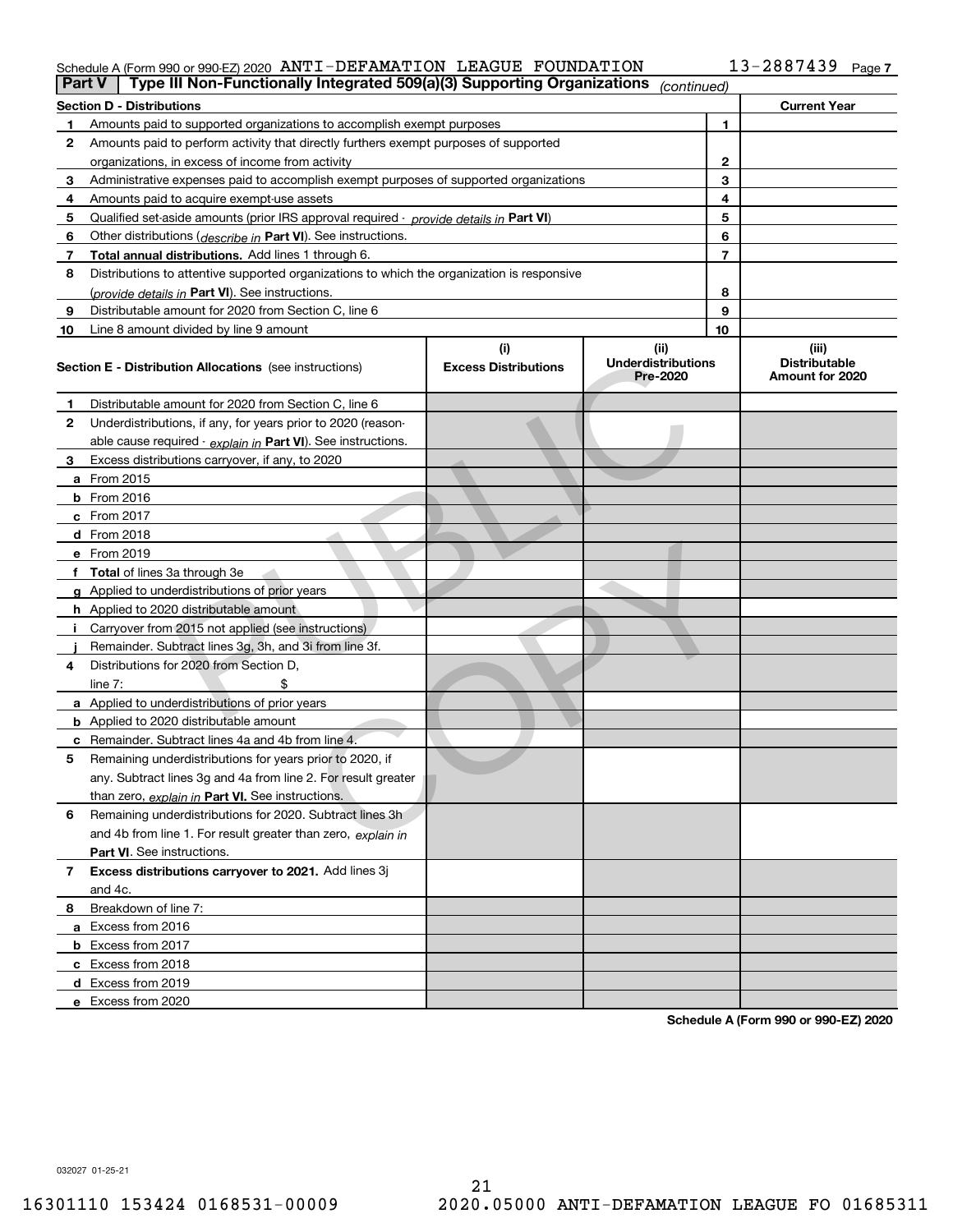|                 | Schedule A (Form 990 or 990-EZ) 2020 ANTI-DEFAMATION LEAGUE FOUNDATION                                                                                                                                                                                                                  |    | 13-2887439 Page 8                                                                                                                                                                                                                                                                                |
|-----------------|-----------------------------------------------------------------------------------------------------------------------------------------------------------------------------------------------------------------------------------------------------------------------------------------|----|--------------------------------------------------------------------------------------------------------------------------------------------------------------------------------------------------------------------------------------------------------------------------------------------------|
| <b>Part VI</b>  | Supplemental Information. Provide the explanations required by Part II, line 10; Part II, line 17a or 17b; Part III, line 12;<br>Section D, lines 5, 6, and 8; and Part V, Section E, lines 2, 5, and 6. Also complete this part for any additional information.<br>(See instructions.) |    | Part IV, Section A, lines 1, 2, 3b, 3c, 4b, 4c, 5a, 6, 9a, 9b, 9c, 11a, 11b, and 11c; Part IV, Section B, lines 1 and 2; Part IV, Section C,<br>line 1; Part IV, Section D, lines 2 and 3; Part IV, Section E, lines 1c, 2a, 2b, 3a, and 3b; Part V, line 1; Part V, Section B, line 1e; Part V, |
|                 |                                                                                                                                                                                                                                                                                         |    |                                                                                                                                                                                                                                                                                                  |
|                 |                                                                                                                                                                                                                                                                                         |    |                                                                                                                                                                                                                                                                                                  |
|                 |                                                                                                                                                                                                                                                                                         |    |                                                                                                                                                                                                                                                                                                  |
|                 |                                                                                                                                                                                                                                                                                         |    |                                                                                                                                                                                                                                                                                                  |
|                 |                                                                                                                                                                                                                                                                                         |    |                                                                                                                                                                                                                                                                                                  |
|                 |                                                                                                                                                                                                                                                                                         |    |                                                                                                                                                                                                                                                                                                  |
|                 |                                                                                                                                                                                                                                                                                         |    |                                                                                                                                                                                                                                                                                                  |
|                 |                                                                                                                                                                                                                                                                                         |    |                                                                                                                                                                                                                                                                                                  |
|                 |                                                                                                                                                                                                                                                                                         |    |                                                                                                                                                                                                                                                                                                  |
|                 |                                                                                                                                                                                                                                                                                         |    |                                                                                                                                                                                                                                                                                                  |
|                 |                                                                                                                                                                                                                                                                                         |    |                                                                                                                                                                                                                                                                                                  |
|                 |                                                                                                                                                                                                                                                                                         |    |                                                                                                                                                                                                                                                                                                  |
|                 |                                                                                                                                                                                                                                                                                         |    |                                                                                                                                                                                                                                                                                                  |
|                 |                                                                                                                                                                                                                                                                                         |    |                                                                                                                                                                                                                                                                                                  |
|                 |                                                                                                                                                                                                                                                                                         |    |                                                                                                                                                                                                                                                                                                  |
|                 |                                                                                                                                                                                                                                                                                         |    |                                                                                                                                                                                                                                                                                                  |
|                 |                                                                                                                                                                                                                                                                                         |    |                                                                                                                                                                                                                                                                                                  |
|                 |                                                                                                                                                                                                                                                                                         |    |                                                                                                                                                                                                                                                                                                  |
|                 |                                                                                                                                                                                                                                                                                         |    |                                                                                                                                                                                                                                                                                                  |
|                 |                                                                                                                                                                                                                                                                                         |    |                                                                                                                                                                                                                                                                                                  |
|                 |                                                                                                                                                                                                                                                                                         |    |                                                                                                                                                                                                                                                                                                  |
|                 |                                                                                                                                                                                                                                                                                         |    |                                                                                                                                                                                                                                                                                                  |
|                 |                                                                                                                                                                                                                                                                                         |    |                                                                                                                                                                                                                                                                                                  |
|                 |                                                                                                                                                                                                                                                                                         |    |                                                                                                                                                                                                                                                                                                  |
|                 |                                                                                                                                                                                                                                                                                         |    |                                                                                                                                                                                                                                                                                                  |
| 032028 01-25-21 |                                                                                                                                                                                                                                                                                         | 22 | Schedule A (Form 990 or 990-EZ) 2020                                                                                                                                                                                                                                                             |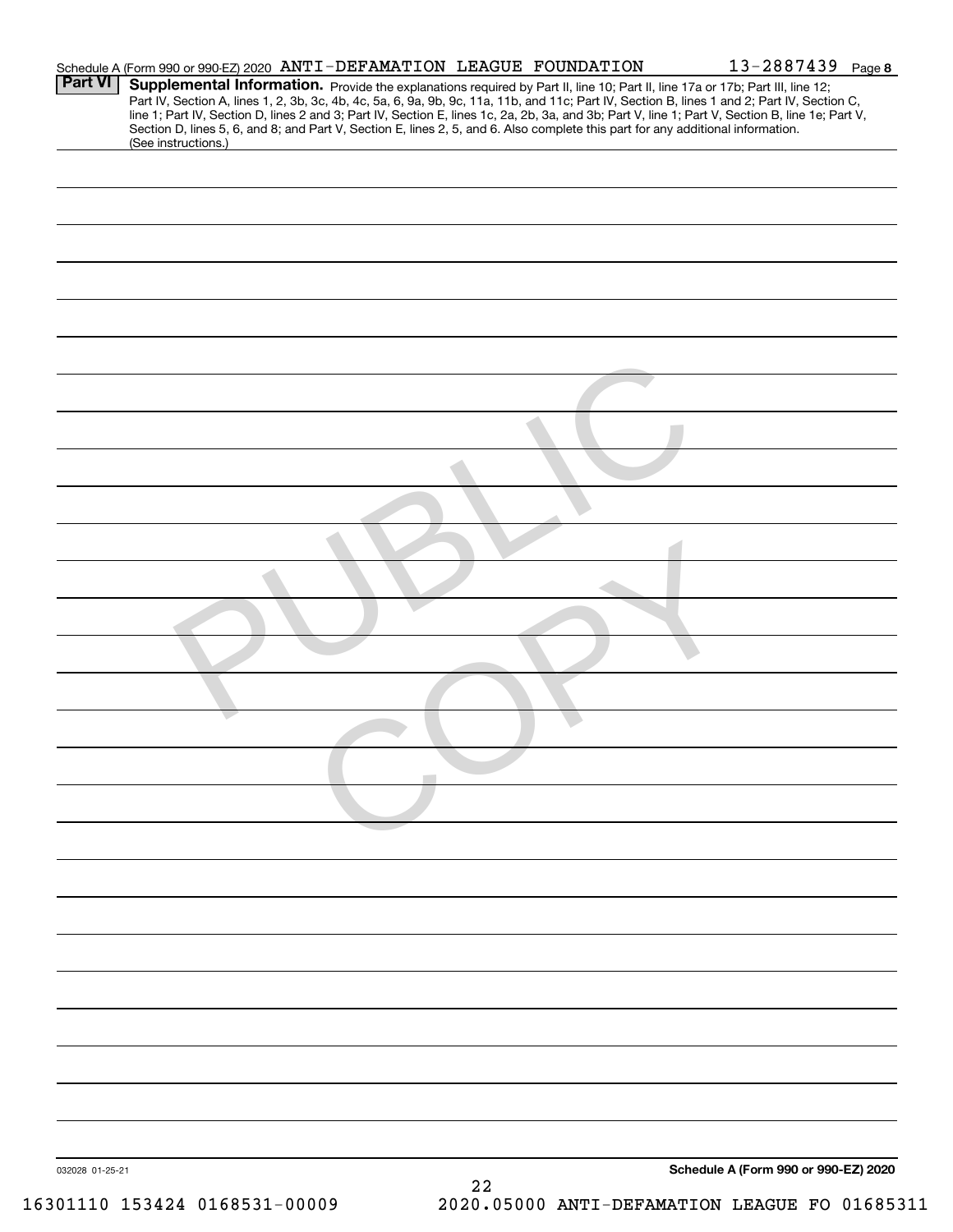|  | <b>SCHEDULE D</b> |
|--|-------------------|
|  |                   |

Department of the Treasury

| (Form 990) |
|------------|
|            |

# **SCHEDULE D Supplemental Financial Statements**

(Form 990)<br>
Pepartment of the Treasury<br>
Department of the Treasury<br>
Department of the Treasury<br>
Department of the Treasury<br> **Co to www.irs.gov/Form990 for instructions and the latest information.**<br> **Co to www.irs.gov/Form9** 



| Name of the organization |  |
|--------------------------|--|
|--------------------------|--|

|         | Internal Revenue Service   |                                                                                                                                                       | $\blacktriangleright$ Go to www.irs.gov/Form990 for instructions and the latest information. | <b>Inspection</b>                                  |
|---------|----------------------------|-------------------------------------------------------------------------------------------------------------------------------------------------------|----------------------------------------------------------------------------------------------|----------------------------------------------------|
|         | Name of the organization   |                                                                                                                                                       |                                                                                              | <b>Employer identification number</b>              |
| Part I  |                            | ANTI-DEFAMATION LEAGUE FOUNDATION<br>Organizations Maintaining Donor Advised Funds or Other Similar Funds or Accounts. Complete if the                |                                                                                              | 13-2887439                                         |
|         |                            | organization answered "Yes" on Form 990, Part IV, line 6.                                                                                             |                                                                                              |                                                    |
|         |                            |                                                                                                                                                       | (a) Donor advised funds                                                                      | (b) Funds and other accounts                       |
| 1       |                            |                                                                                                                                                       | 8                                                                                            | 11                                                 |
| 2       |                            | Aggregate value of contributions to (during year)                                                                                                     | 0.                                                                                           | 25,000.                                            |
| з       |                            |                                                                                                                                                       | $\overline{52,000}.$                                                                         | 93,454.                                            |
| 4       |                            |                                                                                                                                                       | 335,628.                                                                                     | $\overline{4,941,881.}$                            |
| 5       |                            | Did the organization inform all donors and donor advisors in writing that the assets held in donor advised funds                                      |                                                                                              |                                                    |
|         |                            |                                                                                                                                                       |                                                                                              | $\boxed{\text{X}}$ Yes<br>No                       |
| 6       |                            | Did the organization inform all grantees, donors, and donor advisors in writing that grant funds can be used only                                     |                                                                                              |                                                    |
|         |                            | for charitable purposes and not for the benefit of the donor or donor advisor, or for any other purpose conferring                                    |                                                                                              |                                                    |
|         |                            |                                                                                                                                                       |                                                                                              | $\boxed{X}$ Yes<br>No                              |
| Part II |                            | Conservation Easements. Complete if the organization answered "Yes" on Form 990, Part IV, line 7.                                                     |                                                                                              |                                                    |
| 1       |                            | Purpose(s) of conservation easements held by the organization (check all that apply).                                                                 |                                                                                              |                                                    |
|         |                            | Preservation of land for public use (for example, recreation or education)                                                                            |                                                                                              | Preservation of a historically important land area |
|         |                            | Protection of natural habitat                                                                                                                         |                                                                                              | Preservation of a certified historic structure     |
|         |                            | Preservation of open space                                                                                                                            |                                                                                              |                                                    |
| 2       |                            | Complete lines 2a through 2d if the organization held a qualified conservation contribution in the form of a conservation easement on the last        |                                                                                              |                                                    |
|         | day of the tax year.       |                                                                                                                                                       |                                                                                              | Held at the End of the Tax Year                    |
| а       |                            | Total number of conservation easements www.communication.com/www.communication.com/www.communication.com/www.com                                      |                                                                                              | 2a                                                 |
| b       |                            |                                                                                                                                                       |                                                                                              | 2 <sub>b</sub><br>2c                               |
| с       |                            | Number of conservation easements included in (c) acquired after 7/25/06, and not on a historic structure                                              |                                                                                              |                                                    |
| d       |                            |                                                                                                                                                       |                                                                                              | 2d                                                 |
| 3       |                            | Number of conservation easements modified, transferred, released, extinguished, or terminated by the organization during the tax                      |                                                                                              |                                                    |
|         | $year \blacktriangleright$ |                                                                                                                                                       |                                                                                              |                                                    |
|         |                            | Number of states where property subject to conservation easement is located >                                                                         |                                                                                              |                                                    |
| 5       |                            | Does the organization have a written policy regarding the periodic monitoring, inspection, handling of                                                |                                                                                              |                                                    |
|         |                            | violations, and enforcement of the conservation easements it holds?                                                                                   |                                                                                              | Yes<br>No                                          |
| 6       |                            | Staff and volunteer hours devoted to monitoring, inspecting, handling of violations, and enforcing conservation easements during the year             |                                                                                              |                                                    |
|         |                            |                                                                                                                                                       |                                                                                              |                                                    |
| 7       |                            | Amount of expenses incurred in monitoring, inspecting, handling of violations, and enforcing conservation easements during the year                   |                                                                                              |                                                    |
|         | ▶ \$                       |                                                                                                                                                       |                                                                                              |                                                    |
|         |                            | Does each conservation easement reported on line 2(d) above satisfy the requirements of section 170(h)(4)(B)(i)                                       |                                                                                              |                                                    |
|         |                            |                                                                                                                                                       |                                                                                              | Yes<br>Nο                                          |
| 9       |                            | In Part XIII, describe how the organization reports conservation easements in its revenue and expense statement and                                   |                                                                                              |                                                    |
|         |                            | balance sheet, and include, if applicable, the text of the footnote to the organization's financial statements that describes the                     |                                                                                              |                                                    |
|         | Part III                   | organization's accounting for conservation easements.<br>Organizations Maintaining Collections of Art, Historical Treasures, or Other Similar Assets. |                                                                                              |                                                    |
|         |                            | Complete if the organization answered "Yes" on Form 990, Part IV, line 8.                                                                             |                                                                                              |                                                    |
|         |                            | 1a If the organization elected, as permitted under FASB ASC 958, not to report in its revenue statement and balance sheet works                       |                                                                                              |                                                    |
|         |                            | of art, historical treasures, or other similar assets held for public exhibition, education, or research in furtherance of public                     |                                                                                              |                                                    |
|         |                            | service, provide in Part XIII the text of the footnote to its financial statements that describes these items.                                        |                                                                                              |                                                    |
| b       |                            | If the organization elected, as permitted under FASB ASC 958, to report in its revenue statement and balance sheet works of                           |                                                                                              |                                                    |
|         |                            | art, historical treasures, or other similar assets held for public exhibition, education, or research in furtherance of public service,               |                                                                                              |                                                    |
|         |                            | provide the following amounts relating to these items:                                                                                                |                                                                                              |                                                    |
|         | $\left( 1\right)$          |                                                                                                                                                       |                                                                                              | - \$                                               |
|         |                            | (ii) Assets included in Form 990, Part X                                                                                                              |                                                                                              | - \$                                               |
| 2       |                            | If the organization received or held works of art, historical treasures, or other similar assets for financial gain, provide                          |                                                                                              |                                                    |
|         |                            | the following amounts required to be reported under FASB ASC 958 relating to these items:                                                             |                                                                                              |                                                    |
| а       |                            |                                                                                                                                                       |                                                                                              | -\$                                                |
|         |                            |                                                                                                                                                       |                                                                                              | -\$                                                |

|                 |  | ETT, TOIT aper work ricaaotion Aochouogo |  |
|-----------------|--|------------------------------------------|--|
| 032051 12-01-20 |  |                                          |  |

| LHA For Paperwork Reduction Act Notice, see the Instructions for Form 990. | Schedule D (Form 990) 2020 |
|----------------------------------------------------------------------------|----------------------------|
|                                                                            |                            |

27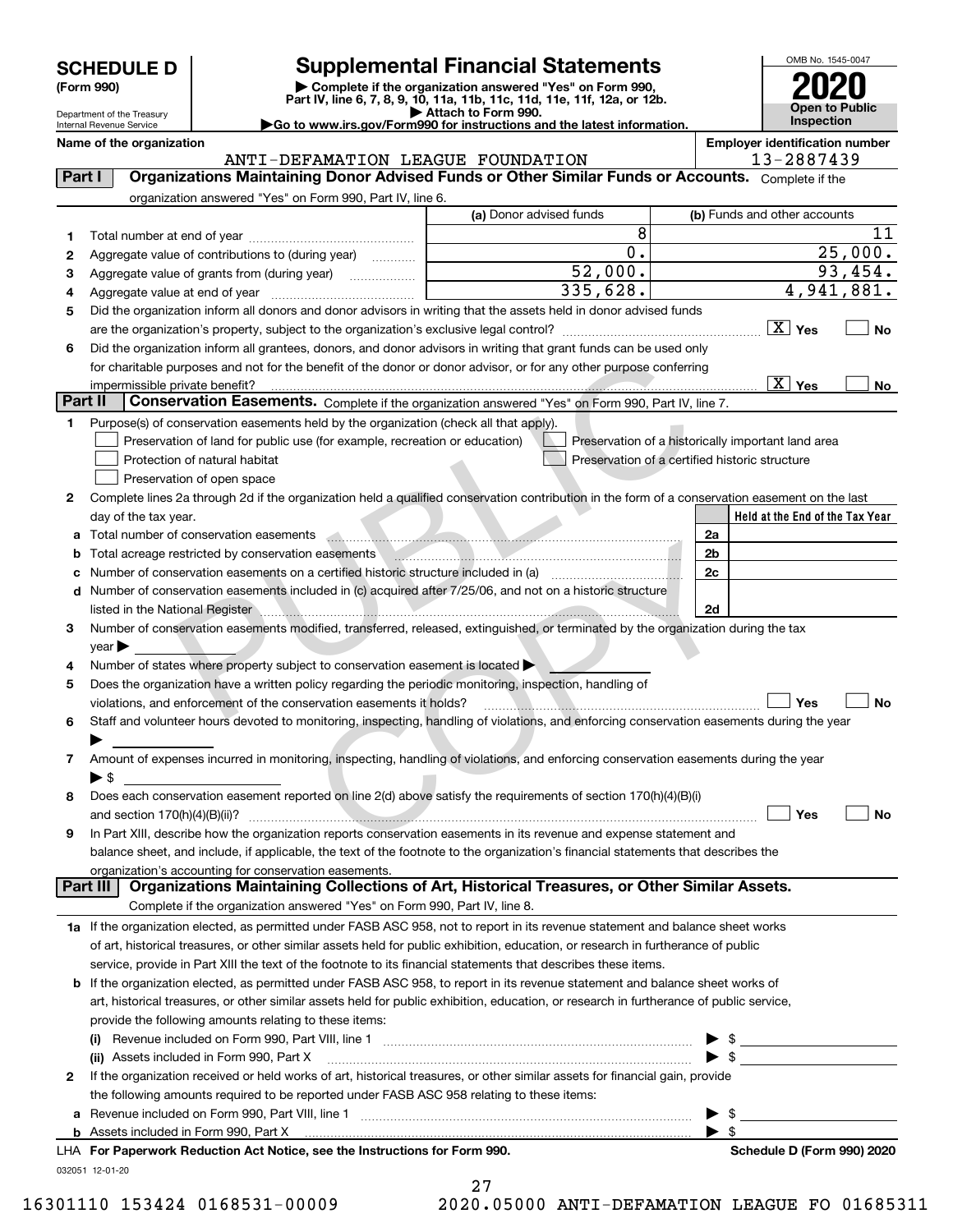|          | Schedule D (Form 990) 2020                                                                                                                                                                                                                           | ANTI-DEFAMATION LEAGUE FOUNDATION |                                 |                                                                                                                                                                                                                               |                 |    | 13-2887439                            |                     |             | Page $2$              |
|----------|------------------------------------------------------------------------------------------------------------------------------------------------------------------------------------------------------------------------------------------------------|-----------------------------------|---------------------------------|-------------------------------------------------------------------------------------------------------------------------------------------------------------------------------------------------------------------------------|-----------------|----|---------------------------------------|---------------------|-------------|-----------------------|
| Part III | Organizations Maintaining Collections of Art, Historical Treasures, or Other Similar Assets (continued)                                                                                                                                              |                                   |                                 |                                                                                                                                                                                                                               |                 |    |                                       |                     |             |                       |
| 3        | Using the organization's acquisition, accession, and other records, check any of the following that make significant use of its                                                                                                                      |                                   |                                 |                                                                                                                                                                                                                               |                 |    |                                       |                     |             |                       |
|          | collection items (check all that apply):                                                                                                                                                                                                             |                                   |                                 |                                                                                                                                                                                                                               |                 |    |                                       |                     |             |                       |
| a        | Public exhibition                                                                                                                                                                                                                                    |                                   |                                 | Loan or exchange program                                                                                                                                                                                                      |                 |    |                                       |                     |             |                       |
| b        | Scholarly research                                                                                                                                                                                                                                   | e                                 |                                 | Other and the contract of the contract of the contract of the contract of the contract of the contract of the contract of the contract of the contract of the contract of the contract of the contract of the contract of the |                 |    |                                       |                     |             |                       |
| c        | Preservation for future generations                                                                                                                                                                                                                  |                                   |                                 |                                                                                                                                                                                                                               |                 |    |                                       |                     |             |                       |
| 4        | Provide a description of the organization's collections and explain how they further the organization's exempt purpose in Part XIII.                                                                                                                 |                                   |                                 |                                                                                                                                                                                                                               |                 |    |                                       |                     |             |                       |
| 5        | During the year, did the organization solicit or receive donations of art, historical treasures, or other similar assets                                                                                                                             |                                   |                                 |                                                                                                                                                                                                                               |                 |    |                                       |                     |             |                       |
|          | to be sold to raise funds rather than to be maintained as part of the organization's collection?                                                                                                                                                     |                                   |                                 |                                                                                                                                                                                                                               |                 |    |                                       | Yes                 |             | No                    |
|          | <b>Part IV</b><br>Escrow and Custodial Arrangements. Complete if the organization answered "Yes" on Form 990, Part IV, line 9, or                                                                                                                    |                                   |                                 |                                                                                                                                                                                                                               |                 |    |                                       |                     |             |                       |
|          | reported an amount on Form 990, Part X, line 21.                                                                                                                                                                                                     |                                   |                                 |                                                                                                                                                                                                                               |                 |    |                                       |                     |             |                       |
|          | 1a Is the organization an agent, trustee, custodian or other intermediary for contributions or other assets not included                                                                                                                             |                                   |                                 |                                                                                                                                                                                                                               |                 |    |                                       |                     |             |                       |
|          | on Form 990, Part X? [11] matter contracts and contracts and contracts are contracted to the set of the set of                                                                                                                                       |                                   |                                 |                                                                                                                                                                                                                               |                 |    |                                       | Yes                 |             | No                    |
|          | <b>b</b> If "Yes," explain the arrangement in Part XIII and complete the following table:                                                                                                                                                            |                                   |                                 |                                                                                                                                                                                                                               |                 |    |                                       |                     |             |                       |
|          |                                                                                                                                                                                                                                                      |                                   |                                 |                                                                                                                                                                                                                               |                 |    |                                       | Amount              |             |                       |
| c        | Beginning balance material continuum contracts and contact the contract of contracts and contact and contact and contact and contact and contact and contact and contact and contact and contact and contact and contact and c                       |                                   |                                 |                                                                                                                                                                                                                               |                 | 1c |                                       |                     |             |                       |
| d        | Additions during the year manufactured and an account of the state of the state of the state of the state of the state of the state of the state of the state of the state of the state of the state of the state of the state                       |                                   |                                 |                                                                                                                                                                                                                               |                 | 1d |                                       |                     |             |                       |
|          | Distributions during the year manufactured and an extra distributions during the year manufactured and the set                                                                                                                                       |                                   |                                 |                                                                                                                                                                                                                               |                 | 1e |                                       |                     |             |                       |
|          |                                                                                                                                                                                                                                                      |                                   |                                 |                                                                                                                                                                                                                               |                 | 1f |                                       |                     |             |                       |
|          | 2a Did the organization include an amount on Form 990, Part X, line 21, for escrow or custodial account liability?                                                                                                                                   |                                   |                                 |                                                                                                                                                                                                                               |                 |    |                                       | Yes                 |             | $\boxed{\text{X}}$ No |
| Part V   | b If "Yes," explain the arrangement in Part XIII. Check here if the explanation has been provided on Part XIII                                                                                                                                       |                                   |                                 |                                                                                                                                                                                                                               |                 |    |                                       |                     |             |                       |
|          | Endowment Funds. Complete if the organization answered "Yes" on Form 990, Part IV, line 10.                                                                                                                                                          |                                   |                                 |                                                                                                                                                                                                                               |                 |    |                                       |                     |             |                       |
|          |                                                                                                                                                                                                                                                      | (a) Current year<br>106,085,363.  | (b) Prior year<br>86, 951, 696. | (c) Two years back<br>92,038,956.                                                                                                                                                                                             |                 |    | (d) Three years back<br>86, 328, 755. | (e) Four years back | 88,752,231. |                       |
| 1a       | Beginning of year balance <i></i>                                                                                                                                                                                                                    | 27, 772, 133.                     | 11,096,741.                     | 8,739,345.                                                                                                                                                                                                                    |                 |    | 1,899,292.                            |                     | 2,070,803.  |                       |
| b        |                                                                                                                                                                                                                                                      | 7,045,141.                        | 12,431,051.                     | $-7,056,433.$                                                                                                                                                                                                                 |                 |    | 8, 123, 157.                          |                     | 4,238,063.  |                       |
|          | Net investment earnings, gains, and losses                                                                                                                                                                                                           |                                   |                                 |                                                                                                                                                                                                                               |                 |    |                                       |                     |             |                       |
| d        |                                                                                                                                                                                                                                                      |                                   |                                 |                                                                                                                                                                                                                               |                 |    |                                       |                     |             |                       |
|          | e Other expenditures for facilities                                                                                                                                                                                                                  | 8,737,734.                        | 4,394,125.                      | 6,770,172.                                                                                                                                                                                                                    |                 |    | 4, 312, 248.                          |                     |             |                       |
|          | and programs<br><u> 2000 - Januar Stein, Stein Stein Stein Stein Stein Stein Stein Stein Stein Stein Stein Stein Stein Stein Stein Stein Stein Stein Stein Stein Stein Stein Stein Stein Stein Stein Stein Stein Stein Stein Stein Stein Stein S</u> |                                   |                                 |                                                                                                                                                                                                                               |                 |    |                                       |                     | 8,732,342.  |                       |
|          | End of year balance                                                                                                                                                                                                                                  | 132, 164, 903.                    | 106,085,363.                    | 86, 951, 696.                                                                                                                                                                                                                 |                 |    | 92,038,956.                           |                     |             | 86, 328, 755.         |
| g<br>2   | Provide the estimated percentage of the current year end balance (line 1g, column (a)) held as:                                                                                                                                                      |                                   |                                 |                                                                                                                                                                                                                               |                 |    |                                       |                     |             |                       |
|          | Board designated or quasi-endowment >                                                                                                                                                                                                                | 8.0000                            | %                               |                                                                                                                                                                                                                               |                 |    |                                       |                     |             |                       |
|          | Permanent endowment > 62.0000                                                                                                                                                                                                                        | $\%$                              |                                 |                                                                                                                                                                                                                               |                 |    |                                       |                     |             |                       |
| c        | 30.0000<br>Term endowment ><br>%                                                                                                                                                                                                                     |                                   |                                 |                                                                                                                                                                                                                               |                 |    |                                       |                     |             |                       |
|          | The percentages on lines 2a, 2b, and 2c should equal 100%.                                                                                                                                                                                           |                                   |                                 |                                                                                                                                                                                                                               |                 |    |                                       |                     |             |                       |
|          | 3a Are there endowment funds not in the possession of the organization that are held and administered for the organization                                                                                                                           |                                   |                                 |                                                                                                                                                                                                                               |                 |    |                                       |                     |             |                       |
|          | by:                                                                                                                                                                                                                                                  |                                   |                                 |                                                                                                                                                                                                                               |                 |    |                                       |                     | Yes         | No                    |
|          | (i)                                                                                                                                                                                                                                                  |                                   |                                 |                                                                                                                                                                                                                               |                 |    |                                       | 3a(i)               | Х           |                       |
|          |                                                                                                                                                                                                                                                      |                                   |                                 |                                                                                                                                                                                                                               |                 |    |                                       | 3a(ii)              |             | х                     |
|          | If "Yes" on line 3a(ii), are the related organizations listed as required on Schedule R?                                                                                                                                                             |                                   |                                 |                                                                                                                                                                                                                               |                 |    |                                       | 3b                  |             |                       |
|          | Describe in Part XIII the intended uses of the organization's endowment funds.                                                                                                                                                                       |                                   |                                 |                                                                                                                                                                                                                               |                 |    |                                       |                     |             |                       |
|          | Land, Buildings, and Equipment.<br><b>Part VI</b>                                                                                                                                                                                                    |                                   |                                 |                                                                                                                                                                                                                               |                 |    |                                       |                     |             |                       |
|          | Complete if the organization answered "Yes" on Form 990, Part IV, line 11a. See Form 990, Part X, line 10.                                                                                                                                           |                                   |                                 |                                                                                                                                                                                                                               |                 |    |                                       |                     |             |                       |
|          | Description of property                                                                                                                                                                                                                              | (a) Cost or other                 |                                 | (b) Cost or other                                                                                                                                                                                                             | (c) Accumulated |    |                                       | (d) Book value      |             |                       |
|          |                                                                                                                                                                                                                                                      | basis (investment)                |                                 | basis (other)                                                                                                                                                                                                                 | depreciation    |    |                                       |                     |             |                       |
|          |                                                                                                                                                                                                                                                      |                                   |                                 | $\overline{1,150,224}$ .                                                                                                                                                                                                      |                 |    |                                       | 1,150,224.          |             |                       |
| b        |                                                                                                                                                                                                                                                      |                                   |                                 | 5,475,706.                                                                                                                                                                                                                    | 5, 113, 550.    |    |                                       |                     | 362,156.    |                       |
|          |                                                                                                                                                                                                                                                      |                                   |                                 |                                                                                                                                                                                                                               |                 |    |                                       |                     |             |                       |
|          |                                                                                                                                                                                                                                                      |                                   |                                 |                                                                                                                                                                                                                               |                 |    |                                       |                     |             |                       |
|          | e Other                                                                                                                                                                                                                                              |                                   |                                 | 197,470.                                                                                                                                                                                                                      |                 |    |                                       |                     |             | 197,470.              |
|          | Total. Add lines 1a through 1e. (Column (d) must equal Form 990. Part X, column (B), line 10c.)                                                                                                                                                      |                                   |                                 |                                                                                                                                                                                                                               |                 |    |                                       | 1,709,850.          |             |                       |
|          |                                                                                                                                                                                                                                                      |                                   |                                 |                                                                                                                                                                                                                               |                 |    | Schedule D (Form 990) 2020            |                     |             |                       |

032052 12-01-20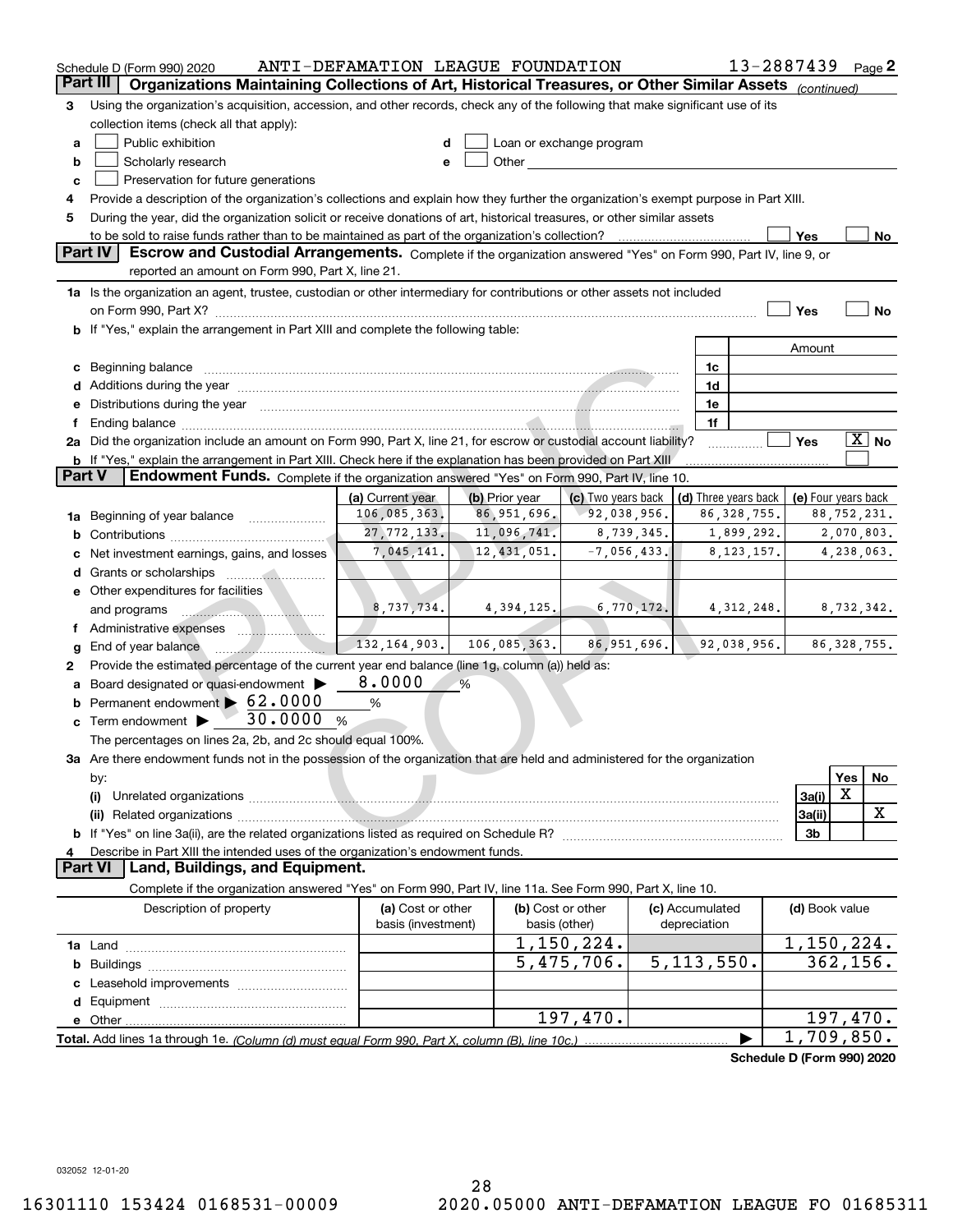| Schedule D (Form 990) 2020                                                                                                                           | ANTI-DEFAMATION LEAGUE FOUNDATION |                          | 13-2887439<br>Page $3$                                    |
|------------------------------------------------------------------------------------------------------------------------------------------------------|-----------------------------------|--------------------------|-----------------------------------------------------------|
| Part VII Investments - Other Securities.                                                                                                             |                                   |                          |                                                           |
| Complete if the organization answered "Yes" on Form 990, Part IV, line 11b. See Form 990, Part X, line 12.                                           |                                   |                          |                                                           |
| (a) Description of security or category (including name of security)                                                                                 | (b) Book value                    |                          | (c) Method of valuation: Cost or end-of-year market value |
| (1) Financial derivatives                                                                                                                            |                                   |                          |                                                           |
| (2) Closely held equity interests [11] [12] Closely held equity interests                                                                            |                                   |                          |                                                           |
| (3) Other                                                                                                                                            |                                   |                          |                                                           |
| FIXED INCOME SECURITIES-<br>(A)                                                                                                                      |                                   |                          |                                                           |
| <b>GOVERNMENT</b><br>(B)                                                                                                                             | 244,592.                          | END-OF-YEAR MARKET VALUE |                                                           |
| (C) MUTUAL FUNDS- EQUITIES                                                                                                                           | 876, 764.                         | END-OF-YEAR MARKET VALUE |                                                           |
| MUTUAL FUNDS- FIXED<br>(D)                                                                                                                           |                                   |                          |                                                           |
| <b>INCOME</b>                                                                                                                                        | 263,029.                          | END-OF-YEAR MARKET VALUE |                                                           |
| (E)<br>ABSOLUTE RETURN FUNDS                                                                                                                         | 36,668,263.                       | END-OF-YEAR MARKET VALUE |                                                           |
| (F)<br>LP AND REAL EST                                                                                                                               | 6,903,303.                        | END-OF-YEAR MARKET VALUE |                                                           |
| (G)                                                                                                                                                  |                                   |                          |                                                           |
| (H)                                                                                                                                                  |                                   |                          |                                                           |
| Total. (Col. (b) must equal Form 990, Part X, col. (B) line 12.) $\blacktriangleright$                                                               | 44, 955, 951.                     |                          |                                                           |
| Part VIII Investments - Program Related.                                                                                                             |                                   |                          |                                                           |
| Complete if the organization answered "Yes" on Form 990, Part IV, line 11c. See Form 990, Part X, line 13.                                           |                                   |                          |                                                           |
| (a) Description of investment                                                                                                                        | (b) Book value                    |                          | (c) Method of valuation: Cost or end-of-year market value |
| (1)                                                                                                                                                  |                                   |                          |                                                           |
| (2)                                                                                                                                                  |                                   |                          |                                                           |
| (3)                                                                                                                                                  |                                   |                          |                                                           |
| (4)                                                                                                                                                  |                                   |                          |                                                           |
| (5)                                                                                                                                                  |                                   |                          |                                                           |
| (6)                                                                                                                                                  |                                   |                          |                                                           |
| (7)                                                                                                                                                  |                                   |                          |                                                           |
| (8)                                                                                                                                                  |                                   |                          |                                                           |
| (9)                                                                                                                                                  |                                   |                          |                                                           |
| Total. (Col. (b) must equal Form 990, Part X, col. (B) line $13.$ )                                                                                  |                                   |                          |                                                           |
| <b>Other Assets.</b><br><b>Part IX</b>                                                                                                               |                                   |                          |                                                           |
| Complete if the organization answered "Yes" on Form 990, Part IV, line 11d. See Form 990, Part X, line 15.                                           |                                   |                          |                                                           |
|                                                                                                                                                      | (a) Description                   |                          | (b) Book value                                            |
| (1)                                                                                                                                                  |                                   |                          |                                                           |
| (2)                                                                                                                                                  |                                   |                          |                                                           |
| (3)                                                                                                                                                  |                                   |                          |                                                           |
| (4)                                                                                                                                                  |                                   |                          |                                                           |
| (5)                                                                                                                                                  |                                   |                          |                                                           |
| (6)                                                                                                                                                  |                                   |                          |                                                           |
| (7)                                                                                                                                                  |                                   |                          |                                                           |
| (8)                                                                                                                                                  |                                   |                          |                                                           |
| (9)                                                                                                                                                  |                                   |                          |                                                           |
|                                                                                                                                                      |                                   |                          |                                                           |
| Total. (Column (b) must equal Form 990. Part X, col. (B) line 15.)<br><b>Other Liabilities.</b><br>Part X                                            |                                   |                          |                                                           |
| Complete if the organization answered "Yes" on Form 990, Part IV, line 11e or 11f. See Form 990, Part X, line 25.                                    |                                   |                          |                                                           |
| (a) Description of liability                                                                                                                         |                                   |                          | (b) Book value                                            |
| 1.                                                                                                                                                   |                                   |                          |                                                           |
| Federal income taxes<br>(1)                                                                                                                          |                                   |                          |                                                           |
| LIABILITIES<br>UNDER CHARITABLE TRUST<br>(2)                                                                                                         |                                   |                          | 7,108,063.                                                |
| (3)                                                                                                                                                  |                                   |                          |                                                           |
| (4)                                                                                                                                                  |                                   |                          |                                                           |
| (5)                                                                                                                                                  |                                   |                          |                                                           |
| (6)                                                                                                                                                  |                                   |                          |                                                           |
| (7)                                                                                                                                                  |                                   |                          |                                                           |
| (8)                                                                                                                                                  |                                   |                          |                                                           |
| (9)                                                                                                                                                  |                                   |                          |                                                           |
| Total. (Column (b) must equal Form 990. Part X, col. (B) line 25.)                                                                                   |                                   |                          | 7,108,063.                                                |
| 2. Liability for uncertain tax positions. In Part XIII, provide the text of the footnote to the organization's financial statements that reports the |                                   |                          |                                                           |

organization's liability for uncertain tax positions under FASB ASC 740. Check here if the text of the footnote has been provided in Part XIII  $\,$  ...  $\overline{\rm X}$ 

**Schedule D (Form 990) 2020**

032053 12-01-20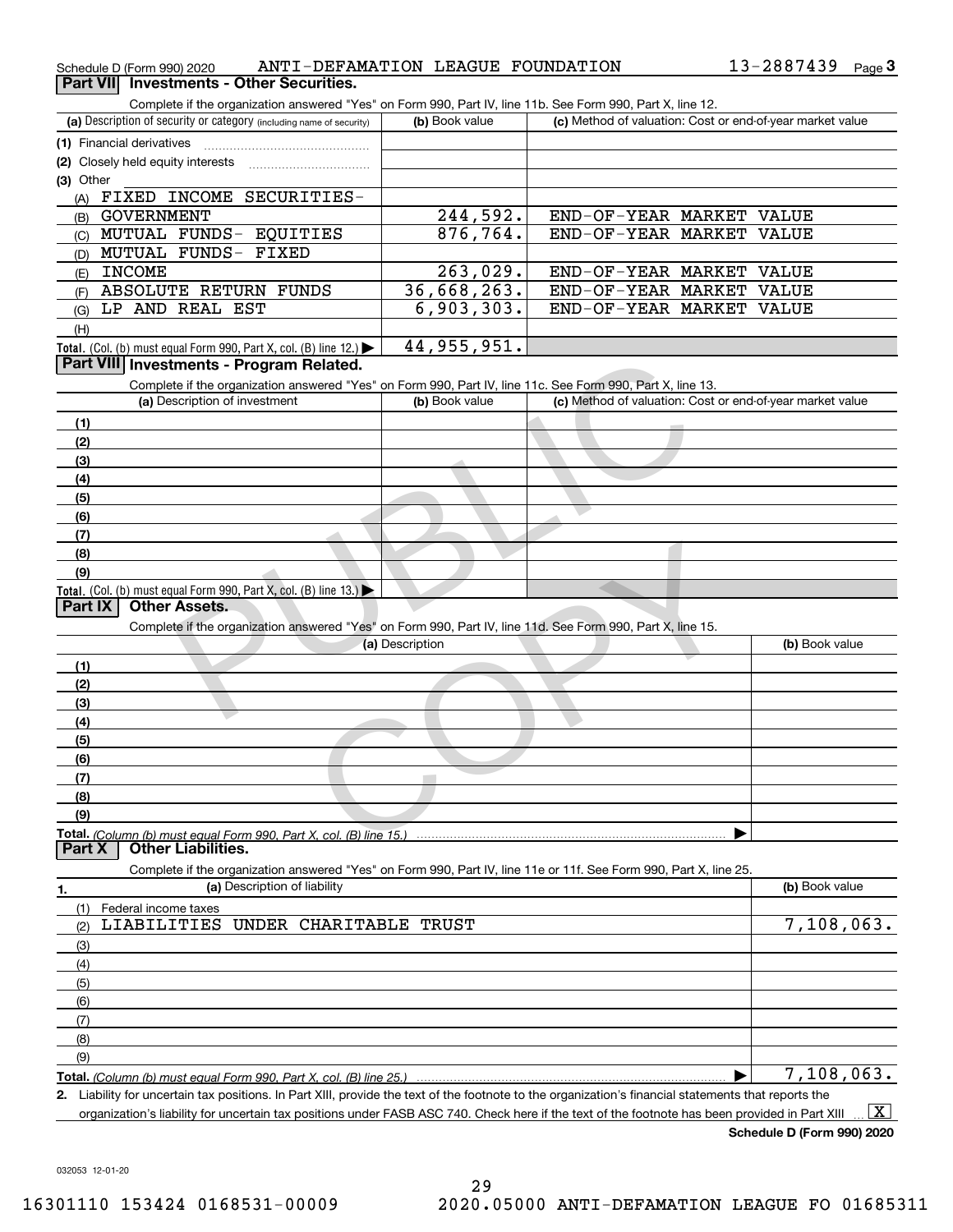|    | ANTI-DEFAMATION LEAGUE FOUNDATION<br>Schedule D (Form 990) 2020                                                                                                                                                                |                |    | 13-2887439 | Page 4 |
|----|--------------------------------------------------------------------------------------------------------------------------------------------------------------------------------------------------------------------------------|----------------|----|------------|--------|
|    | Reconciliation of Revenue per Audited Financial Statements With Revenue per Return.<br>Part XI                                                                                                                                 |                |    |            |        |
|    | Complete if the organization answered "Yes" on Form 990, Part IV, line 12a.                                                                                                                                                    |                |    |            |        |
| 1  | Total revenue, gains, and other support per audited financial statements                                                                                                                                                       |                | 1  |            |        |
| 2  | Amounts included on line 1 but not on Form 990, Part VIII, line 12:                                                                                                                                                            |                |    |            |        |
| a  | Net unrealized gains (losses) on investments                                                                                                                                                                                   | 2a             |    |            |        |
| b  |                                                                                                                                                                                                                                | 2 <sub>b</sub> |    |            |        |
|    |                                                                                                                                                                                                                                | 2c             |    |            |        |
| d  | Other (Describe in Part XIII.) [100] [100] [100] [100] [100] [100] [100] [100] [100] [100] [100] [100] [100] [                                                                                                                 | 2d             |    |            |        |
| е  | Add lines 2a through 2d                                                                                                                                                                                                        |                | 2e |            |        |
| 3  |                                                                                                                                                                                                                                |                | 3  |            |        |
| 4  | Amounts included on Form 990, Part VIII, line 12, but not on line 1:                                                                                                                                                           |                |    |            |        |
| а  | Investment expenses not included on Form 990, Part VIII, line 7b                                                                                                                                                               | 4a             |    |            |        |
| b  | Other (Describe in Part XIII.)                                                                                                                                                                                                 | 4 <sub>b</sub> |    |            |        |
| c  | Add lines 4a and 4b                                                                                                                                                                                                            |                | 4с |            |        |
| 5. | Total revenue. Add lines 3 and 4c. (This must equal Form 990. Part I. line 12.)                                                                                                                                                |                | 5  |            |        |
|    | Part XII   Reconciliation of Expenses per Audited Financial Statements With Expenses per Return.                                                                                                                               |                |    |            |        |
|    | Complete if the organization answered "Yes" on Form 990, Part IV, line 12a.                                                                                                                                                    |                |    |            |        |
| 1  | Total expenses and losses per audited financial statements [11, 11] manuscription control expenses and losses per audited financial statements [11, 11] manuscription of the statements [11] manuscription of the statements a |                | 1  |            |        |
| 2  | Amounts included on line 1 but not on Form 990, Part IX, line 25:                                                                                                                                                              |                |    |            |        |
| a  |                                                                                                                                                                                                                                | 2a             |    |            |        |
| b  |                                                                                                                                                                                                                                | 2 <sub>b</sub> |    |            |        |
| с  | Other losses                                                                                                                                                                                                                   | 2c             |    |            |        |
| d  |                                                                                                                                                                                                                                | 2d             |    |            |        |
| е  | Add lines 2a through 2d<br><u> Estados de la contrada de la contrada de la contrada de la contrada de la contrada de la contrada de la contrad</u>                                                                             |                | 2e |            |        |
| 3  |                                                                                                                                                                                                                                |                | 3  |            |        |
| 4  | Amounts included on Form 990, Part IX, line 25, but not on line 1:                                                                                                                                                             |                |    |            |        |
| a  | Investment expenses not included on Form 990, Part VIII, line 7b                                                                                                                                                               | 4a             |    |            |        |
| b  | Other (Describe in Part XIII.) (2008) 2014 12:30 and 2014 12:30 and 2014 12:30 and 2014 12:30 and 2014 12:30 and 2014 12:30 and 2014 12:30 and 2014 12:30 and 2014 12:30 and 2014 12:30 and 2014 12:30 and 2014 12:30 and 2014 | 4b             |    |            |        |
| c  | Add lines 4a and 4b                                                                                                                                                                                                            |                | 4c |            |        |
|    |                                                                                                                                                                                                                                |                | 5  |            |        |
|    | Part XIII Supplemental Information.                                                                                                                                                                                            |                |    |            |        |
|    | Provide the descriptions required for Part II, lines 3, 5, and 9; Part III, lines 1a and 4; Part IV, lines 1b and 2b; Part V, line 4; Part X, line 2; Part XI,                                                                 |                |    |            |        |
|    | lines 2d and 4b; and Part XII, lines 2d and 4b. Also complete this part to provide any additional information.                                                                                                                 |                |    |            |        |
|    |                                                                                                                                                                                                                                |                |    |            |        |
|    |                                                                                                                                                                                                                                |                |    |            |        |
|    | PART X, LINE 2:                                                                                                                                                                                                                |                |    |            |        |
|    |                                                                                                                                                                                                                                |                |    |            |        |
|    | AS REQUIRED UNDER FIN 48 "ACCOUNTING FOR UNCERTAINTY IN INCOME TAXES, "                                                                                                                                                        |                |    |            | THE    |
|    |                                                                                                                                                                                                                                |                |    |            |        |
|    | FOLLOWING FOOTNOTE WAS INCLUDED IN NOTE $(2)(J)$ OF THE CONSOLIDATED                                                                                                                                                           |                |    |            |        |
|    | ᇚᆍᅒᅒᅒᇬᅮᅕ<br>⌒℡<br>דרד גד<br><b>7.1TD</b><br>$F \cap T \cap T \cap R$                                                                                                                                                           | דרד גיי        |    |            |        |

| AS REQUIRED UNDER FIN 48 "ACCOUNTING FOR UNCERTAINTY IN INCOME TAXES," THE |
|----------------------------------------------------------------------------|
| FOLLOWING FOOTNOTE WAS INCLUDED IN NOTE $(2)(J)$ OF THE CONSOLIDATED       |
| FINANCIAL STATEMENTS OF ADL AND THE ADL FOUNDATION: "ADL RECOGNIZES THE    |
| EFFECT OF INCOME TAX POSITIONS ONLY IF THOSE POSITIONS ARE MORE LIKELY     |
| THAN NOT OF BEING SUSTAINED. INCOME GENERATED FROM ACTIVITIES UNRELATED TO |
| ADL'S EXEMPT PURPOSE IS SUBJECT TO TAX UNDER INTERNAL REVENUE CODE SECTION |
| 511 AND IS REPORTED AND PAID WITH THE INTERNAL REVENUE SERVICE FORM 990-T  |
| (EXEMPT ORGANIZATION BUSINESS INCOME TAX RETURN)."                         |
|                                                                            |

30

### PART I, LINE 3:

\$52,000 REPRESENTS GRANTS FROM DONOR ADVISED FUNDS.

032054 12-01-20

**Schedule D (Form 990) 2020**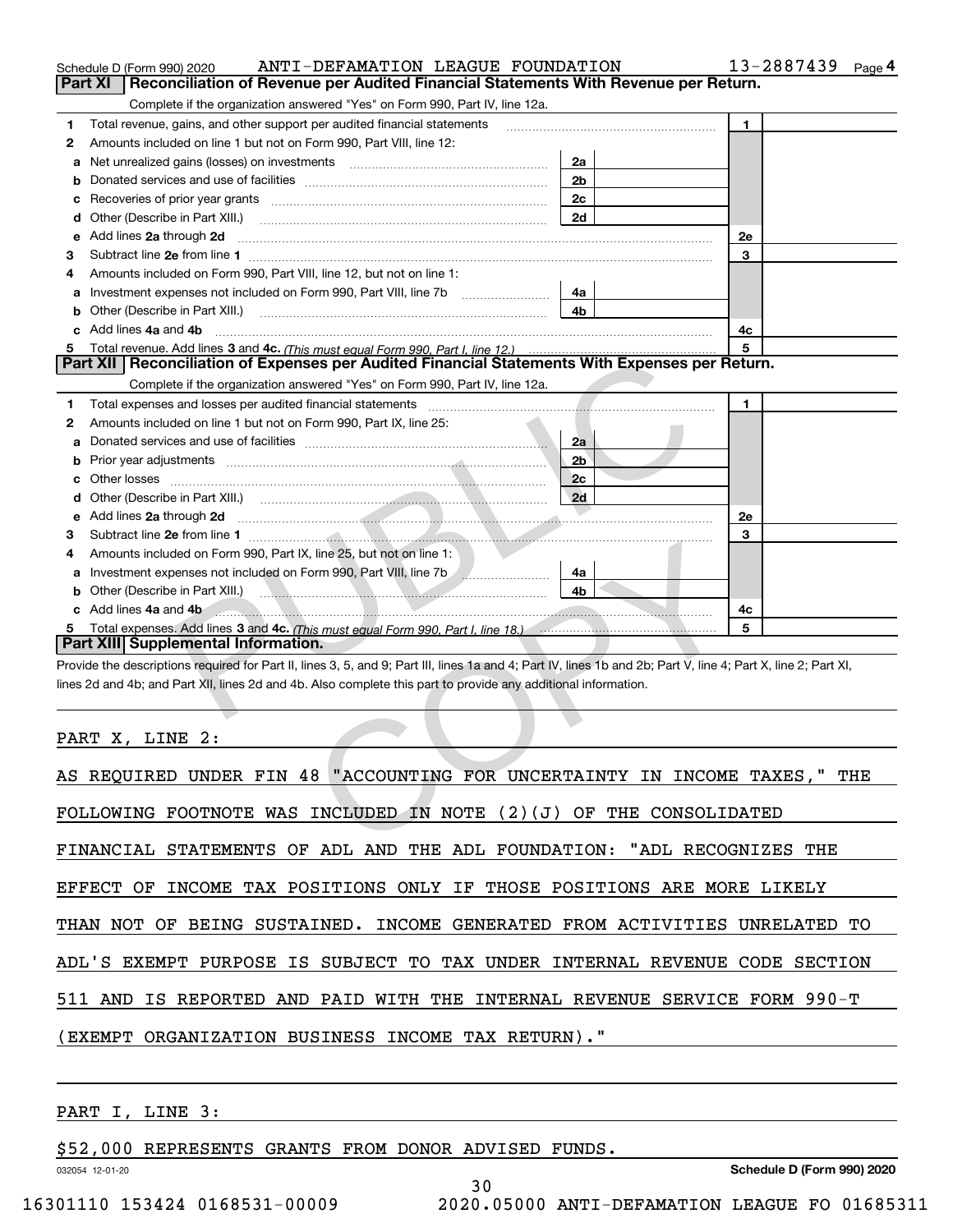| Schedule D (Form 990) 2020 |                                                       | ANTI-DEFAMATION LEAGUE FOUNDATION | 2887439<br>$\mathbf{R} =$ | Page 5 |
|----------------------------|-------------------------------------------------------|-----------------------------------|---------------------------|--------|
|                            | <b>Part XIII Supplemental Information</b> (continued) |                                   |                           |        |

PART V, LINE 4:

| THE ADL FOUNDATION ENDOWMENT CONSISTS OF INDIVIDUAL DONOR-RESTRICTED    |
|-------------------------------------------------------------------------|
| ENDOWMENT FUNDS ESTABLISHED FOR A VARIETY OF PROGRAM PURPOSES (SEE PART |
| III FOR STATEMENT OF PROGRAM SERVICE ACCOMPLISHMENTS). AS REQUIRED BY   |
| GENERALLY ACCEPTED ACCOUNTING PRINCIPLES, NET ASSETS ASSOCIATED WITH    |
| ENDOWMENT FUNDS ARE CLASSIFIED AND REPORTED BASED ON THE EXISTENCE OR   |
| ABSENCE OF DONOR-IMPOSED RESTRICTIONS.                                  |
| <b>COLLEGE</b>                                                          |
|                                                                         |
|                                                                         |
|                                                                         |
|                                                                         |
|                                                                         |
|                                                                         |
|                                                                         |
|                                                                         |
|                                                                         |
|                                                                         |
|                                                                         |
|                                                                         |
|                                                                         |
|                                                                         |
|                                                                         |
|                                                                         |
|                                                                         |
|                                                                         |

**Schedule D (Form 990) 2020**

032055 12-01-20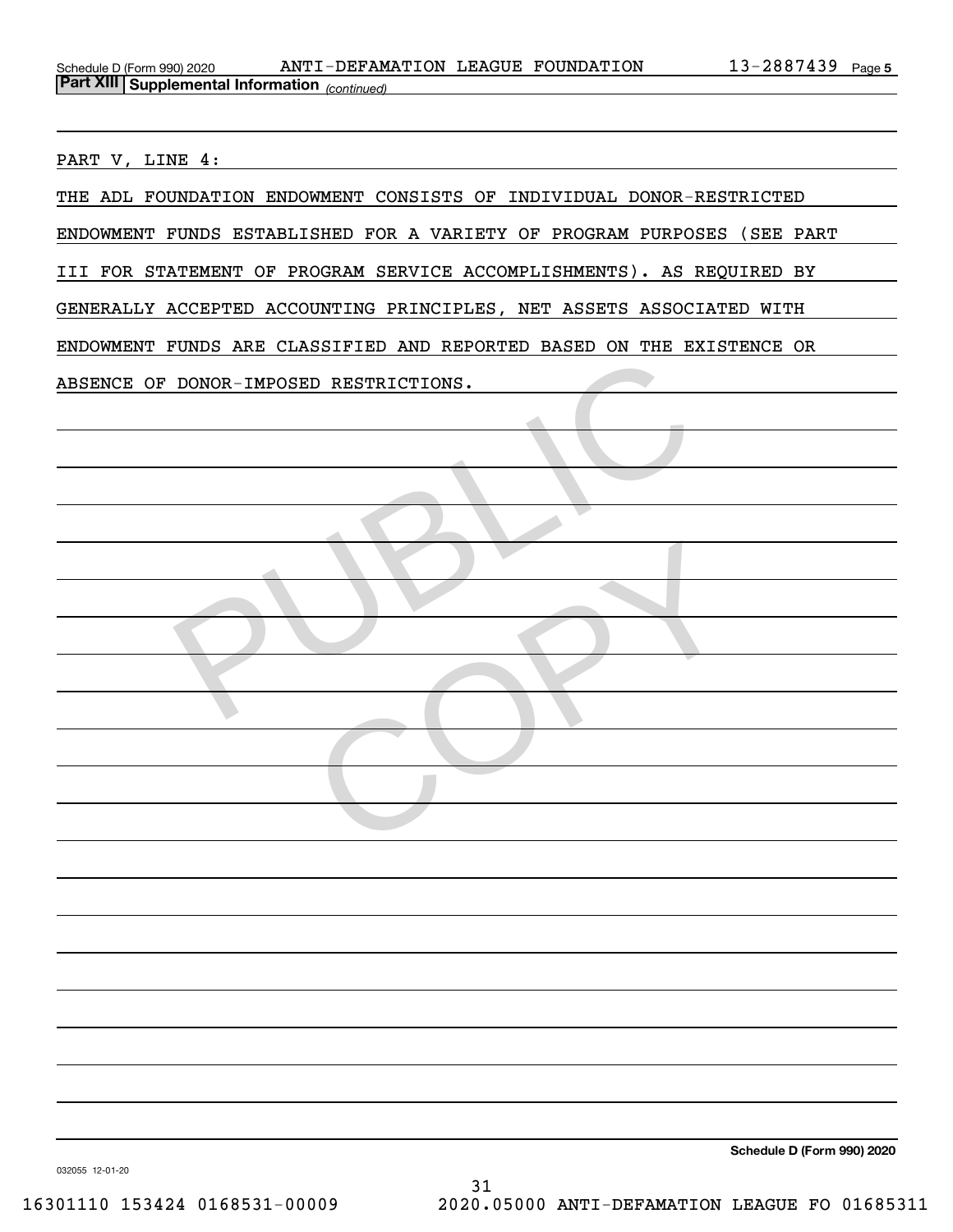| General Information on Activities Outside the United States. Complete if the organization answered "Yes" on<br>Part I<br>Form 990, Part IV, line 14b.<br>For grantmakers. Does the organization maintain records to substantiate the amount of its grants and other assistance,<br>1.<br>Yes<br>the grantees' eligibility for the grants or assistance, and the selection criteria used to award the grants or assistance?<br>For grantmakers. Describe in Part V the organization's procedures for monitoring the use of its grants and other assistance outside the<br>$\mathbf{2}$<br>United States.<br>Activities per Region. (The following Part I, line 3 table can be duplicated if additional space is needed.)<br>3<br>(b) Number of<br>(c) Number of<br>(d) Activities conducted in the region<br>(e) If activity listed in (d)<br>(f) Total<br>(a) Region<br>employees,<br>offices<br>(by type) (such as, fundraising, pro-<br>is a program service,<br>agents, and<br>for and<br>gram services, investments, grants to<br>describe specific type<br>in the region<br>independent<br>contractors<br>of service(s) in the region<br>recipients located in the region)<br>in the region<br>CENTRAL<br>0<br>AMERICA/CARIBBEAN<br><b>INVESTMENTS</b><br>0<br>$\mathbf 0$<br>0<br>3 a Subtotal<br><b>b</b> Total from continuation<br>0<br>0<br>sheets to Part I | ANTI-DEFAMATION LEAGUE FOUNDATION |  |  | 13-2887439 |                                              |
|------------------------------------------------------------------------------------------------------------------------------------------------------------------------------------------------------------------------------------------------------------------------------------------------------------------------------------------------------------------------------------------------------------------------------------------------------------------------------------------------------------------------------------------------------------------------------------------------------------------------------------------------------------------------------------------------------------------------------------------------------------------------------------------------------------------------------------------------------------------------------------------------------------------------------------------------------------------------------------------------------------------------------------------------------------------------------------------------------------------------------------------------------------------------------------------------------------------------------------------------------------------------------------------------------------------------------------------------------------------------|-----------------------------------|--|--|------------|----------------------------------------------|
|                                                                                                                                                                                                                                                                                                                                                                                                                                                                                                                                                                                                                                                                                                                                                                                                                                                                                                                                                                                                                                                                                                                                                                                                                                                                                                                                                                        |                                   |  |  |            |                                              |
|                                                                                                                                                                                                                                                                                                                                                                                                                                                                                                                                                                                                                                                                                                                                                                                                                                                                                                                                                                                                                                                                                                                                                                                                                                                                                                                                                                        |                                   |  |  |            |                                              |
|                                                                                                                                                                                                                                                                                                                                                                                                                                                                                                                                                                                                                                                                                                                                                                                                                                                                                                                                                                                                                                                                                                                                                                                                                                                                                                                                                                        |                                   |  |  |            | No                                           |
|                                                                                                                                                                                                                                                                                                                                                                                                                                                                                                                                                                                                                                                                                                                                                                                                                                                                                                                                                                                                                                                                                                                                                                                                                                                                                                                                                                        |                                   |  |  |            |                                              |
|                                                                                                                                                                                                                                                                                                                                                                                                                                                                                                                                                                                                                                                                                                                                                                                                                                                                                                                                                                                                                                                                                                                                                                                                                                                                                                                                                                        |                                   |  |  |            | expenditures<br>investments<br>in the region |
|                                                                                                                                                                                                                                                                                                                                                                                                                                                                                                                                                                                                                                                                                                                                                                                                                                                                                                                                                                                                                                                                                                                                                                                                                                                                                                                                                                        |                                   |  |  |            | 20, 203, 959.                                |
|                                                                                                                                                                                                                                                                                                                                                                                                                                                                                                                                                                                                                                                                                                                                                                                                                                                                                                                                                                                                                                                                                                                                                                                                                                                                                                                                                                        |                                   |  |  |            |                                              |
|                                                                                                                                                                                                                                                                                                                                                                                                                                                                                                                                                                                                                                                                                                                                                                                                                                                                                                                                                                                                                                                                                                                                                                                                                                                                                                                                                                        |                                   |  |  |            |                                              |
|                                                                                                                                                                                                                                                                                                                                                                                                                                                                                                                                                                                                                                                                                                                                                                                                                                                                                                                                                                                                                                                                                                                                                                                                                                                                                                                                                                        |                                   |  |  |            |                                              |
|                                                                                                                                                                                                                                                                                                                                                                                                                                                                                                                                                                                                                                                                                                                                                                                                                                                                                                                                                                                                                                                                                                                                                                                                                                                                                                                                                                        |                                   |  |  |            |                                              |
|                                                                                                                                                                                                                                                                                                                                                                                                                                                                                                                                                                                                                                                                                                                                                                                                                                                                                                                                                                                                                                                                                                                                                                                                                                                                                                                                                                        |                                   |  |  |            |                                              |
|                                                                                                                                                                                                                                                                                                                                                                                                                                                                                                                                                                                                                                                                                                                                                                                                                                                                                                                                                                                                                                                                                                                                                                                                                                                                                                                                                                        |                                   |  |  |            |                                              |
|                                                                                                                                                                                                                                                                                                                                                                                                                                                                                                                                                                                                                                                                                                                                                                                                                                                                                                                                                                                                                                                                                                                                                                                                                                                                                                                                                                        |                                   |  |  |            |                                              |
|                                                                                                                                                                                                                                                                                                                                                                                                                                                                                                                                                                                                                                                                                                                                                                                                                                                                                                                                                                                                                                                                                                                                                                                                                                                                                                                                                                        |                                   |  |  |            | 20, 203, 959.                                |
|                                                                                                                                                                                                                                                                                                                                                                                                                                                                                                                                                                                                                                                                                                                                                                                                                                                                                                                                                                                                                                                                                                                                                                                                                                                                                                                                                                        |                                   |  |  |            | 0.                                           |
| 0<br>0<br>and 3b)                                                                                                                                                                                                                                                                                                                                                                                                                                                                                                                                                                                                                                                                                                                                                                                                                                                                                                                                                                                                                                                                                                                                                                                                                                                                                                                                                      | c Totals (add lines 3a            |  |  |            | 20, 203, 959.                                |

Name of the organization

Department of the Treasury Internal Revenue Service

**| Go to www.irs.gov/Form990 for instructions and the latest information.**

**| Attach to Form 990.**

**For Paperwork Reduction Act Notice, see the Instructions for Form 990. Schedule F (Form 990) 2020** LHA

032071 12-03-20

**| Complete if the organization answered "Yes" on Form 990, Part IV, line 14b, 15, or 16. (Form 990) SCHEDULE F Statement of Activities Outside the United States**

| <b>Open to Public</b> |
|-----------------------|
| <b>Inspection</b>     |

OMB No. 1545-0047

**2020**

**Employer identification number**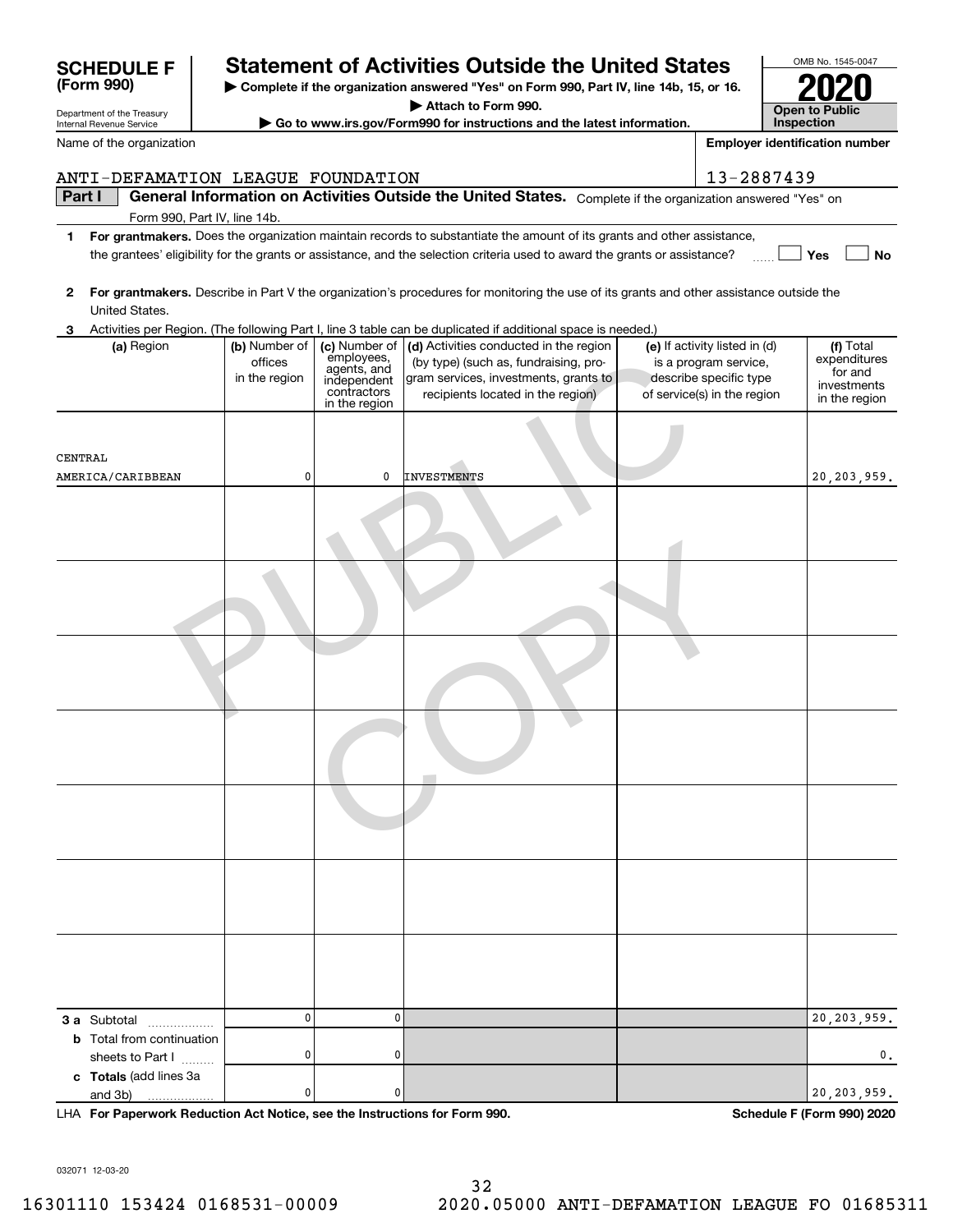#### Schedule F (Form 990) 2020 **ANTI-DEFAMATION LEAGUE FOUNDATION Page**

### Part II | Grants and Other Assistance to Organizations or Entities Outside the United States. Complete if the organization answered "Yes" on Form 990, Part IV, line 15, for any recipient who received more than \$5,000. Part II can be duplicated if additional space is needed.

| (a) Name of organization | (b) IRS code section<br>and EIN (if applicable) | (c) Region | (d) Purpose of<br>grant                                                                                                                                                                                                                                                      | (e) Amount<br>of cash grant | (f) Manner of<br>cash disbursement | (g) Amount of<br>noncash<br>assistance | (h) Description<br>of noncash<br>assistance | (i) Method of<br>valuation (book, FMV,<br>appraisal, other) |
|--------------------------|-------------------------------------------------|------------|------------------------------------------------------------------------------------------------------------------------------------------------------------------------------------------------------------------------------------------------------------------------------|-----------------------------|------------------------------------|----------------------------------------|---------------------------------------------|-------------------------------------------------------------|
|                          |                                                 |            |                                                                                                                                                                                                                                                                              |                             |                                    |                                        |                                             |                                                             |
|                          |                                                 |            |                                                                                                                                                                                                                                                                              |                             |                                    |                                        |                                             |                                                             |
|                          |                                                 |            |                                                                                                                                                                                                                                                                              |                             |                                    |                                        |                                             |                                                             |
|                          |                                                 |            |                                                                                                                                                                                                                                                                              |                             |                                    |                                        |                                             |                                                             |
|                          |                                                 |            |                                                                                                                                                                                                                                                                              |                             |                                    |                                        |                                             |                                                             |
|                          |                                                 |            |                                                                                                                                                                                                                                                                              |                             |                                    |                                        |                                             |                                                             |
|                          |                                                 |            |                                                                                                                                                                                                                                                                              |                             |                                    |                                        |                                             |                                                             |
|                          |                                                 |            |                                                                                                                                                                                                                                                                              |                             |                                    |                                        |                                             |                                                             |
|                          |                                                 |            |                                                                                                                                                                                                                                                                              |                             |                                    |                                        |                                             |                                                             |
|                          |                                                 |            |                                                                                                                                                                                                                                                                              |                             |                                    |                                        |                                             |                                                             |
|                          |                                                 |            |                                                                                                                                                                                                                                                                              |                             |                                    |                                        |                                             |                                                             |
| $\mathbf{2}$             |                                                 |            | Enter total number of recipient organizations listed above that are recognized as charities by the foreign country, recognized as a tax<br>exempt 501(c)(3) organization by the IRS, or for which the grantee or counsel has provided a section 501(c)(3) equivalency letter |                             |                                    |                                        |                                             |                                                             |
| 3                        |                                                 |            |                                                                                                                                                                                                                                                                              |                             |                                    |                                        |                                             |                                                             |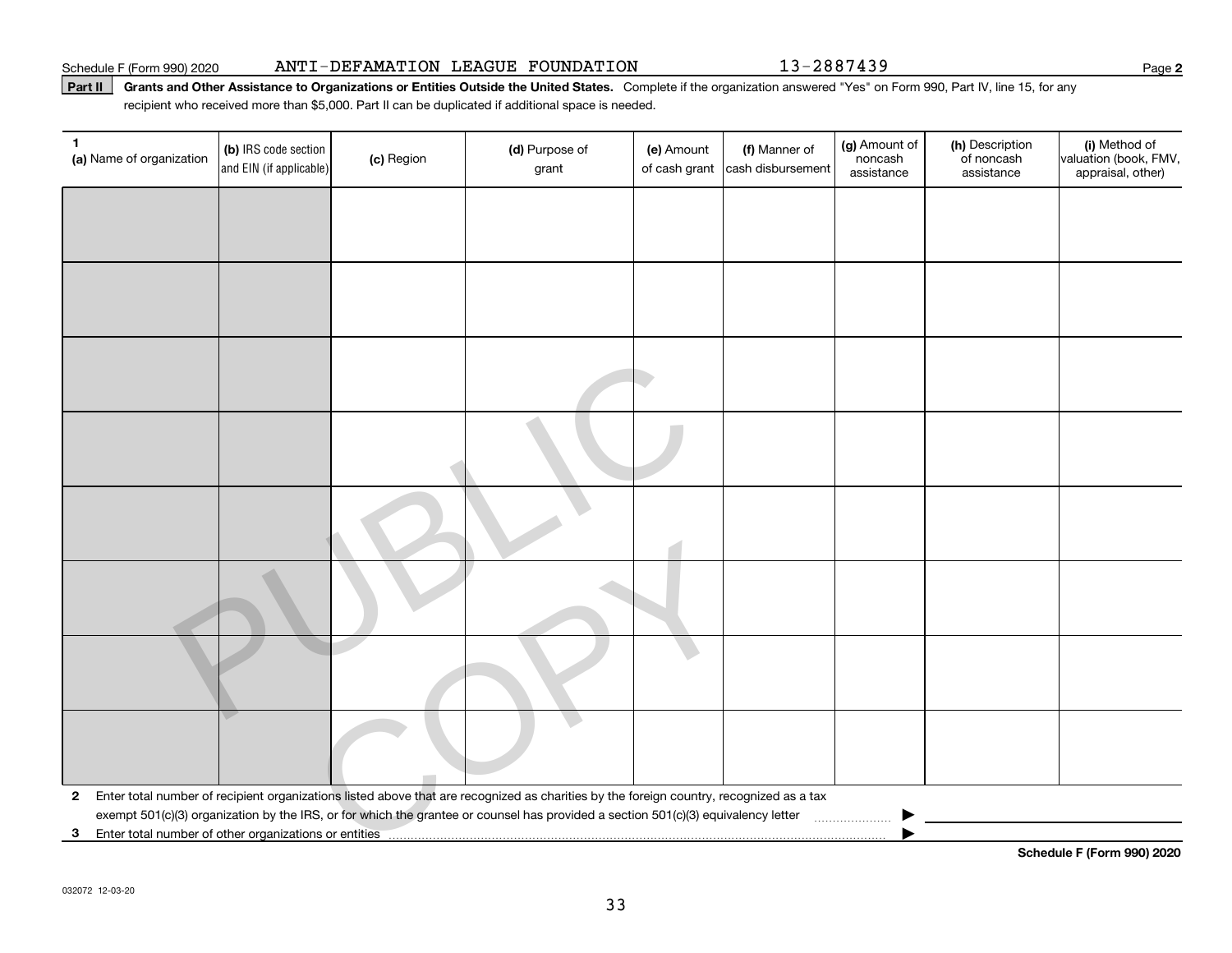$\overline{a}$ 

#### Part III Grants and Other Assistance to Individuals Outside the United States. Complete if the organization answered "Yes" on Form 990, Part IV, line 16. Part III can be duplicated if additional space is needed.

| Fait in call be duplicated if additional space is heeded. |            |                             |                             |                                    |                                        |                                          |                                                                |
|-----------------------------------------------------------|------------|-----------------------------|-----------------------------|------------------------------------|----------------------------------------|------------------------------------------|----------------------------------------------------------------|
| (a) Type of grant or assistance                           | (b) Region | (c) Number of<br>recipients | (d) Amount of<br>cash grant | (e) Manner of<br>cash disbursement | (f) Amount of<br>noncash<br>assistance | (g) Description of<br>noncash assistance | (h) Method of<br>valuation<br>(book, FMV,<br>appraisal, other) |
|                                                           |            |                             |                             |                                    |                                        |                                          |                                                                |
|                                                           |            |                             |                             |                                    |                                        |                                          |                                                                |
|                                                           |            |                             |                             |                                    |                                        |                                          |                                                                |
|                                                           |            |                             |                             |                                    |                                        |                                          |                                                                |
|                                                           |            |                             |                             |                                    |                                        |                                          |                                                                |
|                                                           |            |                             |                             |                                    |                                        |                                          |                                                                |
|                                                           |            |                             |                             |                                    |                                        |                                          |                                                                |
|                                                           |            |                             |                             |                                    |                                        |                                          |                                                                |
|                                                           |            |                             |                             |                                    |                                        |                                          |                                                                |
|                                                           |            |                             |                             |                                    |                                        |                                          |                                                                |
|                                                           |            |                             |                             |                                    |                                        |                                          | - - - - <i>- -</i>                                             |

**Schedule F (Form 990) 2020**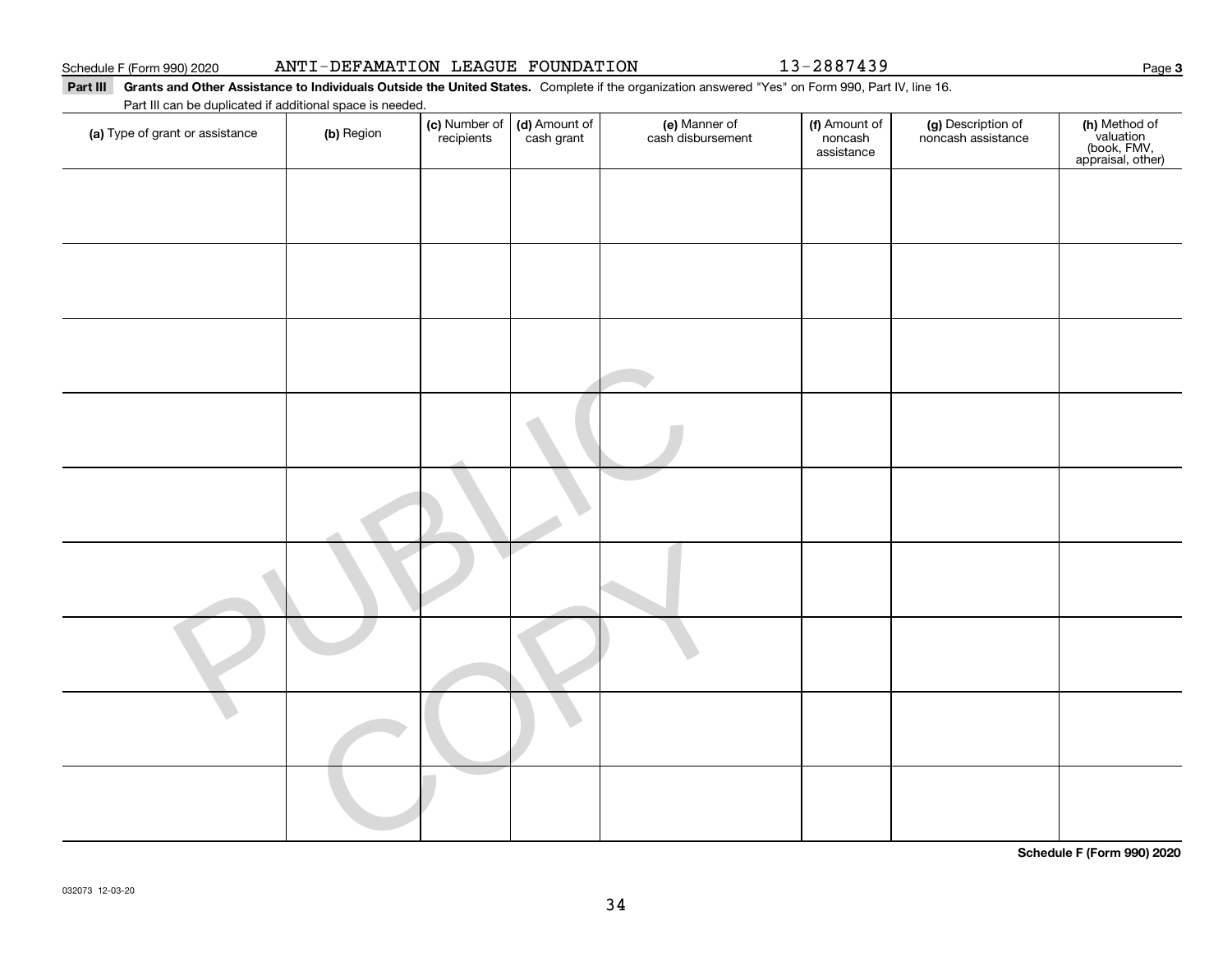### Schedule F (Form 990) 2020  $\,$  <code>ANTI-DEFAMATION</code>  $\,$  <code>LEAGUE FOUNDATION</code>  $\,$  <code>13-2887439</code>  $\,$  <code>Page</code> **Part IV Foreign Forms**

| 1            | Was the organization a U.S. transferor of property to a foreign corporation during the tax year? If "Yes."<br>the organization may be required to file Form 926, Return by a U.S. Transferor of Property to a Foreign<br>Corporation (see Instructions for Form 926) manufactured contract the control of the control of the control of   | $\boxed{\text{X}}$ Yes     | No                  |
|--------------|-------------------------------------------------------------------------------------------------------------------------------------------------------------------------------------------------------------------------------------------------------------------------------------------------------------------------------------------|----------------------------|---------------------|
| $\mathbf{2}$ | Did the organization have an interest in a foreign trust during the tax year? If "Yes." the organization may<br>be required to separately file Form 3520, Annual Return To Report Transactions With Foreign Trusts and<br>Receipt of Certain Foreign Gifts, and/or Form 3520-A, Annual Information Return of Foreign Trust With a         | <b>Yes</b>                 | $ \overline{X} $ No |
| 3            | Did the organization have an ownership interest in a foreign corporation during the tax year? If "Yes."<br>the organization may be required to file Form 5471, Information Return of U.S. Persons With Respect to                                                                                                                         | $\boxed{\text{X}}$ Yes     | No                  |
| 4            | Was the organization a direct or indirect shareholder of a passive foreign investment company or a<br>qualified electing fund during the tax year? If "Yes," the organization may be required to file Form 8621,<br>Information Return by a Shareholder of a Passive Foreign Investment Company or Qualified Electing                     | $\boxed{\text{X}}$ Yes     | <b>No</b>           |
| 5            | Did the organization have an ownership interest in a foreign partnership during the tax year? If "Yes."<br>the organization may be required to file Form 8865, Return of U.S. Persons With Respect to Certain<br>Foreign Partnerships (see Instructions for Form 8865) <i>manufacture content content content and content and content</i> | $\boxed{\text{X}}$ Yes     | No                  |
| 6            | Did the organization have any operations in or related to any boycotting countries during the tax year? If<br>"Yes," the organization may be required to separately file Form 5713, International Boycott Report (see<br>Instructions for Form 5713; don't file with Form 990) manufactured contains an according to the contact of the   | Yes                        | $ \overline{X} $ No |
|              |                                                                                                                                                                                                                                                                                                                                           | Schedule F (Form 990) 2020 |                     |
|              |                                                                                                                                                                                                                                                                                                                                           |                            |                     |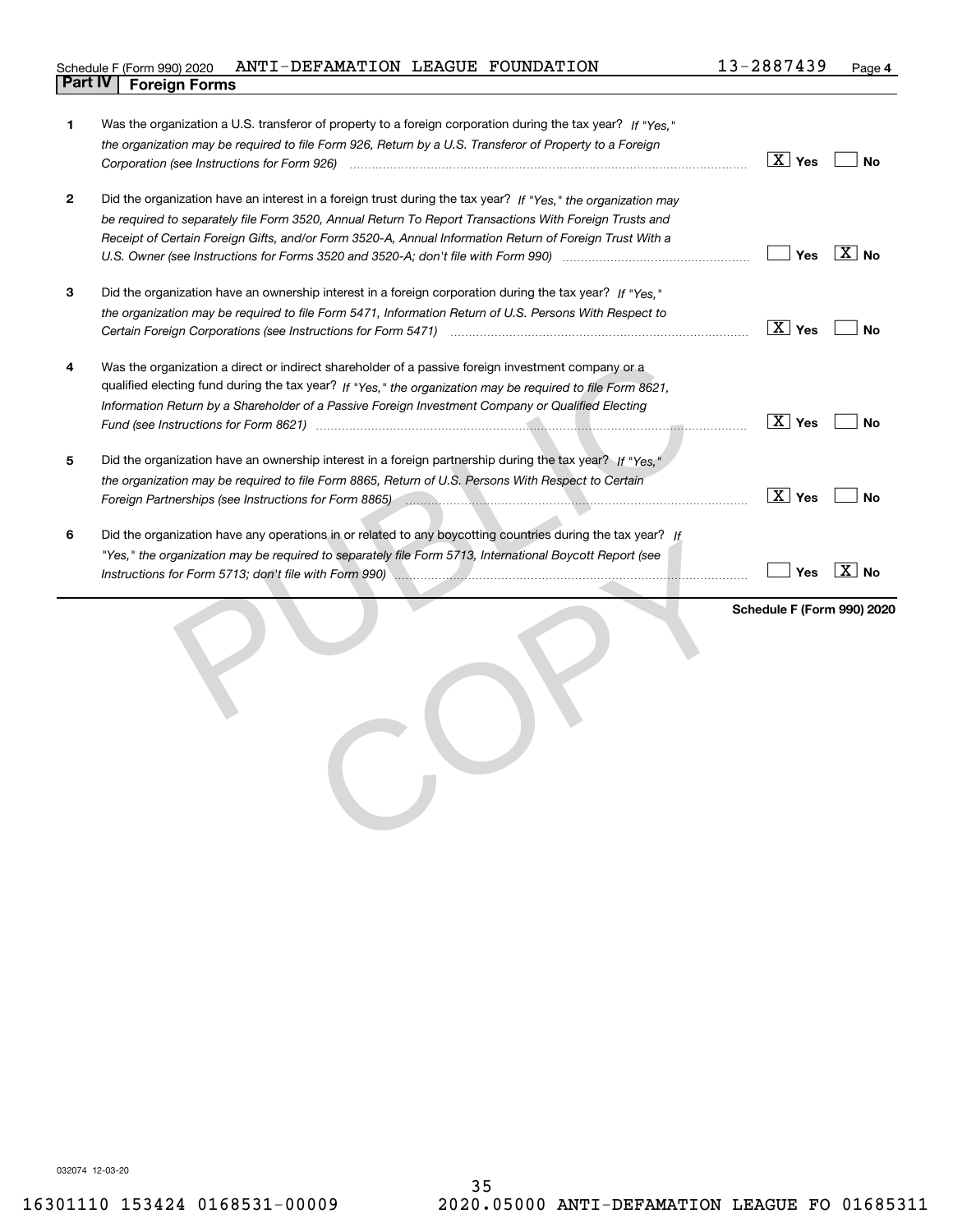| ANTI-DEFAMATION LEAGUE FOUNDATION<br>Schedule F (Form 990) 2020                                                                       | 13-2887439 | Page 5 |
|---------------------------------------------------------------------------------------------------------------------------------------|------------|--------|
| <b>Part V</b><br><b>Supplemental Information</b>                                                                                      |            |        |
| Provide the information required by Part I, line 2 (monitoring of funds); Part I, line 3, column (f) (accounting method; amounts of   |            |        |
| investments vs. expenditures per region); Part II, line 1 (accounting method); Part III (accounting method); and Part III, column (c) |            |        |
| (estimated number of recipients), as applicable. Also complete this part to provide any additional information. See instructions.     |            |        |
|                                                                                                                                       |            |        |
| PART IV:                                                                                                                              |            |        |
|                                                                                                                                       |            |        |
| THE ADLF OWNS SHARES OF INVESTMENT FUNDS IN THE CAYMAN ISLANDS AND IN                                                                 |            |        |
|                                                                                                                                       |            |        |
| THE BRITISH VIRGIN ISLANDS. ADLF INVESTS IN DOMESTIC AND FOREIGN                                                                      |            |        |
|                                                                                                                                       |            |        |
| INVESTMENT VEHICLES THAT MAY OWN AN INTEREST IN A FOREIGN CORPORATION,                                                                |            |        |
|                                                                                                                                       |            |        |
| PASSIVE FOREIGN INVESTMENT COMPANY, OR FOREIGN PARTNERSHIP.                                                                           |            |        |
|                                                                                                                                       |            |        |
| NEVERTHELESS, ADLF'S ACTIVITIES MAY NOT REACH THE THRESHOLDS REQUIRED                                                                 |            |        |
| FOR FILING THE FORMS 926, 5471, 8621 OR 8865. TO THE EXTENT SUCH A FORM                                                               |            |        |
|                                                                                                                                       |            |        |
| WAS COMPLETED, IT HAS BEEN FILED WITH ADLF'S FORM 990-T.                                                                              |            |        |
|                                                                                                                                       |            |        |
|                                                                                                                                       |            |        |
|                                                                                                                                       |            |        |
|                                                                                                                                       |            |        |
|                                                                                                                                       |            |        |
|                                                                                                                                       |            |        |
|                                                                                                                                       |            |        |
|                                                                                                                                       |            |        |
|                                                                                                                                       |            |        |
|                                                                                                                                       |            |        |
|                                                                                                                                       |            |        |
|                                                                                                                                       |            |        |
|                                                                                                                                       |            |        |
|                                                                                                                                       |            |        |
|                                                                                                                                       |            |        |
|                                                                                                                                       |            |        |
|                                                                                                                                       |            |        |
|                                                                                                                                       |            |        |
|                                                                                                                                       |            |        |
|                                                                                                                                       |            |        |
|                                                                                                                                       |            |        |
|                                                                                                                                       |            |        |
|                                                                                                                                       |            |        |
|                                                                                                                                       |            |        |
|                                                                                                                                       |            |        |
|                                                                                                                                       |            |        |
|                                                                                                                                       |            |        |
|                                                                                                                                       |            |        |
|                                                                                                                                       |            |        |
|                                                                                                                                       |            |        |
|                                                                                                                                       |            |        |
|                                                                                                                                       |            |        |
|                                                                                                                                       |            |        |
|                                                                                                                                       |            |        |
|                                                                                                                                       |            |        |
|                                                                                                                                       |            |        |

032075 12-03-20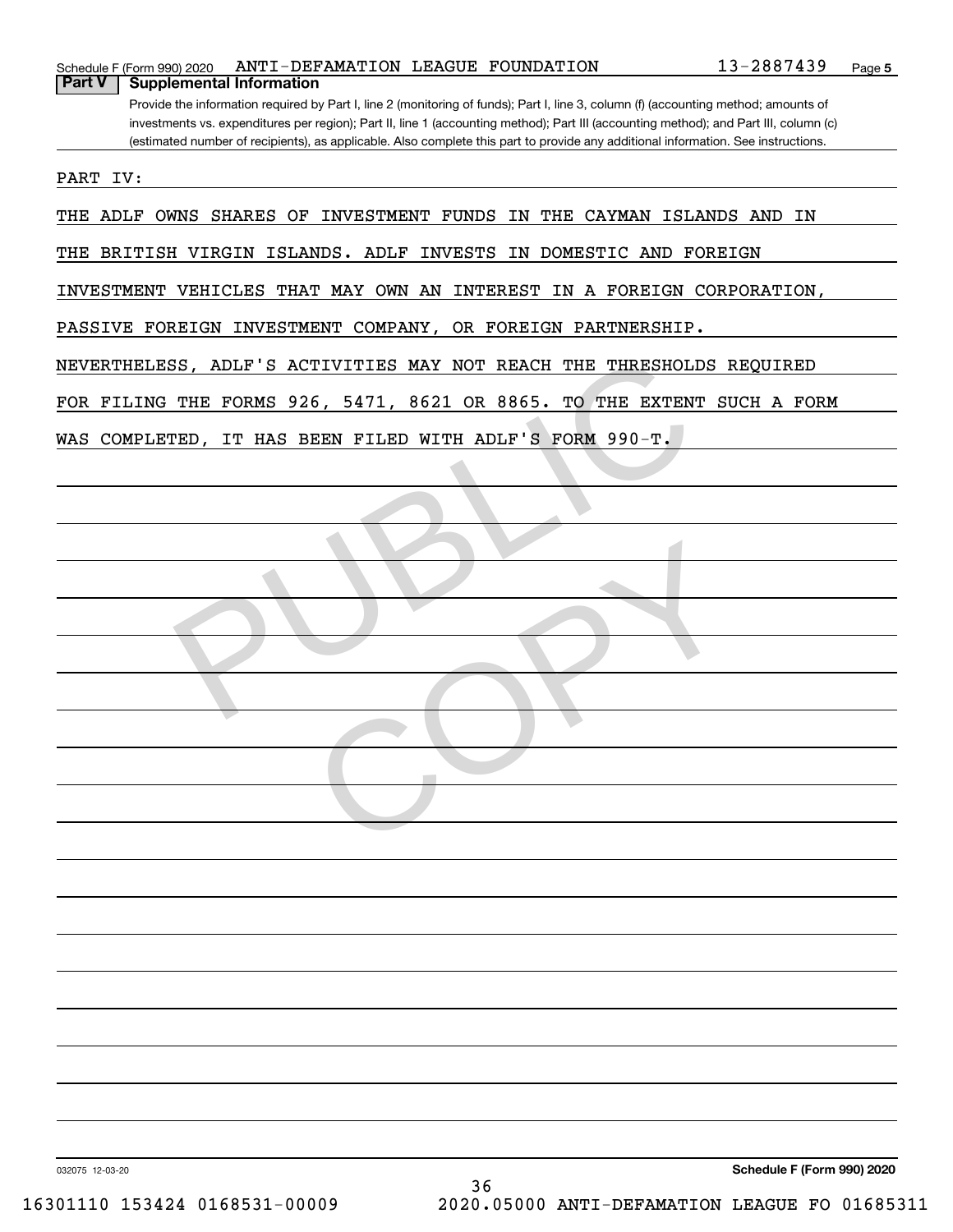| <b>SCHEDULE I</b><br>(Form 990)                                                                                                                                                | <b>Grants and Other Assistance to Organizations,</b><br>Governments, and Individuals in the United States |                                                                                  |                             |                                         |                                               |                                          |                                                     |  |  |  |
|--------------------------------------------------------------------------------------------------------------------------------------------------------------------------------|-----------------------------------------------------------------------------------------------------------|----------------------------------------------------------------------------------|-----------------------------|-----------------------------------------|-----------------------------------------------|------------------------------------------|-----------------------------------------------------|--|--|--|
|                                                                                                                                                                                |                                                                                                           | Complete if the organization answered "Yes" on Form 990, Part IV, line 21 or 22. |                             |                                         |                                               |                                          | 2020                                                |  |  |  |
| Department of the Treasury                                                                                                                                                     |                                                                                                           |                                                                                  | Attach to Form 990.         |                                         |                                               |                                          | <b>Open to Public</b>                               |  |  |  |
| Internal Revenue Service                                                                                                                                                       | Go to www.irs.gov/Form990 for the latest information.                                                     |                                                                                  |                             |                                         |                                               |                                          |                                                     |  |  |  |
| Name of the organization                                                                                                                                                       |                                                                                                           | ANTI-DEFAMATION LEAGUE FOUNDATION                                                |                             |                                         |                                               |                                          | <b>Employer identification number</b><br>13-2887439 |  |  |  |
| Part I<br><b>General Information on Grants and Assistance</b>                                                                                                                  |                                                                                                           |                                                                                  |                             |                                         |                                               |                                          |                                                     |  |  |  |
| Does the organization maintain records to substantiate the amount of the grants or assistance, the grantees' eligibility for the grants or assistance, and the selection<br>1. |                                                                                                           |                                                                                  |                             |                                         |                                               |                                          | $\boxed{\text{X}}$ Yes<br>  No                      |  |  |  |
| Describe in Part IV the organization's procedures for monitoring the use of grant funds in the United States.<br>$\mathbf{2}$                                                  |                                                                                                           |                                                                                  |                             |                                         |                                               |                                          |                                                     |  |  |  |
| Part II<br>Grants and Other Assistance to Domestic Organizations and Domestic Governments. Complete if the organization answered "Yes" on Form 990, Part IV, line 21, for any  |                                                                                                           |                                                                                  |                             |                                         |                                               |                                          |                                                     |  |  |  |
| recipient that received more than \$5,000. Part II can be duplicated if additional space is needed.                                                                            |                                                                                                           |                                                                                  |                             |                                         | (f) Method of                                 |                                          |                                                     |  |  |  |
| 1 (a) Name and address of organization<br>or government                                                                                                                        | $(b)$ EIN                                                                                                 | (c) IRC section<br>(if applicable)                                               | (d) Amount of<br>cash grant | (e) Amount of<br>non-cash<br>assistance | valuation (book,<br>FMV, appraisal,<br>other) | (g) Description of<br>noncash assistance | (h) Purpose of grant<br>or assistance               |  |  |  |
| ISRAEL SCHOLARSHIP EDUCATION FUND                                                                                                                                              |                                                                                                           |                                                                                  |                             |                                         |                                               |                                          |                                                     |  |  |  |
| 520 EIGHTH AVENUE, 4TH FLOOR                                                                                                                                                   | $13 - 2909430$ 501(C)(3)                                                                                  |                                                                                  |                             | $\mathbf{0}$                            |                                               |                                          | GENERAL PURPOSES                                    |  |  |  |
| NEW YORK, NY 10018                                                                                                                                                             |                                                                                                           |                                                                                  | 12,157.                     |                                         |                                               |                                          |                                                     |  |  |  |
| AMERICAN FRIENDS OF THE UNIVERSITY<br>OF HAIFA - 80 BROAD STREET, SUITE                                                                                                        |                                                                                                           |                                                                                  |                             |                                         |                                               |                                          |                                                     |  |  |  |
| 2102 - NEW YORK, NY 10004                                                                                                                                                      | $13 - 6220819$ 501(C)(3)                                                                                  |                                                                                  | 50,000                      | $\mathbf{0}$                            |                                               |                                          | GENERAL PURPOSES                                    |  |  |  |
| ANTI-DEFAMATION LEAGUE<br>605 THIRD AVENUE                                                                                                                                     | $13 - 1818723$ 501(C)(3)                                                                                  |                                                                                  |                             | $\mathbf{0}$                            |                                               |                                          | GENERAL PURPOSES                                    |  |  |  |
| NEW YORK, NY 10158                                                                                                                                                             |                                                                                                           |                                                                                  | 7,208,303.                  |                                         |                                               |                                          |                                                     |  |  |  |
| ANTI-DEFAMATION LEAGUE<br>605 THIRD AVENUE                                                                                                                                     |                                                                                                           |                                                                                  |                             |                                         |                                               |                                          |                                                     |  |  |  |
| NEW YORK, NY 10158                                                                                                                                                             | $13 - 1818723$ 501(C)(3)                                                                                  |                                                                                  | 4,672,684                   | $\mathbf{0}$                            |                                               |                                          | GOOD PROGRAM                                        |  |  |  |
|                                                                                                                                                                                |                                                                                                           |                                                                                  |                             |                                         |                                               |                                          |                                                     |  |  |  |
|                                                                                                                                                                                |                                                                                                           |                                                                                  |                             |                                         |                                               |                                          |                                                     |  |  |  |
| Enter total number of section 501(c)(3) and government organizations listed in the line 1 table<br>2                                                                           |                                                                                                           |                                                                                  |                             |                                         |                                               |                                          | 3.                                                  |  |  |  |
| З.                                                                                                                                                                             |                                                                                                           |                                                                                  |                             |                                         |                                               |                                          |                                                     |  |  |  |

**For Paperwork Reduction Act Notice, see the Instructions for Form 990. Schedule I (Form 990) 2020** LHA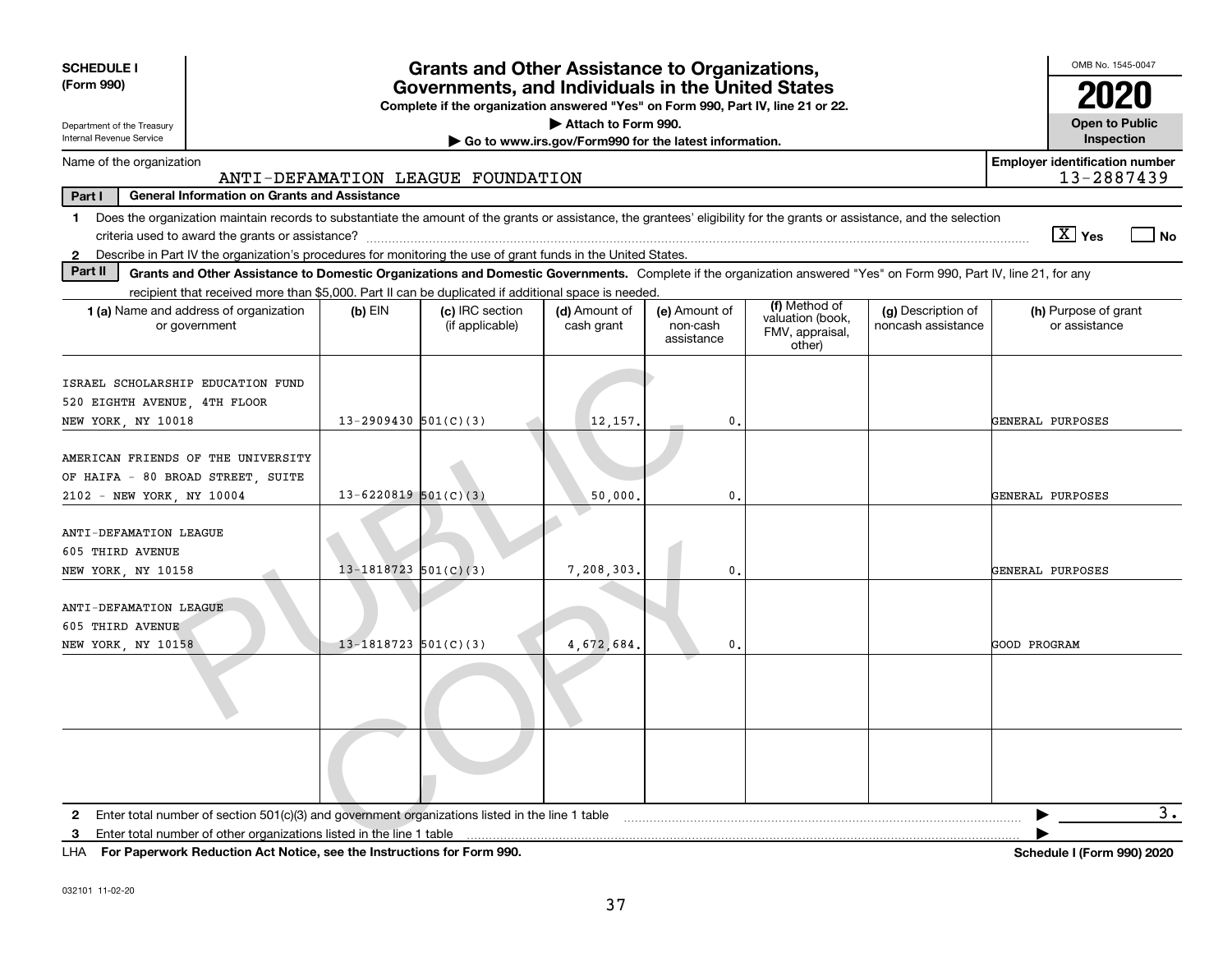#### Schedule I (Form 990) 2020 ANTI-DEFAMATION LEAGUE FOUNDATION Page

**Part III | Grants and Other Assistance to Domestic Individuals. Complete if the organization answered "Yes" on Form 990, Part IV, line 22.** 

(a) Type of grant or assistance **Audity Commet Audio Commet Commet Commet Commet Commet Commet Commet Commet Comme** Part III can be duplicated if additional space is needed. (e) Method of valuation (book, FMV, appraisal, other) recipients(c) Amount of cash grant (d) Amount of noncash assistance **(f)** Description of noncash assistance Mental Information. Provide the information required in Part I, line 2, Part III, column (b); and any on NE 2 :<br>
RE OF THE GRANTS/AWARDS TO ADL LISTED IN PART II IS<br>
ORE THE ACTUAL RECEIPT OF THE FINANCIAL AWARD. THE<br>
AND

Part IV | Supplemental Information. Provide the information required in Part I, line 2; Part III, column (b); and any other additional information.

PART I, LINE 2:

THE PURPOSE OF THE GRANTS/AWARDS TO ADL LISTED IN PART II IS ACCOMPLISHED

BY ADL BEFORE THE ACTUAL RECEIPT OF THE FINANCIAL AWARD. THUS, IT IS NOT NTS/AWARDS TO ADL LISTED IN PART II IS AND ANY CONSIDERATION IN THE PERIMANCIAL AWARD. THUS ALL RECEIPT OF THE FINANCIAL AWARD. THUS NDATION DOES NOT HAVE PROCEDURES, TO MONATION DOES NOT HAVE PROCEDURES, TO MONATION ENSUR

NECESSARY, AND ADL FOUNDATION DOES NOT HAVE PROCEDURES, TO MONITOR THE USE

OF THESE FUNDS. THE REMAINING AWARDS LISTED IN PART II WERE DISTRIBUTED

FROM DONOR ADVISED FUNDS. AS SUCH, THE DONORS SELECTED THE RECIPIENT OF

EACH AWARD. ADL FOUNDATION ENSURES THAT THE RECIPIENT ORGANIZATIONS QUALIFY

FOR THE AWARDS ACCORDING TO IRS REGULATION REGARDING NON-TAXABLE

#### DISTRIBUTIONS AND HAS FINAL CONTROL OF WHETHER TO MAKE THE ADVISED GRANT.

**2**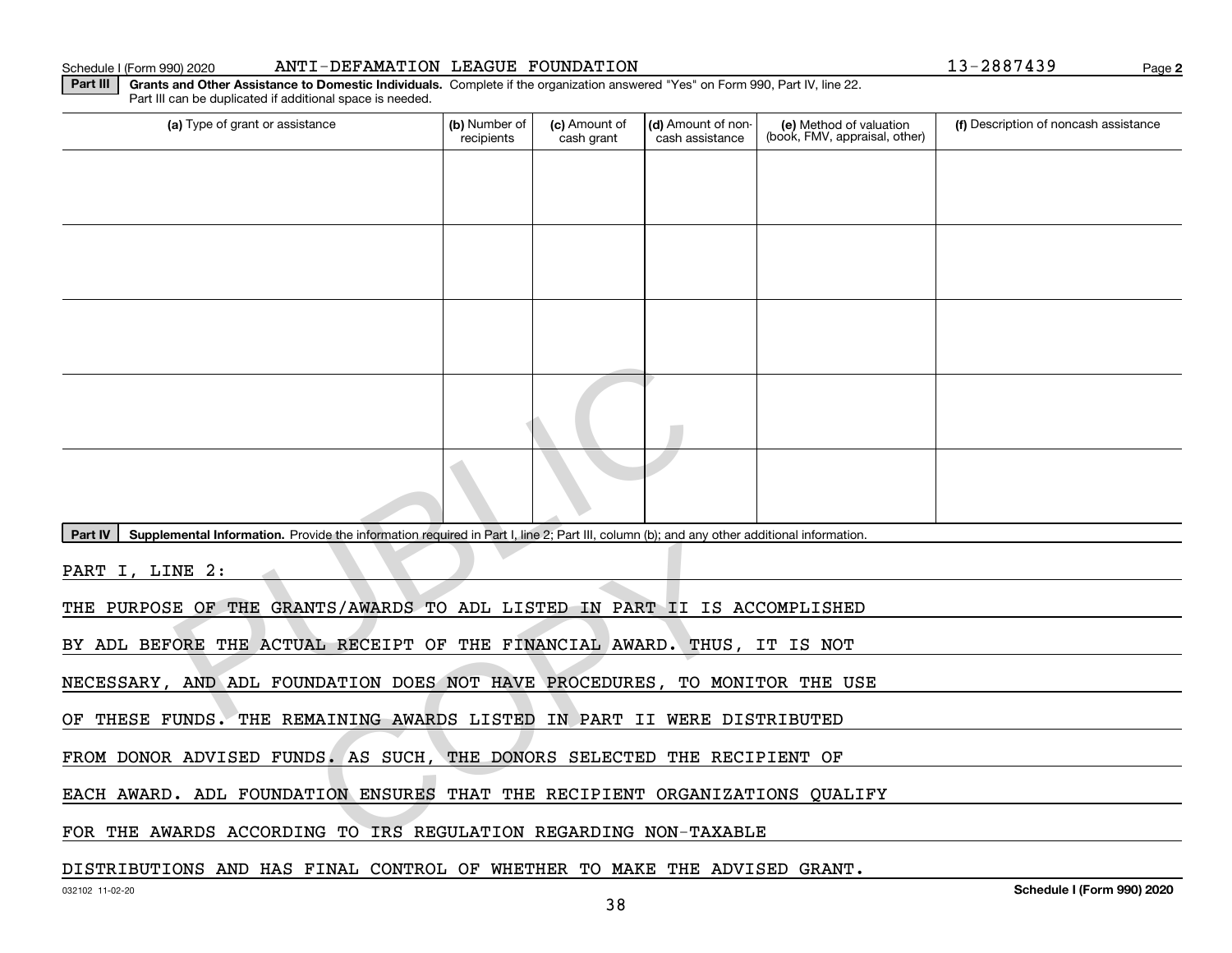|    | <b>SCHEDULE J</b>                                      | <b>Compensation Information</b>                                                                                                  |                                       | OMB No. 1545-0047          |            |                            |
|----|--------------------------------------------------------|----------------------------------------------------------------------------------------------------------------------------------|---------------------------------------|----------------------------|------------|----------------------------|
|    | (Form 990)                                             | For certain Officers, Directors, Trustees, Key Employees, and Highest                                                            |                                       |                            |            |                            |
|    |                                                        | <b>Compensated Employees</b>                                                                                                     |                                       |                            |            |                            |
|    |                                                        | Complete if the organization answered "Yes" on Form 990, Part IV, line 23.<br>Attach to Form 990.                                |                                       | <b>Open to Public</b>      |            |                            |
|    | Department of the Treasury<br>Internal Revenue Service | Go to www.irs.gov/Form990 for instructions and the latest information.                                                           |                                       | Inspection                 |            |                            |
|    | Name of the organization                               |                                                                                                                                  | <b>Employer identification number</b> |                            |            |                            |
|    |                                                        | ANTI-DEFAMATION LEAGUE FOUNDATION                                                                                                |                                       | 13-2887439                 |            |                            |
|    | Part I                                                 | <b>Questions Regarding Compensation</b>                                                                                          |                                       |                            |            |                            |
|    |                                                        |                                                                                                                                  |                                       |                            | <b>Yes</b> | No                         |
|    |                                                        | <b>1a</b> Check the appropriate box(es) if the organization provided any of the following to or for a person listed on Form 990, |                                       |                            |            |                            |
|    |                                                        | Part VII, Section A, line 1a. Complete Part III to provide any relevant information regarding these items.                       |                                       |                            |            |                            |
|    | $X$   First-class or charter travel                    | Housing allowance or residence for personal use                                                                                  |                                       |                            |            |                            |
|    | $X$ Travel for companions                              | Payments for business use of personal residence                                                                                  |                                       |                            |            |                            |
|    |                                                        | Health or social club dues or initiation fees<br>Tax indemnification and gross-up payments                                       |                                       |                            |            |                            |
|    |                                                        | Discretionary spending account<br>Personal services (such as maid, chauffeur, chef)                                              |                                       |                            |            |                            |
|    |                                                        |                                                                                                                                  |                                       |                            |            |                            |
|    |                                                        | <b>b</b> If any of the boxes on line 1a are checked, did the organization follow a written policy regarding payment or           |                                       |                            |            |                            |
|    |                                                        | reimbursement or provision of all of the expenses described above? If "No," complete Part III to explain                         |                                       | 1b                         | х          |                            |
| 2  |                                                        | Did the organization require substantiation prior to reimbursing or allowing expenses incurred by all directors,                 |                                       |                            |            |                            |
|    |                                                        |                                                                                                                                  |                                       | $\mathbf{2}$               | X          |                            |
|    |                                                        |                                                                                                                                  |                                       |                            |            |                            |
| з  |                                                        | Indicate which, if any, of the following the organization used to establish the compensation of the organization's               |                                       |                            |            |                            |
|    |                                                        | CEO/Executive Director. Check all that apply. Do not check any boxes for methods used by a related organization to               |                                       |                            |            |                            |
|    |                                                        | establish compensation of the CEO/Executive Director, but explain in Part III.                                                   |                                       |                            |            |                            |
|    | $\boxed{\textbf{X}}$ Compensation committee            | Written employment contract                                                                                                      |                                       |                            |            |                            |
|    |                                                        | X <br>$ \mathbf{X} $ Independent compensation consultant<br>Compensation survey or study                                         |                                       |                            |            |                            |
|    | $\boxed{\text{X}}$ Form 990 of other organizations     | $\overline{X}$ Approval by the board or compensation committee                                                                   |                                       |                            |            |                            |
|    |                                                        |                                                                                                                                  |                                       |                            |            |                            |
|    |                                                        | During the year, did any person listed on Form 990, Part VII, Section A, line 1a, with respect to the filing                     |                                       |                            |            |                            |
|    | organization or a related organization:                |                                                                                                                                  |                                       |                            |            |                            |
|    |                                                        | Receive a severance payment or change-of-control payment?                                                                        |                                       | 4a                         | х          |                            |
|    |                                                        | Participate in or receive payment from a supplemental nonqualified retirement plan?                                              |                                       | 4b                         |            | х<br>$\overline{\text{x}}$ |
|    |                                                        | Participate in or receive payment from an equity-based compensation arrangement?                                                 |                                       | 4c                         |            |                            |
|    |                                                        | If "Yes" to any of lines 4a-c, list the persons and provide the applicable amounts for each item in Part III.                    |                                       |                            |            |                            |
|    |                                                        |                                                                                                                                  |                                       |                            |            |                            |
|    |                                                        | Only section 501(c)(3), 501(c)(4), and 501(c)(29) organizations must complete lines 5-9.                                         |                                       |                            |            |                            |
| 5. |                                                        | For persons listed on Form 990, Part VII, Section A, line 1a, did the organization pay or accrue any compensation                |                                       |                            |            |                            |
|    | contingent on the revenues of:                         | a The organization? <b>Example 20</b> in the organization?                                                                       |                                       | 5a                         |            | <u>x</u>                   |
|    |                                                        |                                                                                                                                  |                                       | 5b                         |            | $\overline{\mathbf{x}}$    |
|    |                                                        | If "Yes" on line 5a or 5b, describe in Part III.                                                                                 |                                       |                            |            |                            |
| 6. |                                                        | For persons listed on Form 990, Part VII, Section A, line 1a, did the organization pay or accrue any compensation                |                                       |                            |            |                            |
|    | contingent on the net earnings of:                     |                                                                                                                                  |                                       |                            |            |                            |
|    |                                                        |                                                                                                                                  |                                       | 6a                         |            | <u>x</u>                   |
|    |                                                        |                                                                                                                                  |                                       | 6b                         |            | $\overline{\mathbf{x}}$    |
|    |                                                        | If "Yes" on line 6a or 6b, describe in Part III.                                                                                 |                                       |                            |            |                            |
|    |                                                        | 7 For persons listed on Form 990, Part VII, Section A, line 1a, did the organization provide any nonfixed payments               |                                       |                            |            |                            |
|    |                                                        |                                                                                                                                  |                                       | $\overline{7}$             | х          |                            |
| 8  |                                                        | Were any amounts reported on Form 990, Part VII, paid or accrued pursuant to a contract that was subject to the                  |                                       |                            |            |                            |
|    |                                                        | initial contract exception described in Regulations section 53.4958-4(a)(3)? If "Yes," describe in Part III                      |                                       | 8                          |            | х                          |
| 9  |                                                        | If "Yes" on line 8, did the organization also follow the rebuttable presumption procedure described in                           |                                       |                            |            |                            |
|    |                                                        |                                                                                                                                  |                                       | 9                          |            |                            |
|    |                                                        | LHA For Paperwork Reduction Act Notice, see the Instructions for Form 990.                                                       |                                       | Schedule J (Form 990) 2020 |            |                            |

032111 12-07-20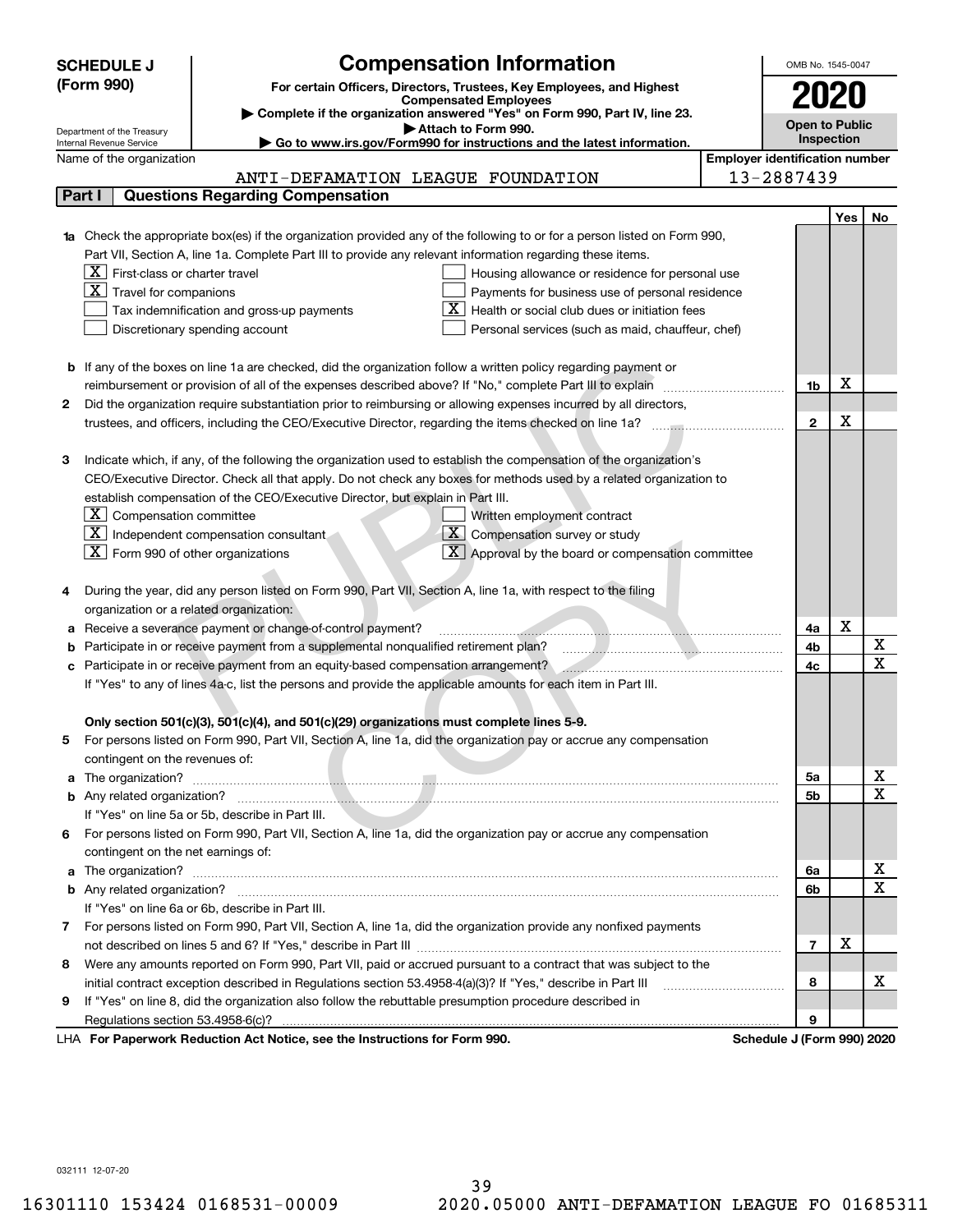| 14.IL |  |  |  |  |
|-------|--|--|--|--|
| (i)   |  |  |  |  |
| (ii)  |  |  |  |  |
| (i)   |  |  |  |  |
| (ii)  |  |  |  |  |
| (i)   |  |  |  |  |
| (i)   |  |  |  |  |
| (i)   |  |  |  |  |
| (iii) |  |  |  |  |
| (i)   |  |  |  |  |
| (i)   |  |  |  |  |

ANTI-DEFAMATION LEAGUE FOUNDATION

# **Part II Officers, Directors, Trustees, Key Employees, and Highest Compensated Employees.**  Schedule J (Form 990) 2020 Page Use duplicate copies if additional space is needed.

For each individual whose compensation must be reported on Schedule J, report compensation from the organization on row (i) and from related organizations, described in the instructions, on row (ii). Do not list any individuals that aren't listed on Form 990, Part VII.

**Note:**  The sum of columns (B)(i)-(iii) for each listed individual must equal the total amount of Form 990, Part VII, Section A, line 1a, applicable column (D) and (E) amounts for that individual.

|                                       |       |              | <b>(B)</b> Breakdown of W-2 and/or 1099-MISC compensation |              | (C) Retirement and             | (D) Nontaxable        | <b>(E)</b> Total of columns | (F) Compensation<br>in column (B) |  |
|---------------------------------------|-------|--------------|-----------------------------------------------------------|--------------|--------------------------------|-----------------------|-----------------------------|-----------------------------------|--|
|                                       |       | (i) Base     | (ii) Bonus &                                              | (iii) Other  | other deferred<br>compensation | benefits              | $(B)(i)-(D)$                | reported as deferred              |  |
| (A) Name and Title                    |       | compensation | incentive                                                 | reportable   |                                |                       |                             | on prior Form 990                 |  |
|                                       |       |              | compensation                                              | compensation |                                |                       |                             |                                   |  |
| (1) JONATHAN A. GREENBLATT            | (i)   | 305,598.     | 120,450.                                                  | 27,448.      | 3,282.                         | $\overline{17, 412.}$ | 474,190.                    | 0.                                |  |
| <b>TRUSTEE</b>                        | (ii)  | 305,598.     | 120,450.                                                  | 27,448.      | 3,282.                         | 17,412.               | 474,190.                    | 0.                                |  |
| (2) FREDERIC L. BLOCH                 | (i)   | 54, 517.     | 13,500.                                                   | 2,137.       | 420.                           | 2,595.                | 73, 169.                    | 0.                                |  |
| <b>TRUSTEE</b>                        | (iii) | 308,933.     | 76,500.                                                   | 12,107.      | 2,380.                         | 14,700.               | 414,620.                    | 0.                                |  |
| AMANDA F. SUSSKIND - REGIONAL<br>(3)  | (i)   | 22,503.      | 0.                                                        | 41,255.      | 448.                           | 1,598.                | 65,804.                     | 0.                                |  |
| DIRECTOR (ADL) (THRU 7/2020)          | (ii)  | 127,516.     | 0.                                                        | 233,779.     | 2,541.                         | 9,056.                | 372,892.                    | 0.                                |  |
| BETH M. KATZNELSON - DIR., NAT<br>(4) | (i)   | 17,456.      | $\mathbf 0$ .                                             | 31,190.      | 240.                           | 4,702.                | 53,588.                     | 0.                                |  |
| PARTNERSHIPS (ADL) (THRU 9/2020)      | (ii)  | 98,919.      | 0.                                                        | 176, 740.    | 1,360.                         | 26,643.               | 303,662.                    | $0$ .                             |  |
| ANAT KENDAL<br>(5)                    | (i)   | 37,646.      | 2,250.                                                    | 723.         | 0.                             | 6,128.                | 46,747.                     | $0$ .                             |  |
| ASST TREASURER, EXEC. DIRECTOR        | (iii) | 213, 326.    | 12,750.                                                   | 4,098.       | 0.                             | 34,725.               | 264,899.                    | $\overline{0}$ .                  |  |
| STEVEN C. SHEINBERG<br>(6)            | (i)   | 35,831.      | 3,300.                                                    | 372.         | 380.                           | 6,415.                | 46,298.                     | 0.                                |  |
| ASSISTANT SECRETARY                   | (iii) | 203,040.     | 18,700.                                                   | 2,112.       | 2,151.                         | 36, 340.              | 262,343.                    | 0.                                |  |
| (7) ROBERT O. TRESTAN                 | (i)   | 38,976.      | 0.                                                        | 38.          | 359.                           | 6, 525.               | 45,898.                     | 0.                                |  |
| VP, WESTERN DIVISION (ADL)            | (ii)  | 220,865.     | $\overline{0}$ .                                          | 216.         | 2,033.                         | 36,978.               | 260,092.                    | $\overline{0}$ .                  |  |
| (8) SETH BRYSK                        | (i)   | 37,001.      | 634.                                                      | 22.          | 363.                           | 6,316.                | 44,336.                     | 0.                                |  |
| REGIONAL DIRECTOR (ADL)               | (ii)  | 209,671.     | 3,595.                                                    | 121.         | 2,061.                         | 35,788.               | 251,236.                    | $\overline{0}$ .                  |  |
| (9) BETH A. NATHANSON                 | (i)   | 38,245.      | 1,500.                                                    | 40.          | $\overline{503}$ .             | 2, 244.               | 42,532.                     | $\overline{0}$ .                  |  |
| VP, STRATEGIC PARTNERHIPS (ADL)       | (ii)  | 216,721.     | 8,500.                                                    | 228.         | 2,851.                         | 12,718.               | 241,018.                    | $\overline{0}$ .                  |  |
| (10) ABRAHAM H. FOXMAN                | (i)   | 0.           | 0.                                                        | 0.           | 0.                             | 0.                    | 0.                          | 0.                                |  |
| NATIONAL DIR. EMERITUS (ADL)          | (ii)  | 0.           | 0.                                                        | 81,275.      | О.                             | 0.                    | 81,275.                     | 0.                                |  |
|                                       | (i)   |              |                                                           |              |                                |                       |                             |                                   |  |
|                                       | (ii)  |              |                                                           |              |                                |                       |                             |                                   |  |
|                                       | (i)   |              |                                                           |              |                                |                       |                             |                                   |  |
|                                       | (iii) |              |                                                           |              |                                |                       |                             |                                   |  |
|                                       | (i)   |              |                                                           |              |                                |                       |                             |                                   |  |
|                                       | (ii)  |              |                                                           |              |                                |                       |                             |                                   |  |
|                                       | (i)   |              |                                                           |              |                                |                       |                             |                                   |  |
|                                       | (ii)  |              |                                                           |              |                                |                       |                             |                                   |  |
|                                       | (i)   |              |                                                           |              |                                |                       |                             |                                   |  |
|                                       | (i)   |              |                                                           |              |                                |                       |                             |                                   |  |
|                                       | (i)   |              |                                                           |              |                                |                       |                             |                                   |  |
|                                       | (iii) |              |                                                           |              |                                |                       |                             |                                   |  |

**2**

13-2887439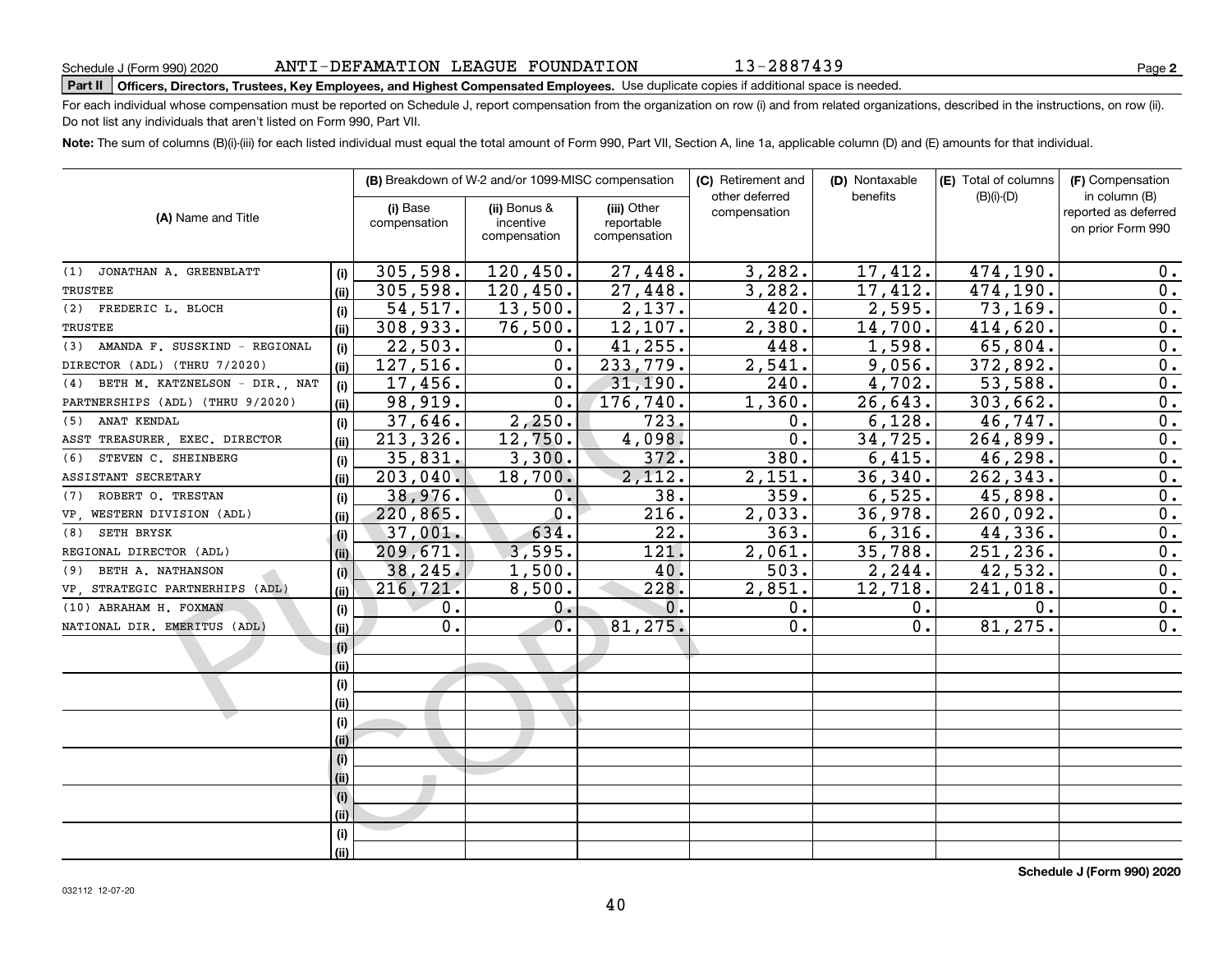#### **Part III Supplemental Information**

Schedule J (Form 990) 2020 ANTI-DEFAMATION LEAGUE FOUNDATION 41 D. 13 - 2887439<br>Part III Supplemental Information<br>Provide the information, explanation, or descriptions required for Part I. lines 1a, 1b, 3, 4a, 4b, 4c, 5a,

#### PART I, LINE 1A:

TRAVEL REIMBURSEMENT POLICY - ADL HAS A WRITTEN POLICY REGARDING TRAVEL

REIMBURSEMENT IN ACCORDANCE WITH RULES FOR AN ACCOUNTABLE PLAN. THE ADL

NATIONAL CHAIR REVIEWS A PERIODIC SUMMARY OF THE ADL FOUNDATION TRUSTEE/ADL

CEO/NATIONAL DIRECTOR'S EXPENSE REPORTS. IN ADDITION, ALL TRAVEL COSTS

RELATED TO COMPANIONS, ONCE APPROVED, ARE FULLY TAXABLE.

HEALTH REIMBURSEMENT - ADL PROVIDES REIMBURSEMENT TO JONATHAN GREENBLATT,

TRUSTEE, FOR GYM MEMBERSHIP FEES WHICH ARE TAXABLE AND REPORTED IN HIS W-2. MBURSEMENT - ADL PROVIDES REIMBURSEMENT TO JONATHAND CR GYM MEMBERSHIP FEES WHICH ARE TAXABLE AND REPORTED ASSEMBLE AND ANANDA F. SUSSKIND RECEIVED A SEVERANCE PATHENTS ARE DISCLOSED IN PART II, COLUMN (B) (III).

PART I, LINE 4A:

BETH M. KATZNELSON AND AMANDA F. SUSSKIND RECEIVED A SEVERANCE PAYMENT IN AMANDA F. SUSSKIND RECEIVED A SEVERANCI<br>ESE SEVERANCE PAYMENTS ARE DISCLOSED IN<br>OLUMN (B)(III).<br>BONUS PAYMENT WAS MADE TO INDIVIDUALS I<br>ARE REPORTED IN COLUMN (B)(II). NON-FII<br>TS FROM THE FILING ORGANIZATION AND THE

CALENDAR YEAR 2020. THESE SEVERANCE PAYMENTS ARE DISCLOSED IN FORM 990,

SCHEDULE J, PART II, COLUMN (B)(III).

PART I, LINE 7:

A ONE-TIME PERFORMANCE BONUS PAYMENT WAS MADE TO INDIVIDUALS MEETING

CERTAIN METRICS. THESE ARE REPORTED IN COLUMN (B)(II). NON-FIXED PAYMENTS

ARE THE COMBINED AMOUNTS FROM THE FILING ORGANIZATION AND THE RELATED

**Schedule J (Form 990) 2020**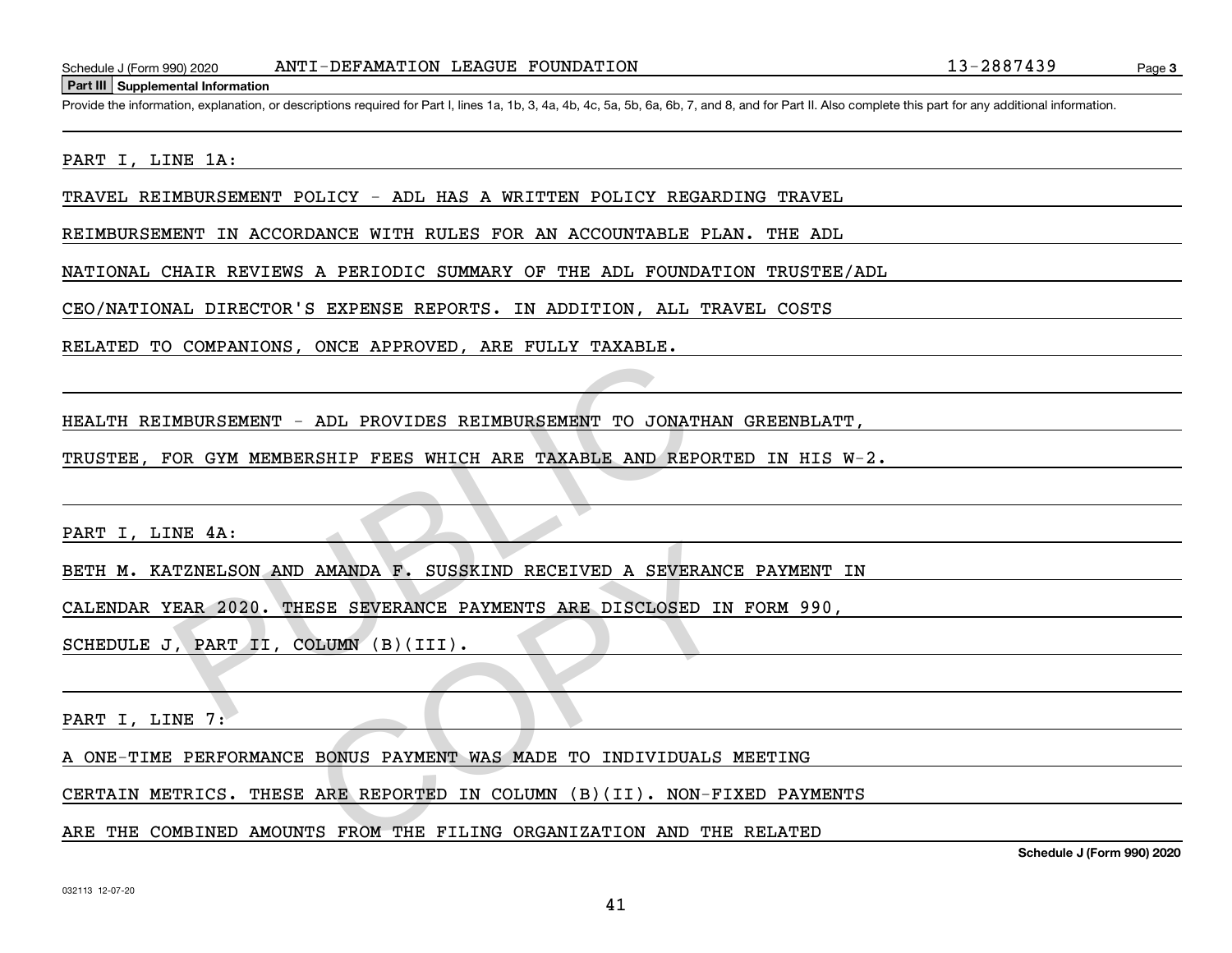| Schedule J (Form 990) 2020 |
|----------------------------|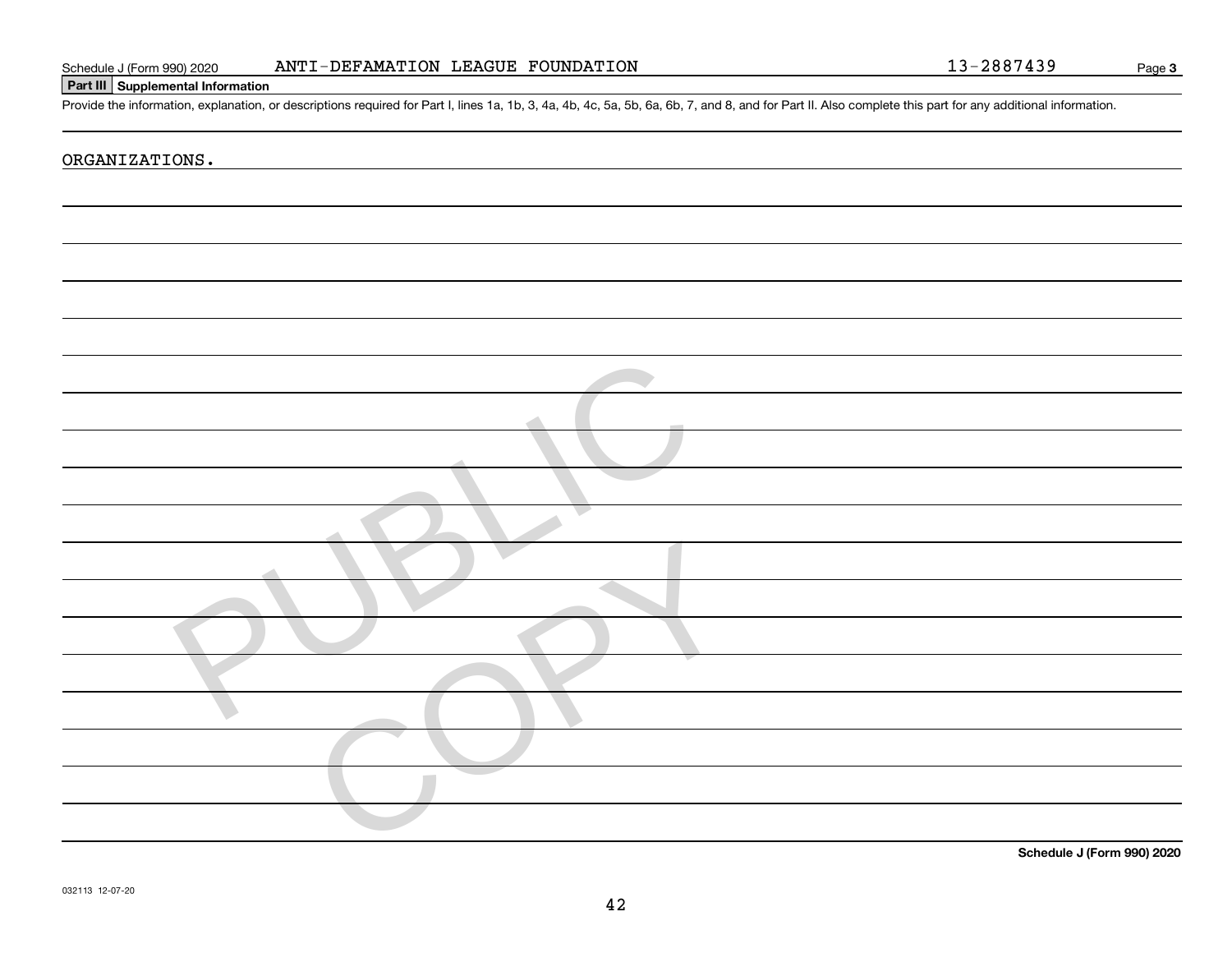### **SCHEDULE M (Form 990)**

# **Noncash Contributions**

OMB No. 1545-0047

**Open to Public Inspection**

| Department of the Treasury |
|----------------------------|
| Internal Revenue Service   |

**Complete if the organizations answered "Yes" on Form 990, Part IV, lines 29 or 30.** <sup>J</sup>**2020 Attach to Form 990.** J

 **Go to www.irs.gov/Form990 for instructions and the latest information.** J

| Name of the organization |  |
|--------------------------|--|
|--------------------------|--|

**Employer identification number** 13-2887439

| ANTI-DEFAMATION LEAGUE FOUNDATION |  |  |
|-----------------------------------|--|--|
|                                   |  |  |

| Part I |       | <b>Types of Property</b>                                                                                                                                                                                                                                                                                                                                |                         |                               |                                                |                                                       |     |         |    |
|--------|-------|---------------------------------------------------------------------------------------------------------------------------------------------------------------------------------------------------------------------------------------------------------------------------------------------------------------------------------------------------------|-------------------------|-------------------------------|------------------------------------------------|-------------------------------------------------------|-----|---------|----|
|        |       |                                                                                                                                                                                                                                                                                                                                                         | (a)                     | (b)                           | (c)                                            | (d)                                                   |     |         |    |
|        |       |                                                                                                                                                                                                                                                                                                                                                         | Check if<br>applicable  | Number of<br>contributions or | Noncash contribution<br>amounts reported on    | Method of determining<br>noncash contribution amounts |     |         |    |
|        |       |                                                                                                                                                                                                                                                                                                                                                         |                         |                               | items contributed Form 990, Part VIII, line 1g |                                                       |     |         |    |
| 1.     |       |                                                                                                                                                                                                                                                                                                                                                         |                         |                               |                                                |                                                       |     |         |    |
| 2      |       |                                                                                                                                                                                                                                                                                                                                                         |                         |                               |                                                |                                                       |     |         |    |
| З      |       |                                                                                                                                                                                                                                                                                                                                                         |                         |                               |                                                |                                                       |     |         |    |
| 4      |       |                                                                                                                                                                                                                                                                                                                                                         |                         |                               |                                                |                                                       |     |         |    |
| 5      |       | Clothing and household goods                                                                                                                                                                                                                                                                                                                            |                         |                               |                                                |                                                       |     |         |    |
| 6      |       |                                                                                                                                                                                                                                                                                                                                                         |                         |                               |                                                |                                                       |     |         |    |
| 7      |       |                                                                                                                                                                                                                                                                                                                                                         |                         |                               |                                                |                                                       |     |         |    |
| 8      |       | Intellectual property                                                                                                                                                                                                                                                                                                                                   |                         |                               |                                                |                                                       |     |         |    |
| 9      |       | Securities - Publicly traded                                                                                                                                                                                                                                                                                                                            | $\overline{\mathbf{x}}$ | 5                             |                                                | 187,626. MEAN: DATE OF CONTRI                         |     |         |    |
| 10     |       | Securities - Closely held stock                                                                                                                                                                                                                                                                                                                         |                         |                               |                                                |                                                       |     |         |    |
| 11     |       | Securities - Partnership, LLC, or                                                                                                                                                                                                                                                                                                                       |                         |                               |                                                |                                                       |     |         |    |
|        |       | trust interests                                                                                                                                                                                                                                                                                                                                         |                         |                               |                                                |                                                       |     |         |    |
| 12     |       |                                                                                                                                                                                                                                                                                                                                                         |                         |                               |                                                |                                                       |     |         |    |
| 13     |       | Qualified conservation contribution -                                                                                                                                                                                                                                                                                                                   |                         |                               |                                                |                                                       |     |         |    |
|        |       | Historic structures                                                                                                                                                                                                                                                                                                                                     |                         |                               |                                                |                                                       |     |         |    |
| 14     |       | Qualified conservation contribution - Other                                                                                                                                                                                                                                                                                                             |                         |                               |                                                |                                                       |     |         |    |
| 15     |       |                                                                                                                                                                                                                                                                                                                                                         |                         |                               |                                                |                                                       |     |         |    |
| 16     |       |                                                                                                                                                                                                                                                                                                                                                         |                         |                               |                                                |                                                       |     |         |    |
| 17     |       | Real estate - Other <b>Communication</b>                                                                                                                                                                                                                                                                                                                |                         |                               |                                                |                                                       |     |         |    |
| 18     |       |                                                                                                                                                                                                                                                                                                                                                         |                         |                               |                                                |                                                       |     |         |    |
| 19     |       | Food inventory <b>Authorities Container Authorities</b>                                                                                                                                                                                                                                                                                                 |                         |                               |                                                |                                                       |     |         |    |
| 20     |       | Drugs and medical supplies                                                                                                                                                                                                                                                                                                                              |                         |                               |                                                |                                                       |     |         |    |
| 21     |       | Taxidermy                                                                                                                                                                                                                                                                                                                                               |                         |                               |                                                |                                                       |     |         |    |
| 22     |       |                                                                                                                                                                                                                                                                                                                                                         |                         |                               |                                                |                                                       |     |         |    |
| 23     |       | Scientific specimens <b>continued and set of the second set of the set of the set of the set of the set of the set of the set of the set of the set of the set of the set of the set of the set of the set of the set of the set</b>                                                                                                                    |                         |                               |                                                |                                                       |     |         |    |
| 24     |       |                                                                                                                                                                                                                                                                                                                                                         |                         |                               |                                                |                                                       |     |         |    |
| 25     |       | Other $\blacktriangleright$<br>$\left($ $\frac{1}{2}$ $\frac{1}{2}$ $\frac{1}{2}$ $\frac{1}{2}$ $\frac{1}{2}$ $\frac{1}{2}$ $\frac{1}{2}$ $\frac{1}{2}$ $\frac{1}{2}$ $\frac{1}{2}$ $\frac{1}{2}$ $\frac{1}{2}$ $\frac{1}{2}$ $\frac{1}{2}$ $\frac{1}{2}$ $\frac{1}{2}$ $\frac{1}{2}$ $\frac{1}{2}$ $\frac{1}{2}$ $\frac{1}{2}$ $\frac{1}{2}$ $\frac{1$ |                         |                               |                                                |                                                       |     |         |    |
| 26     |       | $\lambda$<br>Other $\blacktriangleright$<br><u> The Communication of the Communication</u>                                                                                                                                                                                                                                                              |                         |                               |                                                |                                                       |     |         |    |
| 27     |       | Other $\blacktriangleright$<br>$\mathcal{L}$ and $\mathcal{L}$ and $\mathcal{L}$ and $\mathcal{L}$                                                                                                                                                                                                                                                      |                         |                               |                                                |                                                       |     |         |    |
| 28     | Other |                                                                                                                                                                                                                                                                                                                                                         |                         |                               |                                                |                                                       |     |         |    |
| 29     |       | Number of Forms 8283 received by the organization during the tax year for contributions                                                                                                                                                                                                                                                                 |                         |                               |                                                |                                                       |     |         |    |
|        |       | for which the organization completed Form 8283, Part V, Donee Acknowledgement                                                                                                                                                                                                                                                                           |                         |                               | 29                                             |                                                       |     |         |    |
|        |       |                                                                                                                                                                                                                                                                                                                                                         |                         |                               |                                                |                                                       |     | Yes $ $ | No |
|        |       | 30a During the year, did the organization receive by contribution any property reported in Part I, lines 1 through 28, that it                                                                                                                                                                                                                          |                         |                               |                                                |                                                       |     |         |    |
|        |       | must hold for at least three years from the date of the initial contribution, and which isn't required to be used for                                                                                                                                                                                                                                   |                         |                               |                                                |                                                       |     |         |    |
|        |       | exempt purposes for the entire holding period?                                                                                                                                                                                                                                                                                                          |                         |                               |                                                |                                                       | 30a |         | х  |
|        |       | <b>b</b> If "Yes," describe the arrangement in Part II.                                                                                                                                                                                                                                                                                                 |                         |                               |                                                |                                                       |     |         |    |
| 31     |       | Does the organization have a gift acceptance policy that requires the review of any nonstandard contributions?                                                                                                                                                                                                                                          |                         |                               |                                                |                                                       | 31  | х       |    |
|        |       | 32a Does the organization hire or use third parties or related organizations to solicit, process, or sell noncash                                                                                                                                                                                                                                       |                         |                               |                                                |                                                       |     |         |    |
|        |       | contributions?                                                                                                                                                                                                                                                                                                                                          |                         |                               |                                                |                                                       | 32a |         | х  |
|        |       | <b>b</b> If "Yes," describe in Part II.                                                                                                                                                                                                                                                                                                                 |                         |                               |                                                |                                                       |     |         |    |
| 33     |       | If the organization didn't report an amount in column (c) for a type of property for which column (a) is checked,                                                                                                                                                                                                                                       |                         |                               |                                                |                                                       |     |         |    |
|        |       | describe in Part II.                                                                                                                                                                                                                                                                                                                                    |                         |                               |                                                |                                                       |     |         |    |

For Paperwork Reduction Act Notice, see the Instructions for Form 990. **Schedule M** (Form 990) 2020 LHA

032141 11-23-20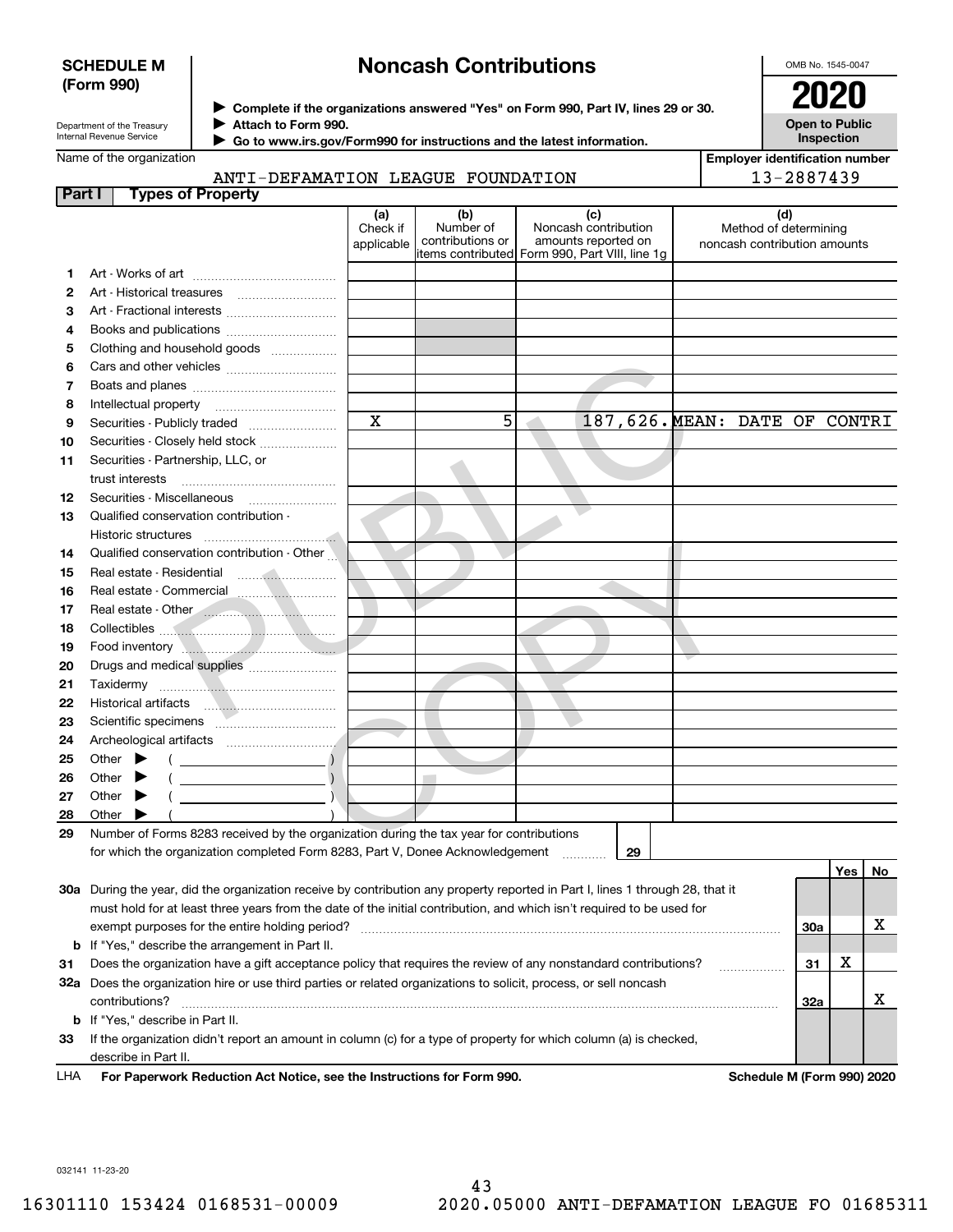|  | Schedule M (Form 990) 2020 |  | ANTI-DEFAMATION LEAGUE FOUNDATION |  |  | 13-2887439 | Page |  |
|--|----------------------------|--|-----------------------------------|--|--|------------|------|--|
|--|----------------------------|--|-----------------------------------|--|--|------------|------|--|

Part II | Supplemental Information. Provide the information required by Part I, lines 30b, 32b, and 33, and whether the organization is reporting in Part I, column (b), the number of contributions, the number of items received, or a combination of both. Also complete this part for any additional information.

**2**

SCHEDULE M, PART I, COLUMN (B):

EACH STOCK GIFT IS COUNTED AS A SEPARATE CONTRIBUTED ITEM.

| Schedule M (Form 990) 2020 |                 |
|----------------------------|-----------------|
|                            |                 |
|                            |                 |
|                            |                 |
|                            |                 |
|                            |                 |
|                            |                 |
|                            |                 |
|                            |                 |
|                            |                 |
|                            |                 |
|                            |                 |
|                            |                 |
|                            |                 |
|                            |                 |
|                            |                 |
|                            |                 |
|                            |                 |
|                            |                 |
|                            |                 |
|                            |                 |
|                            |                 |
|                            |                 |
|                            |                 |
|                            |                 |
|                            |                 |
|                            |                 |
|                            |                 |
|                            |                 |
|                            |                 |
|                            | 032142 11-23-20 |
|                            | 44              |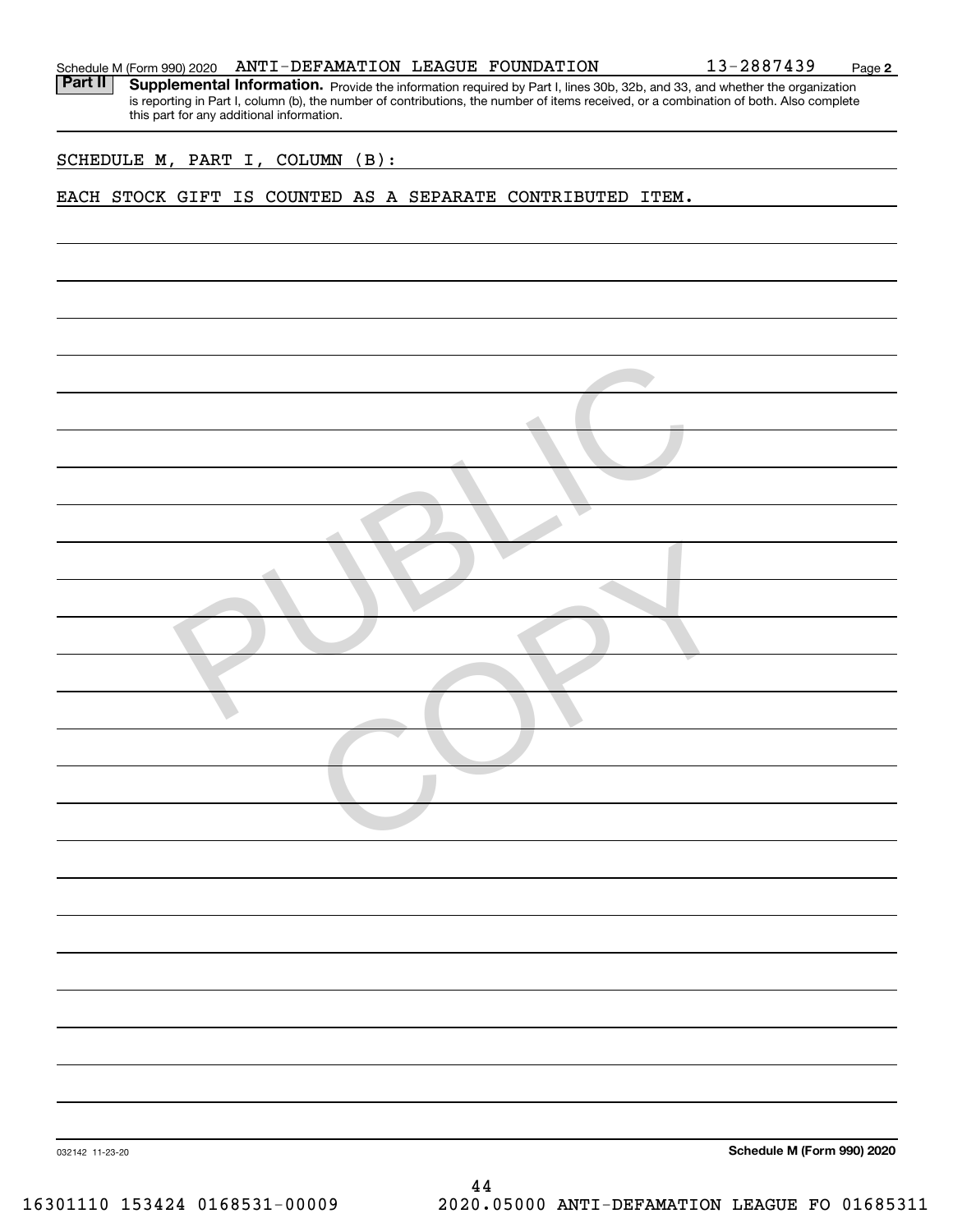**(Form 990 or 990-EZ)**

Department of the Treasury Internal Revenue Service Name of the organization

## **SCHEDULE O Supplemental Information to Form 990 or 990-EZ**

**Complete to provide information for responses to specific questions on Form 990 or 990-EZ or to provide any additional information. | Attach to Form 990 or 990-EZ. | Go to www.irs.gov/Form990 for the latest information.**



**Employer identification number** ANTI-DEFAMATION LEAGUE FOUNDATION | 13-2887439

FORM 990, PART I, LINE 1, DESCRIPTION OF ORGANIZATION MISSION:

TO PROMOTE THE MISSION OF THE ANTI-DEFAMATION LEAGUE THROUGH THE

MAINTENANCE AND PRUDENT INVESTMENT OF ENDOWMENTS, TRUSTS, PHILANTHROPIC

FUNDS, REAL ESTATE AND OTHER ASSETS.

FORM 990, PART III, LINE 1, DESCRIPTION OF ORGANIZATION MISSION: PART III, LINE 1, DESCRIPTION OF ORGANIZATION MISS<br>
NNDATION HELPS PROMOTE THE MISSION OF ADL THROUGH<br>
E AND, WHERE APPROPRIATE, PRUDENT INVESTMENT OF TH<br>
TRUSTS, PHILANTHROPIC FUNDS, REAL ESTATE AND OTH<br>
E ADL FOUNDATION

THE ADL FOUNDATION HELPS PROMOTE THE MISSION OF ADL THROUGH THE

MAINTENANCE AND, WHERE APPROPRIATE, PRUDENT INVESTMENT OF THE

ENDOWMENTS, TRUSTS, PHILANTHROPIC FUNDS, REAL ESTATE AND OTHER ASSETS

HELD BY THE ADL FOUNDATION AS SET FORTH IN THE ADL FOUNDATION'S

CERTIFICATE OF INCORPORATION. THESE ASSETS AND THEIR PROCEEDS ARE TO BE

USED TO SUPPORT THE MISSION OF ADL.

FORM 990, PART III, LINE 4B, PROGRAM SERVICE ACCOMPLISHMENTS:

REGIONAL OPERATIONS SUPPLEMENTS ADL'S FURTHERANCE OF ITS MISSION, NATION. THESE ASSETS AND THEIR PROCEEDS<br>SION OF ADL.<br>IE 4B, PROGRAM SERVICE ACCOMPLISHMENTS:<br>IPPLEMENTS ADL'S FURTHERANCE OF ITS MISS<br>ID COORDINATED THE ADL'S COAST-TO-COAST<br>STABLISHES AND MONITORS OPERATING PLANS<br>REPOCUS

WHERE ADL SUPERVISED AND COORDINATED THE ADL'S COAST-TO-COAST NETWORK

OF REGIONAL OFFICES. ESTABLISHES AND MONITORS OPERATING PLANS FOR EACH

REGION, WITH PARTICULAR FOCUS ON PRIORITY PROGRAMS AND ACTIVITIES,

INCLUDING ANTI-BIAS TRAINING FOR EDUCATOR, STUDENTS AND LAW ENFORCEMENT

PROFESSIONALS; CIVIL RIGHTS ADVOCACY; MONITORING AND EXPOSING OF

EXTREMIST ACTIVITY; VICITIM ASSISTANCE; PROMOTION OF INTERGROUP

COLLABORATION AND UNDERSTANDING; AND, RESPONSE TO HATE CRIMES AND BIAS

INCIDENTS. CREATES MEASURES AND METRICS TO EVALUATE REGIOINAL REACH AND

IMPACT.

FORM 990, PART III, LINE 4D, OTHER PROGRAM SERVICES: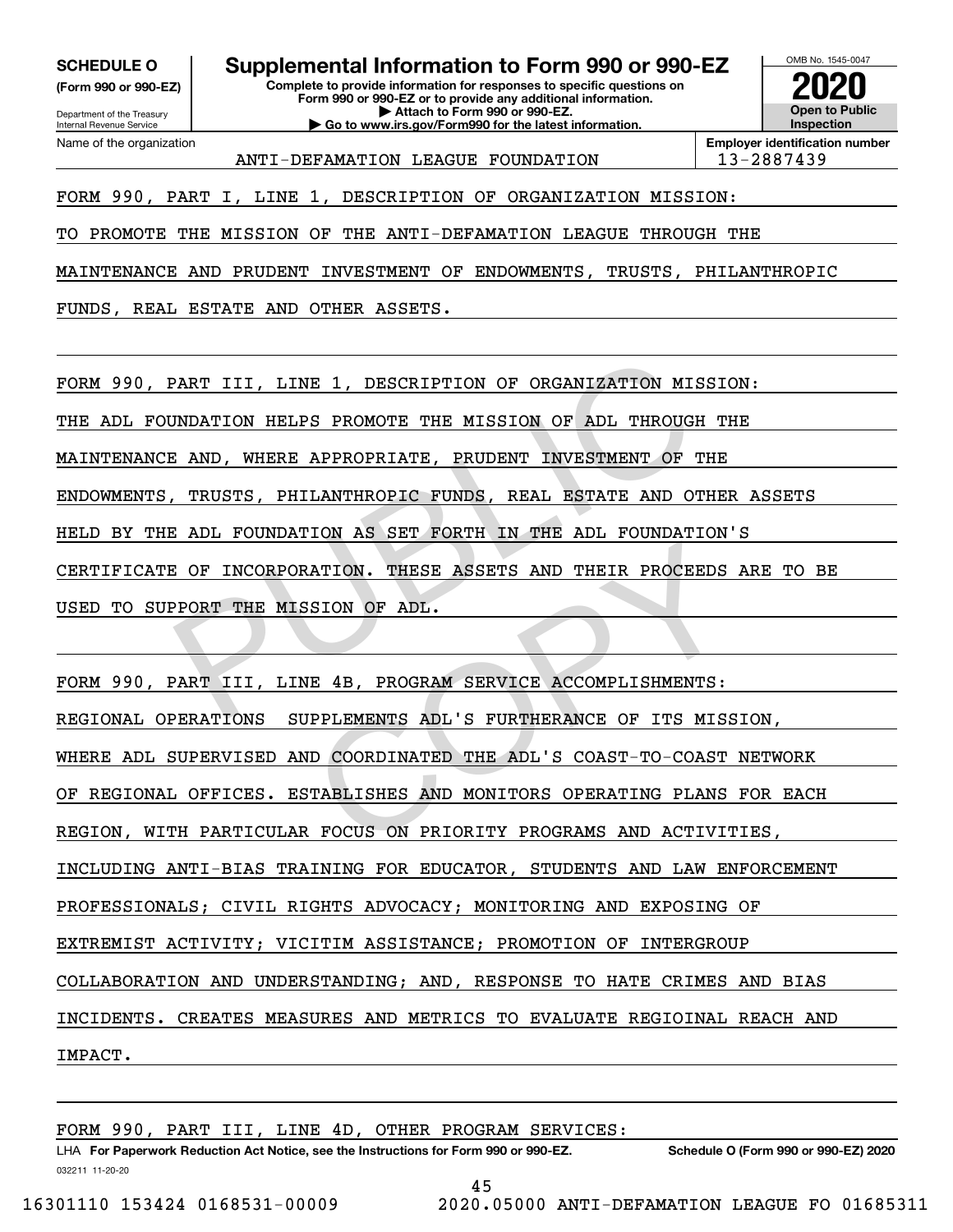| Schedule O (Form 990 or 990-EZ) 2020                          | Page 2                                              |
|---------------------------------------------------------------|-----------------------------------------------------|
| Name of the organization<br>ANTI-DEFAMATION LEAGUE FOUNDATION | <b>Employer identification number</b><br>13-2887439 |
|                                                               |                                                     |

THE AMOUNT OF (\$707,904) CONSISTS OF THE FOLLOWING ADDITIONAL PROGRAM

SERVICE ACCOMPLISHMENTS: BUILDING (\$269,169), POLICY AND PROGRAMS

(\$209,053), INTERNATIONAL AFFAIRS & INTERFAITH PROGRAMS (\$108,225), AND

LEADERSHIP (\$121,457).

EXPENSES \$ 707,904. INCLUDING GRANTS OF \$ 0. REVENUE \$ 0.

FORM 990, PART V, LINE 1A:

OF THE 149 FORMS FILED, 10 ARE FORMS 1099-M AND 139 ARE FORMS 1099-R.

FORM 990, PART V, LINE 2A:

ADLF DOES NOT ISSUE W-2S. ALL EMPLOYEES ARE PAID AND ISSUED W-2S FROM A

RELATED ORGANIZATION, ANTI-DEFAMATION LEAGUE ("ADL"). IN 2020, ADL

ISSUED 439 W-2S. EMPLOYEES LISTED IN PART VII, SECTION A, HAVE THEIR

SALARIES ALLOCATED BASED ON PERCENTAGES OF TIME DEDICATED TOWARD EACH PART V, LINE 1A:<br>
FORMS FILED, 10 ARE FORMS 1099-M AND 139 ARE FORM<br>
PART V, LINE 2A:<br>
NOT ISSUE W-2S. ALL EMPLOYEES ARE PAID AND ISSUED<br>
BANIZATION, ANTI-DEFAMATION LEAGUE ("ADL"). IN 202<br>
W-2S. EMPLOYEES LISTED IN PART V S. ALL EMPLOYEES ARE PAID AND ISSUED W-<br>NTI-DEFAMATION LEAGUE ("ADL"). IN 2020,<br>TEES LISTED IN PART VII, SECTION A, HAVE<br>CD ON PERCENTAGES OF TIME DEDICATED TOWA<br>TON A, LINE 2:<br>TED IN PART VII, SECTION A WITH FAMILY

ORGANIZATION.

FORM 990, PART VI, SECTION A, LINE 2:

LIST OF INDIVIDUALS LISTED IN PART VII, SECTION A WITH FAMILY

RELATIONSHIPS: BARBARA BALSER - RONALD BALSER.

FORM 990, PART VI, SECTION A, LINE 6:

THE ADL FOUNDATION HAS A SINGLE MEMBER, ADL.

FORM 990, PART VI, SECTION A, LINE 7A:

THE ADL FOUNDATION HAS A THREE-PERSON MEMBER COMMITTEE CONSISTING OF THE

PRESIDENT OF THE ADL FOUNDATION; THE ADL BOARD CHAIR; AND THE IMMEDIATE

PAST NATIONAL CHAIR OF ADL. THE MEMBER COMMITTEE APPROVES SIGNIFICANT

**Schedule O (Form 990 or 990-EZ) 2020**

032212 11-20-20

46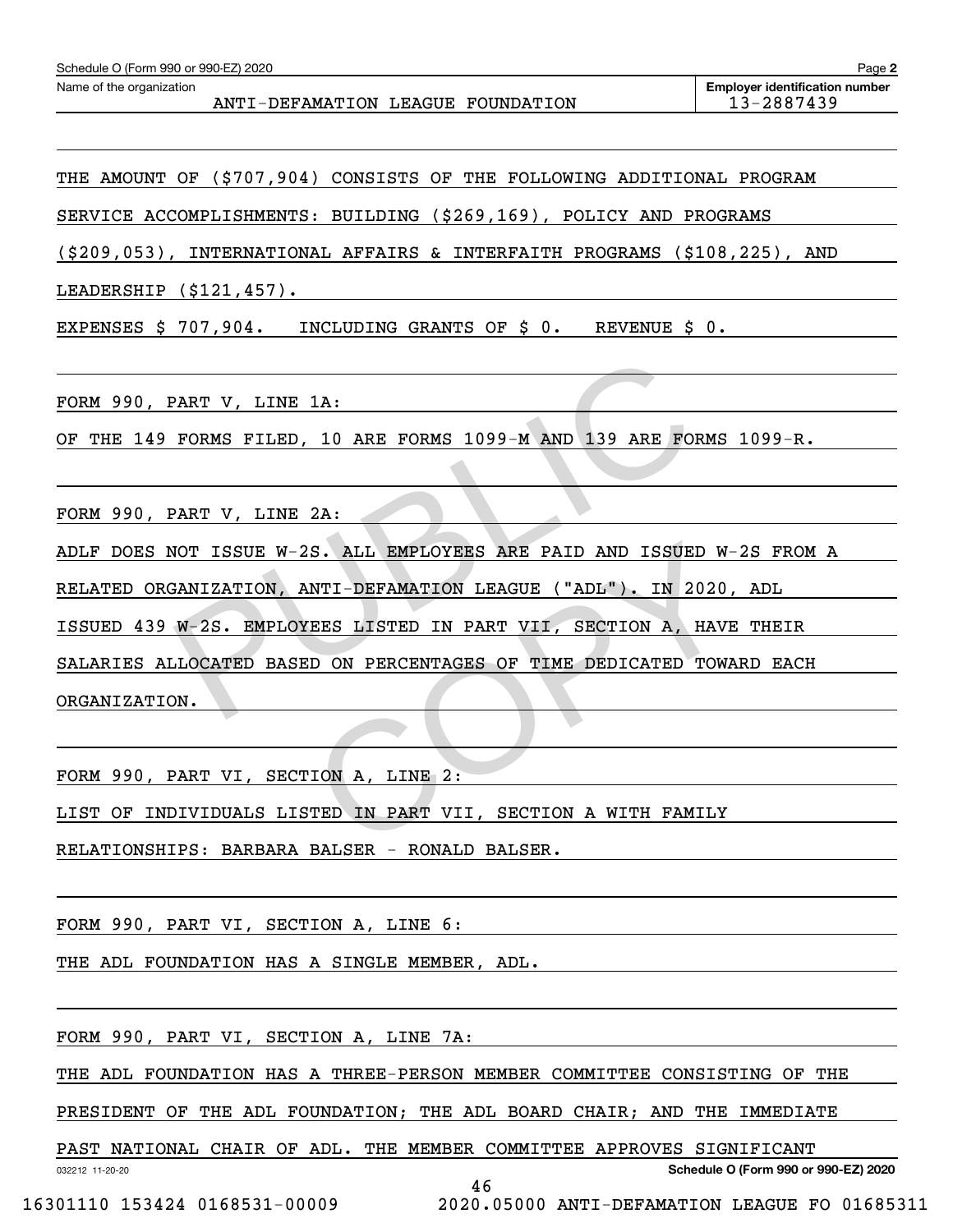| Schedule O (Form 990 or 990-EZ) 2020                                             | Page 2                                              |
|----------------------------------------------------------------------------------|-----------------------------------------------------|
| Name of the organization<br>ANTI-DEFAMATION LEAGUE FOUNDATION                    | <b>Employer identification number</b><br>13-2887439 |
| THE ORGANIZATIONAL DOCUMENTS AND ELECTS THE BOARD OF TRUSTEES.<br>TO.<br>CHANGES |                                                     |

FORM 990, PART VI, SECTION B, LINE 11B:

COPIES OF DRAFT FORM 990 WERE PROVIDED TO THE MEMBERS OF THE JOINT AUDIT COMMITTEE OF THE ADL FOUNDATION AND ADL, WHICH REVIEWED AND APPROVED THE FORM 990 AT ITS NOVEMBER 2021 MEETING. SUBSEQUENT TO THE MEETING OF THE JOINT AUDIT COMMITTEE, AN EMAIL WAS SENT TO THE ENTIRE ADL FOUNDATION'S BOARD OF TRUSTEES NOTIFYING THEM THAT THE FORM 990 IS AVAILABLE FOR THEIR REVIEW BEFORE IT IS FILED WITH THE IRS.

FORM 990, PART VI, SECTION B, LINE 12C:

THE ADL FOUNDATION HAS A WRITTEN CONFLICT OF INTEREST POLICY APPROVED BY THE BOARD OF TRUSTEES THAT REQUIRES ITS OFFICERS, DIRECTORS AND EMPLOYEES TO ANNUALLY DISCLOSE THEIR POTENTIAL CONFLICTS OF INTEREST, THOSE OF THEIR FAMILY MEMBERS AND OF OTHER INTERESTED PARTIES. THIS DISCLOSURE FORM IS DISTRIBUTED TO ALL ADL FOUNDATION STAFF ANNUALLY BY THE ORGANIZATION'S HUMAN RESOURCES DEPARTMENT (HR). HR ENSURES THAT ALL FORMS ARE COMPLETED AND REVIEWS THE FORMS FOR CONFLICTS. THE DISCLOSURE FORM IS DISTRIBUTED TO MEMBERS OF THE BOARD OF TRUSTEES ANNUALLY BY THE OFFICE OF THE EXECUTIVE DIRECTOR. THE OFFICE OF THE EXECUTIVE DIRECTOR COLLECTS AND REVIEWS THEM FOR NOTED OFFICER AND DIRECTOR CONFLICTS. A SUMMARY AND THE NOTED FINDINGS ARE THEN REVIEWED BY THE EXECUTIVE DIRECTOR, WHO THEN PROVIDES ALL DISCLOSURES TO THE JOINT AUDIT COMMITTEE OF THE ADL FOUNDATION AND ADL FOR FURTHER REVIEW. THE JOINT AUDIT COMMITTEE REVIEWS AND DETERMINES BY MAJORITY VOTE WHETHER A CONFLICT EXISTS. IF A CONFLICT IS NOTED INVOLVING A MEMBER OF THE BOARD OF TRUSTEES WHO IS ALSO A MEMBER OF JOINT AUDIT COMMITTEE, THE PERSON RECUSES HIM/HERSELF FROM VOTING. TO COMMITTEE, AN EMAIL WAS SENT TO THE ENTIRE ADL FRUSTEES NOTIFYING THEM THAT THE FORM 990 IS AVAILA<br>DRE IT IS FILED WITH THE IRS.<br>PART VI, SECTION B, LINE 12C:<br>MDATION HAS A WRITTEN CONFLICT OF INTEREST POLICY<br>DF TRUSTEE A WRITTEN CONFLICT OF INTEREST POLICY A<br>THAT REQUIRES ITS OFFICERS, DIRECTORS AN<br>EIR POTENTIAL CONFLICTS OF INTEREST, TH<br>THER INTERESTED PARTIES. THIS DISCLOSUR<br>FOUNDATION STAFF ANNUALLY BY THE ORGANI<br>ENT (HR). HR ENSURES

47

032212 11-20-20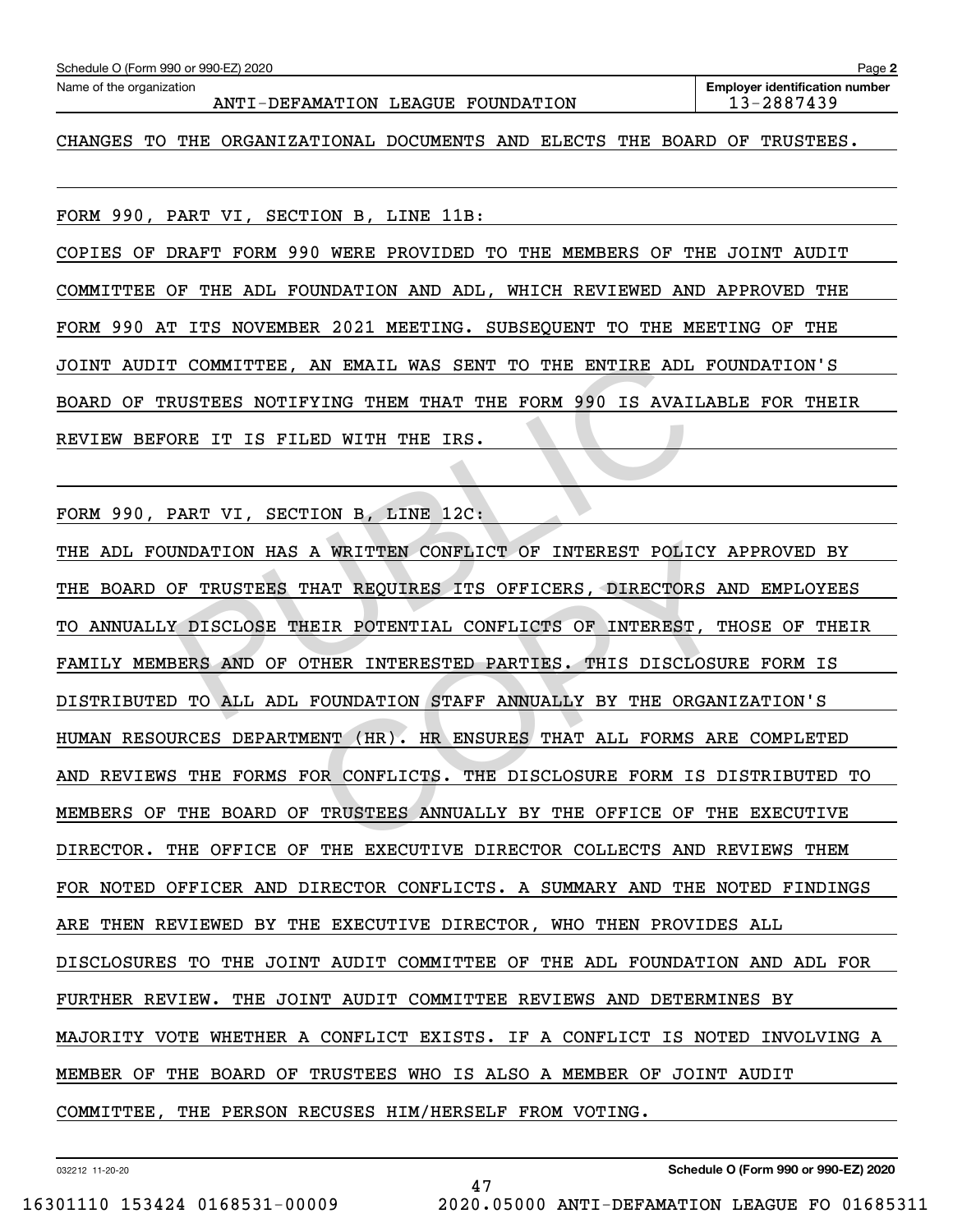| Schedule O (Form 990 or 990-EZ) 2020<br>Page 2                |                                                     |  |  |  |  |  |  |  |  |
|---------------------------------------------------------------|-----------------------------------------------------|--|--|--|--|--|--|--|--|
| Name of the organization<br>ANTI-DEFAMATION LEAGUE FOUNDATION | <b>Employer identification number</b><br>13-2887439 |  |  |  |  |  |  |  |  |
| FORM 990, PART VI, SECTION B, LINE 15:                        |                                                     |  |  |  |  |  |  |  |  |

THE ADL FOUNDATION'S PROCESS FOR DETERMINING THE COMPENSATION OF THE EXECUTIVE DIRECTOR INCLUDES CONSULTATION WITH AN INDEPENDENT THIRD PARTY THAT PERFORMS A COMPENSATION MARKET STUDY AND PROVIDES SALARY STRUCTURE GRADING. THIS IS REVIEWED AND A DECISION IS MADE BY THE JOINT EXECUTIVE COMPENSATION COMMITTEE OF THE ADL FOUNDATION AND ADL, AS DOCUMENTED IN THE RESPECTIVE COMMITTEE MEETING MINUTES.

THE ADL FOUNDATION'S PROCESS FOR DETERMINING THE COMPENSATION OF OFFICERS AND KEY EMPLOYEES INCLUDES CONSULTATION WITH AN INDEPENDENT THIRD PARTY THAT PERFORMS A COMPENSATION MARKET STUDY AND PROVIDES SALARY STRUCTURE GRADING. THIS IS REVIEWED BY ADL'S CEO WHO PRESENTS A RECOMMENDATION TO THE JOINT EXECUTIVE COMPENSATION COMMITTEE OF THE ADL FOUNDATION AND ADL. THE JOINT EXECUTIVE COMPENSATION COMMITTEE MAKES A DECISION ON THE RECOMMENDATION, AS DOCUMENTED IN THE RESPECTIVE COMMITTEE MEETING MINUTES. COMMITTEE MEETING MINUTES.<br>
NDATION'S PROCESS FOR DETERMINING THE COMPENSATION<br>
PLOYEES INCLUDES CONSULTATION WITH AN INDEPENDENT<br>
RMS A COMPENSATION MARKET STUDY AND PROVIDES SALAR<br>
HIS IS REVIEWED BY ADL'S CEO WHO PRESEN ED BY ADL'S CEO WHO PRESENTS A RECOMMENT (NATION COMMITTEE OF THE ADL FOUNDATION ANTION COMMITTEE MAKES A DECISION ON THE MENTED IN THE RESPECTIVE COMMITTEE MEET

FORM 990, PART VI, LINE 17, LIST OF STATES RECEIVING COPY OF FORM 990: AL,AK,AZ,AR,CA,CO,CT,FL,GA,HI,IL,KS,KY,LA,ME,MD,MA,MI,MN,MS,MO,NH,NJ,NM,NY NC,ND,OH,OK,OR,PA,RI,SC,TN,UT,VA,WA,WV,WI

FORM 990, PART VI, SECTION C, LINE 19:

032212 11-20-20 **Schedule O (Form 990 or 990-EZ) 2020** THE AUDITED CONSOLIDATED FINANCIAL STATEMENTS OF ADL AND THE ADL FOUNDATION ARE MADE AVAILABLE TO THE PUBLIC THROUGH A DIRECT LINK ON THE ADL/ADL FOUNDATION WEBSITE, (WWW.ADL.ORG). FURTHERMORE, A FULL SET OF THE CONSOLIDATED AUDITED FINANCIAL STATEMENTS OF ADL AND THE ADL FOUNDATION IS AVAILABLE UPON REQUEST AS INDICATED ON THE ADL/ADL FOUNDATION WEBSITE AND IN THE ADL ANNUAL REPORT. ADL FOUNDATION'S CERTIFICATE OF INCORPORATION IS AVAILABLE WITH THE SECRETARY OF STATE OF NEW YORK.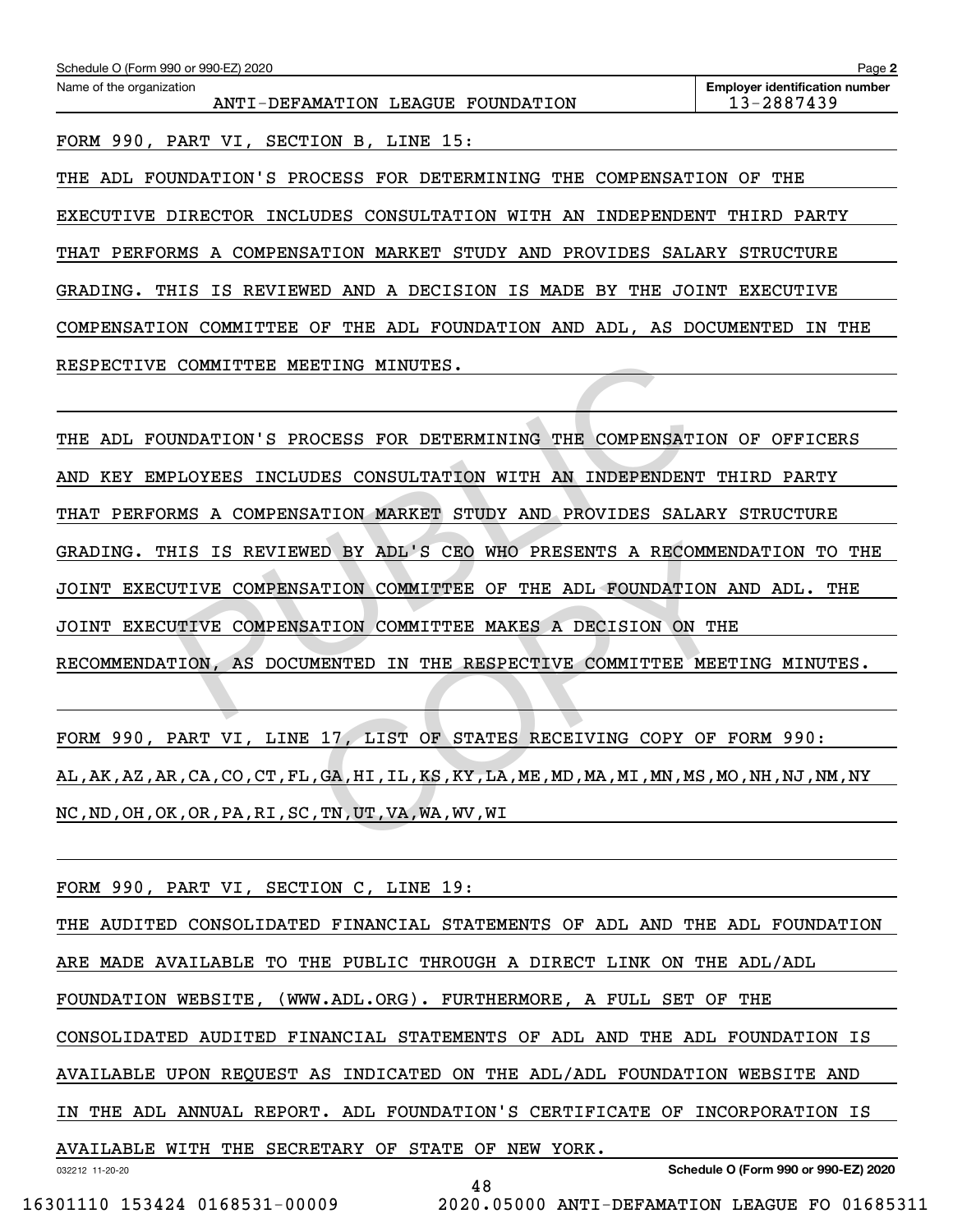| FORM 990, PART XI, LINE 9:     |                                                                         |  |
|--------------------------------|-------------------------------------------------------------------------|--|
|                                | OTHER CHANGES IN NET ASSETS TOTALING (\$560,589) REPRESENTS THE CHANGE  |  |
|                                | IN THE VALUE OF CHARITABLE TRUST AND ANNUITY AGREEMENTS. THE AMOUNT WAS |  |
|                                | RECORDED ON THE CONSOLIDATED AUDITED FINANCIAL STATEMENTS AND SCHEDULES |  |
| OF ADL AND THE ADL FOUNDATION. |                                                                         |  |
|                                |                                                                         |  |
|                                |                                                                         |  |
|                                |                                                                         |  |
|                                |                                                                         |  |
|                                |                                                                         |  |
|                                |                                                                         |  |
|                                |                                                                         |  |
|                                |                                                                         |  |
|                                |                                                                         |  |
|                                |                                                                         |  |
|                                |                                                                         |  |
|                                |                                                                         |  |
|                                |                                                                         |  |
|                                |                                                                         |  |
|                                |                                                                         |  |
|                                |                                                                         |  |
|                                |                                                                         |  |
|                                |                                                                         |  |
|                                |                                                                         |  |
|                                |                                                                         |  |
|                                |                                                                         |  |
|                                |                                                                         |  |

Echedule O (Form 990 or 990-EZ) 2020<br>Name of the organization **number** Name of the organization **number** 

**2**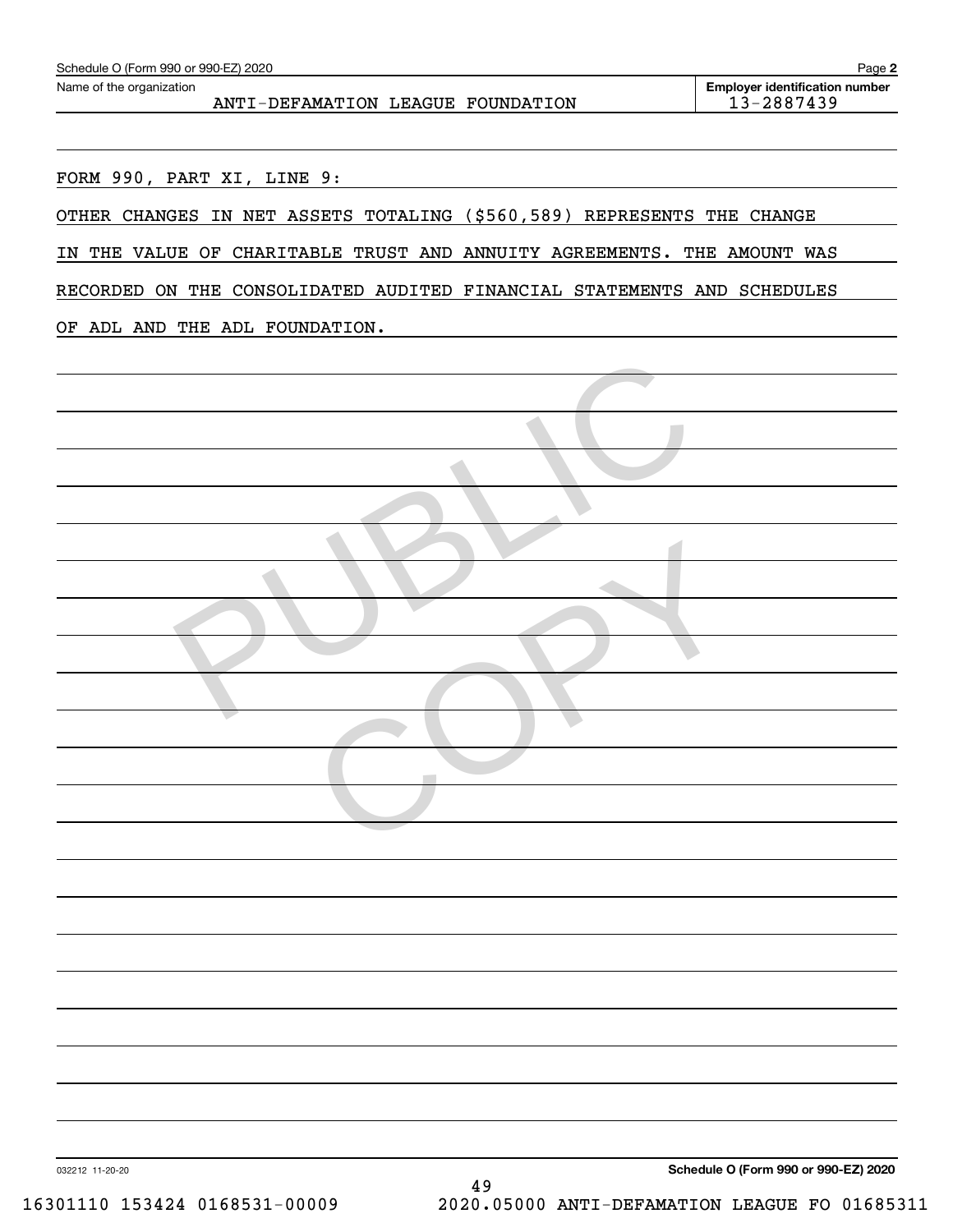|  | _____ |
|--|-------|
|  | ____  |

#### **SCHEDULE R (Form 990)**

# **Related Organizations and Unrelated Partnerships**

**Complete if the organization answered "Yes" on Form 990, Part IV, line 33, 34, 35b, 36, or 37.** |

**Attach to Form 990.**  |

OMB No. 1545-0047

**Open to Public | Go to www.irs.gov/Form990 for instructions and the latest information. Inspection 2020**

**Employer identification number**

13-2887439

Department of the Treasury Internal Revenue Service Name of the organization

# ANTI-DEFAMATION LEAGUE FOUNDATION

**Part I Identification of Disregarded Entities.**  Complete if the organization answered "Yes" on Form 990, Part IV, line 33.

| (a)                                    | (b)              | (c)                      | (d)          | (e)                | (f)                |
|----------------------------------------|------------------|--------------------------|--------------|--------------------|--------------------|
| Name, address, and EIN (if applicable) | Primary activity | Legal domicile (state or | Total income | End-of-year assets | Direct controlling |
| of disregarded entity                  |                  | foreign country)         |              |                    | entity             |
|                                        |                  |                          |              |                    |                    |
|                                        |                  |                          |              |                    |                    |
|                                        |                  |                          |              |                    |                    |
|                                        |                  |                          |              |                    |                    |
|                                        |                  |                          |              |                    |                    |
|                                        |                  |                          |              |                    |                    |
|                                        |                  |                          |              |                    |                    |
|                                        |                  |                          |              |                    |                    |
|                                        |                  |                          |              |                    |                    |
|                                        |                  |                          |              |                    |                    |
|                                        |                  |                          |              |                    |                    |
|                                        |                  |                          |              |                    |                    |
|                                        |                  |                          |              |                    |                    |

| Identification of Related Tax-Exempt Organizations. Complete if the organization answered "Yes" on Form 990, Part IV, line 34, because it had one or more related tax-exempt<br>Part II<br>organizations during the tax year. |                         |                                                     |                               |                                             |                                     |     |                                                      |
|-------------------------------------------------------------------------------------------------------------------------------------------------------------------------------------------------------------------------------|-------------------------|-----------------------------------------------------|-------------------------------|---------------------------------------------|-------------------------------------|-----|------------------------------------------------------|
| (a)<br>Name, address, and EIN<br>of related organization                                                                                                                                                                      | (b)<br>Primary activity | (c)<br>Legal domicile (state or<br>foreign country) | (d)<br>Exempt Code<br>section | (e)<br>Public charity<br>status (if section | (f)<br>Direct controlling<br>entity |     | $(g)$<br>Section 512(b)(13)<br>controlled<br>entity? |
|                                                                                                                                                                                                                               |                         |                                                     |                               | 501(c)(3)                                   |                                     | Yes | No                                                   |
| ANTI-DEFAMATION LEAGUE - 13-1818723<br>605 THIRD AVENUE                                                                                                                                                                       |                         |                                                     |                               |                                             |                                     |     |                                                      |
| NEW YORK, NY 10158                                                                                                                                                                                                            | ELIMINATE ANTI-SEMITISM | DISTRICT OF COLUMBIA $501(C)(3)$                    |                               | LINE 9                                      | N/A                                 |     | X                                                    |
| ADLF COMMON FUND - 13-3095748<br>605 THRID AVENUE                                                                                                                                                                             |                         |                                                     |                               |                                             |                                     |     |                                                      |
| NEW YORK, NY 10158                                                                                                                                                                                                            | ASSIST & SUPPORT ADL    | NEW YORK                                            | 501(C)(3)                     | ÞF                                          | ADL                                 |     | X                                                    |
| ANTI-DEFAMATION LEAGUE - ISRAEL                                                                                                                                                                                               |                         |                                                     |                               |                                             |                                     |     |                                                      |
| 21 JABOTINSKY STREET                                                                                                                                                                                                          |                         |                                                     |                               |                                             |                                     |     |                                                      |
| JERUSALEM, ISRAEL, ISRAEL                                                                                                                                                                                                     | <b>ADVOCACY</b>         | <b>ISRAEL</b>                                       |                               |                                             | ADL                                 |     | х                                                    |
|                                                                                                                                                                                                                               |                         |                                                     |                               |                                             |                                     |     |                                                      |
|                                                                                                                                                                                                                               |                         |                                                     |                               |                                             | $2.1 \tImes = 2.00100$              |     |                                                      |

**For Paperwork Reduction Act Notice, see the Instructions for Form 990. Schedule R (Form 990) 2020**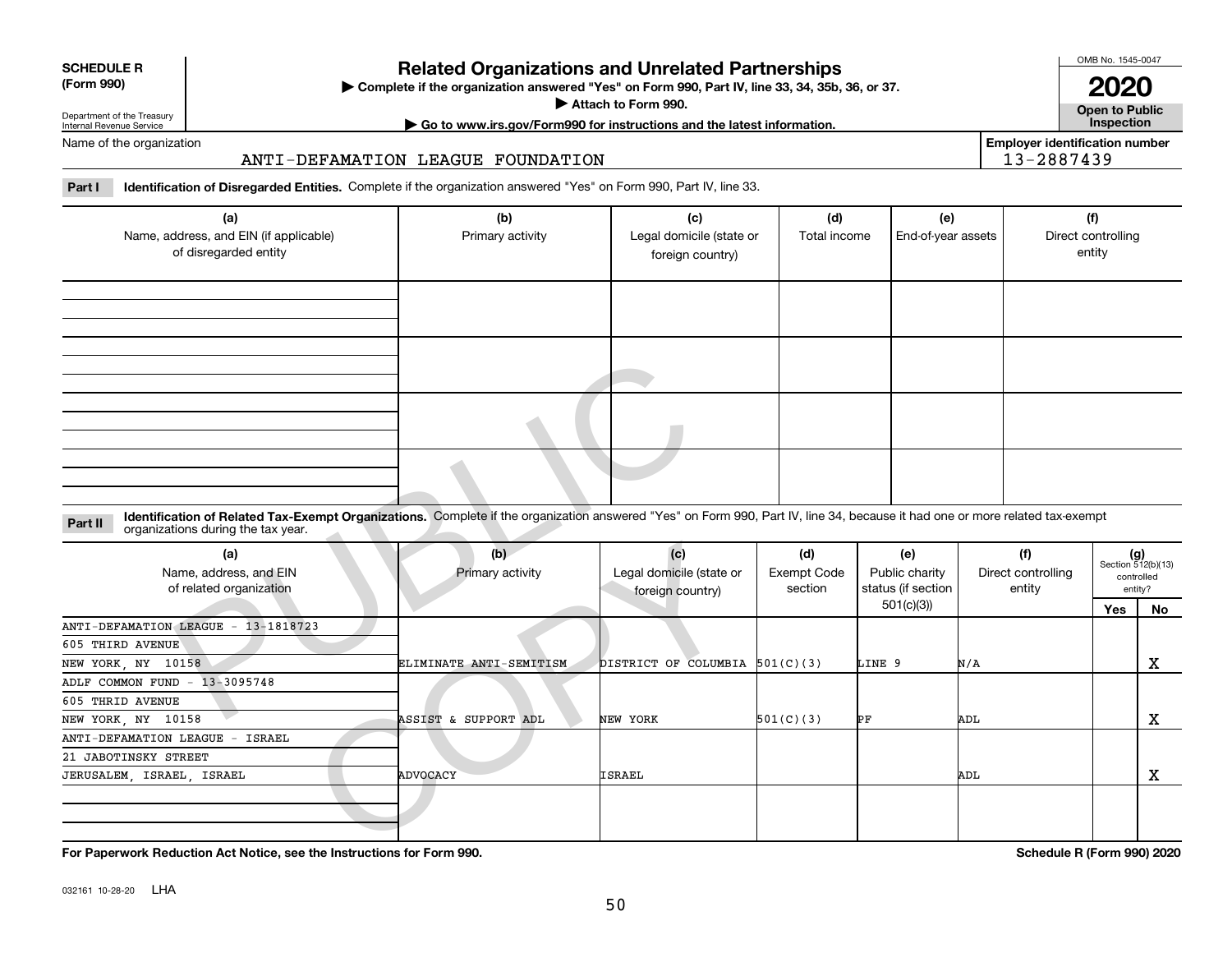#### Schedule R (Form 990) 2020 Page ANTI-DEFAMATION LEAGUE FOUNDATION 13-2887439

**2**

**Identification of Related Organizations Taxable as a Partnership.** Complete if the organization answered "Yes" on Form 990, Part IV, line 34, because it had one or more related **Part III** organizations treated as a partnership during the tax year.

| (a)                                                                                                                                                                                                              | (b)              | (c)                                       | (d)                          | (e)                                                                   | (f)                      | (g)                               | (h)     |                                  | (i)                                           | (j) | (k)                                         |
|------------------------------------------------------------------------------------------------------------------------------------------------------------------------------------------------------------------|------------------|-------------------------------------------|------------------------------|-----------------------------------------------------------------------|--------------------------|-----------------------------------|---------|----------------------------------|-----------------------------------------------|-----|---------------------------------------------|
| Name, address, and EIN<br>of related organization                                                                                                                                                                | Primary activity | Legal<br>domicile<br>(state or<br>foreign | Direct controlling<br>entity | Predominant income<br>(related, unrelated,<br>excluded from tax under | Share of total<br>income | Share of<br>end-of-year<br>assets |         | Disproportionate<br>allocations? | Code V-UBI<br>amount in box<br>20 of Schedule |     | General or Percentage<br>managing ownership |
|                                                                                                                                                                                                                  |                  | country)                                  |                              | sections 512-514)                                                     |                          |                                   | Yes $ $ | No                               | K-1 (Form 1065) Yes No                        |     |                                             |
|                                                                                                                                                                                                                  |                  |                                           |                              |                                                                       |                          |                                   |         |                                  |                                               |     |                                             |
|                                                                                                                                                                                                                  |                  |                                           |                              |                                                                       |                          |                                   |         |                                  |                                               |     |                                             |
|                                                                                                                                                                                                                  |                  |                                           |                              |                                                                       |                          |                                   |         |                                  |                                               |     |                                             |
|                                                                                                                                                                                                                  |                  |                                           |                              |                                                                       |                          |                                   |         |                                  |                                               |     |                                             |
|                                                                                                                                                                                                                  |                  |                                           |                              |                                                                       |                          |                                   |         |                                  |                                               |     |                                             |
|                                                                                                                                                                                                                  |                  |                                           |                              |                                                                       |                          |                                   |         |                                  |                                               |     |                                             |
|                                                                                                                                                                                                                  |                  |                                           |                              |                                                                       |                          |                                   |         |                                  |                                               |     |                                             |
|                                                                                                                                                                                                                  |                  |                                           |                              |                                                                       |                          |                                   |         |                                  |                                               |     |                                             |
|                                                                                                                                                                                                                  |                  |                                           |                              |                                                                       |                          |                                   |         |                                  |                                               |     |                                             |
|                                                                                                                                                                                                                  |                  |                                           |                              |                                                                       |                          |                                   |         |                                  |                                               |     |                                             |
|                                                                                                                                                                                                                  |                  |                                           |                              |                                                                       |                          |                                   |         |                                  |                                               |     |                                             |
|                                                                                                                                                                                                                  |                  |                                           |                              |                                                                       |                          |                                   |         |                                  |                                               |     |                                             |
|                                                                                                                                                                                                                  |                  |                                           |                              |                                                                       |                          |                                   |         |                                  |                                               |     |                                             |
|                                                                                                                                                                                                                  |                  |                                           |                              |                                                                       |                          |                                   |         |                                  |                                               |     |                                             |
|                                                                                                                                                                                                                  |                  |                                           |                              |                                                                       |                          |                                   |         |                                  |                                               |     |                                             |
|                                                                                                                                                                                                                  |                  |                                           |                              |                                                                       |                          |                                   |         |                                  |                                               |     |                                             |
| Identification of Related Organizations Taxable as a Corporation or Trust. Complete if the organization answered "Yes" on Form 990, Part IV, line 34, because it had one or more related<br>$D_{\alpha r}$ + $N$ |                  |                                           |                              |                                                                       |                          |                                   |         |                                  |                                               |     |                                             |

| Identification of Related Organizations Taxable as a Corporation or Trust. Complete if the organization answered "Yes" on Form 990, Part IV, line 34, because it had one or more related<br>Part IV<br>organizations treated as a corporation or trust during the tax year. |                         |                                                          |                                     |                                                        |                                 |    |                                          |                                |                |                                               |
|-----------------------------------------------------------------------------------------------------------------------------------------------------------------------------------------------------------------------------------------------------------------------------|-------------------------|----------------------------------------------------------|-------------------------------------|--------------------------------------------------------|---------------------------------|----|------------------------------------------|--------------------------------|----------------|-----------------------------------------------|
| (a)<br>Name, address, and EIN<br>of related organization                                                                                                                                                                                                                    | (b)<br>Primary activity | (c)<br>Legal domicile<br>state or<br>foreign<br>country) | (d)<br>Direct controlling<br>entity | (e)<br>Type of entity<br>(C corp, S corp,<br>or trust) | (f)<br>Share of total<br>income |    | (g)<br>Share of<br>end-of-year<br>assets | (h)<br>Percentage<br>ownership | (i)<br>Section | 512(b)(13)<br>controlled<br>entity?<br>Yes No |
| CHARITABLE REMAINDER TRUST (14)                                                                                                                                                                                                                                             | CHARITABLE TR           | CA                                                       | ADL FOUNDATION TRUST                |                                                        |                                 | 0. | $\mathbf{0}$ .                           |                                | X              |                                               |
|                                                                                                                                                                                                                                                                             |                         |                                                          |                                     |                                                        |                                 |    |                                          |                                |                |                                               |
|                                                                                                                                                                                                                                                                             |                         |                                                          |                                     |                                                        |                                 |    |                                          |                                |                |                                               |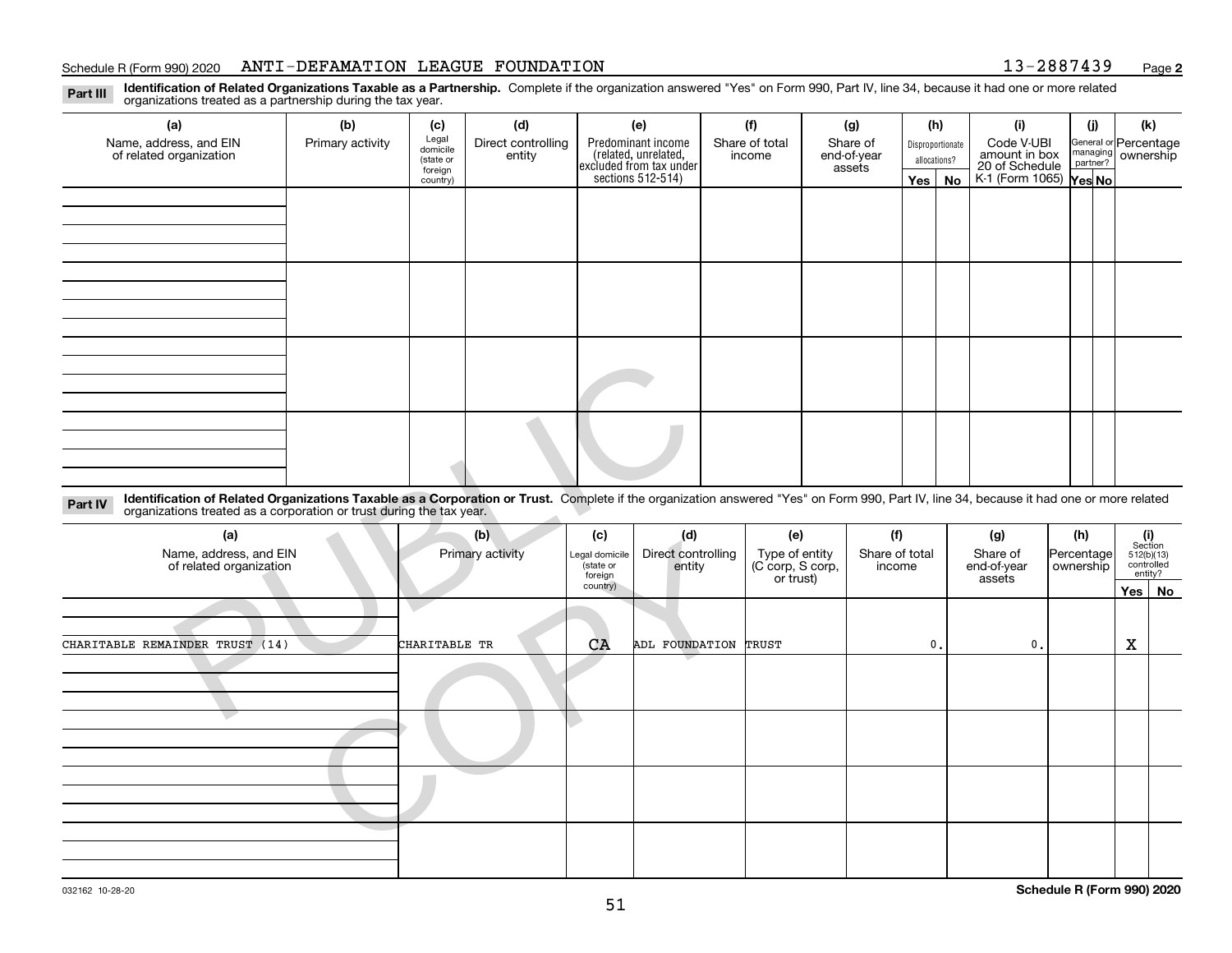### Schedule R (Form 990) 2020 Page ANTI-DEFAMATION LEAGUE FOUNDATION 13-2887439

|  | Part V Transactions With Related Organizations. Complete if the organization answered "Yes" on Form 990, Part IV, line 34, 35b, or 36. |  |  |
|--|----------------------------------------------------------------------------------------------------------------------------------------|--|--|
|--|----------------------------------------------------------------------------------------------------------------------------------------|--|--|

|     | Note: Complete line 1 if any entity is listed in Parts II, III, or IV of this schedule.                                                                                                                                        |                                  |                        |                                                                      |                 | Yes   No    |                         |
|-----|--------------------------------------------------------------------------------------------------------------------------------------------------------------------------------------------------------------------------------|----------------------------------|------------------------|----------------------------------------------------------------------|-----------------|-------------|-------------------------|
|     | During the tax year, did the organization engage in any of the following transactions with one or more related organizations listed in Parts II-IV?                                                                            |                                  |                        |                                                                      |                 |             | X                       |
|     |                                                                                                                                                                                                                                |                                  |                        |                                                                      | 1a              | $\mathbf x$ |                         |
|     |                                                                                                                                                                                                                                |                                  |                        |                                                                      | 1 <sub>b</sub>  |             | $\mathbf x$             |
|     |                                                                                                                                                                                                                                |                                  |                        |                                                                      | 1 <sub>c</sub>  |             |                         |
|     | d Loans or loan guarantees to or for related organization(s) committion contracts are constructed as a control or contract or contract or contract or contract or contract or contract or contract or contract or contract or  |                                  |                        |                                                                      | 1 <sub>d</sub>  | $\mathbf X$ |                         |
|     |                                                                                                                                                                                                                                |                                  |                        |                                                                      | 1e              | $\mathbf X$ |                         |
| f   | Dividends from related organization(s) www.assession.com/www.assession.com/www.assession.com/www.assession.com/www.assession.com/www.assession.com/www.assession.com/www.assession.com/www.assession.com/www.assession.com/www |                                  |                        |                                                                      | 1f              |             | X                       |
|     | Sale of assets to related organization(s) www.assettion.com/www.assettion.com/www.assettion.com/www.assettion.com/www.assettion.com/www.assettion.com/www.assettion.com/www.assettion.com/www.assettion.com/www.assettion.com/ |                                  |                        |                                                                      | 1g              |             | $\overline{\mathbf{x}}$ |
|     | h Purchase of assets from related organization(s) www.assettion.com/www.assettion.com/www.assettion.com/www.assettion.com/www.assettion.com/www.assettion.com/www.assettion.com/www.assettion.com/www.assettion.com/www.assett |                                  |                        |                                                                      | 1 <sub>h</sub>  |             | $\overline{\textbf{X}}$ |
|     |                                                                                                                                                                                                                                |                                  |                        |                                                                      | 1i.             |             | $\overline{\mathbf{X}}$ |
|     | Exchange of assets with related organization(s) www.assettion.com/www.assettion.com/www.assettion.com/www.assettion.com/www.assettion.com/www.assettion.com/www.assettion.com/www.assettion.com/www.assettion.com/www.assettio |                                  |                        |                                                                      | 1j              | X           |                         |
|     | Lease of facilities, equipment, or other assets to related organization(s) <b>componentation and contain a construct</b>                                                                                                       |                                  |                        |                                                                      |                 |             |                         |
|     |                                                                                                                                                                                                                                |                                  |                        |                                                                      | 1k              |             | $\mathbf X$             |
|     |                                                                                                                                                                                                                                |                                  |                        |                                                                      | 11              | $\mathbf X$ |                         |
|     |                                                                                                                                                                                                                                |                                  |                        |                                                                      | 1 <sub>m</sub>  | X           |                         |
|     | n Sharing of facilities, equipment, mailing lists, or other assets with related organization(s) encourage manuscription and content and the state of facilities, equipment, mailing lists, or other assets with related organi |                                  |                        |                                                                      | 1n              | X           |                         |
|     | <b>o</b> Sharing of paid employees with related organization(s)                                                                                                                                                                |                                  |                        | <u> 1990 - Andrea Stadt British, Amerikaansk politiker (d. 1980)</u> | 10 <sub>o</sub> | X           |                         |
|     |                                                                                                                                                                                                                                |                                  |                        |                                                                      |                 |             |                         |
|     | p Reimbursement paid to related organization(s) for expenses Manuscription and the content of the content of the content of the content of the content of the content of the content of the content of the content of the cont |                                  |                        |                                                                      | 1p              | X           |                         |
|     | q Reimbursement paid by related organization(s) for expenses <b>with an allegan contract to contract an allegan contract or expenses</b>                                                                                       |                                  |                        |                                                                      | 1q              |             | X                       |
|     |                                                                                                                                                                                                                                |                                  |                        |                                                                      |                 |             |                         |
|     | r Other transfer of cash or property to related organization(s) manufactured and content to the content of the content of the content of the content of the content of the content of the content of the content of the conten |                                  |                        |                                                                      | 1r              |             | X                       |
|     |                                                                                                                                                                                                                                |                                  |                        |                                                                      | 1s              |             | $\overline{\mathbf{x}}$ |
|     | If the answer to any of the above is "Yes," see the instructions for information on who must complete this line, including covered relationships and transaction thresholds.                                                   |                                  |                        |                                                                      |                 |             |                         |
|     |                                                                                                                                                                                                                                |                                  |                        |                                                                      |                 |             |                         |
|     | (a)<br>Name of related organization                                                                                                                                                                                            | (b)<br>Transaction<br>type (a-s) | (c)<br>Amount involved | (d)<br>Method of determining amount involved                         |                 |             |                         |
|     |                                                                                                                                                                                                                                |                                  |                        |                                                                      |                 |             |                         |
|     |                                                                                                                                                                                                                                |                                  |                        |                                                                      |                 |             |                         |
|     |                                                                                                                                                                                                                                |                                  |                        |                                                                      |                 |             |                         |
| (3) |                                                                                                                                                                                                                                |                                  |                        |                                                                      |                 |             |                         |
| (4) |                                                                                                                                                                                                                                |                                  |                        |                                                                      |                 |             |                         |
| (5) |                                                                                                                                                                                                                                |                                  |                        |                                                                      |                 |             |                         |
|     |                                                                                                                                                                                                                                |                                  |                        |                                                                      |                 |             |                         |

**(6)**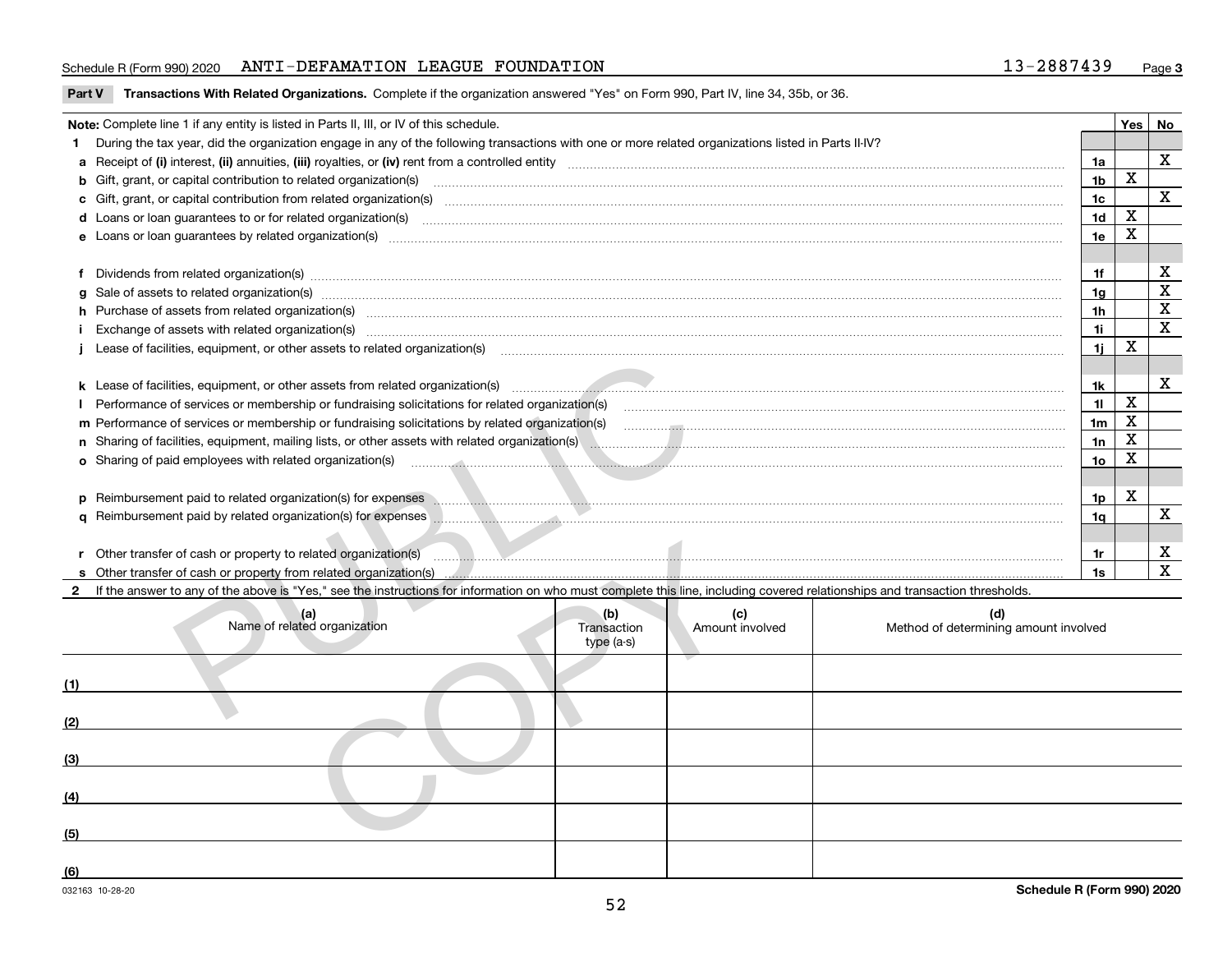### Schedule R (Form 990) 2020 Page ANTI-DEFAMATION LEAGUE FOUNDATION 13-2887439

#### **Part VI Unrelated Organizations Taxable as a Partnership. Complete if the organization answered "Yes" on Form 990, Part IV, line 37.**

Provide the following information for each entity taxed as a partnership through which the organization conducted more than five percent of its activities (measured by total assets or gross revenue) that was not a related organization. See instructions regarding exclusion for certain investment partnerships.

| (a)<br>Name, address, and EIN<br>of entity | (b)<br>Primary activity | (c)<br>Legal domicile<br>(state or foreign<br>country) | (d)<br>Predominant income<br>(related, unrelated,<br>excluded from tax under<br>sections 512-514) | $(e)$<br>Are all<br>partners sec.<br>501(c)(3)<br>orgs.?<br>Yes No | (f)<br>Share of<br>total<br>income | (g)<br>Share of<br>end-of-year<br>assets | (h)<br>Dispropor-<br>tionate<br>allocations?<br>Yes No | (i)<br>Code V-UBI<br>amount in box 20 managing<br>of Schedule K-1<br>(Form 1065)<br>$\overline{Yes}$ No | (i)<br>Yes No | (k) |
|--------------------------------------------|-------------------------|--------------------------------------------------------|---------------------------------------------------------------------------------------------------|--------------------------------------------------------------------|------------------------------------|------------------------------------------|--------------------------------------------------------|---------------------------------------------------------------------------------------------------------|---------------|-----|
|                                            |                         |                                                        |                                                                                                   |                                                                    |                                    |                                          |                                                        |                                                                                                         |               |     |
|                                            |                         |                                                        |                                                                                                   |                                                                    |                                    |                                          |                                                        |                                                                                                         |               |     |
|                                            |                         |                                                        |                                                                                                   |                                                                    |                                    |                                          |                                                        |                                                                                                         |               |     |
|                                            |                         |                                                        |                                                                                                   |                                                                    |                                    |                                          |                                                        |                                                                                                         |               |     |
|                                            |                         |                                                        |                                                                                                   |                                                                    |                                    |                                          |                                                        |                                                                                                         |               |     |

**Schedule R (Form 990) 2020**